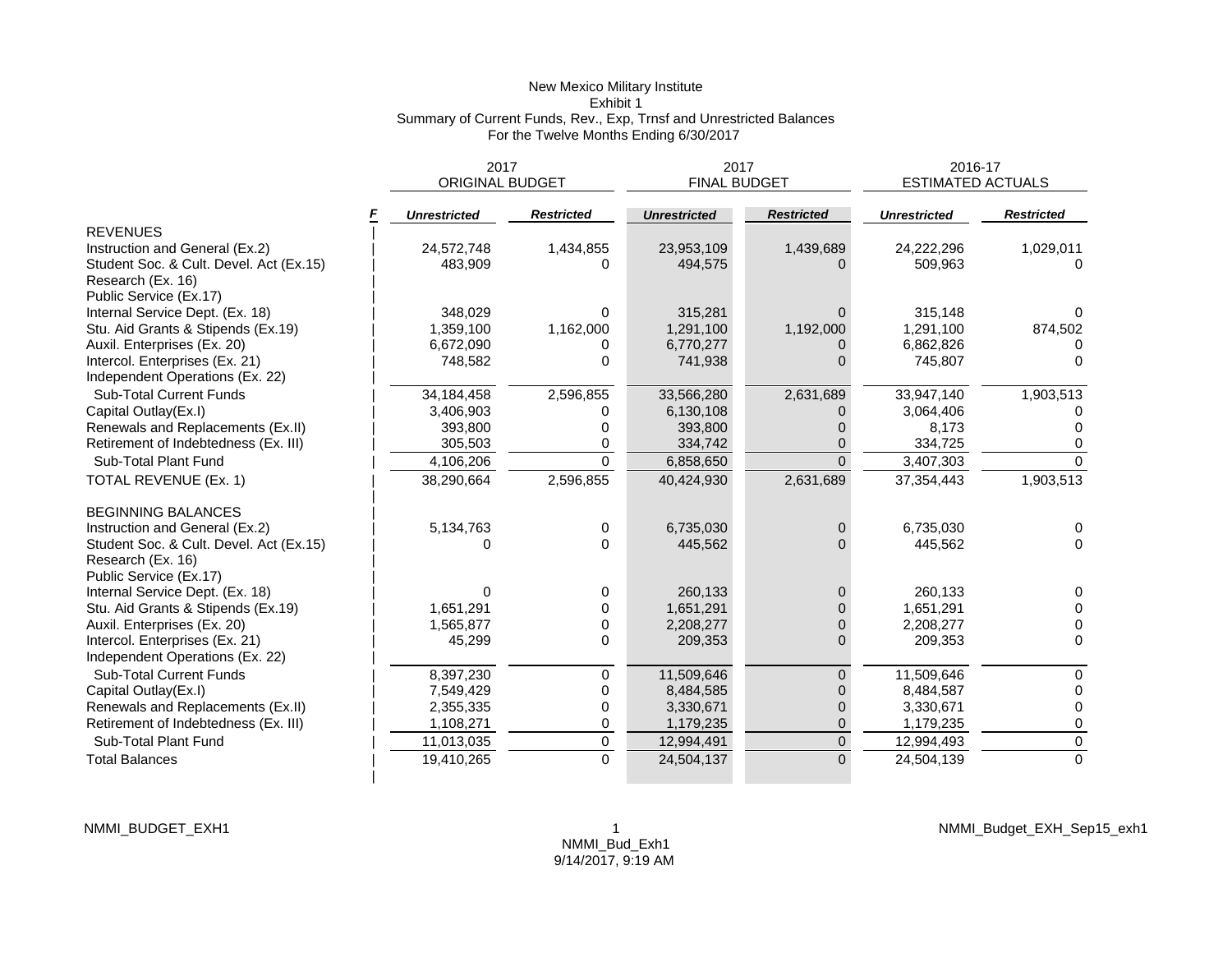# New Mexico Military Institute Exhibit 1 Summary of Current Funds, Rev., Exp, Trnsf and Unrestricted Balances For the Twelve Months Ending 6/30/2017

|                                         | 2017                   |                   | 2017                |                   | 2016-17                  |                   |  |
|-----------------------------------------|------------------------|-------------------|---------------------|-------------------|--------------------------|-------------------|--|
|                                         | <b>ORIGINAL BUDGET</b> |                   | <b>FINAL BUDGET</b> |                   | <b>ESTIMATED ACTUALS</b> |                   |  |
|                                         | <b>Unrestricted</b>    | <b>Restricted</b> | <b>Unrestricted</b> | <b>Restricted</b> | <b>Unrestricted</b>      | <b>Restricted</b> |  |
| <b>TOTAL AVAILABLE</b>                  |                        |                   |                     |                   |                          |                   |  |
| Instruction and General (Ex.2)          | 29,707,511             | 1,434,855         | 30,688,139          | 1,439,689         | 30,957,326               | 1,029,011         |  |
| Student Soc. & Cult. Devel. Act (Ex.15) | 483,909                | 0                 | 940,137             |                   | 955,525                  | $\Omega$          |  |
| Research (Ex. 16)                       |                        |                   |                     |                   |                          |                   |  |
| Public Service (Ex.17)                  |                        |                   |                     |                   |                          |                   |  |
| Internal Service Dept. (Ex. 18)         | 348,029                | $\Omega$          | 575,414             | $\Omega$          | 575,281                  | 0                 |  |
| Stu. Aid Grants & Stipends (Ex.19)      | 3,010,391              | 1,162,000         | 2,942,391           | 1,192,000         | 2,942,391                | 874,502           |  |
| Auxil. Enterprises (Ex. 20)             | 8,237,967              | 0                 | 8,978,554           |                   | 9,071,103                |                   |  |
| Intercol. Enterprises (Ex. 21)          | 793,881                | $\Omega$          | 951,291             | U                 | 955,160                  | $\Omega$          |  |
| Independent Operations (Ex. 22)         |                        |                   |                     |                   |                          |                   |  |
| <b>Sub-Total Current Funds</b>          | 42,581,688             | 2,596,855         | 45,075,926          | 2,631,689         | 45,456,787               | 1,903,513         |  |
| Capital Outlay(Ex.I)                    | 10,956,332             | 0                 | 14,614,693          |                   | 11,548,993               |                   |  |
| Renewals and Replacements (Ex.II)       | 2,749,135              | 0                 | 3,724,471           |                   | 3,338,844                |                   |  |
| Retirement of Indebtedness (Ex. III)    | 1,413,774              | 0                 | 1,513,977           | $\Omega$          | 1,513,960                | 0                 |  |
| Sub-Total Plant Fund                    | 15,119,241             | $\Omega$          | 19,853,141          | $\Omega$          | 16,401,796               | $\Omega$          |  |
| <b>Grand Total Available</b>            | 57,700,929             | 2,596,855         | 64,929,067          | 2,631,689         | 61,858,582               | 1,903,513         |  |
| <b>EXPENDITURES</b>                     |                        |                   |                     |                   |                          |                   |  |
| Instruction and General (Ex.2)          | 21,219,777             | 1,434,855         | 21,752,334          | 1,439,689         | 19,748,350               | 1,029,011         |  |
| Student Soc. & Cult. Devel. Act (Ex.15) | 483,909                | O                 | 940,137             |                   | 447,524                  | $\Omega$          |  |
| Research (Ex. 16)                       |                        |                   |                     |                   |                          |                   |  |
| Public Service (Ex.17)                  |                        |                   |                     |                   |                          |                   |  |
| Internal Service Dept. (Ex. 18)         | 348,029                | $\Omega$          | 575,414             | $\Omega$          | 124,261                  |                   |  |
| Stu. Aid Grants & Stipends (Ex.19)      | 1,385,725              | 1,162,000         | 1,304,818           | 1,192,000         | 1,304,818                | 874,502           |  |
| Auxil. Enterprises (Ex. 20)             | 6,266,897              | 0                 | 7,310,532           | $\Omega$          | 6,306,126                | 0                 |  |
| Intercol. Enterprises (Ex. 21)          | 2,576,921              | $\Omega$          | 2,763,163           |                   | 2,645,781                | $\Omega$          |  |
| Independent Operations (Ex. 22)         |                        |                   |                     |                   |                          |                   |  |
| Sub-Total Current Funds                 | 32,281,258             | 2,596,855         | 34,646,398          | 2,631,689         | 30,576,861               | 1,903,513         |  |
| Capital Outlay(Ex.I)                    | 6,919,329              | 0                 | 8,308,591           | $\Omega$          | 3,976,285                |                   |  |
| Renewals and Replacements (Ex.II)       | 1,791,539              | $\Omega$          | 1,928,221           |                   | 566,655                  | <sup>0</sup>      |  |
| Retirement of Indebtedness (Ex. III)    | 1,790,863              | 0                 | 1,933,910           | 0                 | 1,836,790                | 0                 |  |
| Sub-Total Plant Funds                   | 10,501,731             | $\Omega$          | 12,170,722          | $\Omega$          | 6,379,729                | $\Omega$          |  |
| TOTAL EXPENDITURES (Ex. 1)              | 42,782,989             | 2,596,855         | 46,817,120          | 2,631,689         | 36,956,590               | 1,903,513         |  |

NMMI\_Budget\_EXH\_Sep15\_exh1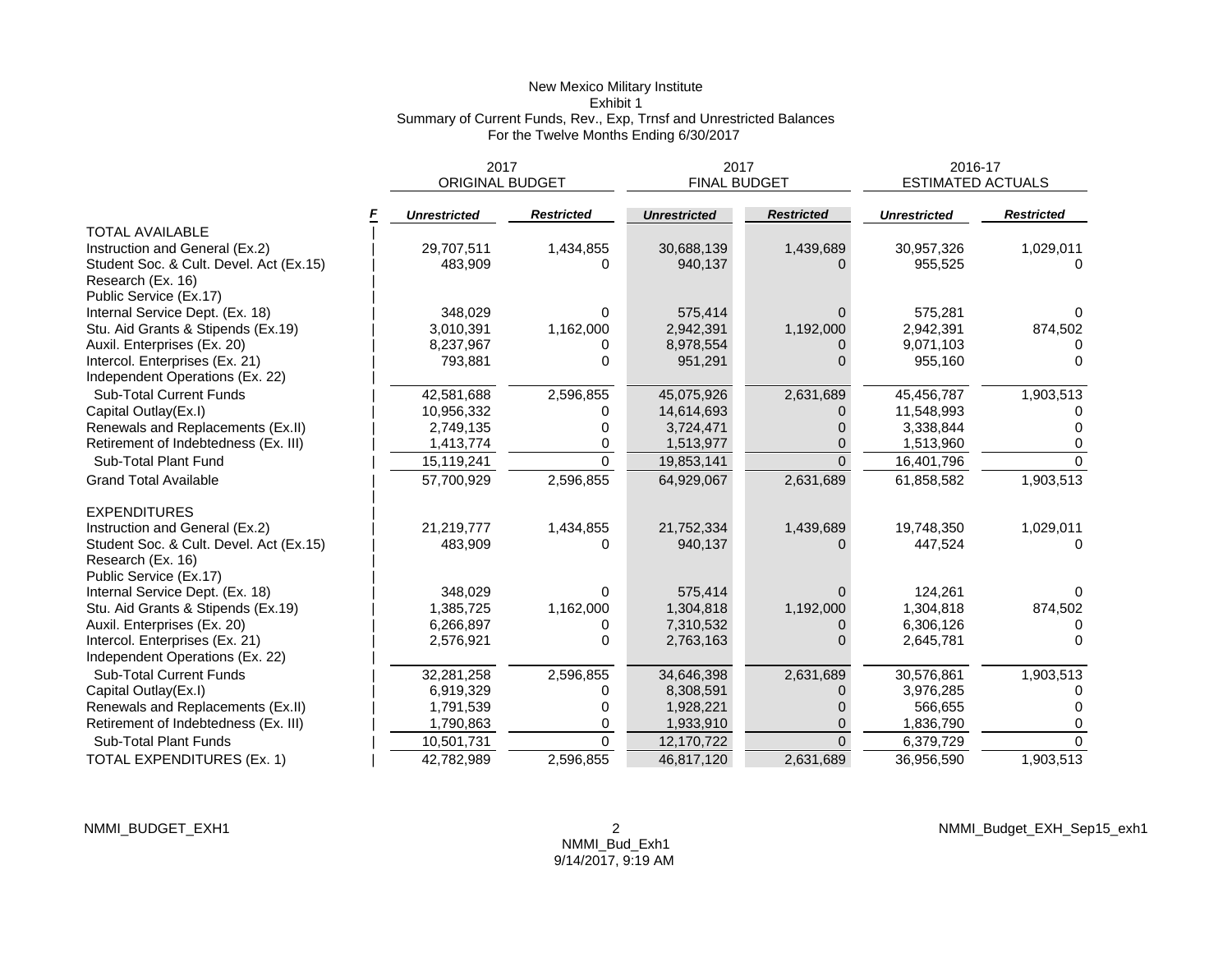# New Mexico Military Institute Exhibit 1 Summary of Current Funds, Rev., Exp, Trnsf and Unrestricted Balances For the Twelve Months Ending 6/30/2017

|                                         |                     | 2017<br>2017<br><b>FINAL BUDGET</b><br><b>ORIGINAL BUDGET</b> |                     | 2016-17<br><b>ESTIMATED ACTUALS</b> |                     |                   |
|-----------------------------------------|---------------------|---------------------------------------------------------------|---------------------|-------------------------------------|---------------------|-------------------|
|                                         | <b>Unrestricted</b> | <b>Restricted</b>                                             | <b>Unrestricted</b> | <b>Restricted</b>                   | <b>Unrestricted</b> | <b>Restricted</b> |
| TRANSFERS IN or (OUT)                   |                     |                                                               |                     |                                     |                     |                   |
| Instruction and General (Ex.2)          | (3,459,014)         | 0                                                             | (3,909,014)         | $\mathbf{0}$                        | (4, 445, 514)       | 0                 |
| Student Soc. & Cult. Devel. Act (Ex.15) |                     |                                                               |                     |                                     |                     |                   |
| Research (Ex. 16)                       |                     |                                                               |                     |                                     |                     |                   |
| Public Service (Ex.17)                  |                     |                                                               |                     |                                     |                     |                   |
| Internal Service Dept. (Ex. 18)         |                     |                                                               |                     |                                     |                     |                   |
| Stu. Aid Grants & Stipends (Ex.19)      | 26,625              | 0                                                             | 26,625              | $\mathbf{0}$                        | 26,625              | 0                 |
| Auxil. Enterprises (Ex. 20)             | (686, 500)          | 0                                                             | (686, 500)          | $\Omega$                            | (150,000)           | 0                 |
| Intercol. Enterprises (Ex. 21)          | 1,846,941           | $\Omega$                                                      | 1,846,941           | $\Omega$                            | 1,846,941           | $\Omega$          |
| Independent Operations (Ex. 22)         |                     |                                                               |                     |                                     |                     |                   |
| <b>Sub-Total Current Funds</b>          | (2,271,948)         | 0                                                             | (2,721,948)         | $\overline{0}$                      | (2,721,948)         | $\Omega$          |
| Capital Outlay(Ex.I)                    | 150,000             | 0                                                             | 600,000             | $\Omega$                            | 600,000             | 0                 |
| Renewals and Replacements (Ex.II)       | 743,800             | 0                                                             | 743,800             | $\overline{0}$                      | 743,800             | $\Omega$          |
| Retirement of Indebtedness (Ex. III)    | 1,378,148           | 0                                                             | 1,378,148           | 0                                   | 1,378,148           | 0                 |
| Sub-Total Plant Funds                   | 2,271,948           | 0                                                             | 2,721,948           | $\boldsymbol{0}$                    | 2,721,948           | 0                 |
| TOTAL NET TRANSFER                      |                     | $\Omega$                                                      |                     | $\Omega$                            |                     | $\overline{0}$    |
| <b>ENDING BALANCE</b>                   |                     |                                                               |                     |                                     |                     |                   |
| Instruction and General (Ex.2)          | 5,028,720           | 0                                                             | 5,026,791           | $\mathbf{0}$                        | 6,763,462           | 0                 |
| Student Soc. & Cult. Devel. Act (Ex.15) | O                   | $\Omega$                                                      | $\Omega$            | $\Omega$                            | 508,001             | $\Omega$          |
| Research (Ex. 16)                       |                     |                                                               |                     |                                     |                     |                   |
| Public Service (Ex.17)                  |                     |                                                               |                     |                                     |                     |                   |
| Internal Service Dept. (Ex. 18)         | 0                   | 0                                                             | $\Omega$            | $\mathbf{0}$                        | 451.020             | 0                 |
| Stu. Aid Grants & Stipends (Ex.19)      | 1,651,291           | 0                                                             | 1,664,198           | $\overline{0}$                      | 1,664,198           | $\Omega$          |
| Auxil. Enterprises (Ex. 20)             | 1,284,570           | 0                                                             | 981,522             | $\overline{0}$                      | 2,614,977           | 0                 |
| Intercol. Enterprises (Ex. 21)          | 63,901              | 0                                                             | 35,069              | $\overline{0}$                      | 156,320             | $\Omega$          |
| Independent Operations (Ex. 22)         |                     |                                                               |                     |                                     |                     |                   |
| <b>Sub-Total Current Funds</b>          | 8,028,482           | 0                                                             | 7,707,580           | $\overline{0}$                      | 12,157,978          | 0                 |
| Capital Outlay(Ex.I)                    | 4,187,003           | 0                                                             | 6,906,102           | $\Omega$                            | 8,172,708           | 0                 |
| Renewals and Replacements (Ex.II)       | 1,701,396           | 0                                                             | 2,540,050           | $\mathbf{0}$                        | 3,515,989           | 0                 |
| Retirement of Indebtedness (Ex. III)    | 1,001,059           | 0                                                             | 958,215             | $\overline{0}$                      | 1,055,318           | 0                 |
| Sub-Total Plant Funds                   | 6,889,458           | 0                                                             | 10,404,367          | $\mathbf 0$                         | 12,744,015          | 0                 |
| <b>TOTAL ENDING BALANCES</b>            | 14,917,940          | $\mathbf 0$                                                   | 18,111,947          | $\overline{0}$                      | 24,901,993          | $\Omega$          |
| TOTAL EXP, TRANS, BALANCES              | 57,700,929          | 2,596,855                                                     | 64,929,067          | 2,631,689                           | 61,858,582          | 1,903,513         |

NMMI\_BUDGET\_EXH1 3

NMMI\_Budget\_EXH\_Sep15\_exh1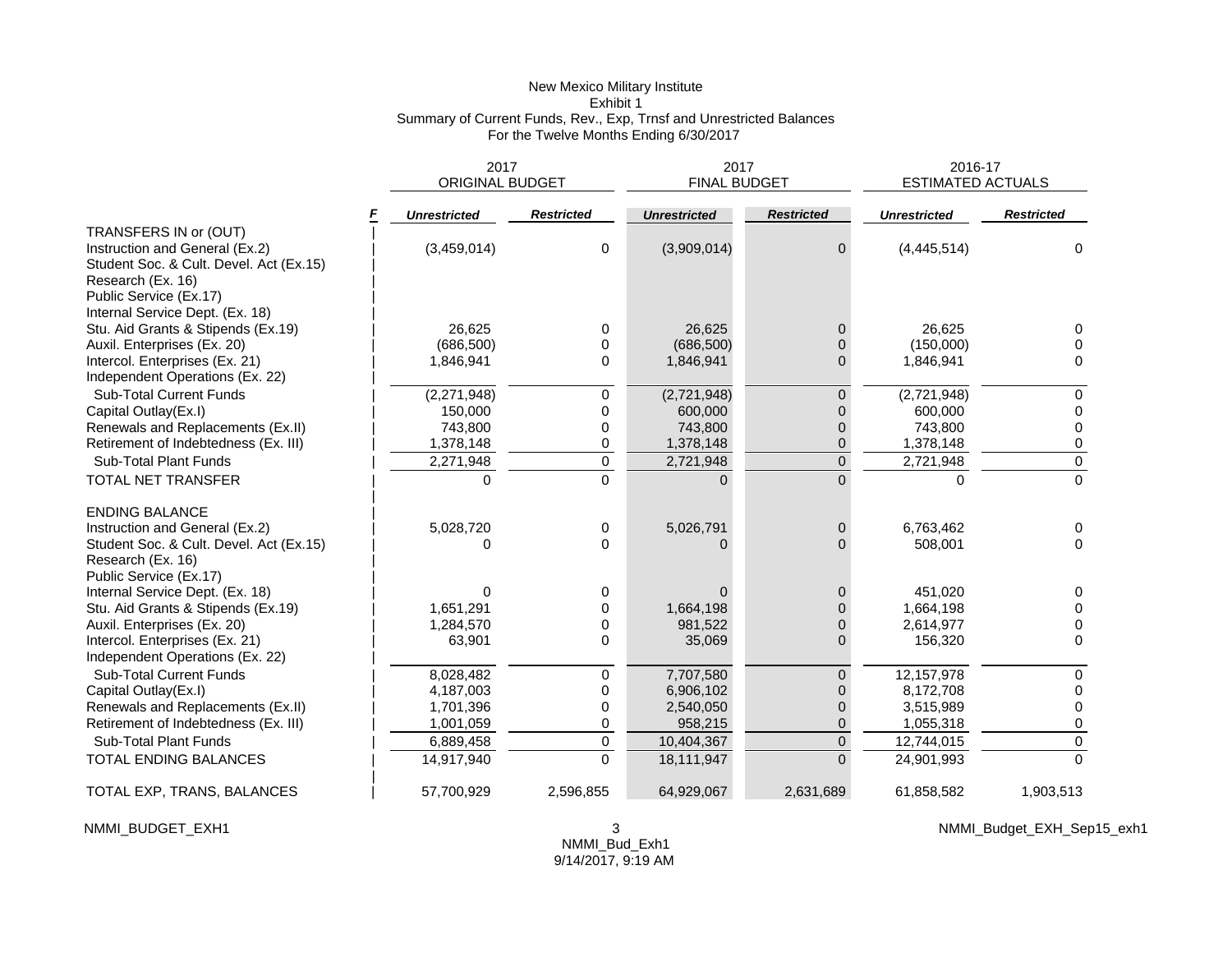#### New Mexico Military Institute Exhibit 3 Student Tuitions and Miscellaneous Fees for I&G For the Twelve Months Ending Friday, June 30, 2017

|                                                                                                                                              | 2017<br>ORIGINAL BUDGET | 2017<br><b>FINAL BUDGET</b> | 2016-17<br><b>ESTIMATED ACTUALS</b> |
|----------------------------------------------------------------------------------------------------------------------------------------------|-------------------------|-----------------------------|-------------------------------------|
|                                                                                                                                              | <b>Unrestricted</b>     | <b>Unrestricted</b>         | <b>Unrestricted</b>                 |
| I. REG. ACAD. - MAIN CAMPUS<br><b>Resident Student Full Time</b><br>Summer                                                                   |                         |                             |                                     |
| Fall                                                                                                                                         | 514,208                 | 531,301                     | 531,301                             |
| Winter<br>Spring<br><b>Resident Student Part Time</b><br>Summer<br>Fall<br>Winter                                                            | 415,211                 | 459,507                     | 460,768                             |
| Spring<br>Tot. Tuition from Resident Stu.                                                                                                    | 929,419                 | 990,808                     | 992,069                             |
| Non-Resident Student Full Time<br>Summer                                                                                                     |                         |                             |                                     |
| Fall<br>Winter                                                                                                                               | 956,775                 | 747,151                     | 747,151                             |
| Spring<br>Non-Resident Student Part Time<br>Summer<br>Fall<br>Winter                                                                         | 774,995                 | 650,856                     | 642,326                             |
| Spring<br>Tot. Tuition from Non-Resident Stu.                                                                                                | 1,731,770               | 1,398,007                   | 1,389,477                           |
| II. OCCUPA'L & VOC. - MAIN CAMPUS<br><b>Full Time Student</b><br>Part Time Student<br>Tot. Tuition from Occupa'l & Voc.                      |                         |                             |                                     |
| III COMMUNITY EDUC - MAIN CAMPUS<br>IV OFF-CAMPUS EXTENSION<br>Regular Academic<br>Occupa'l & Voc.<br>Tot. Tuition from Off-Campus Extension |                         |                             |                                     |
| V OFF-CAMPUS CENTERS<br>At:<br>Tot. Tuition from Off-Campus Centers                                                                          |                         |                             |                                     |
| VI MISC. FEES-MAIN CAMPUS<br><b>Application Fee</b><br><b>Matriculation Fee</b>                                                              | 2,500<br>2,700          | 2,500<br>2,700              | 2,515                               |
| Late Registration Fee<br>Deferred Payment Fee<br><b>Laboratory Fees</b>                                                                      | 56,025<br>45,088        | 56,025<br>42,875            | 45,885<br>42,875                    |
| <b>Dissertation Fee</b><br><b>Graduation Fee</b><br><b>Testing Fees</b>                                                                      | 2,800                   | 2,800                       | 1,619                               |
| <b>CLEP Fees</b><br><b>Other Special Examination Fees</b><br>Recruit-at-Training Fee                                                         | 92,250                  | 81,769                      | 33,583<br>81,769                    |
| Tot. Misc. Fees-Main Campus                                                                                                                  | 201,363                 | 188,669                     | 208,245                             |
| VII MISC. FEES-OFF CAMPUS EXTENSION                                                                                                          |                         |                             |                                     |
| TOT TUITION & MISC FEES INC FOR I & G (EXH2)                                                                                                 | 2,862,552               | 2,577,484                   | 2,589,791                           |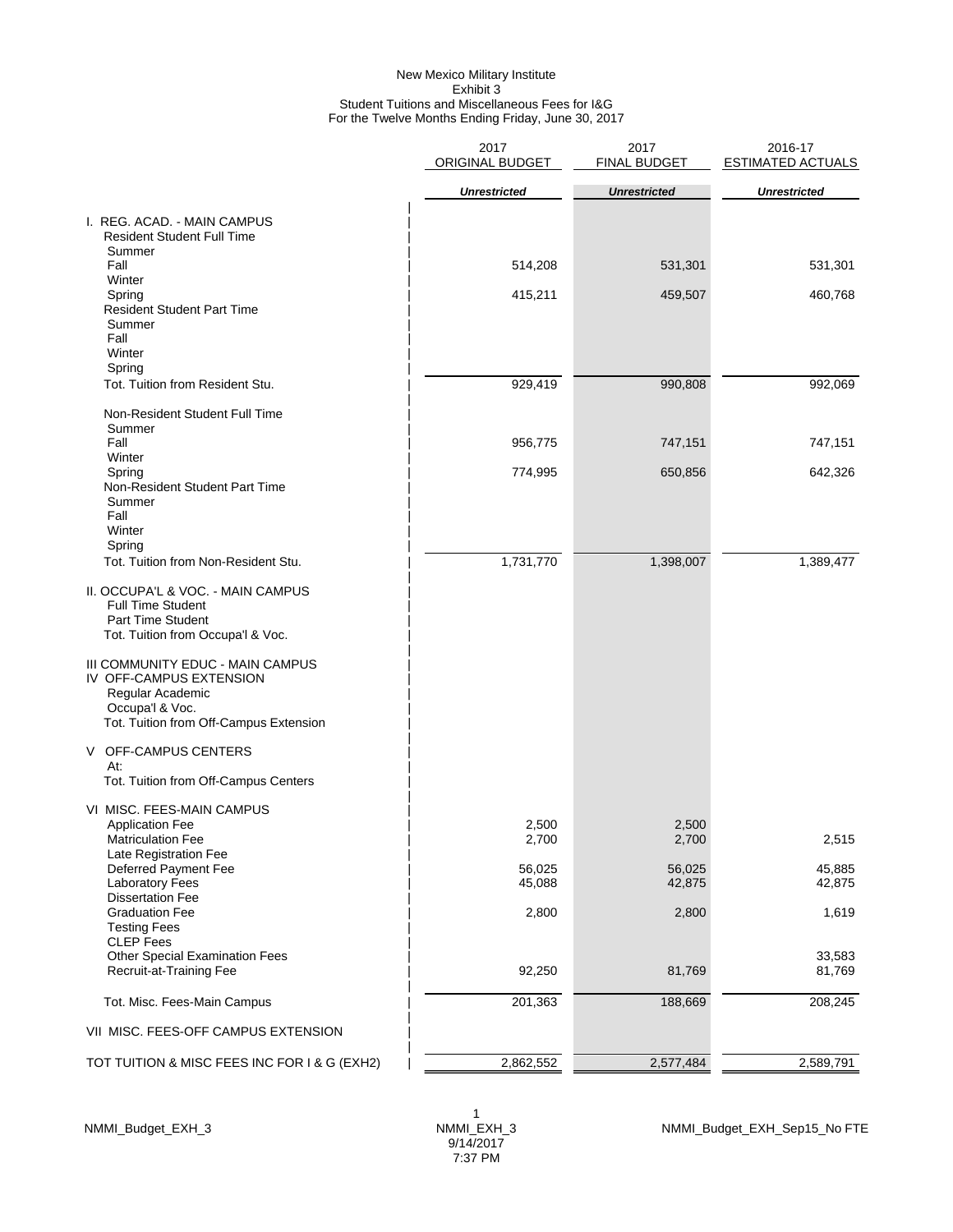## New Mexico Military Institute Exhibit 2 Summary of Instruction and General For the Twelve Months Ending Friday, June 30, 2017

|                                        | 2017                | <b>ORIGINAL BUDGET</b> | 2017<br><b>FINAL BUDGET</b> |                   | 2016-17<br><b>ESTIMATED ACTUALS</b> |                   |
|----------------------------------------|---------------------|------------------------|-----------------------------|-------------------|-------------------------------------|-------------------|
|                                        | <b>Unrestricted</b> | <b>Restricted</b>      | <b>Unrestricted</b>         | <b>Restricted</b> | <b>Unrestricted</b>                 | <b>Restricted</b> |
| <b>REVENUES</b>                        |                     |                        |                             |                   |                                     |                   |
| Tuition and Misc. Fees (Ex.3)          | 2,862,552           | 0                      | 2,577,484                   | 0                 | 2,589,791                           | 0                 |
| Fed. Govt. Appropriations (Ex.4)       |                     |                        |                             |                   |                                     |                   |
| State Govt. Appropriations(Ex. 4)      | 1,388,400           | 0                      | 1,319,000                   | 0                 | 1,319,000                           | $\Omega$          |
| Local Govt. Appropriations(Ex.4)       |                     |                        |                             |                   |                                     |                   |
| Fed. Govt. Grants & Contracts (Ex.5)   | 0                   | 204,468                | $\mathbf{0}$                | 204,468           | $\Omega$                            | 169,720           |
| State Govt. Grants & Contracts (Ex.5)  | 0                   | 2,800                  | 0                           | 2,800             |                                     |                   |
| Local Govt. Grants & Contracts(Ex.5)   |                     |                        |                             |                   |                                     |                   |
| Priv. Gifts, Grants & Contracts (Ex 6) | 0                   | 1,227,587              | $\overline{0}$              | 1,232,421         | $\Omega$                            | 859,291           |
| Endow.Land & Perm. Fund Income         |                     |                        |                             |                   |                                     |                   |
| (Ex. 7)                                | 20,104,056          | 0                      | 19,838,885                  | 0                 | 20,111,804                          | $\Omega$          |
| Sales & Service of Edu. Act (Ex.8)     |                     |                        |                             |                   |                                     |                   |
| Other Sources (Ex.9)                   | 217,740             | 0                      | 217,740                     |                   | 201,701                             |                   |
| TOTAL REVENUE (Ex. 1)                  | 24,572,748          | 1,434,855              | 23,953,109                  | 1,439,689         | 24,222,296                          | 1,029,011         |
| <b>BEGINNING BALANCES</b>              | 5,134,763           | 0                      | 6,735,030                   | 0                 | 6,735,030                           |                   |
| TOTAL AVAILABLE                        | 29,707,511          | 1,434,855              | 30,688,139                  | 1,439,689         | 30,957,326                          | 1,029,011         |
| <b>EXPENDITURES</b>                    |                     |                        |                             |                   |                                     |                   |
| Instruction (Ex.10)                    | 10,784,590          | 818,449                | 10,753,365                  | 831,147           | 10,091,319                          | 608,803           |
| Academic Support (Ex. 11)              | 1,268,373           | 1,445                  | 1,372,293                   | 1,445             | 1,181,922                           | 888               |
| Student Services (Ex. 12)              | 1,833,474           | 200                    | 2,129,744                   | 200               | 1,852,146                           |                   |
| Institutional Support (Ex. 13)         | 3,793,243           | 614,761                | 3,948,512                   | 606,897           | 3,425,435                           | 419,320           |
| Oper. & Maint of Plant (Ex. 14)        | 3,540,097           | 0                      | 3,548,420                   | $\Omega$          | 3,197,527                           |                   |
| TOTAL EXPENDITURES (Ex. 1)             | 21,219,777          | 1,434,855              | 21,752,334                  | 1,439,689         | 19,748,350                          | 1,029,011         |
| TRANSFERS TO or (FROM)                 |                     |                        |                             |                   |                                     |                   |
| Capital Outlay                         | 150,000             | 0                      | 600,000                     | 0                 | 600,000                             | 0                 |
| Renewal & Replacement                  | 743.800             | 0                      | 743,800                     |                   | 743.800                             | $\Omega$          |
| Debt Service                           | 1,378,148           | 0                      | 1,378,148                   | 0                 | 1,378,148                           | $\Omega$          |
| Other(Specify) Int. Svs Dept           |                     |                        |                             |                   |                                     |                   |
| State Scholarship                      | 26,625              | 0                      | 26,625                      | 0                 | 26,625                              | 0                 |
| Auxiliaries                            | (686, 500)          | 0                      | (686, 500)                  | 0                 | (150,000)                           | 0                 |
| <b>Athletics</b>                       | 1,846,941           | 0                      | 1,846,941                   | 0                 | 1,846,941                           | 0                 |
| TOTAL NET TRANSFER                     | 3,459,014           | 0                      | 3,909,014                   | 0                 | 4,445,514                           | $\mathbf 0$       |
| <b>ENDING BALANCE</b>                  | 5,028,720           | $\Omega$               | 5,026,791                   | $\Omega$          | 6,763,462                           | $\mathbf 0$       |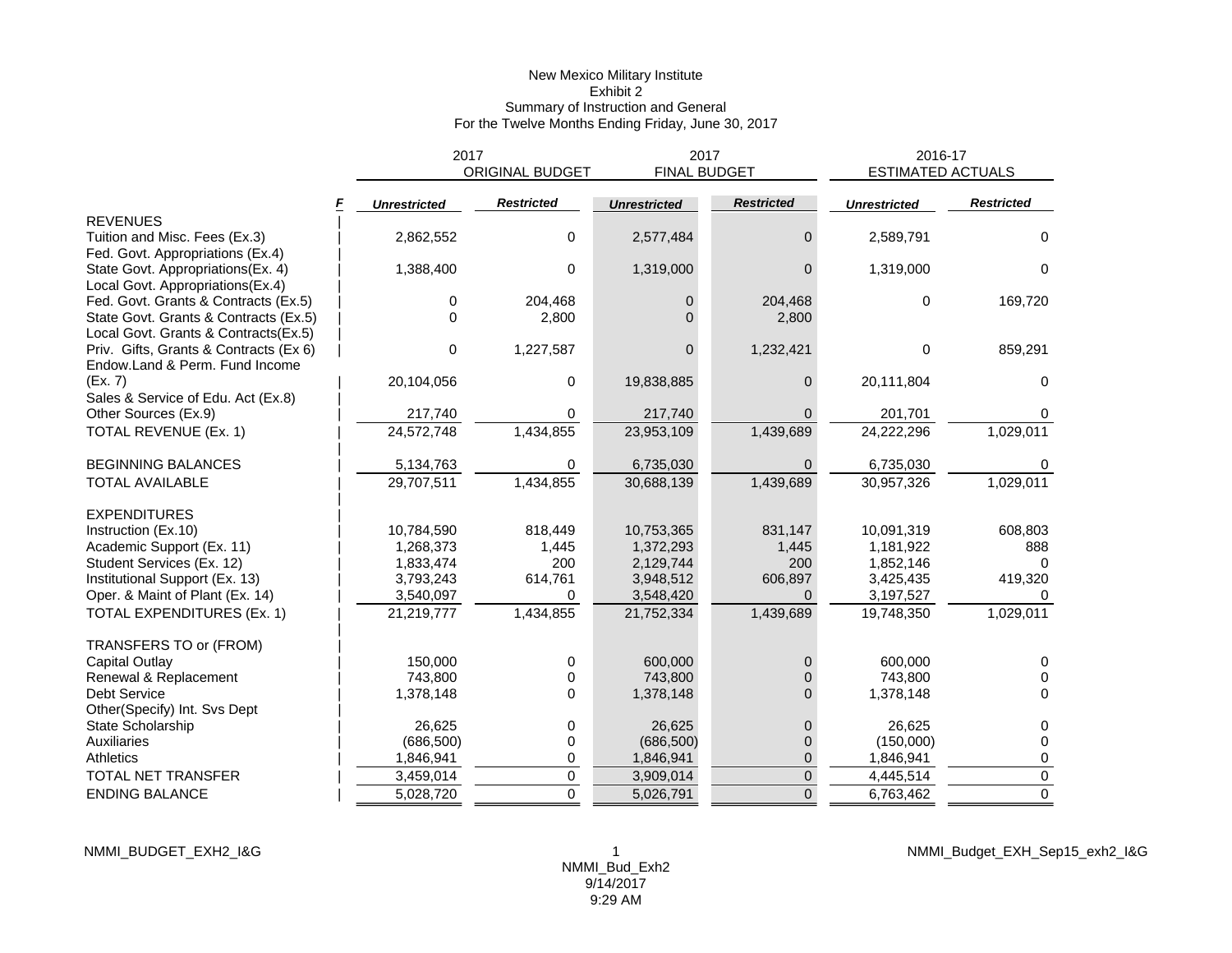# New Mexico Military Institute<br>Exhibit 3<br>Student Tuitions and Miscellaneous Fees for I&G<br>For the Twelve Months Ending Friday, June 30, 2017

|                                |                                                                                                                                                                                                                                                                         | 2017<br>ORIGINAL BUDGET | 2017<br><b>FINAL BUDGET</b> | 2016-17<br><b>ESTIMATED ACTUALS</b> |
|--------------------------------|-------------------------------------------------------------------------------------------------------------------------------------------------------------------------------------------------------------------------------------------------------------------------|-------------------------|-----------------------------|-------------------------------------|
|                                |                                                                                                                                                                                                                                                                         | <b>Unrestricted</b>     | <b>Unrestricted</b>         | <b>Unrestricted</b>                 |
|                                | I. REG. ACAD. - MAIN CAMPUS<br><b>Resident Student Full Time</b><br>Summer                                                                                                                                                                                              |                         |                             |                                     |
| 1-01001-4111-                  | Fall<br>Winter                                                                                                                                                                                                                                                          | 514,208                 | 531,301                     | 531,301                             |
| 1-01001-4112-                  | Spring<br><b>Resident Student Part Time</b><br>Summer<br>Fall<br>Winter                                                                                                                                                                                                 | 415,211                 | 459,507                     | 460,768                             |
|                                | Spring<br>Tot. Tuition from Resident Stu.                                                                                                                                                                                                                               | 929,419                 | 990,808                     | 992,069                             |
|                                | Non-Resident Student Full Time<br>Summer                                                                                                                                                                                                                                |                         |                             |                                     |
| 1-02001-4111-                  | Fall<br>Winter                                                                                                                                                                                                                                                          | 956,775                 | 747,151                     | 747,151                             |
| 1-02001-4112-                  | Spring<br>Non-Resident Student Part Time<br>Summer<br>Fall<br>Winter<br>Spring                                                                                                                                                                                          | 774,995                 | 650,856                     | 642,326                             |
|                                | Tot. Tuition from Non-Resident Stu.                                                                                                                                                                                                                                     | 1,731,770               | 1,398,007                   | 1,389,477                           |
|                                | II. OCCUPA'L & VOC. - MAIN CAMPUS<br><b>Full Time Student</b><br>Part Time Student<br>Tot. Tuition from Occupa'l & Voc.<br>III COMMUNITY EDUC - MAIN CAMPUS<br>IV OFF-CAMPUS EXTENSION<br>Regular Academic<br>Occupa'l & Voc.<br>Tot. Tuition from Off-Campus Extension |                         |                             |                                     |
|                                | V OFF-CAMPUS CENTERS<br>At:<br>Tot. Tuition from Off-Campus Centers                                                                                                                                                                                                     |                         |                             |                                     |
| 1-04001-4149-<br>1-04001-4151- | VI MISC. FEES-MAIN CAMPUS<br><b>Application Fee</b><br><b>Matriculation Fee</b><br>Late Registration Fee                                                                                                                                                                | 2,500<br>2,700          | 2,500<br>2,700              | 2,515                               |
| 4154<br>4155                   | Deferred Payment Fee<br><b>Laboratory Fees</b>                                                                                                                                                                                                                          | 56,025<br>45,088        | 56,025<br>42,875            | 45,885<br>42,875                    |
| 4160                           | <b>Dissertation Fee</b><br><b>Graduation Fee</b><br><b>Testing Fees</b>                                                                                                                                                                                                 | 2,800                   | 2,800                       | 1,619                               |
| 1-04001-4150-<br>1-04001-4152- | <b>CLEP</b> Fees<br>Other Special Examination Fees<br>Recruit-at-Training Fee                                                                                                                                                                                           | 92,250                  | 81,769                      | 33,583<br>81,769                    |
|                                | Tot. Misc. Fees-Main Campus                                                                                                                                                                                                                                             | 201,363                 | 188,669                     | 208,245                             |
|                                | VII MISC. FEES-OFF CAMPUS EXTENSION                                                                                                                                                                                                                                     |                         |                             |                                     |
|                                | TOT TUITION & MISC FEES INC FOR I & G (EXH2)                                                                                                                                                                                                                            | 2,862,552               | 2,577,484                   | 2,589,791                           |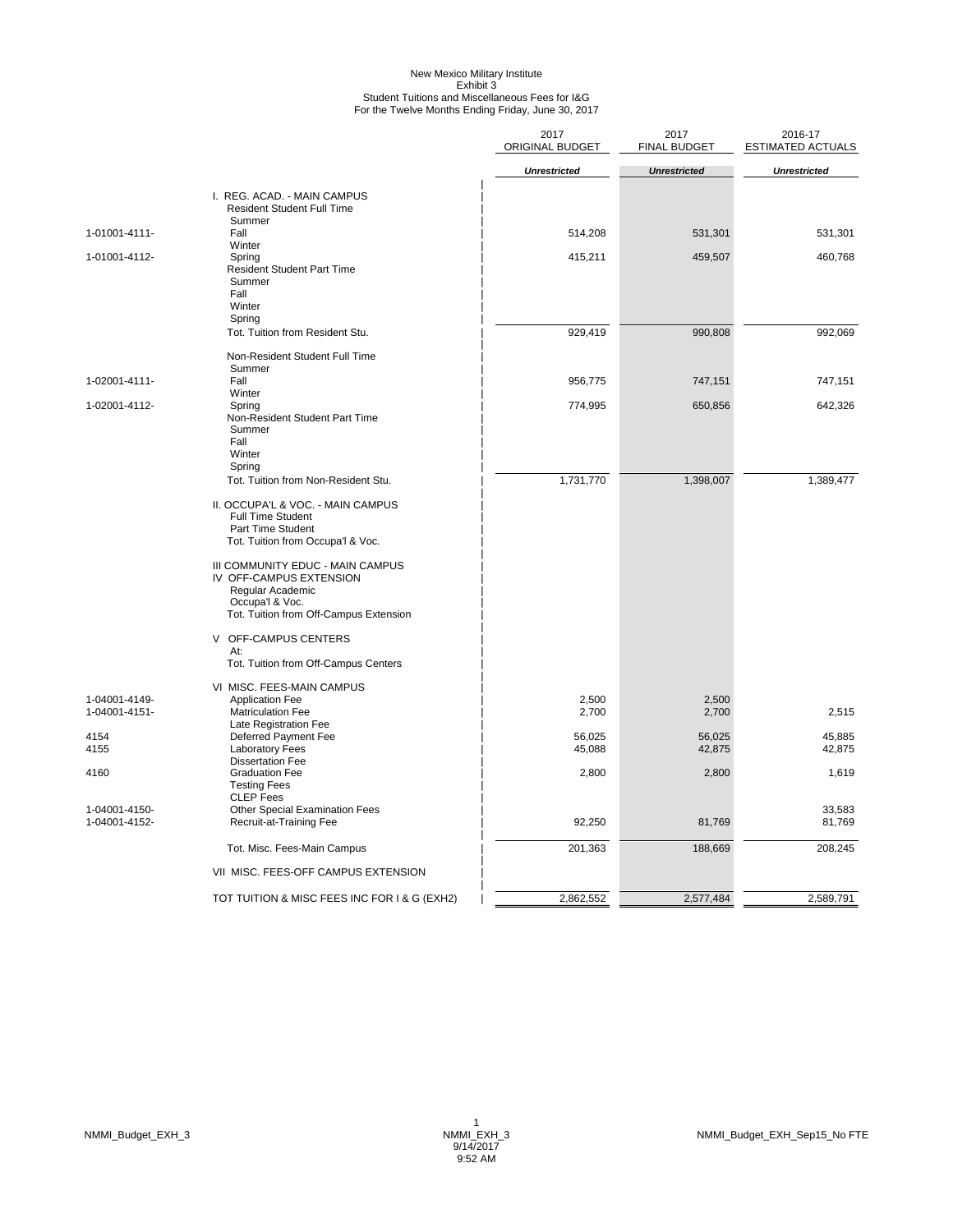#### New Mexico Military Institute Exhibits 4 and 5 For the Twelve Months Ending Friday, June 30, 2017

|                                                                                                                                        | 2017<br>ORIGINAL BUDGET | 2017<br>FINAL BUDGET | 2016-17<br><b>ESTIMATED ACTUALS</b> |  |  |
|----------------------------------------------------------------------------------------------------------------------------------------|-------------------------|----------------------|-------------------------------------|--|--|
|                                                                                                                                        | <b>Unrestricted</b>     | <b>Unrestricted</b>  | <b>Unrestricted</b>                 |  |  |
| Exhibit 4. Governmental Appropriations for I&G-<br>Unrestricted                                                                        |                         |                      |                                     |  |  |
| <b>FEDERAL</b><br>Land Grant Teaching Funds                                                                                            |                         |                      |                                     |  |  |
| Total Federal (Exhibit 2)                                                                                                              |                         |                      |                                     |  |  |
| <b>STATE</b><br>Regular (Exhibit 2)                                                                                                    | 1,388,400               | 1,319,000            | 1,319,000                           |  |  |
| <b>Total State</b>                                                                                                                     | 1,388,400               | 1,319,000            | 1,319,000                           |  |  |
| <b>LOCAL</b><br>Regular Levy                                                                                                           |                         |                      |                                     |  |  |
| Total Local (Exhibit 2)                                                                                                                |                         |                      |                                     |  |  |
| Exhibit 5. Governmental Grants and Contracts for I &<br>G                                                                              |                         |                      |                                     |  |  |
| <b>UNRESTRICTED</b><br><b>FEDERAL</b><br>For Reporting Veterans<br>For Admin. of Student Aid Prog.<br>Cost of Educ. - Fellowship Prog. |                         |                      |                                     |  |  |
| Total Federal (Exhibit 2)                                                                                                              |                         |                      |                                     |  |  |
| <b>STATE</b>                                                                                                                           |                         |                      |                                     |  |  |
| Total State (Exhibit 2)                                                                                                                |                         |                      |                                     |  |  |
| <b>LOCAL</b>                                                                                                                           |                         |                      |                                     |  |  |
| Total Local (Exhibit 2)                                                                                                                |                         |                      |                                     |  |  |
| <b>RESTRICTED</b><br><b>FEDERAL</b><br><b>Library Grants</b><br>Work-Study Funds/SEOG<br>Other Governmental                            | 4,468                   | 4,468                | 21,158<br>888                       |  |  |
| <b>JROTC</b><br>Alliance for Minority Participation                                                                                    | 200,000                 | 200,000              | 147,674                             |  |  |
| Total Federal (Exhibit 2)                                                                                                              | 204,468                 | 204,468              | 169,720                             |  |  |
| <b>STATE</b><br>State Workstudy                                                                                                        | 2,800                   | 2,800                |                                     |  |  |
| Total State (Exhibit 2)                                                                                                                | 2,800                   | 2,800                | $\mathbf 0$                         |  |  |
| LOCAL                                                                                                                                  |                         |                      |                                     |  |  |
| Total Local (Exhibit 2)                                                                                                                |                         |                      |                                     |  |  |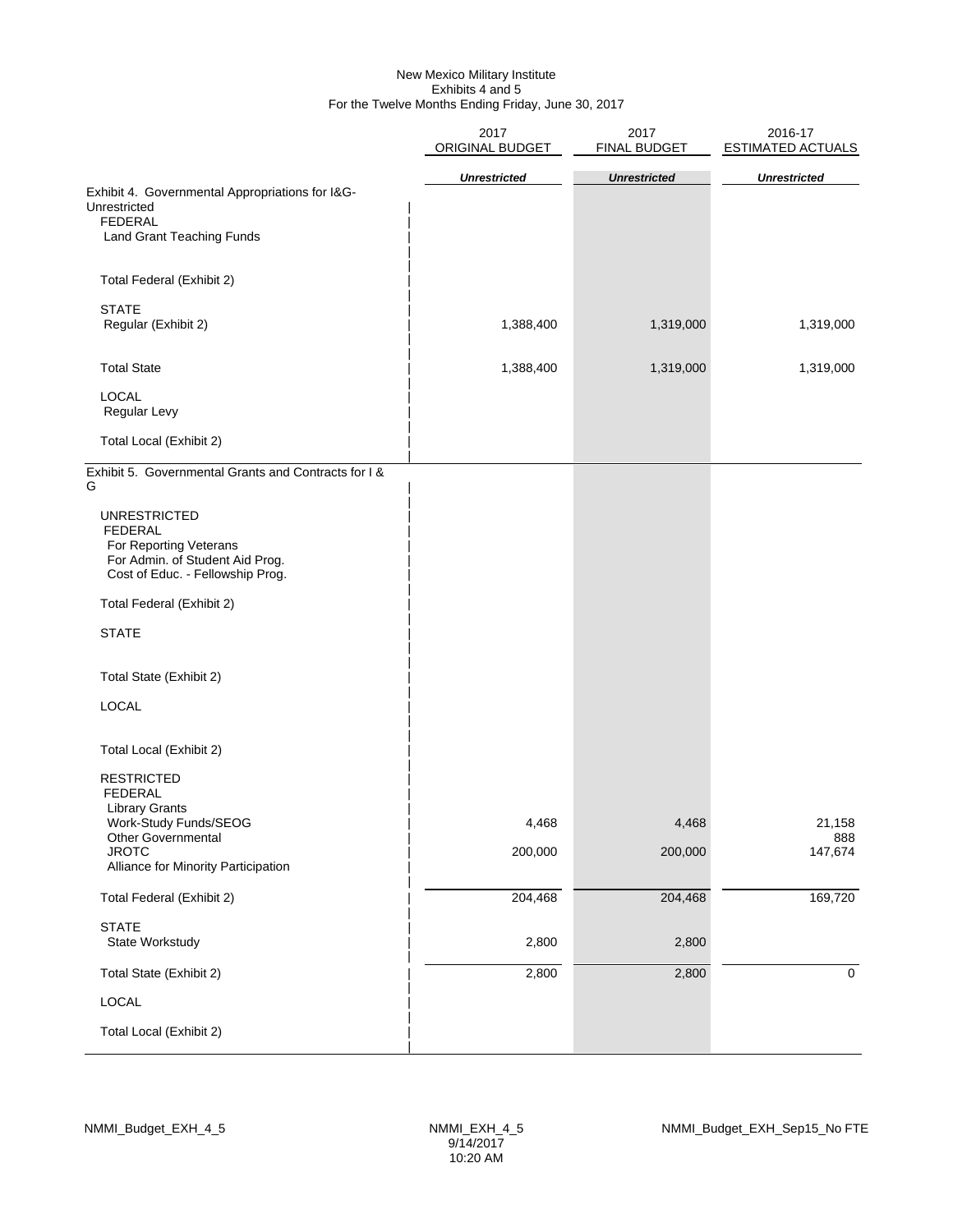#### New Mexico Military Institute Exhibits 6, 7, 8 and 9 For the Twelve Months Ending Friday, June 30, 2017

|                                                                                      | 2017<br>ORIGINAL BUDGET | 2017<br><b>FINAL BUDGET</b> | 2016-17<br><b>ESTIMATED ACTUALS</b> |
|--------------------------------------------------------------------------------------|-------------------------|-----------------------------|-------------------------------------|
|                                                                                      | <b>Unrestricted</b>     | <b>Unrestricted</b>         | <b>Unrestricted</b>                 |
|                                                                                      |                         |                             |                                     |
| Exhibit 6. Private Gifts, Grants and Contracts for I & G                             |                         |                             |                                     |
| <b>UNRESTRICTED</b>                                                                  |                         |                             |                                     |
|                                                                                      |                         |                             |                                     |
| Total Unrestricted (Exhibit 2)                                                       |                         |                             |                                     |
|                                                                                      |                         |                             |                                     |
| <b>RESTRICTED</b><br>Instr. Programs (Exhibit 6A)                                    |                         |                             |                                     |
| Foundation                                                                           | 1,227,587               | 1,232,421                   | 859,291                             |
| <b>Other Support</b><br><b>Total Restricted (Exhibit 2)</b>                          | 1,227,587               | 1,232,421                   | 859,291                             |
|                                                                                      |                         |                             |                                     |
| Exhibit 7 Endowment Income, Land Income and<br>Permanent Fund Income for I & G       |                         |                             |                                     |
| <b>UNRESTRICTED</b>                                                                  |                         |                             |                                     |
| Inc. from Unrest. Endow. Funds                                                       |                         |                             |                                     |
| Inc. from Quasi-Endow. Funds<br>Inc. from State Lands                                | 250,000                 | 250,000                     | 523,504                             |
| Inc. from Permanent Funds                                                            | 19,854,056              | 19,588,885                  | 19,588,299                          |
| Total Unrestricted (Exhibit 2)                                                       | 20,104,056              | 19,838,885                  | 20,111,804                          |
| <b>RESTRICTED Revenue from Endowment</b>                                             |                         |                             |                                     |
| Funds-Restricted to I&G Purposes (Exh 2)                                             |                         |                             |                                     |
| Exhibit 9 Other Sources of Revenue for I & G -                                       |                         |                             |                                     |
| Unrestricted                                                                         |                         |                             |                                     |
| Interest on Current Fund Balances                                                    | 27,000                  | 27,000                      | 88,454                              |
| Recov. of Indirect Costs - Instr. Prog.<br>Recov. of Indir. Costs - Other I&G Prog.  |                         |                             |                                     |
| Recov. of Indirect Costs - Research Prog                                             |                         |                             |                                     |
| Recov. of Indir. Costs - Pub.Serv.Prog.<br>Recov. of Inst.Part of NDSL Loans Forgiv. |                         |                             |                                     |
| Vending Machines                                                                     |                         |                             |                                     |
| Pay Telephones<br>Rentals                                                            | 4,000<br>1,950          | 4,000<br>1,950              | 30,335                              |
| Auto Registration, Parking, Etc.                                                     | 15,500                  | 15,500                      | 12,620                              |
| Deposit Forteits<br><b>Transcript Charge</b>                                         | 1,800                   | 1,800                       | 5,859                               |
| <b>Breakage Charges</b><br><b>Library Fines</b>                                      | 250<br>1,250            | 250<br>1,250                | 2<br>311                            |
| Miscellaneous Income                                                                 | 165,990                 | 165,990                     | 64,120                              |
| Total other sources of Rev for I&G (Ex 2)                                            | 217,740                 | 217,740                     | 201,701                             |
|                                                                                      |                         |                             |                                     |
|                                                                                      |                         |                             |                                     |
|                                                                                      |                         |                             |                                     |
|                                                                                      |                         |                             |                                     |
|                                                                                      |                         |                             |                                     |
|                                                                                      |                         |                             |                                     |
|                                                                                      |                         |                             |                                     |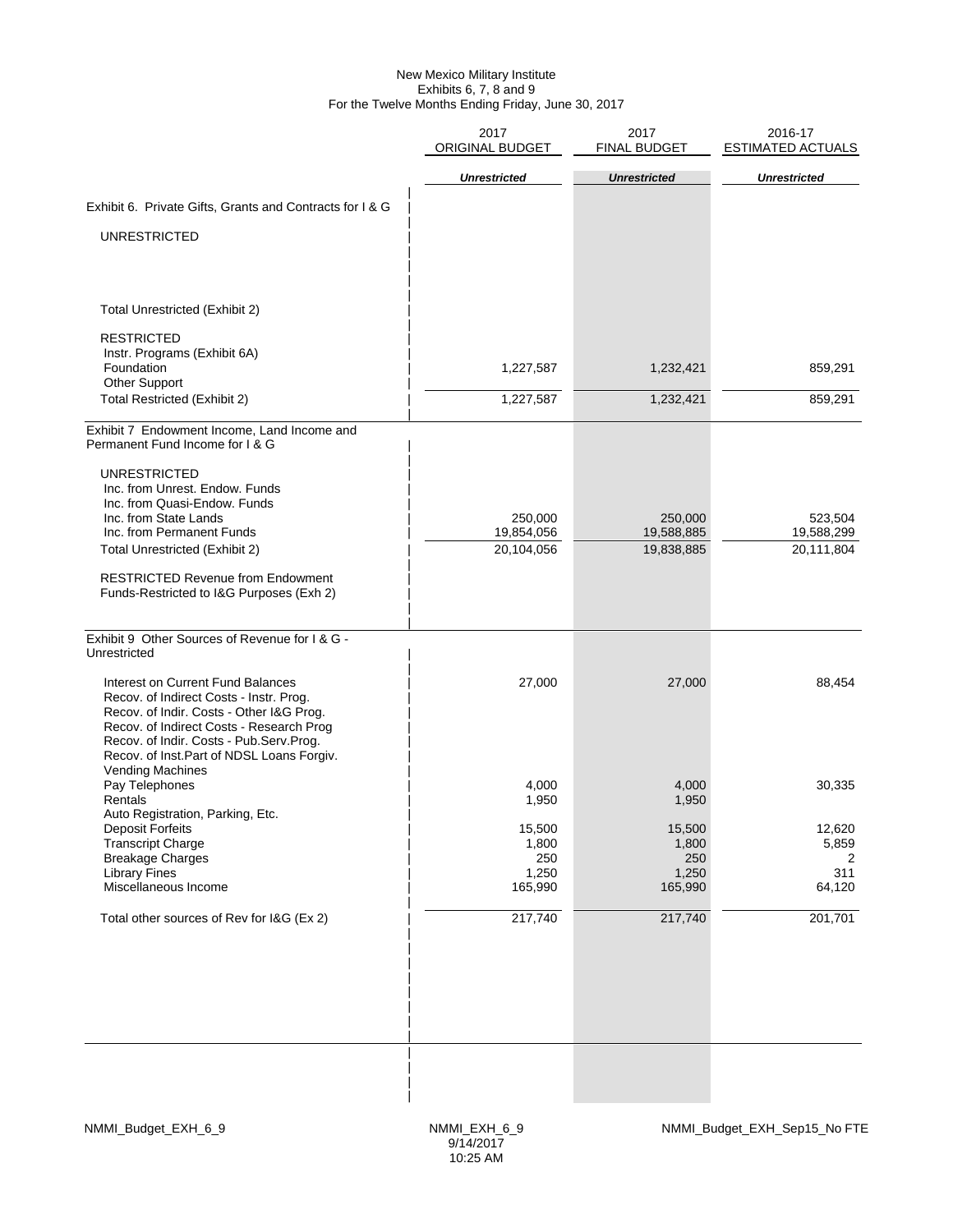|                                                          |                     | 2017<br>2017<br>ORIGINAL BUDGET<br><b>FINAL BUDGET</b> |                     |                   |                     | 2016-17<br><b>ESTIMATED ACTUALS</b> |
|----------------------------------------------------------|---------------------|--------------------------------------------------------|---------------------|-------------------|---------------------|-------------------------------------|
| EXHIBIT 10 EXPENDITURES FOR INSTRUCTION                  | <b>Unrestricted</b> | <b>Restricted</b>                                      | <b>Unrestricted</b> | <b>Restricted</b> | <b>Unrestricted</b> | <b>Restricted</b>                   |
|                                                          |                     |                                                        |                     |                   |                     |                                     |
| General Academic Instruction-By<br>Department (EXH. 10A) |                     |                                                        |                     |                   |                     |                                     |
| PHYSICAL SCIENCE                                         | 456,970             | $\mathbf 0$                                            | 456,032             | $\mathbf 0$       | 376,805             | 0                                   |
| <b>BIOLOGY</b>                                           | 384,104             | 0                                                      | 388,254             | $\mathbf{0}$      | 375,007             | 0                                   |
| <b>MATHEMATICS</b>                                       | 878,237             | 0                                                      | 886,500             | $\mathbf 0$       | 936,381             | 0                                   |
| SOCIAL SCIENCE                                           | 648,057             | 361,691                                                | 652,927             | 366,525           | 620,873             | 236,937                             |
| <b>BUSINESS ADMINISTRATION</b>                           | 278,120             | 0                                                      | 271,573             | $\mathbf 0$       | 238,116             | 0                                   |
| EDUCATIONAL TECHNOLOGY                                   | 41,000              | 0                                                      | 41,000              | $\pmb{0}$         | 38,292              | 0                                   |
| <b>ENGLISH</b>                                           | 971,154             | 0                                                      | 985,866             | $\mathbf{0}$      | 981,583             | 0                                   |
| LANGUAGES PROFESSIONAL                                   | 227,019             | 0                                                      | 228,463             | $\mathbf 0$       | 223,760             | 0                                   |
| <b>MUSIC</b>                                             | 162,064             | 0                                                      | 169,942             | $\mathbf 0$       | 162,120             | 0                                   |
| ART                                                      | 65,250              | 0                                                      | 67,260              | $\mathbf{0}$      | 67,041              | $\mathbf 0$                         |
| <b>COMMUNICATIONS</b>                                    | 2,100               | 0                                                      | 2,100               | $\mathbf{0}$      | 1,618               | 0                                   |
| PHYSICAL EDUCATION                                       | 894,200             | 63,875                                                 | 890,350             | 64,055            | 889,752             | 88,513                              |
| STUDENT ASSISTANCE CENTER                                | 587,748             | 187,260                                                | 577,545             | 194,944           | 538,524             | 101,955                             |
| <b>MERIT &amp; SUBSTITUTE</b>                            | 133,142             | 0                                                      | 133,142             | $\mathbf 0$       | 92,732              | 0                                   |
|                                                          |                     |                                                        |                     |                   |                     |                                     |
| Total Gen'l Acad. Instr                                  | 5,729,165           | 612,826                                                | 5,750,954           | 625,524           | 5,542,602           | 427,405                             |
| NMMI_BUDET_EXH_10_14                                     |                     | 1<br>NMMI_BUD_10_14<br>9/14/2017<br>10:27 AM           |                     |                   |                     | NMMI_Budget_EXH_Sep15_exh1          |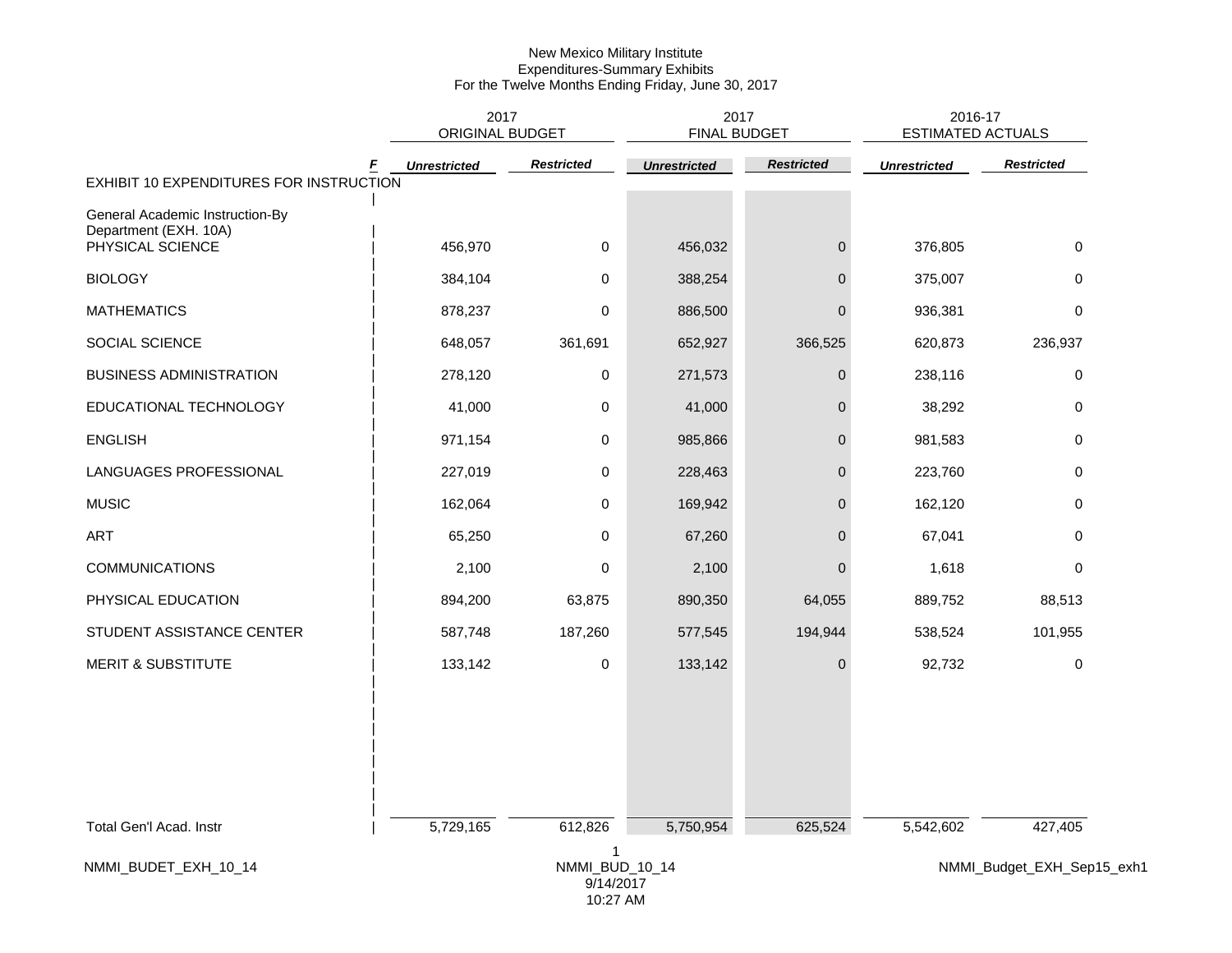|                                                              | 2017                   |                   | 2017                |                     | 2016-17                  |                   |
|--------------------------------------------------------------|------------------------|-------------------|---------------------|---------------------|--------------------------|-------------------|
|                                                              | <b>ORIGINAL BUDGET</b> |                   |                     | <b>FINAL BUDGET</b> | <b>ESTIMATED ACTUALS</b> |                   |
|                                                              | <b>Unrestricted</b>    | <b>Restricted</b> | <b>Unrestricted</b> | <b>Restricted</b>   | <b>Unrestricted</b>      | <b>Restricted</b> |
| Occupational & Vocational Instruction-By<br>Prog. (EXH. 10A) |                        |                   |                     |                     |                          |                   |
| <b>COMMANDANT</b>                                            | 1,465,839              | 0                 | 1,416,701           | $\overline{0}$      | 1,306,287                | $\Omega$          |
| <b>ROTC</b>                                                  | 16,970                 | $\Omega$          | 16,970              | $\Omega$            | 14,426                   | $\Omega$          |
| <b>JR ROTC</b>                                               | 276,732                | 200,000           | 312,856             | 200,000             | 209,492                  | 147,674           |
| <b>CADET COUNSELING</b>                                      | 9,750                  | 0                 | 9,750               | $\Omega$            | 226                      | $\Omega$          |
| Total Occupa'l & Voc. Instr.                                 | 1,769,291              | 200,000           | 1,756,277           | 200,000             | 1,530,432                | 147,674           |
| Community Education-By Program (EXH.<br>10A)                 |                        |                   |                     |                     |                          |                   |
| <b>CONTRACTED SERVICES</b>                                   | 92,750                 | $\Omega$          | 52,750              | $\Omega$            |                          |                   |
| <b>FED CWS NMMI SHARE</b>                                    | 28,000                 | 5,623             | 28,000              | 5,623               | 30,655                   | 21,158            |
| <b>RETIREMENT EXP.</b>                                       | 1,001,637              | 0                 | 1,001,637           | 0                   | 962,135                  | 0                 |
| SOCIAL SECURITY EXP.                                         | 550,757                | 0                 | 550,757             | $\Omega$            | 502,122                  | $\Omega$          |
| <b>GROUP INSURANCE EXP.</b>                                  | 695,641                | 0                 | 695,641             | $\Omega$            | 669,452                  | $\Omega$          |
| <b>WORKMANS COMP</b>                                         | 97,730                 | 0                 | 97,730              | $\Omega$            | 77,667                   | $\Omega$          |
| UNEMPLOYMENT COMP                                            | 20,769                 | O                 | 20.769              | $\Omega$            | 4,392                    | 0                 |
| NEW MEXICO RETIREE HEALTH CAR                                | 142,682                | O                 | 142,682             | $\Omega$            | 139,040                  | $\Omega$          |
| <b>COMPUTER EXP.</b>                                         | 564,503                | O                 | 564,503             | $\Omega$            | 564,503                  | 0                 |
| ASSESSMENT/TESTING/NCA<br>FACULTY RESEARCH & SCHOLARLY       | 10,000                 | $\Omega$          | 10,000              | $\Omega$            | 574                      | $\Omega$          |
| <b>ACTIVITY</b>                                              | 60,890                 | $\Omega$          | 60,890              | $\mathbf{0}$        | 55,060                   | 12,566            |
| <b>EMPLOYEE UNIFORMS</b>                                     | 20,775                 | 0                 | 20,775              | $\Omega$            | 12,684                   | 0                 |
| Total Items not Included in 10A's                            | 3,286,134              | 5,623             | 3,246,134           | 5,623               | 3,018,285                | 33,724            |
| <b>Total Instruction and General</b>                         | 10,784,590             | 818,449           | 10,753,365          | 831,147             | 10,091,319               | 608,803           |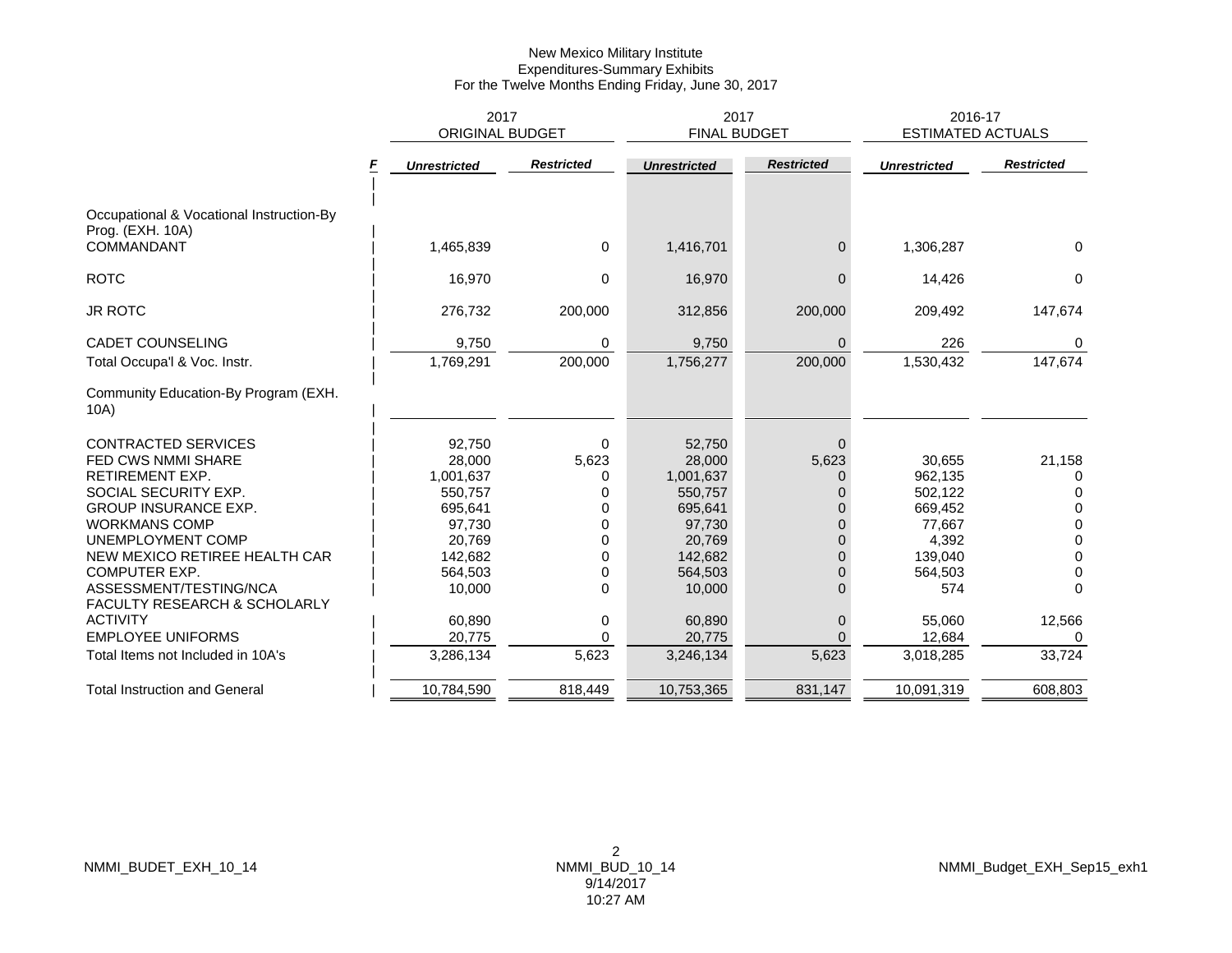|                                     | 2017<br>ORIGINAL BUDGET |                     |              |                   |                | 2017<br><b>FINAL BUDGET</b> |                |                   |                 | 2016-17<br><b>ESTIMATED ACTUALS</b> |             |                   |
|-------------------------------------|-------------------------|---------------------|--------------|-------------------|----------------|-----------------------------|----------------|-------------------|-----------------|-------------------------------------|-------------|-------------------|
|                                     | <b>FTE</b>              | <b>Unrestricted</b> | <b>FTE</b>   | <b>Restricted</b> | <b>FTE</b>     | <b>Unrestricted</b>         | <b>FTE</b>     | <b>Restricted</b> | <b>FTE</b>      | <b>Unrestricted</b>                 | <b>FTE</b>  | <b>Restricted</b> |
| PHYSICAL SCIENCE                    |                         |                     |              |                   |                |                             |                |                   |                 |                                     |             |                   |
| <b>Professional Salaries</b>        | 6                       | 409,800             |              |                   | 6              | 409,800                     |                |                   | 6               | 332,265                             |             |                   |
| <b>Technician Salaries</b>          | $\overline{1}$          | 21,478              |              |                   | $\mathbf 1$    | 20,540                      |                |                   |                 | 20,540                              |             |                   |
| Supplies & Expense                  |                         | 21,312              |              |                   |                | 21,312                      |                |                   |                 | 21,957                              |             |                   |
| Travel                              |                         | 4,380               |              |                   |                | 4,380                       |                |                   |                 | 2,043                               |             |                   |
| Equipment                           |                         |                     |              |                   |                |                             |                |                   |                 |                                     |             |                   |
| Total                               | $\overline{7}$          | 456,970             | $\mathbf{0}$ | $\mathbf{0}$      | $\overline{7}$ | 456,032                     | $\mathbf{0}$   | $\mathbf 0$       | $\overline{7}$  | 376,805                             | $\mathbf 0$ | 0                 |
| <b>BIOLOGY</b>                      |                         |                     |              |                   |                |                             |                |                   |                 |                                     |             |                   |
| <b>Professional Salaries</b>        | 5                       | 360.217             |              |                   | 5              | 364,367                     |                |                   | 5               | 354,067                             |             |                   |
| Supplies & Expense                  |                         | 19,537              |              |                   |                | 19,537                      |                |                   |                 | 17,108                              |             |                   |
| Travel                              |                         | 4,350               |              |                   |                | 4,350                       |                |                   |                 | 3,833                               |             |                   |
| Equipment                           |                         |                     |              |                   |                |                             |                |                   |                 |                                     |             |                   |
| Total                               | 5                       | 384,104             | $\mathbf{0}$ | $\overline{0}$    | 5              | 388,254                     | $\mathbf{0}$   | $\mathbf 0$       | 5               | 375,007                             | $\mathbf 0$ | 0                 |
| <b>MATHEMATICS</b>                  |                         |                     |              |                   |                |                             |                |                   |                 |                                     |             |                   |
| <b>Professional Salaries</b>        | 12                      | 803,832             |              |                   | 12             | 811,089                     |                |                   | 12              | 869,301                             |             |                   |
| Secretarial & Clerical Sal.         |                         | 20,131              |              |                   |                | 21,137                      |                |                   |                 | 21,137                              |             |                   |
| <b>Technician Salaries</b>          | 1                       | 31,810              |              |                   |                | 31,810                      |                |                   |                 | 31,810                              |             |                   |
| Supplies & Expense                  |                         | 21,764              |              |                   |                | 21,764                      |                |                   |                 | 12,834                              |             |                   |
| Travel                              |                         | 700                 |              |                   |                | 700                         |                |                   |                 | 1,299                               |             |                   |
| Equipment                           |                         |                     |              |                   |                |                             |                |                   |                 |                                     |             |                   |
| Total                               | $\overline{14}$         | 878,237             | $\mathbf 0$  | 0                 | 14             | 886,500                     | $\mathbf{0}$   | $\mathbf 0$       | $\overline{14}$ | 936,381                             | $\mathbf 0$ | $\mathbf 0$       |
| <b>SOCIAL SCIENCE</b>               |                         |                     |              |                   |                |                             |                |                   |                 |                                     |             |                   |
| <b>Professional Salaries</b>        | 11                      | 633,680             |              | 101,497           | 11             | 638,550                     | $\overline{2}$ | 101,497           | 11              | 608,945                             | 2           | 101,497           |
| Secretarial & Clerical Sal.         |                         |                     |              | 29,100            |                |                             |                | 29,100            |                 |                                     |             | 29,100            |
| <b>Other Salaries</b>               |                         |                     | -1           | 59,775            |                |                             |                | 59,775            |                 |                                     |             | 26,469            |
| Supplies & Expense                  |                         | 11,627              |              | 82,706            |                | 11,627                      |                | 82,706            |                 | 8,747                               |             | 17,039            |
| Travel                              |                         | 2,750               |              | 25,000            |                | 2,750                       |                | 25,000            |                 | 3,181                               |             | 135               |
| Equipment<br><b>Fringe Benefits</b> |                         |                     |              | 63,613            |                |                             |                | 68,447            |                 |                                     |             | 62,697            |
| Total                               | 11                      | 648,057             | 3            | 361,691           | 11             | 652,927                     | $\overline{4}$ | 366,525           | 11              | 620,873                             | 4           | 236,937           |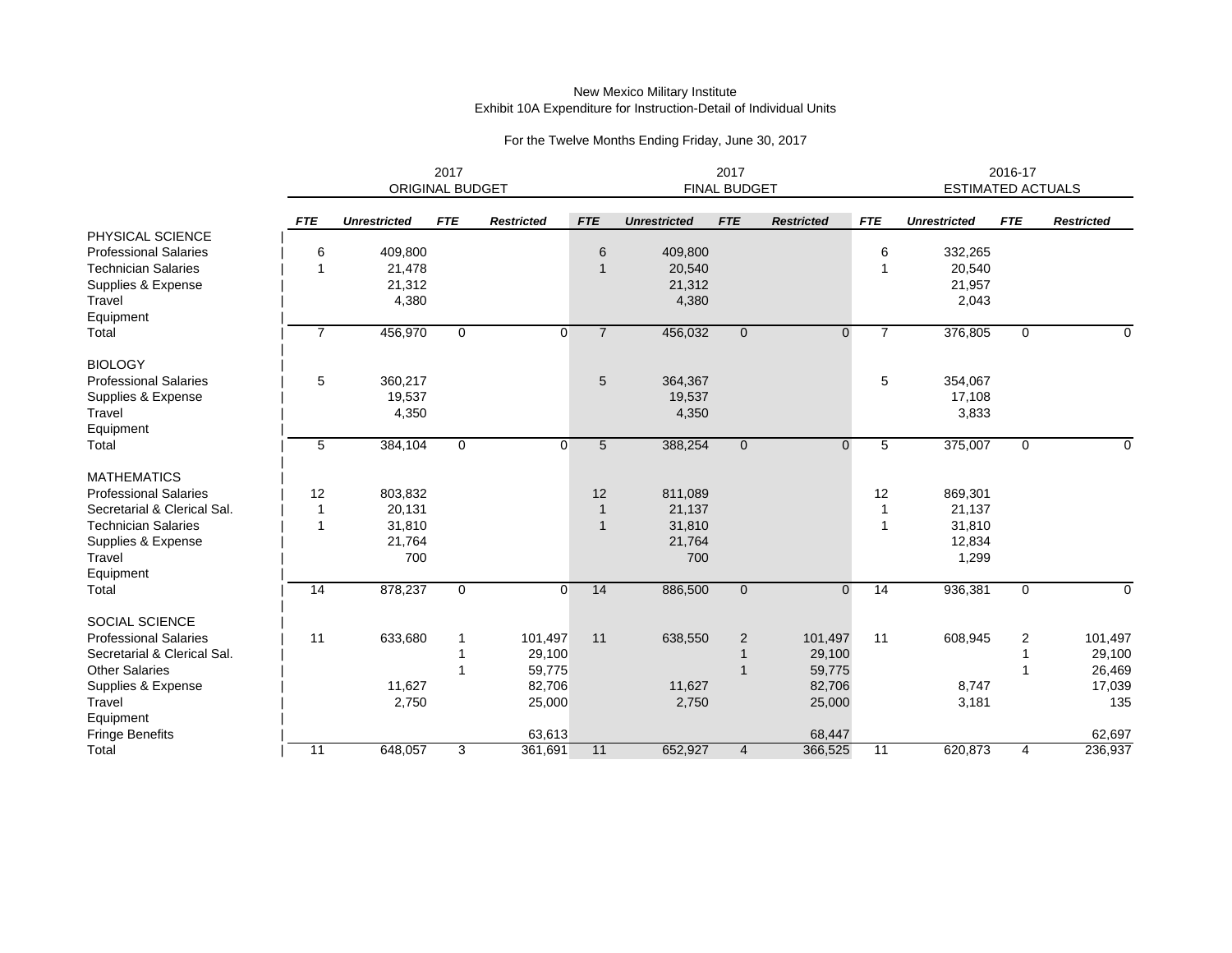|                                | 2017<br>ORIGINAL BUDGET |                     |              |                   |                | 2017<br><b>FINAL BUDGET</b> |              |                   |              | 2016-17<br><b>ESTIMATED ACTUALS</b> |              |                   |  |
|--------------------------------|-------------------------|---------------------|--------------|-------------------|----------------|-----------------------------|--------------|-------------------|--------------|-------------------------------------|--------------|-------------------|--|
|                                | <b>FTE</b>              | <b>Unrestricted</b> | <b>FTE</b>   | <b>Restricted</b> | <b>FTE</b>     | <b>Unrestricted</b>         | <b>FTE</b>   | <b>Restricted</b> | <b>FTE</b>   | <b>Unrestricted</b>                 | <b>FTE</b>   | <b>Restricted</b> |  |
| <b>BUSINESS ADMINISTRATION</b> |                         |                     |              |                   |                |                             |              |                   |              |                                     |              |                   |  |
| <b>Professional Salaries</b>   | 6                       | 248,585             |              |                   | 5              | 242,038                     |              |                   | 5            | 209,053                             |              |                   |  |
| Secretarial & Clerical Sal.    | 1                       | 21,745              |              |                   | $\mathbf 1$    | 21,745                      |              |                   | 1            | 21,745                              |              |                   |  |
| Supplies & Expense             |                         | 6,040               |              |                   |                | 6,040                       |              |                   |              | 3,074                               |              |                   |  |
| Travel                         |                         | 1,750               |              |                   |                | 1,750                       |              |                   |              | 4,243                               |              |                   |  |
| Equipment                      |                         |                     |              |                   |                |                             |              |                   |              |                                     |              |                   |  |
| Total                          | $\overline{7}$          | 278,120             | $\mathbf{0}$ | $\overline{0}$    | 6              | 271,573                     | $\mathbf{0}$ | $\mathbf 0$       | 6            | 238,116                             | 0            | $\Omega$          |  |
| EDUCATIONAL TECHNOLOGY         |                         |                     |              |                   |                |                             |              |                   |              |                                     |              |                   |  |
| <b>Professional Salaries</b>   |                         | 4,000               |              |                   |                | 4,000                       |              |                   |              |                                     |              |                   |  |
| <b>Technician Salaries</b>     | $\overline{1}$          | 33,000              |              |                   | $\mathbf{1}$   | 33,000                      |              |                   | $\mathbf{1}$ | 33,000                              |              |                   |  |
| Supplies & Expense             |                         | 1,000               |              |                   |                | 1,000                       |              |                   |              | 854                                 |              |                   |  |
| Travel                         |                         | 3,000               |              |                   |                | 3,000                       |              |                   |              | 4,438                               |              |                   |  |
| Equipment                      |                         |                     |              |                   |                |                             |              |                   |              |                                     |              |                   |  |
| Total                          | $\overline{1}$          | 41,000              | $\mathbf{0}$ | $\overline{0}$    | $\mathbf{1}$   | 41,000                      | $\mathbf{0}$ | $\mathbf{0}$      | 1            | 38,292                              | 0            | $\Omega$          |  |
| <b>ENGLISH</b>                 |                         |                     |              |                   |                |                             |              |                   |              |                                     |              |                   |  |
| <b>Professional Salaries</b>   | 15                      | 937,950             |              |                   | 15             | 955,716                     |              |                   | 15           | 954,373                             |              |                   |  |
| Secretarial & Clerical Sal.    | 1                       | 22,054              |              |                   | $\mathbf 1$    | 19,000                      |              |                   |              | 19,000                              |              |                   |  |
| Supplies & Expense             |                         | 10,400              |              |                   |                | 10,400                      |              |                   |              | 8,210                               |              |                   |  |
| Travel                         |                         | 750                 |              |                   |                | 750                         |              |                   |              |                                     |              |                   |  |
| Equipment                      |                         |                     |              |                   |                |                             |              |                   |              |                                     |              |                   |  |
| Total                          | 16                      | 971,154             | $\mathbf{0}$ | $\mathbf 0$       | 16             | 985,866                     | $\mathbf{0}$ | $\mathbf 0$       | 16           | 981,583                             | $\mathbf{0}$ | $\Omega$          |  |
| <b>LANGUAGES</b>               |                         |                     |              |                   |                |                             |              |                   |              |                                     |              |                   |  |
| <b>Professional Salaries</b>   | $\overline{4}$          | 220,194             |              |                   | $\overline{4}$ | 221,638                     |              |                   | 4            | 218,643                             |              |                   |  |
| Supplies & Expense             |                         | 6,075               |              |                   |                | 6,075                       |              |                   |              | 3,144                               |              |                   |  |
| Travel                         |                         | 750                 |              |                   |                | 750                         |              |                   |              | 1,973                               |              |                   |  |
| Equipment                      |                         |                     |              |                   |                |                             |              |                   |              |                                     |              |                   |  |
| Total                          | 4                       | 227,019             | 0            | $\overline{0}$    | $\overline{4}$ | 228,463                     | $\mathbf 0$  | $\mathbf 0$       | 4            | 223,760                             | 0            | 0                 |  |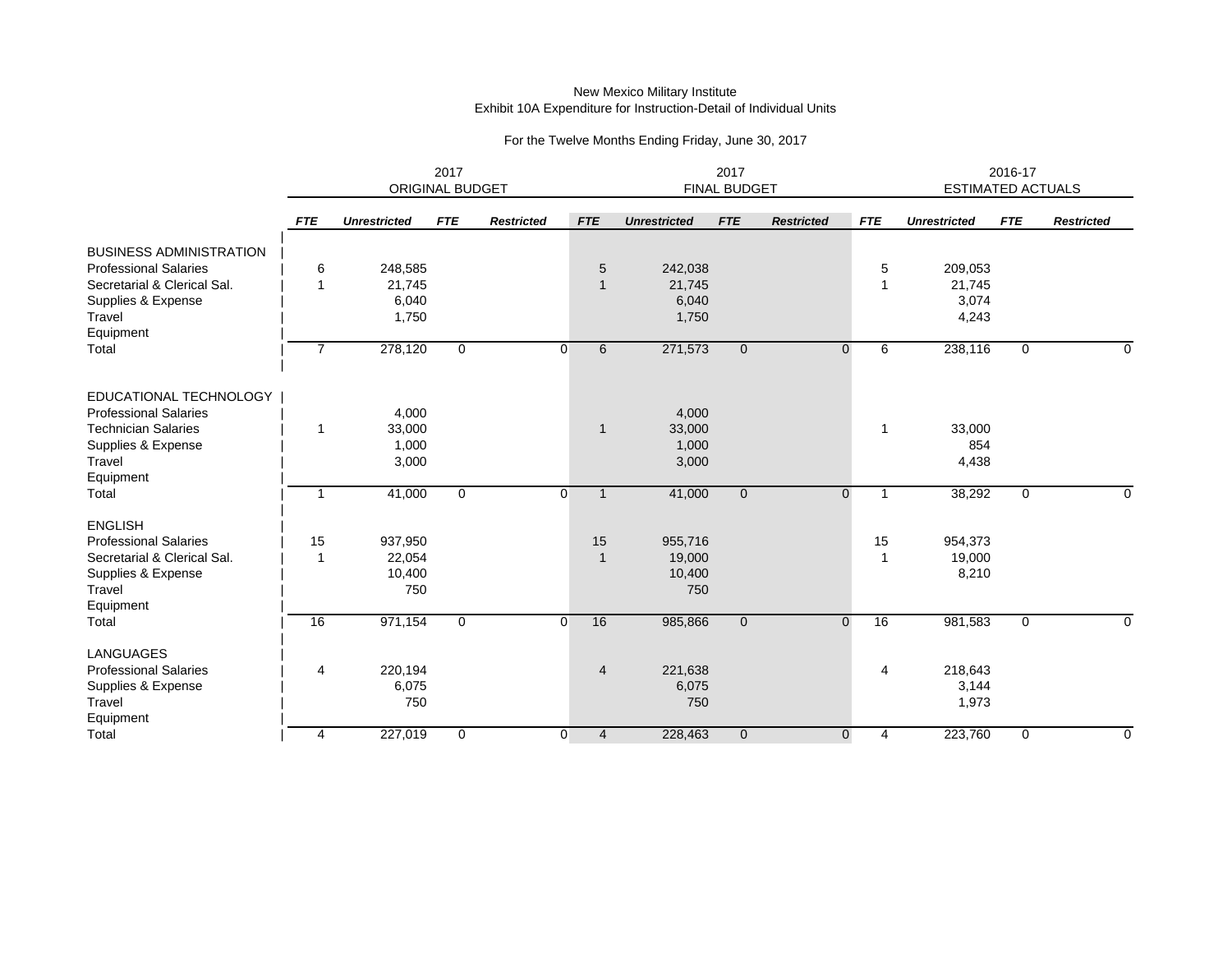|                              |                | 2017<br>ORIGINAL BUDGET |              |                   |                | 2017<br><b>FINAL BUDGET</b> |                |                   |                |                     | 2016-17<br>ESTIMATED ACTUALS |                   |  |  |
|------------------------------|----------------|-------------------------|--------------|-------------------|----------------|-----------------------------|----------------|-------------------|----------------|---------------------|------------------------------|-------------------|--|--|
|                              | <b>FTE</b>     | <b>Unrestricted</b>     | <b>FTE</b>   | <b>Restricted</b> | <b>FTE</b>     | <b>Unrestricted</b>         | <b>FTE</b>     | <b>Restricted</b> | <b>FTE</b>     | <b>Unrestricted</b> | <b>FTE</b>                   | <b>Restricted</b> |  |  |
| <b>MUSIC</b>                 |                |                         |              |                   |                |                             |                |                   |                |                     |                              |                   |  |  |
| <b>Professional Salaries</b> | $\overline{2}$ | 119,694                 |              |                   | $\overline{2}$ | 127,572                     |                |                   | $\overline{2}$ | 127,572             |                              |                   |  |  |
| <b>Other Salaries</b>        |                | 5,300                   |              |                   |                | 5,300                       |                |                   |                | 5,000               |                              |                   |  |  |
| Supplies & Expense           |                | 25,400                  |              |                   |                | 25,400                      |                |                   |                | 22,738              |                              |                   |  |  |
| Travel                       |                | 11,670                  |              |                   |                | 11,670                      |                |                   |                | 6,810               |                              |                   |  |  |
| Equipment                    |                |                         |              |                   |                |                             |                |                   |                |                     |                              |                   |  |  |
| Total                        | 2              | 162,064                 | $\mathbf{0}$ | $\overline{0}$    | $\overline{2}$ | 169,942                     | $\mathbf{0}$   | $\mathbf{0}$      | $\overline{2}$ | 162,120             | 0                            | $\Omega$          |  |  |
| <b>ART</b>                   |                |                         |              |                   |                |                             |                |                   |                |                     |                              |                   |  |  |
| <b>Professional Salaries</b> | $\mathbf{1}$   | 54,300                  |              |                   | $\mathbf{1}$   | 56,310                      |                |                   | $\mathbf{1}$   | 58,320              |                              |                   |  |  |
| Supplies & Expense           |                | 10,800                  |              |                   |                | 10,800                      |                |                   |                | 8,721               |                              |                   |  |  |
| Travel                       |                | 150                     |              |                   |                | 150                         |                |                   |                |                     |                              |                   |  |  |
| Equipment                    |                |                         |              |                   |                |                             |                |                   |                |                     |                              |                   |  |  |
| Total                        | $\mathbf 1$    | 65,250                  | $\mathbf{0}$ | $\overline{0}$    | $\mathbf{1}$   | 67,260                      | $\mathbf{0}$   | $\overline{0}$    | $\mathbf{1}$   | 67,041              | $\mathbf 0$                  | $\Omega$          |  |  |
| <b>COMMUNICATIONS</b>        |                |                         |              |                   |                |                             |                |                   |                |                     |                              |                   |  |  |
| Supplies & Expense           |                | 2,100                   |              |                   |                | 2,100                       |                |                   |                | 1,618               |                              |                   |  |  |
| Equipment                    |                |                         |              |                   |                |                             |                |                   |                |                     |                              |                   |  |  |
| Total                        | $\mathbf 0$    | 2,100                   | $\mathbf{0}$ | $\overline{0}$    | $\mathbf{0}$   | 2,100                       | $\overline{0}$ | $\mathbf{0}$      | 0              | 1,618               | 0                            | $\mathbf 0$       |  |  |
| CADET COUNSELING             |                |                         |              |                   |                |                             |                |                   |                |                     |                              |                   |  |  |
| Supplies & Expense           |                | 9,750                   |              |                   |                | 9,750                       |                |                   |                | 34                  |                              |                   |  |  |
| Travel                       |                |                         |              |                   |                |                             |                |                   |                | 192                 |                              |                   |  |  |
| Equipment                    |                |                         |              |                   |                |                             |                |                   |                |                     |                              |                   |  |  |
| Total                        | $\mathbf 0$    | 9,750                   | 0            | 0                 | $\mathbf 0$    | 9,750                       | $\mathbf 0$    | $\mathbf{0}$      | 0              | 226                 | 0                            | $\mathbf 0$       |  |  |
| PHYSICAL EDUCATION           |                |                         |              |                   |                |                             |                |                   |                |                     |                              |                   |  |  |
| <b>Professional Salaries</b> | 16             | 788,678                 |              |                   | 15             | 784,828                     |                |                   | 15             | 803,281             |                              |                   |  |  |
| Secretarial & Clerical Sal.  | $\mathbf 1$    | 34,812                  |              |                   | $\mathbf{1}$   | 34,812                      |                |                   | $\mathbf{1}$   | 38,590              |                              |                   |  |  |
| <b>Other Salaries</b>        | 2              | 56,690                  |              | 26,320            | 2              | 56,690                      | $\mathbf{1}$   | 26,320            | 2              | 28,000              | $\mathbf{1}$                 | 17,583            |  |  |
| Supplies & Expense           |                | 13,690                  |              | 33,705            |                | 13,690                      |                | 33,705            |                | 19,881              |                              | 66,670            |  |  |
| Travel                       |                | 330                     |              |                   |                | 330                         |                |                   |                |                     |                              |                   |  |  |
| Equipment                    |                |                         |              |                   |                |                             |                |                   |                |                     |                              |                   |  |  |
| Fringe Benefits              |                |                         |              | 3,850             |                |                             |                | 4,030             |                |                     |                              | 4,260             |  |  |
| Total                        | 19             | 894,200                 | $\mathbf{0}$ | 63,875            | 18             | 890,350                     | $\mathbf{1}$   | 64,055            | 18             | 889,752             | $\mathbf{1}$                 | 88,513            |  |  |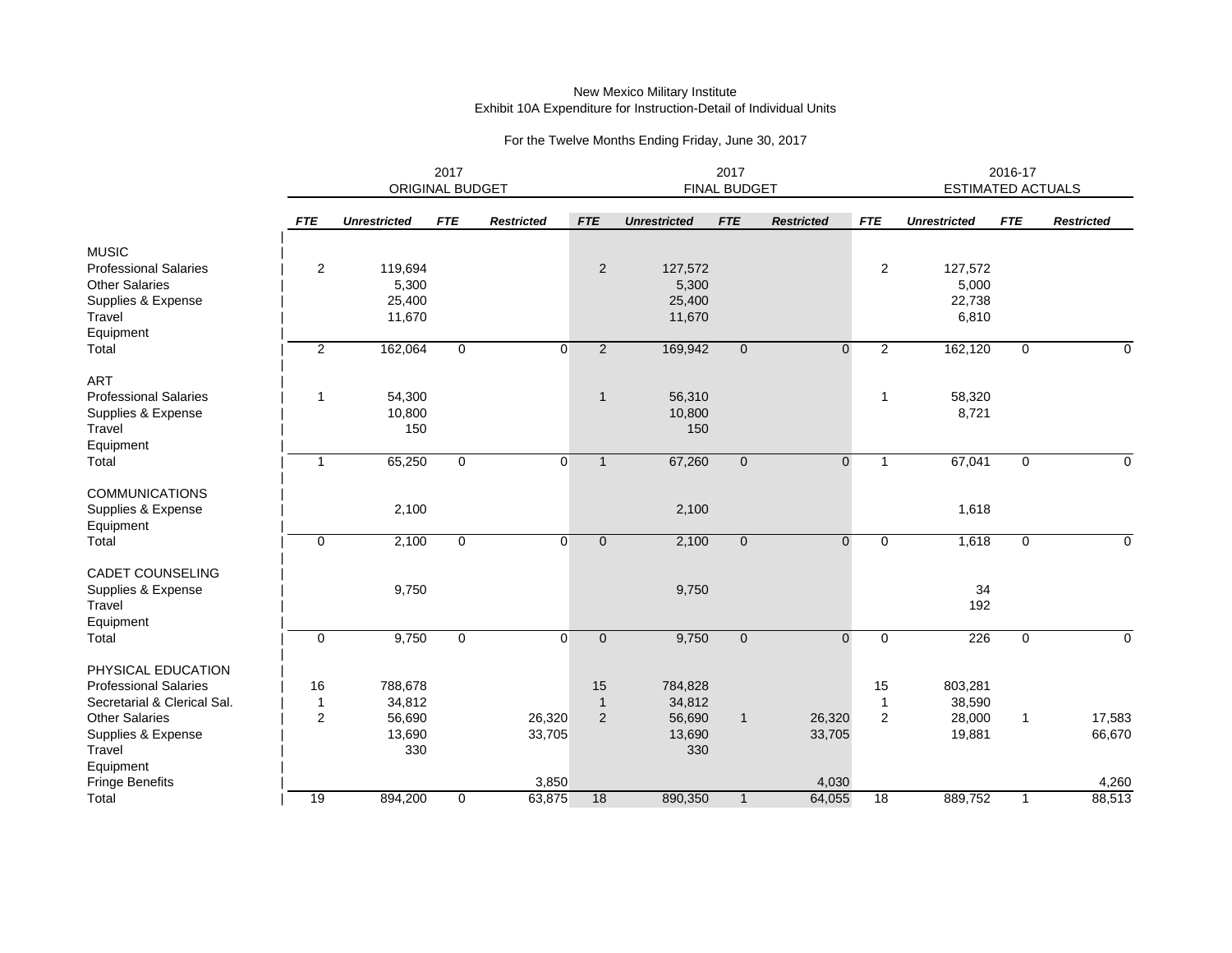|                                                             | 2017<br><b>ORIGINAL BUDGET</b> |                     |            |                   | 2017<br><b>FINAL BUDGET</b> |                     |                |                   |                | 2016-17<br><b>ESTIMATED ACTUALS</b> |             |                   |  |
|-------------------------------------------------------------|--------------------------------|---------------------|------------|-------------------|-----------------------------|---------------------|----------------|-------------------|----------------|-------------------------------------|-------------|-------------------|--|
|                                                             |                                |                     |            |                   |                             |                     |                |                   |                |                                     |             |                   |  |
|                                                             | <b>FTE</b>                     | <b>Unrestricted</b> | <b>FTE</b> | <b>Restricted</b> | <b>FTE</b>                  | <b>Unrestricted</b> | <b>FTE</b>     | <b>Restricted</b> | <b>FTE</b>     | <b>Unrestricted</b>                 | <b>FTE</b>  | <b>Restricted</b> |  |
| <b>STUDENT ASSISTANCE</b><br><b>CENTER</b>                  |                                |                     |            |                   |                             |                     |                |                   |                |                                     |             |                   |  |
| <b>Professional Salaries</b><br>Secretarial & Clerical Sal. | 10                             | 526,199<br>31,549   |            | 28,660            | 10                          | 515,996<br>31,549   |                | 28,660            | 10             | 480,982<br>33,968                   |             | 43,507            |  |
| <b>Other Salaries</b>                                       | $\overline{2}$                 |                     |            |                   | 2                           |                     |                | 4,120             | $\overline{2}$ | 2,800                               |             | 2,680             |  |
| Supplies & Expense                                          |                                | 25,800              |            | 154,014           |                             | 25,800              |                | 154,014           |                | 14,609                              |             | 45,240            |  |
| Travel                                                      |                                | 4,200               |            |                   |                             | 4,200               |                |                   |                | 6,165                               |             |                   |  |
| Equipment                                                   |                                |                     |            |                   |                             |                     |                |                   |                |                                     |             |                   |  |
| Fringe Benefits                                             |                                |                     |            | 4,586             |                             |                     |                | 8,150             |                |                                     |             | 10,528            |  |
| Total                                                       | $\overline{13}$                | 587,748             | 0          | 187,260           | 13                          | 577,545             | $\mathbf{0}$   | 194,944           | 13             | 538,524                             | $\mathbf 0$ | 101,955           |  |
| <b>MERIT &amp; SUBSTITUTE</b>                               |                                |                     |            |                   |                             |                     |                |                   |                |                                     |             |                   |  |
| <b>Professional Salaries</b>                                |                                | 77,800              |            |                   |                             | 77,800              |                |                   |                | 62,732                              |             |                   |  |
| <b>Other Salaries</b>                                       |                                | 55,342              |            |                   |                             | 55,342              |                |                   |                | 30,000                              |             |                   |  |
| Equipment                                                   |                                |                     |            |                   |                             |                     |                |                   |                |                                     |             |                   |  |
| Total                                                       | $\mathbf 0$                    | 133,142             | $\Omega$   | $\Omega$          | $\overline{0}$              | 133,142             | $\overline{0}$ | $\Omega$          | $\Omega$       | 92,732                              | $\Omega$    | $\Omega$          |  |
| COMMANDANT                                                  |                                |                     |            |                   |                             |                     |                |                   |                |                                     |             |                   |  |
| <b>Professional Salaries</b>                                | 21                             | 1,301,346           |            |                   | 21                          | 1,278,308           |                |                   | 21             | 1,205,202                           |             |                   |  |
| Secretarial & Clerical Sal.                                 | $\overline{c}$                 | 54,849              |            |                   | $\overline{2}$              | 28,749              |                |                   | 2              | 27,605                              |             |                   |  |
| <b>Other Salaries</b>                                       |                                | 36,800              |            |                   |                             | 36,800              |                |                   |                | 26,520                              |             |                   |  |
| Supplies & Expense                                          |                                | 59,844              |            |                   |                             | 59,844              |                |                   |                | 41,744                              |             |                   |  |
| Travel                                                      |                                | 13,000              |            |                   |                             | 13,000              |                |                   |                | 5,216                               |             |                   |  |
| Equipment                                                   |                                |                     |            |                   |                             |                     |                |                   |                |                                     |             |                   |  |
| Total                                                       | 24                             | 1,465,839           | $\Omega$   | $\Omega$          | 24                          | 1,416,701           | $\Omega$       | $\mathbf 0$       | 24             | 1,306,287                           | $\Omega$    | $\Omega$          |  |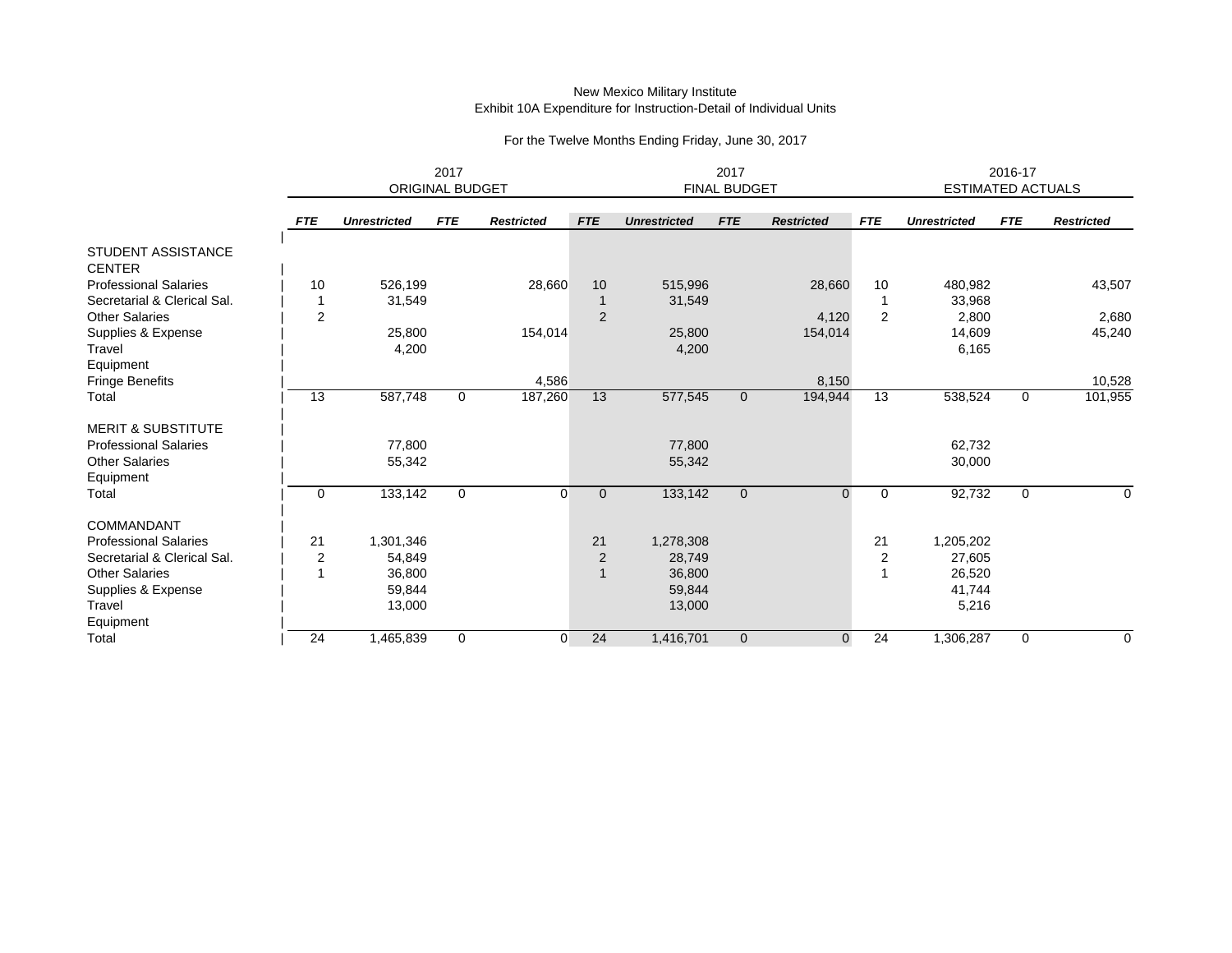|                              |            | 2017<br><b>ORIGINAL BUDGET</b> |            |                   | 2017<br><b>FINAL BUDGET</b> |                     |            |                   | 2016-17<br><b>ESTIMATED ACTUALS</b> |                     |            |                   |
|------------------------------|------------|--------------------------------|------------|-------------------|-----------------------------|---------------------|------------|-------------------|-------------------------------------|---------------------|------------|-------------------|
|                              | <b>FTE</b> | <b>Unrestricted</b>            | <b>FTE</b> | <b>Restricted</b> | <b>FTE</b>                  | <b>Unrestricted</b> | <b>FTE</b> | <b>Restricted</b> | <b>FTE</b>                          | <b>Unrestricted</b> | <b>FTE</b> | <b>Restricted</b> |
| <b>ROTC</b>                  |            |                                |            |                   |                             |                     |            |                   |                                     |                     |            |                   |
| Supplies & Expense           |            | 13,160                         |            |                   |                             | 13,160              |            |                   |                                     | 14,426              |            |                   |
| Travel                       |            | 3,810                          |            |                   |                             | 3,810               |            |                   |                                     |                     |            |                   |
| Equipment                    |            |                                |            |                   |                             |                     |            |                   |                                     |                     |            |                   |
| Total                        | 0          | 16,970                         | 0          | 0                 | $\mathbf 0$                 | 16,970              |            |                   | 0                                   | 14,426              | 0          | 0                 |
| <b>JR ROTC</b>               |            |                                |            |                   |                             |                     |            |                   |                                     |                     |            |                   |
| <b>Professional Salaries</b> | 6          | 248,414                        |            | 200,000           | 6                           | 284,538             |            | 200,000           | 6                                   | 165,146             |            | 147,674           |
| Secretarial & Clerical Sal.  |            | 23,788                         |            |                   |                             | 23,788              |            |                   |                                     | 39,579              |            |                   |
| Supplies & Expense           |            | 3,950                          |            |                   |                             | 3,950               |            |                   |                                     | 3,422               |            |                   |
| Travel                       |            | 580                            |            |                   |                             | 580                 |            |                   |                                     | 1,345               |            |                   |
| Equipment                    |            |                                |            |                   |                             |                     |            |                   |                                     |                     |            |                   |
| Total                        |            | 276,732                        | 0          | 200,000           |                             | 312,856             | $\cup$     | 200,000           |                                     | 209,492             | 0          | 147,674           |
|                              |            |                                |            |                   |                             |                     |            |                   |                                     |                     |            |                   |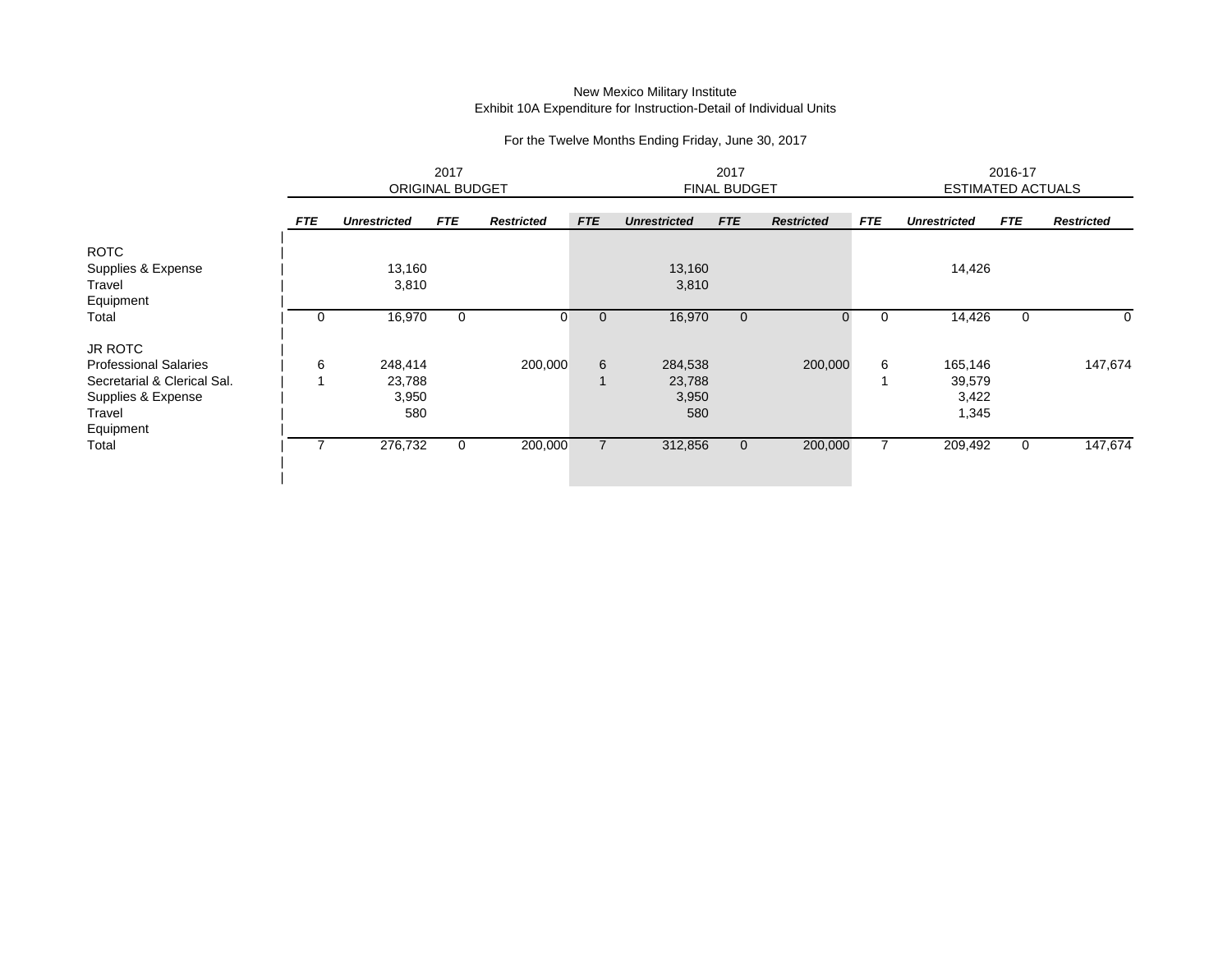#### New Mexico Military Institute Exhibit 10A Expenditure for Inst Instruction TOTAL 10A'S For the Twelve Months Ending Friday, June 30, 2017

|                              | 2017<br>ORIGINAL BUDGET |                     |              |                   | 2017<br><b>FINAL BUDGET</b> |                                                    |                 |                   |            | 2016-17<br><b>ESTIMATED ACTUALS</b> |                |                   |  |
|------------------------------|-------------------------|---------------------|--------------|-------------------|-----------------------------|----------------------------------------------------|-----------------|-------------------|------------|-------------------------------------|----------------|-------------------|--|
|                              |                         |                     |              |                   |                             |                                                    |                 |                   |            |                                     |                |                   |  |
|                              | <b>FTE</b>              | <b>Unrestricted</b> | <b>FTE</b>   | <b>Restricted</b> | <b>FTE</b>                  | <b>Unrestricted</b>                                | <b>FTE</b>      | <b>Restricted</b> | <b>FTE</b> | <b>Unrestricted</b>                 | <b>FTE</b>     | <b>Restricted</b> |  |
| Instruction TOTAL 10A'S      |                         |                     |              |                   |                             |                                                    |                 |                   |            |                                     |                |                   |  |
| <b>Professional Salaries</b> | 115                     | 6,734,689           | $\mathbf 1$  | 330,157           | 113                         | 6,772,550                                          | $\overline{c}$  | 330,157           | 113        | 6,449,882                           | 2              | 292,678           |  |
| Secretarial & Clerical Sal.  | 8                       | 208,928             | $\mathbf{1}$ | 29,100            | $\, 8$                      | 180,780                                            | $\mathbf{1}$    | 29,100            | 8          | 201,624                             | $\mathbf{1}$   | 29,100            |  |
| <b>Technician Salaries</b>   | 3                       | 86,288              |              |                   | 3                           | 85,350                                             |                 |                   | 3          | 85,350                              |                |                   |  |
| <b>Other Salaries</b>        | 5                       | 154,132             | $\mathbf{1}$ | 86,095            | $5\phantom{1}$              | 154,132                                            | $\overline{2}$  | 90,215            | 5          | 92,320                              | $\overline{2}$ | 46,732            |  |
| Supplies & Expense           |                         | 262,249             |              | 270,425           |                             | 262,249                                            |                 | 270,425           |            | 203,120                             |                | 128,949           |  |
| Travel                       |                         | 52,170              |              | 25,000            |                             | 52,170                                             |                 | 25,000            |            | 40,738                              |                | 135               |  |
| Equipment                    |                         |                     |              |                   |                             |                                                    |                 |                   |            |                                     |                |                   |  |
| Fringe Benefits              |                         |                     |              | 72,049            |                             |                                                    |                 | 80,627            |            |                                     |                | 77,485            |  |
| Total                        | 131                     | 7,498,456           | 3            | 812,826           | 128                         | 7,507,231                                          | $5\phantom{.0}$ | 825,524           | 128        | 7,073,034                           | 5              | 575,079           |  |
|                              |                         |                     |              |                   |                             |                                                    |                 |                   |            |                                     |                |                   |  |
| NMMI_Budget_EXH_A_10A_14A    |                         |                     |              |                   |                             | NMMI_BUD_A<br>NMMI-Curr:1<br>9/14/2017<br>10:56 AM |                 |                   |            |                                     |                | 1get_EXH_Sep15    |  |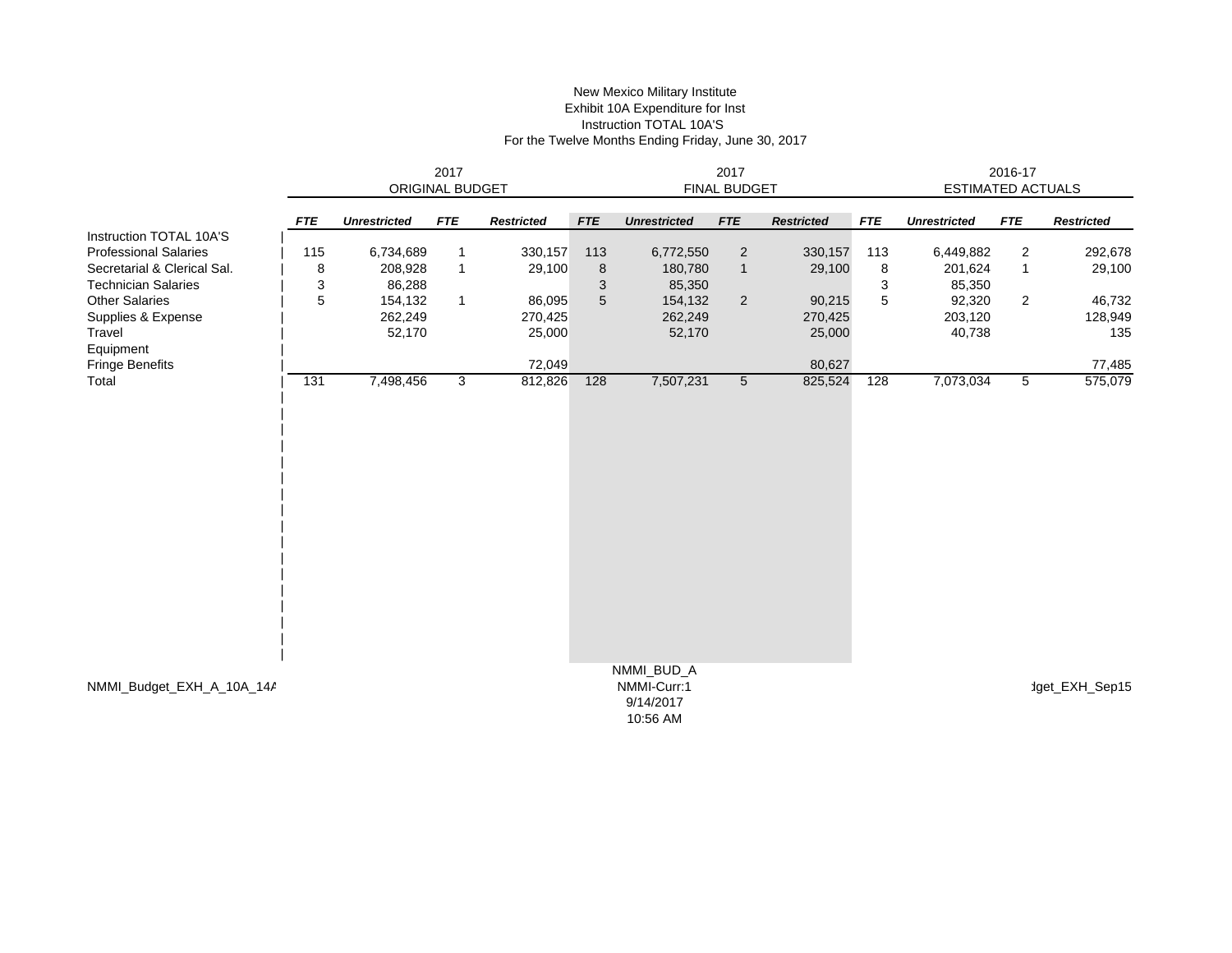|                                                              | 2017<br>ORIGINAL BUDGET |                   | 2017<br><b>FINAL BUDGET</b> |                   | 2016-17<br><b>ESTIMATED ACTUALS</b> |                   |
|--------------------------------------------------------------|-------------------------|-------------------|-----------------------------|-------------------|-------------------------------------|-------------------|
| F<br>EXHIBIT 11 EXPENDITURES FOR ACADEMIC SUPPORT            | <b>Unrestricted</b>     | <b>Restricted</b> | <b>Unrestricted</b>         | <b>Restricted</b> | <b>Unrestricted</b>                 | <b>Restricted</b> |
|                                                              |                         |                   |                             |                   |                                     |                   |
| Libraries-By Individual Library (EXH. 11A)<br><b>LIBRARY</b> | 492,821                 | $\,0\,$           | 497,685                     | $\pmb{0}$         | 454,497                             | $\mathsf 0$       |
| <b>Total Libraries</b>                                       | 492,821                 | $\pmb{0}$         | 497,685                     | $\pmb{0}$         | 454,497                             | $\mathbf 0$       |
| Museums & Galleries-By Individual Unit<br>(EXH 11A)          |                         |                   |                             |                   |                                     |                   |
| <b>MUSEUM</b>                                                | 6,800                   | $\,0\,$           | 6,800                       | $\pmb{0}$         | 6,405                               | $\mathbf 0$       |
| <b>Total Museums &amp; Galleries</b>                         | 6,800                   | $\mathsf 0$       | 6,800                       | $\mathbf 0$       | 6,405                               | $\overline{0}$    |
| Audio Visual Serv.-By Individual Unit (EXH<br>11A)           |                         |                   |                             |                   |                                     |                   |
| <b>AUDIO VISUAL</b>                                          | 105,306                 | $\pmb{0}$         | 105,306                     | $\pmb{0}$         | 79,460                              | $\mathbf 0$       |
| Total Audio-Visual Serv.                                     | 105,306                 | $\pmb{0}$         | 105,306                     | $\pmb{0}$         | 79,460                              | $\mathbf 0$       |
|                                                              |                         |                   |                             |                   |                                     |                   |
|                                                              |                         |                   |                             |                   |                                     |                   |
|                                                              |                         |                   |                             |                   |                                     |                   |
|                                                              |                         |                   |                             |                   |                                     |                   |
|                                                              |                         | $\pmb{0}$         | 609,791                     | $\overline{0}$    |                                     | $\mathsf 0$       |
| <b>Total Ancillary Support</b>                               | 604,927                 |                   |                             |                   | 540,362                             |                   |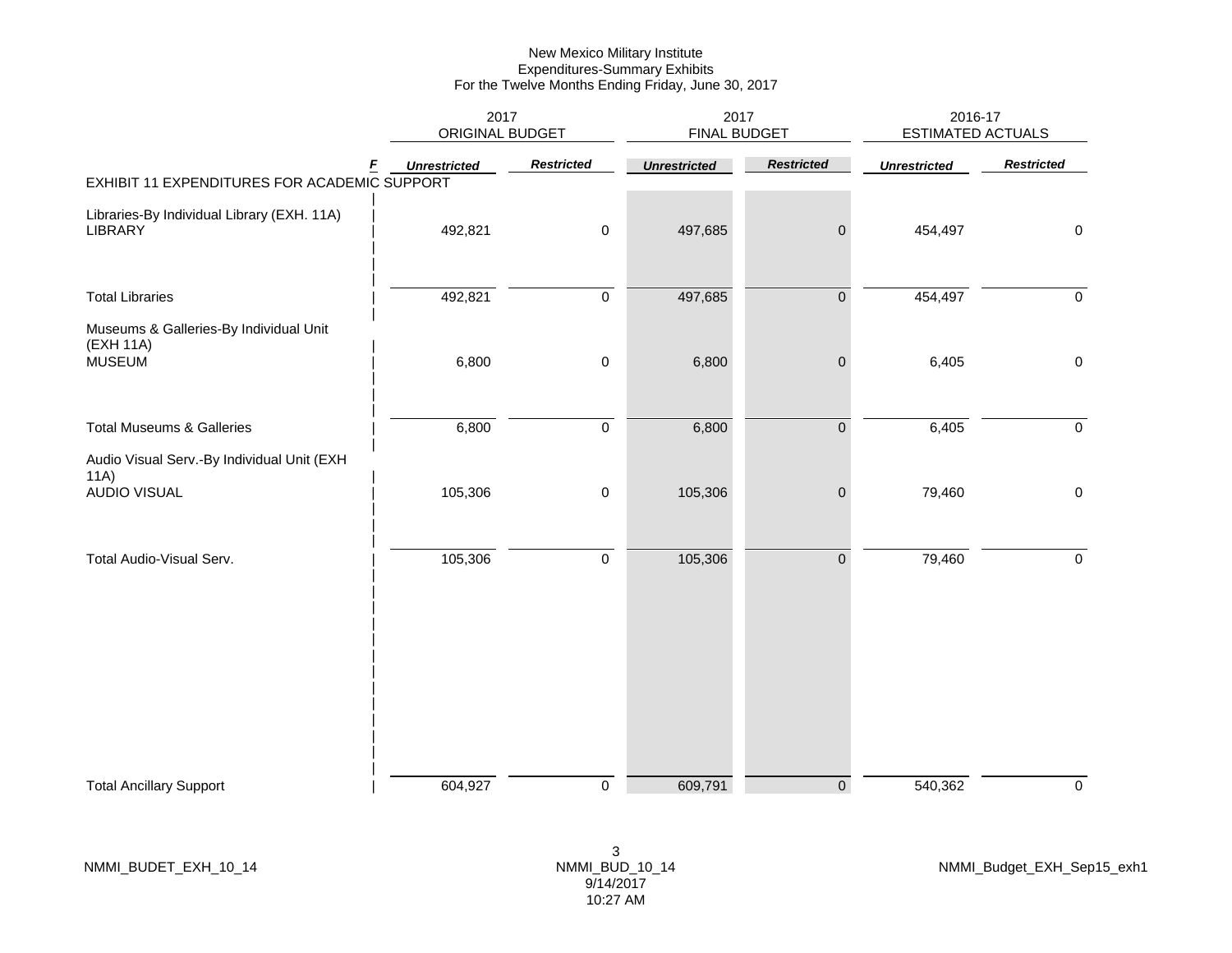|                                                                               | 2017                   |                   | 2017                |                   | 2016-17                  |                   |
|-------------------------------------------------------------------------------|------------------------|-------------------|---------------------|-------------------|--------------------------|-------------------|
|                                                                               | <b>ORIGINAL BUDGET</b> |                   | <b>FINAL BUDGET</b> |                   | <b>ESTIMATED ACTUALS</b> |                   |
|                                                                               | <b>Unrestricted</b>    | <b>Restricted</b> | <b>Unrestricted</b> | <b>Restricted</b> | <b>Unrestricted</b>      | <b>Restricted</b> |
| Academic Admin & Pers'l Dev-By Ind. Unit<br>(EXH 11a)<br><b>ACADEMIC DEAN</b> | 171,982                | 0                 | 180,031             | 0                 | 189,329                  | 0                 |
| <b>HIGH SCHOOL PRINCIPAL</b>                                                  | 123,731                | $\mathbf 0$       | 123,731             | $\mathbf{0}$      | 122,204                  | $\Omega$          |
| Total Acad. Admin & Pers'l Dev.                                               | 295,713                | $\Omega$          | 303,762             | $\overline{0}$    | 311,533                  | $\Omega$          |
|                                                                               |                        |                   |                     |                   |                          |                   |
| AUDIO VISUAL MAINT                                                            | 10,000                 | $\Omega$          | 100,000             | $\Omega$          |                          |                   |
| <b>FEDERAL WORKSTUDY</b>                                                      | ი                      | 1,445             | U                   | 1,445             | 0                        | 0                 |
| <b>RETIREMENT EXP.</b>                                                        | 102,129                | 0                 | 102,129             |                   | 98,250                   | 0                 |
| SOCIAL SECURITY EXP.                                                          | 56,208                 | 0                 | 56,208              |                   | 49,879                   | 0                 |
| <b>INSURANCE EXP.</b>                                                         | 84,687                 | $\Omega$          | 84,687              | 0                 | 74,857                   | $\Omega$          |
| <b>WORKMANS COMP</b>                                                          | 6,947                  | 0                 | 7,954               | $\Omega$          | 7,879                    | 0                 |
| UNEMPLOYMENT COMP                                                             | 2,634                  | $\Omega$          | 2,634               |                   | 445                      | 0                 |
| NEW MEXICO RETIREE HEALTH CAR                                                 | 14,695                 | <sup>0</sup>      | 14,695              |                   | 14,137                   | 0                 |
| <b>COMPUTER EXP.</b>                                                          | 74.033                 | 0                 | 74,033              | 0                 | 74,033                   | 0                 |
| N C A/ Higher Learning Commission<br>MISC. EXP./ Strategic Initiative         | 16,400                 | 0                 | 16,400              | $\mathbf{0}$      | 10,546<br>O              | 888               |
| Total Items not Included in 11A's                                             | 367,733                | 1,445             | 458,740             | 1,445             | 330,026                  | 888               |
| Total Academic Support (EXH 2)                                                | 1,268,373              | 1,445             | 1,372,293           | 1,445             | 1,181,922                | 888               |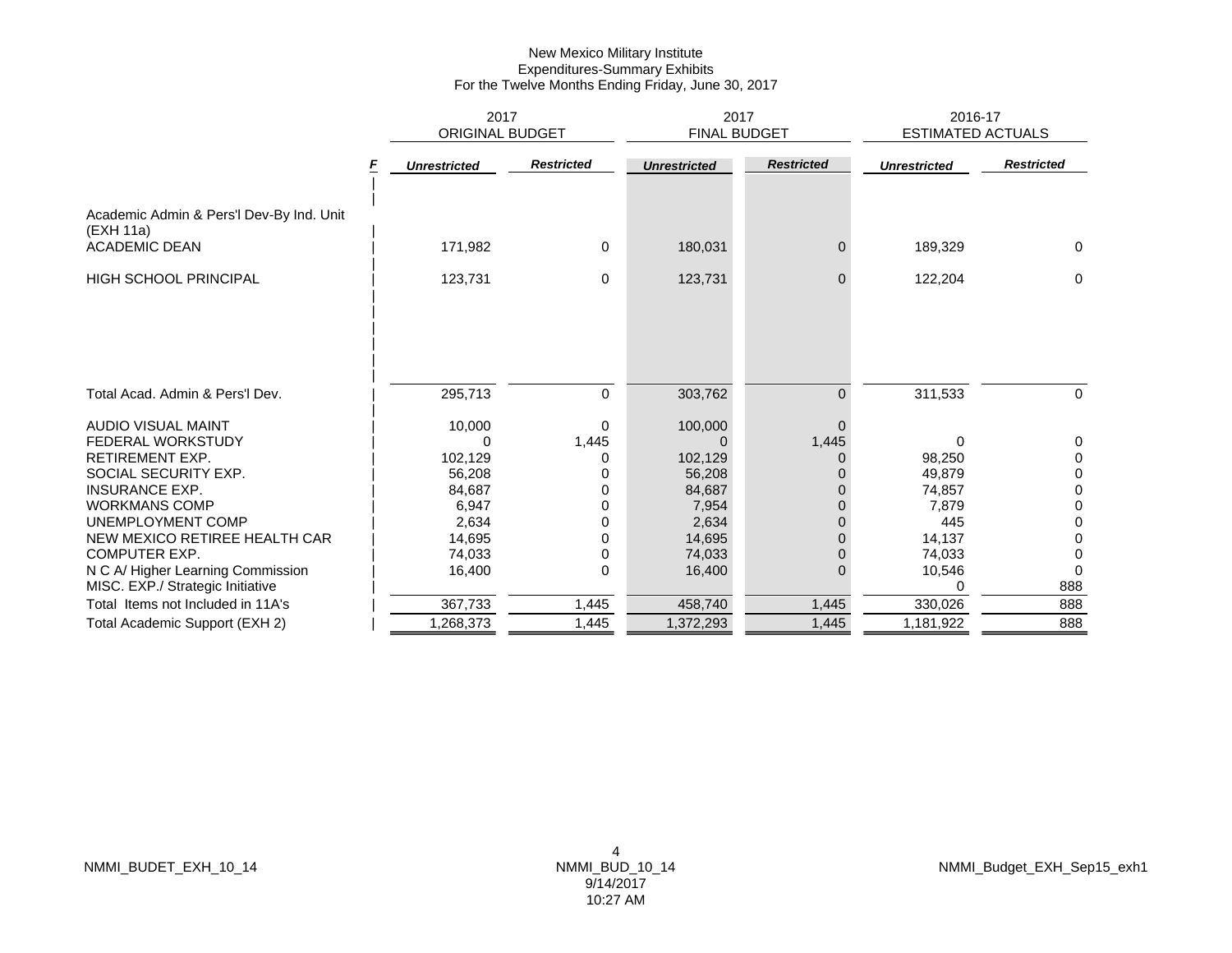#### New Mexico Military Institute Exhibit 11A Academic Support-Detail of Individual Units

|                              |                | 2017<br><b>ORIGINAL BUDGET</b> |              |                   |                                  | <b>FINAL BUDGET</b> |                | <b>ESTIMATED ACTUALS</b> | 2016-17        |                     |              |                   |
|------------------------------|----------------|--------------------------------|--------------|-------------------|----------------------------------|---------------------|----------------|--------------------------|----------------|---------------------|--------------|-------------------|
|                              | <b>FTE</b>     | <b>Unrestricted</b>            | <b>FTE</b>   | <b>Restricted</b> | <b>FTE</b>                       | <b>Unrestricted</b> | <b>FTE</b>     | <b>Restricted</b>        | <b>FTE</b>     | <b>Unrestricted</b> | <b>FTE</b>   | <b>Restricted</b> |
| <b>LIBRARY</b>               |                |                                |              |                   |                                  |                     |                |                          |                |                     |              |                   |
| <b>Professional Salaries</b> | 5              | 288,308                        |              |                   | 5                                | 286,659             |                |                          | 5              | 273,988             |              |                   |
| Secretarial & Clerical Sal.  | $\mathbf{1}$   | 33,122                         |              |                   | 1                                | 33,122              |                |                          | 1              | 33,660              |              |                   |
| <b>Technician Salaries</b>   | $\overline{c}$ | 59,142                         |              |                   | 2                                | 65,655              |                |                          | 2              | 53,152              |              |                   |
| <b>Other Salaries</b>        | $\overline{1}$ | 15,606                         |              |                   | $\mathbf{1}$                     | 15,606              |                |                          | 1              | 9,494               |              |                   |
| Supplies & Expense           |                | 45,200                         |              |                   |                                  | 45,200              |                |                          |                | 41,237              |              |                   |
| Travel                       |                | 7,400                          |              |                   |                                  | 7,400               |                |                          |                | 3,908               |              |                   |
| Equipment                    |                |                                |              |                   |                                  |                     |                |                          |                |                     |              |                   |
| <b>Books</b>                 |                | 30,259                         |              |                   |                                  | 30,259              |                |                          |                | 23,284              |              |                   |
| Periodicals                  |                | 13,784                         |              |                   |                                  | 13,784              |                |                          |                | 15,774              |              |                   |
| Total                        | 9              | 492,821                        | $\mathbf 0$  |                   | $\overline{0}$<br>9              | 497,685             | $\mathbf{0}$   | $\mathbf{0}$             | 9              | 454,497             | $\mathbf{0}$ | 0                 |
| <b>MUSEUM</b>                |                |                                |              |                   |                                  |                     |                |                          |                |                     |              |                   |
| Supplies & Expense           |                | 6,800                          |              |                   |                                  | 6,800               |                |                          |                | 6,405               |              |                   |
| Equipment                    |                |                                |              |                   |                                  |                     |                |                          |                |                     |              |                   |
| Total                        | 0              | 6,800                          | 0            |                   | $\overline{0}$<br>$\overline{0}$ | 6,800               | $\mathbf 0$    | $\mathbf 0$              | 0              | 6,405               | 0            | $\mathbf 0$       |
| <b>AUDIO VISUAL</b>          |                |                                |              |                   |                                  |                     |                |                          |                |                     |              |                   |
| <b>Technician Salaries</b>   | 2              | 67,956                         |              |                   | $\overline{2}$                   | 67,956              |                |                          | $\overline{2}$ | 67,956              |              |                   |
| Supplies & Expense           |                | 34,000                         |              |                   |                                  | 34,000              |                |                          |                | 11,504              |              |                   |
| Travel                       |                | 3,350                          |              |                   |                                  | 3,350               |                |                          |                |                     |              |                   |
| Equipment                    |                |                                |              |                   |                                  |                     |                |                          |                |                     |              |                   |
| Total                        | 2              | 105,306                        | $\mathbf 0$  |                   | 0<br>2                           | 105,306             | $\mathbf{0}$   | $\mathbf 0$              | $\overline{2}$ | 79,460              | 0            | $\Omega$          |
| <b>ACADEMIC DEAN</b>         |                |                                |              |                   |                                  |                     |                |                          |                |                     |              |                   |
| <b>Professional Salaries</b> | $\mathbf 1$    | 108,787                        |              |                   | $\mathbf 1$                      | 108,787             |                |                          |                | 109,307             |              |                   |
| Secretarial & Clerical Sal.  | $\mathbf{1}$   | 32,320                         |              |                   | $\mathbf{1}$                     | 32,320              |                |                          |                | 32,320              |              |                   |
| Supplies & Expense           |                | 25,775                         |              |                   |                                  | 25,775              |                |                          |                | 27,333              |              |                   |
| Travel                       |                | 4,000                          |              |                   |                                  | 12,049              |                |                          |                | 20,369              |              |                   |
| Equipment                    |                |                                |              |                   |                                  |                     |                |                          |                |                     |              |                   |
| In-Service                   |                | 600                            |              |                   |                                  | 600                 |                |                          |                |                     |              |                   |
| <b>Faculty Senate</b>        |                | 500                            |              |                   |                                  | 500                 |                |                          |                |                     |              |                   |
| Total                        | 2              | 171,982                        | $\mathbf{0}$ |                   | $\overline{2}$<br>$\overline{0}$ | 180,031             | $\overline{0}$ | $\mathbf 0$              | $\overline{2}$ | 189,329             | 0            | $\Omega$          |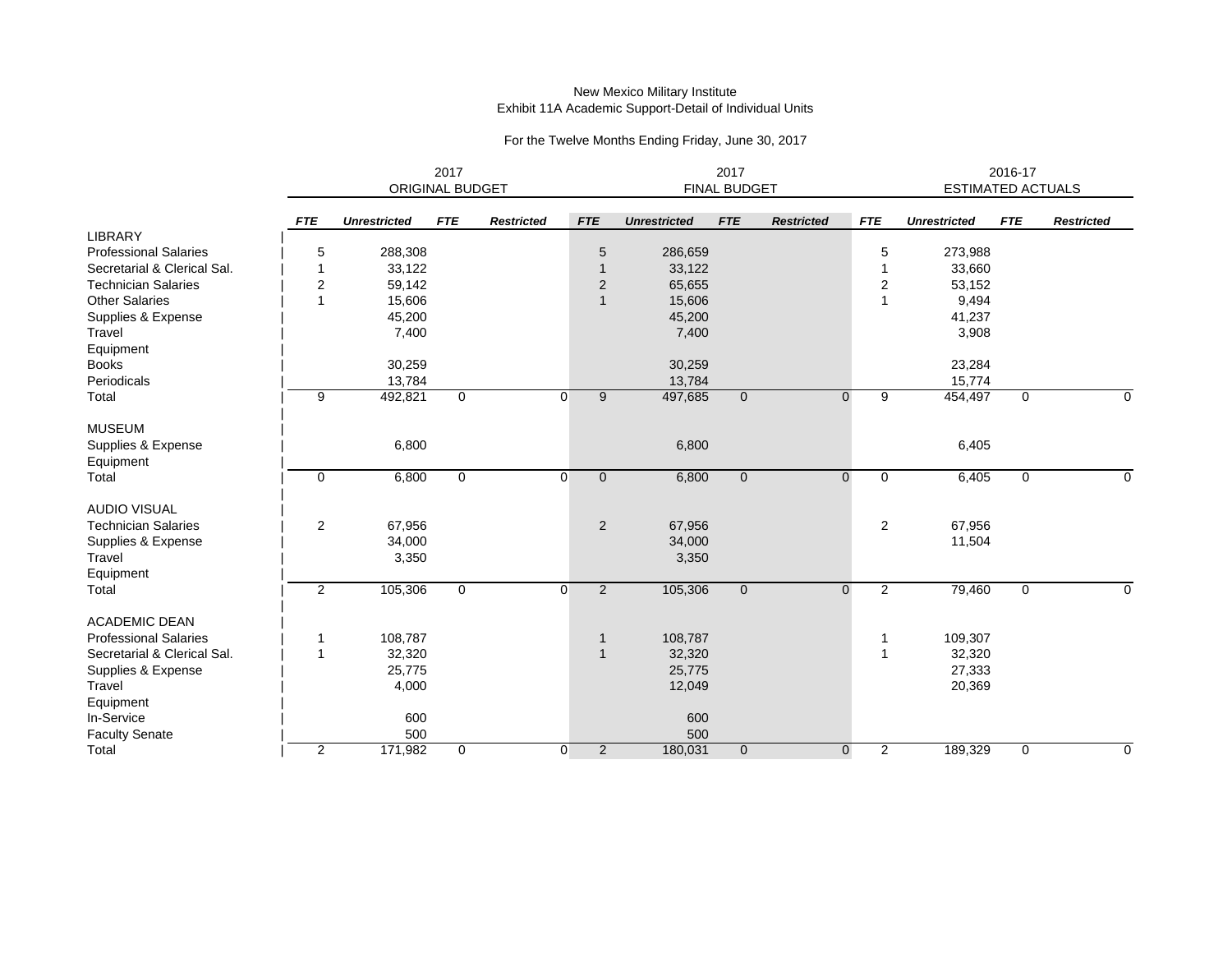#### New Mexico Military Institute Exhibit 11A Academic Support-Detail of Individual Units

|                              | 2017<br>ORIGINAL BUDGET |                     |                |                   | 2017<br><b>FINAL BUDGET</b> |                                                       |                |                   |                               | 2016-17<br><b>ESTIMATED ACTUALS</b> |             |                   |  |
|------------------------------|-------------------------|---------------------|----------------|-------------------|-----------------------------|-------------------------------------------------------|----------------|-------------------|-------------------------------|-------------------------------------|-------------|-------------------|--|
|                              | <b>FTE</b>              | <b>Unrestricted</b> | <b>FTE</b>     | <b>Restricted</b> | ${\it FTE}$                 | <b>Unrestricted</b>                                   | ${\it FTE}$    | <b>Restricted</b> | ${\it FTE}$                   | <b>Unrestricted</b>                 | ${\it FTE}$ | <b>Restricted</b> |  |
| HIGH SCHOOL PRINCIPAL        |                         |                     |                |                   |                             |                                                       |                |                   |                               |                                     |             |                   |  |
| <b>Professional Salaries</b> | $\mathbf{1}$            | 87,030              |                |                   | $\overline{1}$              | 87,030                                                |                |                   | 1                             | 87,030                              |             |                   |  |
| Secretarial & Clerical Sal.  | $\overline{1}$          | 29,391              |                |                   | $\overline{1}$              | 29,391                                                |                |                   | $\mathbf{1}$                  | 29,391                              |             |                   |  |
| Supplies & Expense           |                         | 3,010               |                |                   |                             | 3,010                                                 |                |                   |                               | 385                                 |             |                   |  |
| Travel                       |                         | 1,300               |                |                   |                             | 1,300                                                 |                |                   |                               | 5,398                               |             |                   |  |
| Equipment                    |                         |                     |                |                   |                             |                                                       |                |                   |                               |                                     |             |                   |  |
| <b>Books</b>                 |                         | 3,000               |                |                   |                             | 3,000                                                 |                |                   |                               |                                     |             |                   |  |
| Total                        | $\overline{2}$          | 123,731             | $\overline{0}$ | $\overline{0}$    | $\overline{2}$              | 123,731                                               | $\overline{0}$ |                   | $\overline{2}$<br>$\mathbf 0$ | 122,204                             | $\mathbf 0$ | $\mathbf 0$       |  |
|                              |                         |                     |                |                   |                             |                                                       |                |                   |                               |                                     |             |                   |  |
| NMMI_Budget_EXH_A_10A_14A    |                         |                     |                |                   |                             | NMMI_BUD_A<br>NMMI-Curr:4100<br>9/14/2017<br>10:56 AM |                |                   |                               |                                     |             | dget_EXH_Sep15    |  |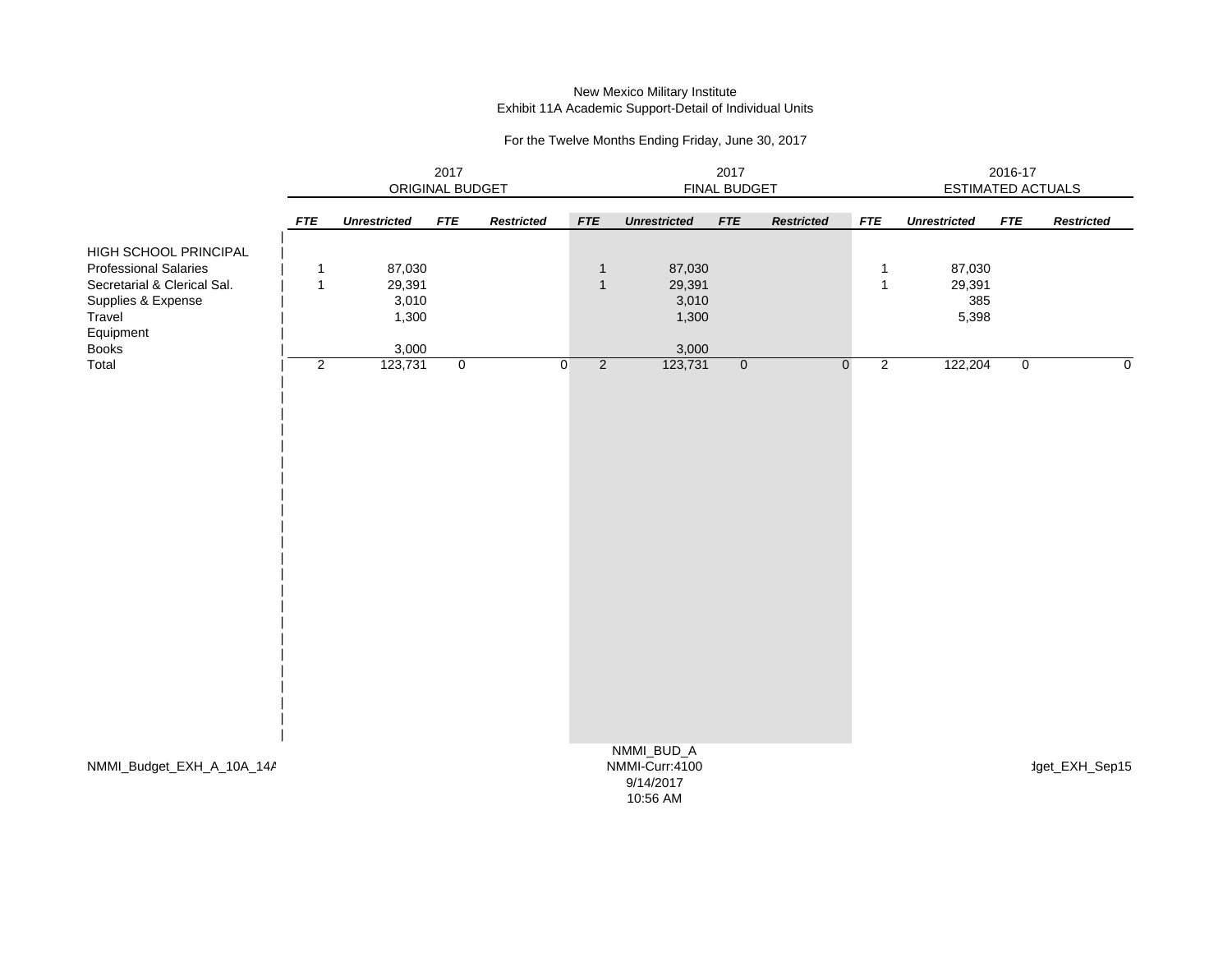### New Mexico Military Institute Exhibit 11A Academic Support-Detail of Individual Units Academic Support TOTAL 11A'S For the Twelve Months Ending Friday, June 30, 2017

|                              | 2017<br>ORIGINAL BUDGET |                     |             |                   | 2017<br><b>FINAL BUDGET</b> |                                                    |                |                   |                   | 2016-17<br><b>ESTIMATED ACTUALS</b> |            |                   |  |
|------------------------------|-------------------------|---------------------|-------------|-------------------|-----------------------------|----------------------------------------------------|----------------|-------------------|-------------------|-------------------------------------|------------|-------------------|--|
|                              |                         |                     |             |                   |                             |                                                    |                |                   |                   |                                     |            |                   |  |
|                              | <b>FTE</b>              | <b>Unrestricted</b> | <b>FTE</b>  | <b>Restricted</b> | <b>FTE</b>                  | <b>Unrestricted</b>                                | <b>FTE</b>     | <b>Restricted</b> | <b>FTE</b>        | <b>Unrestricted</b>                 | <b>FTE</b> | <b>Restricted</b> |  |
| Academic Support TOTAL       |                         |                     |             |                   |                             |                                                    |                |                   |                   |                                     |            |                   |  |
| 11A'S                        |                         |                     |             |                   |                             |                                                    |                |                   |                   |                                     |            |                   |  |
| <b>Professional Salaries</b> | $\overline{7}$          | 484,125             |             |                   | $\overline{7}$              | 482,476                                            |                |                   | 7                 | 470,324                             |            |                   |  |
| Secretarial & Clerical Sal.  | 3                       | 94,833              |             |                   | $\sqrt{3}$                  | 94,833                                             |                |                   | 3                 | 95,371                              |            |                   |  |
| <b>Technician Salaries</b>   | 4                       | 127,098             |             |                   | $\overline{4}$              | 133,611                                            |                |                   | 4                 | 121,108                             |            |                   |  |
| <b>Other Salaries</b>        | $\mathbf{1}$            | 15,606              |             |                   | $\mathbf{1}$                | 15,606                                             |                |                   | 1                 | 9,494                               |            |                   |  |
| Supplies & Expense           |                         | 114,785             |             |                   |                             | 114,785                                            |                |                   |                   | 86,865                              |            |                   |  |
| Travel                       |                         | 16,050              |             |                   |                             | 24,099                                             |                |                   |                   | 29,676                              |            |                   |  |
| Equipment                    |                         |                     |             |                   |                             |                                                    |                |                   |                   |                                     |            |                   |  |
| <b>Books</b>                 |                         | 33,259              |             |                   |                             | 33,259                                             |                |                   |                   | 23,284                              |            |                   |  |
| Periodicals                  |                         | 13,784              |             |                   |                             | 13,784                                             |                |                   |                   | 15,774                              |            |                   |  |
| In-Service                   |                         | 600                 |             |                   |                             | 600                                                |                |                   |                   |                                     |            |                   |  |
| <b>Faculty Senate</b>        |                         | 500                 |             |                   |                             | 500                                                |                |                   |                   |                                     |            |                   |  |
| Total                        | 15                      | 900,640             | $\mathbf 0$ |                   | 15<br>$\overline{0}$        | 913,553                                            | $\overline{0}$ |                   | 15<br>$\mathbf 0$ | 851,896                             | 0          | $\mathbf 0$       |  |
|                              |                         |                     |             |                   |                             |                                                    |                |                   |                   |                                     |            |                   |  |
| NMMI_Budget_EXH_A_10A_14A    |                         |                     |             |                   |                             | NMMI_BUD_A<br>NMMI-Curr:2<br>9/14/2017<br>10:56 AM |                |                   |                   |                                     |            | dget_EXH_Sep15    |  |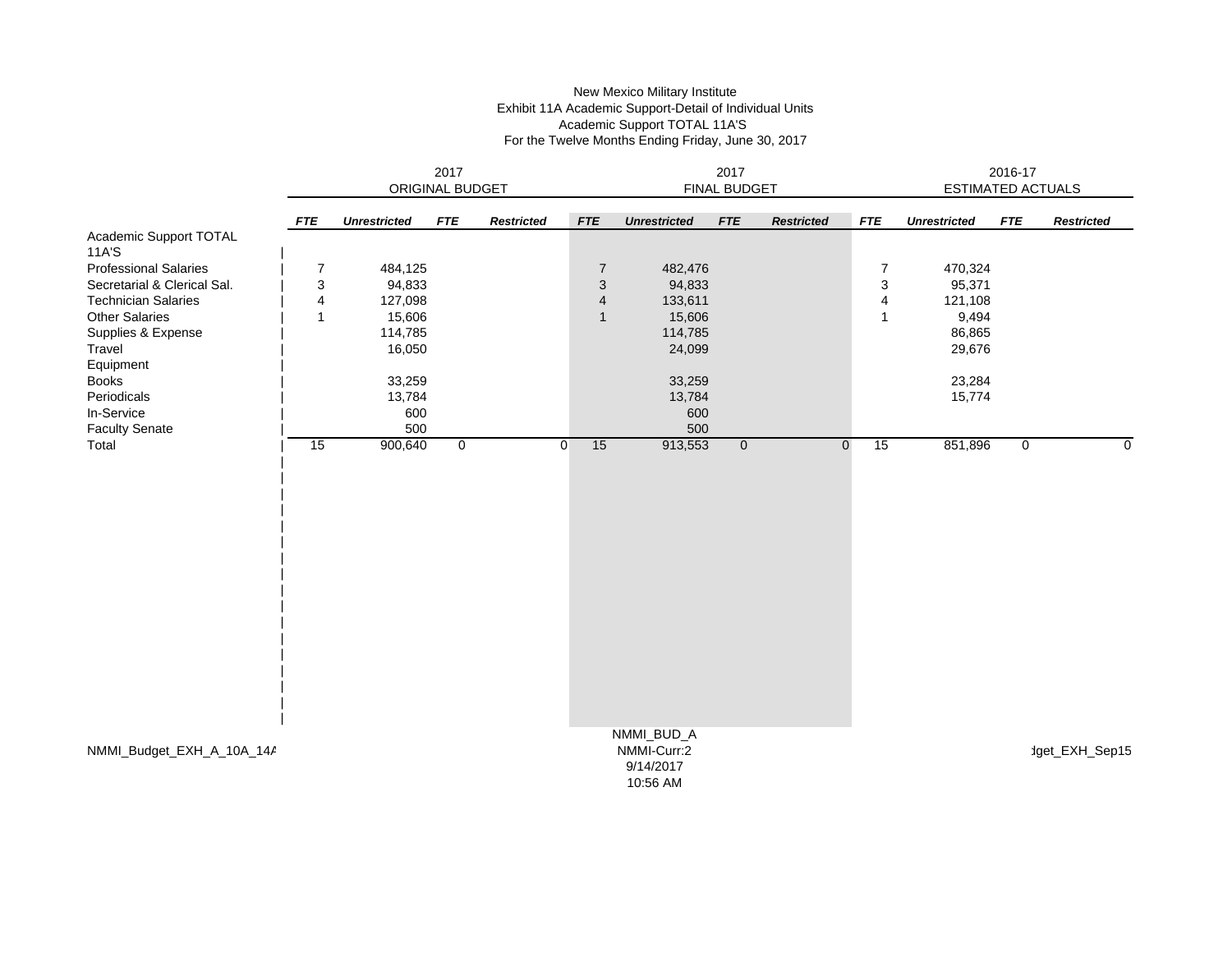|                                              | 2017                   |                   | 2017                |                   | 2016-17                  |                   |
|----------------------------------------------|------------------------|-------------------|---------------------|-------------------|--------------------------|-------------------|
|                                              | <b>ORIGINAL BUDGET</b> |                   | <b>FINAL BUDGET</b> |                   | <b>ESTIMATED ACTUALS</b> |                   |
|                                              | <b>Unrestricted</b>    | <b>Restricted</b> | <b>Unrestricted</b> | <b>Restricted</b> | <b>Unrestricted</b>      | <b>Restricted</b> |
| EXHIBIT 12 EXPENDITURES FOR STUDENT SERVICES |                        |                   |                     |                   |                          |                   |
| Fin.Aid Admin.-By Ind. Program (EXH 12A)     |                        |                   |                     |                   |                          |                   |
| <b>FINANCIAL AID</b>                         | 163,087                | 0                 | 160,840             | $\mathbf{0}$      | 152,683                  | 0                 |
| <b>Total Financial Aid Admin</b>             | 163,087                | $\Omega$          | 160,840             | $\Omega$          | 152,683                  | $\Omega$          |
| Student Adm. & Records-By Ind. Unit          |                        |                   |                     |                   |                          |                   |
| (EXH12A)                                     |                        |                   |                     |                   |                          |                   |
| <b>ADMISSIONS</b>                            | 1,029,829              | 0                 | 1,278,346           | $\mathbf{0}$      | 1,246,561                | $\Omega$          |
| <b>REGISTRAR</b>                             | 142,910                | 0                 | 142,910             | $\mathbf{0}$      | 134,892                  | 0                 |
| <b>Total Admissions &amp; Records</b>        | 1,172,739              | $\mathbf 0$       | 1,421,256           | $\overline{0}$    | 1,381,453                | $\Omega$          |
| <b>CONTRACTED SERVICES</b>                   | 50,000                 | $\Omega$          | 50,000              | $\mathbf 0$       |                          |                   |
| <b>FEDERAL WORKSTUDY</b>                     |                        | 200               |                     | 200               |                          |                   |
| <b>RETIREMENT EXP.</b>                       | 105,562                | 0                 | 105,562             |                   | 90,535                   | 0                 |
| SOCIAL SECURITY EXP.                         | 58,097                 |                   | 58,097              |                   | 47,476                   | $\Omega$          |
| <b>GROUP INSURANCE EXP.</b>                  | 78,614                 |                   | 78,614              |                   | 66,182                   | 0                 |
| <b>WORKMANS COMP</b>                         | 8,942                  |                   | 8,942               |                   | 7,812                    | $\Omega$          |
| UNEMPLOYMENT COMP                            | 2,336                  |                   | 2,336               |                   | 439                      | 0                 |
| NEW MEXICO RETIREE HEALTH CAR                | 16,156                 |                   | 16,156              |                   | 13,027                   | 0                 |
| <b>COMPUTER EXP.</b>                         | 92,541                 |                   | 92,541              |                   | 92,541                   | $\Omega$          |
| MISC. EXP.                                   | 85,400                 | 0                 | 135,400             |                   |                          |                   |
| Total Items not Included in 12A's            | 497,648                | 200               | 547,648             | 200               | 318,010                  | $\mathbf 0$       |
| Total for Student Services (EXH 2)           | 1,833,474              | 200               | 2,129,744           | 200               | 1,852,146                | 0                 |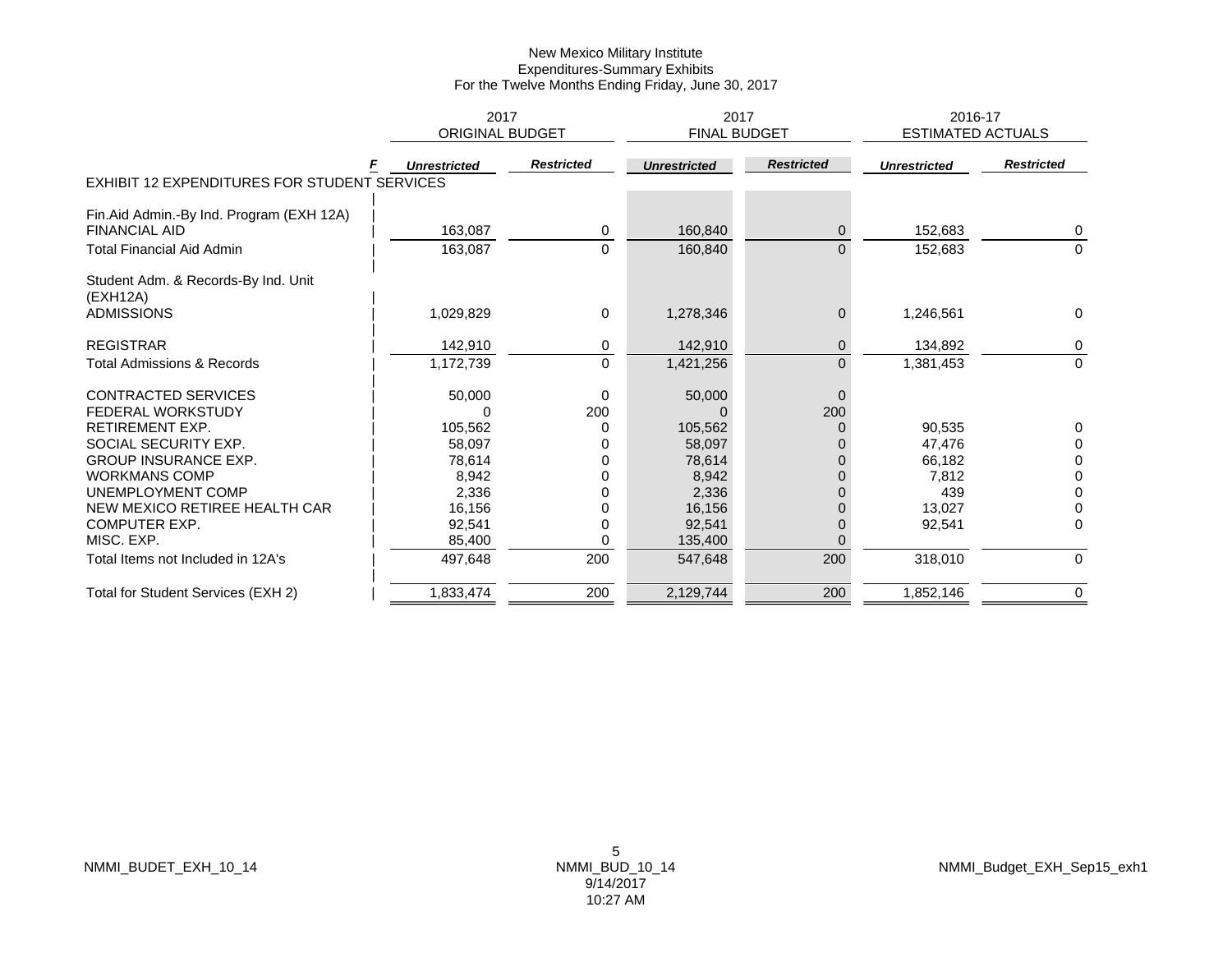# New Mexico Military Institute Exhibit 12A Expenditure for Student Services-Detail of Individual Units

# For the Twelve Months Ending Friday, June 30, 2017

|                              | 2017<br><b>ORIGINAL BUDGET</b> |                     |              | 2017<br>FINAL BUDGET |                |                     |              | 2016-17<br><b>ESTIMATED ACTUALS</b> |                 |                     |             |                   |
|------------------------------|--------------------------------|---------------------|--------------|----------------------|----------------|---------------------|--------------|-------------------------------------|-----------------|---------------------|-------------|-------------------|
|                              | <b>FTE</b>                     | <b>Unrestricted</b> | <b>FTE</b>   | <b>Restricted</b>    | <b>FTE</b>     | <b>Unrestricted</b> | <b>FTE</b>   | <b>Restricted</b>                   | <b>FTE</b>      | <b>Unrestricted</b> | <b>FTE</b>  | <b>Restricted</b> |
| <b>FINANCIAL AID</b>         |                                |                     |              |                      |                |                     |              |                                     |                 |                     |             |                   |
| <b>Professional Salaries</b> | $\overline{2}$                 | 106,175             |              |                      | 2              | 104,228             |              |                                     | $\mathbf{2}$    | 95,355              |             |                   |
| Secretarial & Clerical Sal.  | $\overline{1}$                 | 29,100              |              |                      | $\mathbf{1}$   | 28,800              |              |                                     | $\overline{1}$  | 27,178              |             |                   |
| Supplies & Expense           |                                | 23,859              |              |                      |                | 23,859              |              |                                     |                 | 28,062              |             |                   |
| Travel                       |                                | 3,145               |              |                      |                | 3,145               |              |                                     |                 | 1,515               |             |                   |
| Equipment                    |                                |                     |              |                      |                |                     |              |                                     |                 |                     |             |                   |
| <b>Contracted Service</b>    |                                | 808                 |              |                      |                | 808                 |              |                                     |                 | 573                 |             |                   |
| Total                        | 3                              | 163,087             | $\mathbf 0$  | $\overline{0}$       | 3              | 160,840             | $\mathbf{0}$ | $\mathbf 0$                         | 3               | 152,683             | $\mathbf 0$ | $\Omega$          |
| <b>ADMISSIONS</b>            |                                |                     |              |                      |                |                     |              |                                     |                 |                     |             |                   |
| <b>Professional Salaries</b> | 9                              | 354,116             |              |                      | 10             | 353,736             |              |                                     | 10              | 313,499             |             |                   |
| Secretarial & Clerical Sal.  | 4                              | 100,755             |              |                      | $\overline{4}$ | 100,755             |              |                                     | 4               | 106,974             |             |                   |
| <b>Other Salaries</b>        |                                | 24,000              |              |                      |                | 24,000              |              |                                     |                 | 51,334              |             |                   |
| Supplies & Expense           |                                | 391,150             |              |                      |                | 577,796             |              |                                     |                 | 511,826             |             |                   |
| Travel                       |                                | 159,808             |              |                      |                | 222,059             |              |                                     |                 | 262,714             |             |                   |
| Equipment                    |                                |                     |              |                      |                |                     |              |                                     |                 |                     |             |                   |
| Computer Exp & Other         |                                |                     |              |                      |                |                     |              |                                     |                 | 215                 |             |                   |
| Total                        | $\overline{13}$                | 1,029,829           | $\mathbf{0}$ | $\overline{0}$       | 14             | 1,278,346           | $\mathbf{0}$ | $\mathbf 0$                         | $\overline{14}$ | 1,246,561           | $\mathbf 0$ | $\mathbf 0$       |
| <b>REGISTRAR</b>             |                                |                     |              |                      |                |                     |              |                                     |                 |                     |             |                   |
| <b>Professional Salaries</b> | -1                             | 57,668              |              |                      | $\mathbf{1}$   | 57,668              |              |                                     | 1               | 57,668              |             |                   |
| Secretarial & Clerical Sal.  | $\overline{c}$                 | 64,117              |              |                      | 2              | 64,117              |              |                                     | $\mathbf{2}$    | 64,982              |             |                   |
| Supplies & Expense           |                                | 19,725              |              |                      |                | 19,725              |              |                                     |                 | 11,119              |             |                   |
| Travel                       |                                | 1,400               |              |                      |                | 1,400               |              |                                     |                 | 1,123               |             |                   |
| Equipment                    |                                |                     |              |                      |                |                     |              |                                     |                 |                     |             |                   |
| Total                        | 3                              | 142,910             | $\mathbf 0$  | $\overline{0}$       | 3              | 142,910             | $\mathbf 0$  | $\mathbf 0$                         | 3               | 134,892             | 0           | $\mathbf 0$       |
|                              |                                |                     |              |                      |                |                     |              |                                     |                 |                     |             |                   |
|                              |                                |                     |              |                      |                |                     |              |                                     |                 |                     |             |                   |
|                              |                                |                     |              |                      |                |                     |              |                                     |                 |                     |             |                   |
|                              |                                |                     |              |                      |                |                     |              |                                     |                 |                     |             |                   |
|                              |                                |                     |              |                      |                | NMMI_BUD_A          |              |                                     |                 |                     |             |                   |
| NMMI_Budget_EXH_A_10A_14A    |                                |                     |              |                      |                | NMMI-Curr:4200      |              |                                     |                 |                     |             | dget_EXH_Sep15    |
|                              |                                |                     |              |                      |                | 9/14/2017           |              |                                     |                 |                     |             |                   |

10:56 AM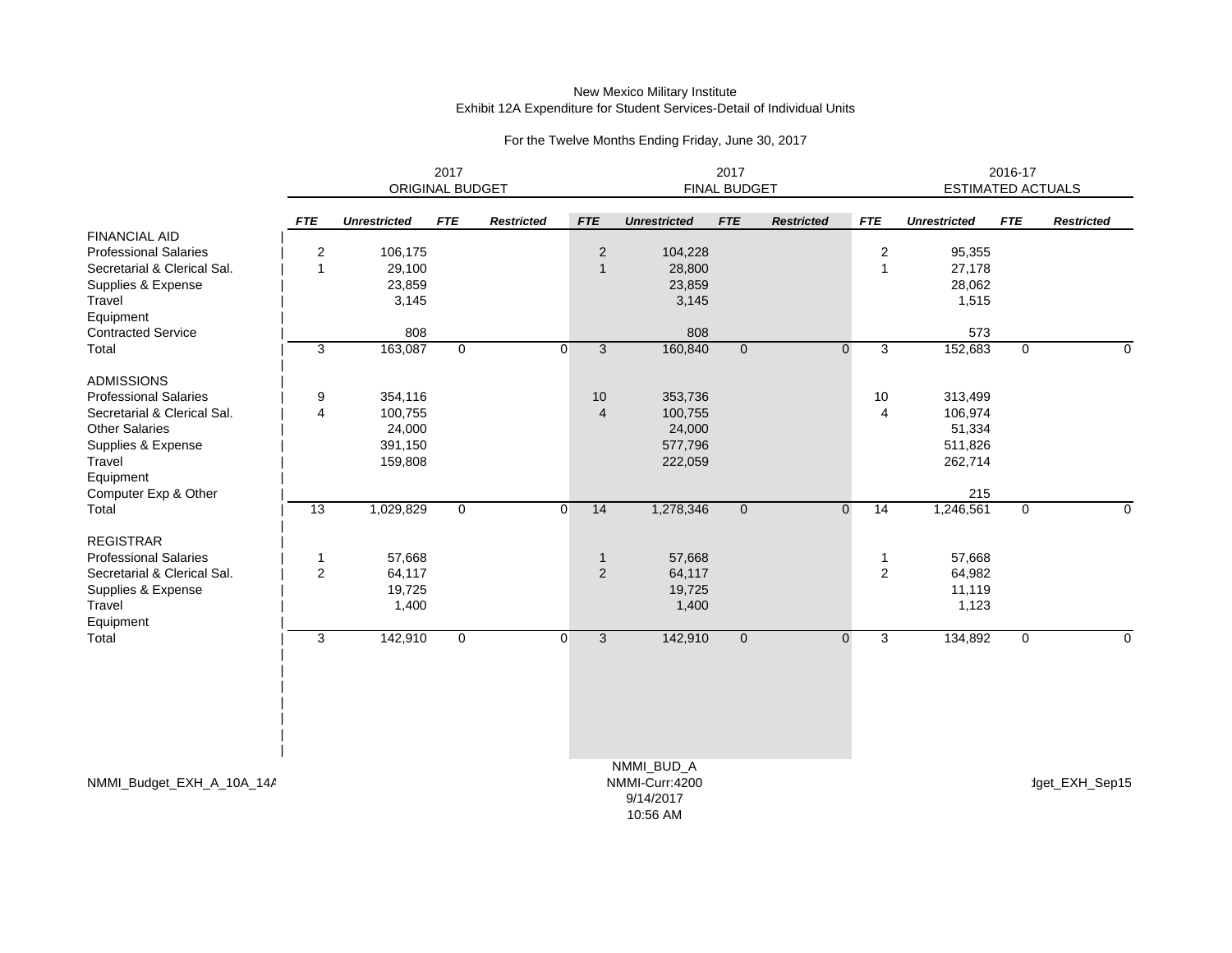# New Mexico Military Institute Exhibit 12A Expenditure for Student Services-Detail of Individual Units Student Services TOTAL 12A'S For the Twelve Months Ending Friday, June 30, 2017

|                                                                                                                                                                   | 2017<br>ORIGINAL BUDGET |                                                    |             |                   | 2017<br>FINAL BUDGET |                                                    |                |                   |                      | 2016-17<br><b>ESTIMATED ACTUALS</b>                |             |                   |  |
|-------------------------------------------------------------------------------------------------------------------------------------------------------------------|-------------------------|----------------------------------------------------|-------------|-------------------|----------------------|----------------------------------------------------|----------------|-------------------|----------------------|----------------------------------------------------|-------------|-------------------|--|
|                                                                                                                                                                   | <b>FTE</b>              | <b>Unrestricted</b>                                | <b>FTE</b>  | <b>Restricted</b> | <b>FTE</b>           | <b>Unrestricted</b>                                | <b>FTE</b>     | <b>Restricted</b> | <b>FTE</b>           | <b>Unrestricted</b>                                | <b>FTE</b>  | <b>Restricted</b> |  |
| Student Services TOTAL 12A'S<br><b>Professional Salaries</b><br>Secretarial & Clerical Sal.<br><b>Other Salaries</b><br>Supplies & Expense<br>Travel<br>Equipment | 12<br>$\overline{7}$    | 517,959<br>193,972<br>24,000<br>434,734<br>164,353 |             |                   | 13<br>$\overline{7}$ | 515,632<br>193,672<br>24,000<br>621,380<br>226,604 |                |                   | 13<br>$\overline{7}$ | 466,522<br>199,134<br>51,334<br>551,007<br>265,351 |             |                   |  |
| <b>Contracted Service</b><br>Computer Exp & Other                                                                                                                 |                         | 808                                                |             |                   |                      | 808                                                |                |                   |                      | 573<br>215                                         |             |                   |  |
| Total                                                                                                                                                             | 19                      | 1,335,826                                          | $\mathbf 0$ |                   | 20<br>$\overline{0}$ | 1,582,096                                          | $\overline{0}$ | $\mathbf 0$       | 20                   | 1,534,136                                          | $\mathbf 0$ | $\mathbf 0$       |  |
| NMMI_Budget_EXH_A_10A_14A                                                                                                                                         |                         |                                                    |             |                   |                      | NMMI_BUD_A<br>NMMI-Curr:3<br>9/14/2017<br>10:56 AM |                |                   |                      |                                                    |             | dget_EXH_Sep15    |  |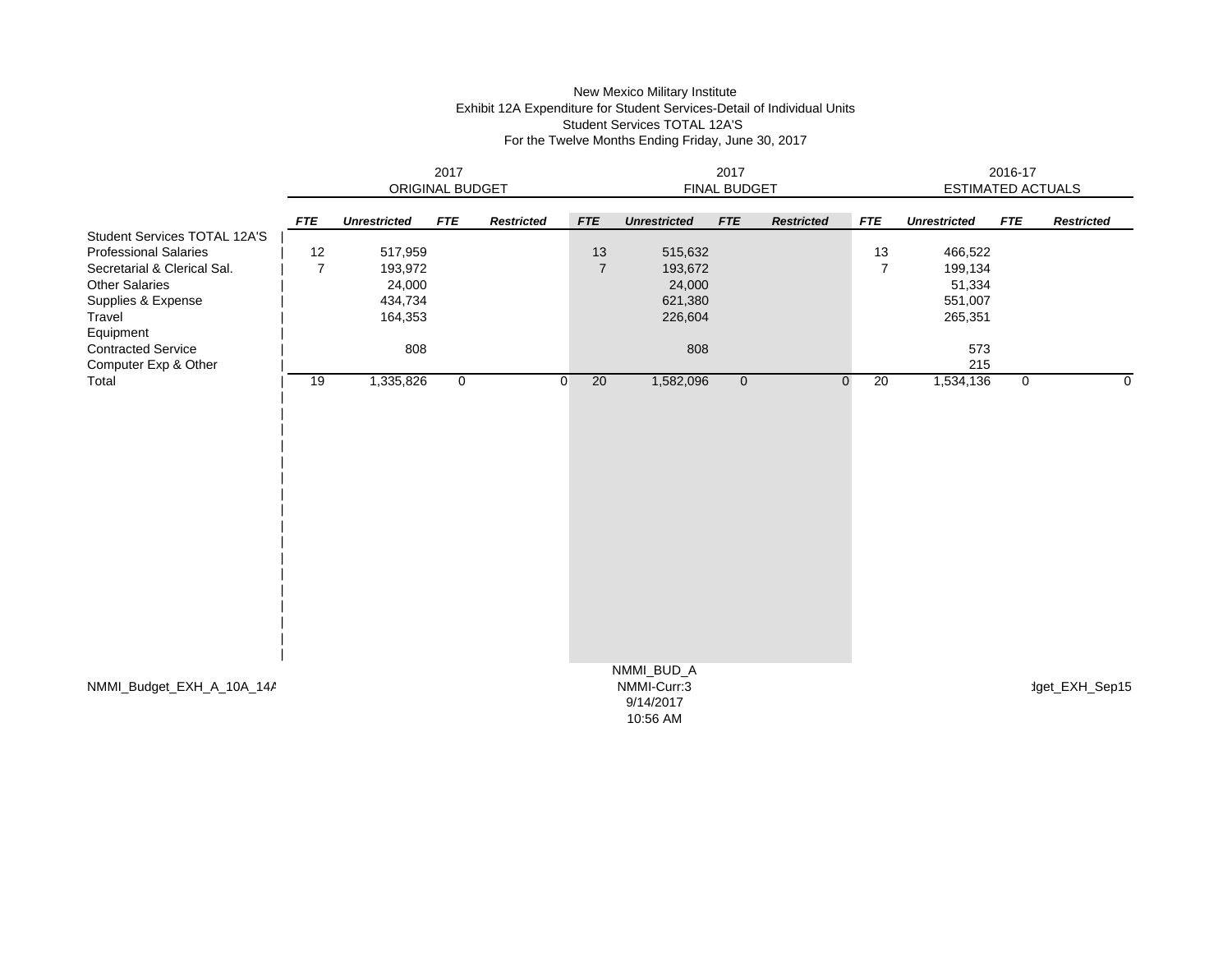|                                                                  | 2017<br><b>ORIGINAL BUDGET</b> |                   | 2017<br><b>FINAL BUDGET</b> |                   | 2016-17<br><b>ESTIMATED ACTUALS</b> |                   |  |
|------------------------------------------------------------------|--------------------------------|-------------------|-----------------------------|-------------------|-------------------------------------|-------------------|--|
|                                                                  | <b>Unrestricted</b>            | <b>Restricted</b> | <b>Unrestricted</b>         | <b>Restricted</b> | <b>Unrestricted</b>                 | <b>Restricted</b> |  |
| EXHIBIT 13 EXPENDITURES FOR INSTITUTIONAL SUPPORT                |                                |                   |                             |                   |                                     |                   |  |
| Exec. Management-By Ind. Unit (EXH 13A)<br><b>SUPERINTENDENT</b> | 422,490                        | $\mathbf 0$       | 423,279                     | 0                 | 411,757                             | 0                 |  |
| INSTITUTIONAL RESEARCH                                           | 71,900                         | 0                 | 71,900                      | 0                 | 63,607                              | 0                 |  |
| <b>Total Executive Management</b>                                | 494,390                        | $\Omega$          | 495,179                     | $\overline{0}$    | 475,365                             | $\mathbf 0$       |  |
| Fiscal Oper._By Ind. Unit (EXH 13A)<br><b>BUSINESS OFFICE</b>    | 669,246                        | $\mathbf 0$       | 666,817                     | $\overline{0}$    | 680,817                             | 0                 |  |
| <b>INTERNAL AUDITOR</b>                                          | 71,539                         | 0                 | 71,539                      | $\mathbf{0}$      | 39,580                              | 0                 |  |
| <b>Total Fiscal Operations</b>                                   | 740,785                        | $\mathbf 0$       | 738,356                     | $\overline{0}$    | 720,397                             | $\mathbf 0$       |  |
| Logistical Serv.-By Ind. Unit (EXH 13A)<br><b>TELEPHONE</b>      | 183,155                        | $\mathbf 0$       | 183,155                     | $\Omega$          | 67,349                              | $\mathbf 0$       |  |
| <b>CAMPUS POLICE</b>                                             | 241,960                        | 0                 | 243,960                     | $\overline{0}$    | 251,017                             | 0                 |  |
| <b>Total Logistical Serv.</b>                                    | 425,115                        | $\mathbf 0$       | 427,115                     | $\overline{0}$    | 318,366                             | $\mathbf 0$       |  |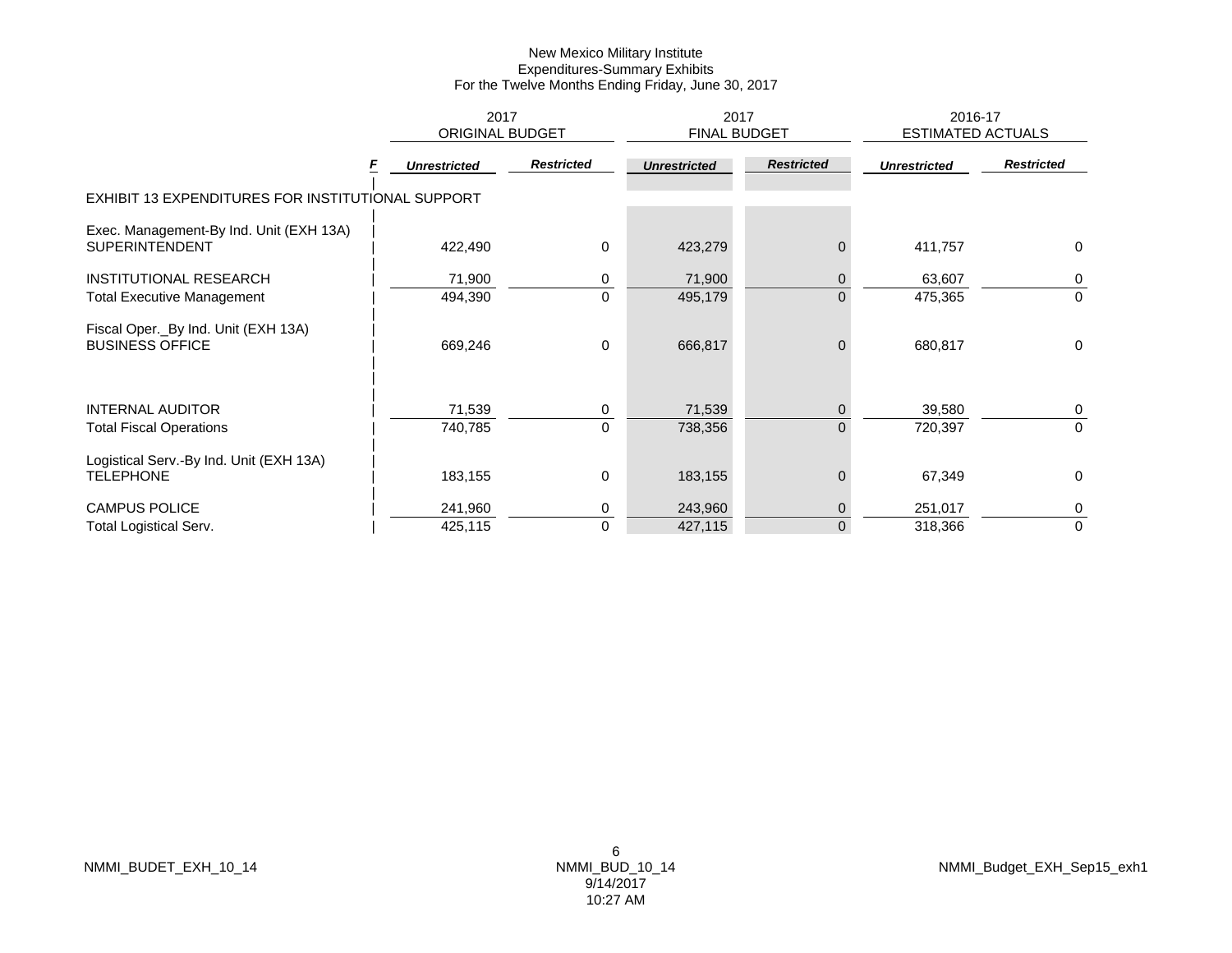|                                            | 2017<br><b>ORIGINAL BUDGET</b> |                   | 2017<br><b>FINAL BUDGET</b> |                   | 2016-17<br><b>ESTIMATED ACTUALS</b> |                   |
|--------------------------------------------|--------------------------------|-------------------|-----------------------------|-------------------|-------------------------------------|-------------------|
|                                            |                                |                   |                             |                   |                                     |                   |
| F<br>Community Relations-By Ind. Unit (EXH | <b>Unrestricted</b>            | <b>Restricted</b> | <b>Unrestricted</b>         | <b>Restricted</b> | <b>Unrestricted</b>                 | <b>Restricted</b> |
| 13A)                                       |                                |                   |                             |                   |                                     |                   |
| PUBLIC AFFAIRS OFFICE                      | 296,891                        | 0                 | 323,774                     | $\Omega$          | 267,879                             | $\Omega$          |
| <b>FOUNDATION</b>                          | $\Omega$                       | 614,761           | $\Omega$                    | 606,897           | 0                                   | 419,320           |
| ALUMNI RELATIONS/DEVELOPMENT               | 372,502                        | 0                 | 380,306                     | $\Omega$          | 345,319                             |                   |
| <b>Total Community Relations</b>           | 669,393                        | 614,761           | 704,080                     | 606,897           | 613,198                             | 419,320           |
| <b>EMPLOYEE SICK BANK/SUBS</b>             | 45,722                         | 0                 | 45,722                      | $\overline{0}$    |                                     |                   |
| EXTERNAL AUDITOR/RATING SRVS               | 100,000                        | $\Omega$          | 100,000                     | $\Omega$          | 94,391                              | $\mathbf 0$       |
| <b>ACCRUED VACATION</b>                    | 15,300                         | $\Omega$          | 15,300                      | $\Omega$          | 12,047                              | $\Omega$          |
| <b>LIABILITY INSURANCE</b>                 | 54,119                         | 0                 | 57,131                      | $\Omega$          | 57,131                              | $\mathbf 0$       |
| <b>BOARD OF REGENTS</b>                    | 10,200                         | 0                 | 10,200                      | $\Omega$          | 10,360                              | $\mathbf 0$       |
| ADMIN. PUBLIC.                             | 10,000                         | $\Omega$          | 10,000                      | $\Omega$          |                                     |                   |
| DUE & MEMBERSHIPS                          | 21,285                         | 0                 | 21,285                      | $\Omega$          | 16,000                              | $\mathbf 0$       |
| <b>COMMENCEMENT</b>                        | 5,000                          | $\Omega$          | 5,000                       | $\overline{0}$    | 8,135                               | $\mathbf 0$       |
| <b>LEGAL SERVICES</b>                      | 75,000                         | 0                 | 185,900                     | $\Omega$          | 216,949                             | $\mathbf 0$       |
| CONSULTING SERVICES                        | 150,000                        | 0                 | 150,000                     | $\Omega$          | 44,000                              | $\mathbf 0$       |
| <b>BAD DEBT EXPENSE</b>                    | 120,000                        | 0                 | 120,000                     | $\Omega$          | 70,118                              | $\mathbf 0$       |
| RETIREMENT EXP.                            | 240,160                        | $\Omega$          | 246,470                     | $\Omega$          | 237,546                             | $\pmb{0}$         |
| SOCIAL SECURITY EXP.                       | 132,175                        | 0                 | 132,175                     | $\overline{0}$    | 118,599                             | $\mathbf 0$       |
| <b>GROUP INSURANCE EXP.</b>                | 180,496                        | 0                 | 180,496                     | $\Omega$          | 182,828                             | $\pmb{0}$         |
| <b>WORKMANS COMP</b>                       | 21,538                         | 0                 | 21,538                      | $\overline{0}$    | 17,121                              | $\mathbf 0$       |
| UNEMPLOYMENT COMP                          | 4,358                          | 0                 | 4,358                       | $\Omega$          | 964                                 | $\,0\,$           |
| NEW MEXICO RETIREE HEALTH CARE             | 34,555                         | 0                 | 34,555                      | $\Omega$          | 34,479                              | $\mathbf 0$       |
| COMPUTER EXP.                              | 194,337                        | 0                 | 194,337                     | $\mathbf{0}$      | 194,337                             | $\mathbf 0$       |
| <b>NCA</b>                                 | 45,000                         | $\Omega$          | 45,000                      | $\Omega$          | 9,568                               | 0                 |
| <b>EMPLOYEE UNIFORMS</b>                   | 18,000                         | 0                 | 18,000                      | $\Omega$          | 13,248                              | 0                 |
| RECEPTION & PROMOTION                      | 15,000                         | 0                 | 15,000                      | $\mathbf 0$       | 13,974                              | 0                 |
| MOVING EXPENSE                             | 25,000                         | 0                 | 25,000                      | 0                 |                                     |                   |
| Total Items not Included in 13A's          | 1,517,245                      | $\mathbf 0$       | 1,637,467                   | $\overline{0}$    | 1,351,794                           | $\mathbf 0$       |
| Less Inst. Support Charged to:             |                                |                   |                             |                   |                                     |                   |
| AUXILIARY ENTERP. CHARGE                   |                                |                   |                             |                   |                                     |                   |
| OVERHEAD-ADMIN                             | (52, 335)                      | 0                 | (52, 335)                   | 0                 | (52, 335)                           | $\mathbf 0$       |
| AUXILIARY ENTERP. CHARGE                   |                                |                   |                             |                   |                                     |                   |
| OVERHEAD-ATHLETICS                         | (1, 350)                       | 0                 | (1, 350)                    | 0                 | (1, 350)                            | 0                 |
| <b>Total Support Charges</b>               | (53, 685)                      | $\Omega$          | (53, 685)                   | $\Omega$          | (53, 685)                           | $\Omega$          |
| Total for Institutional Support (EXH 2)    | 3,793,243                      | 614,761           | 3,948,512                   | 606,897           | 3,425,435                           | 419,320           |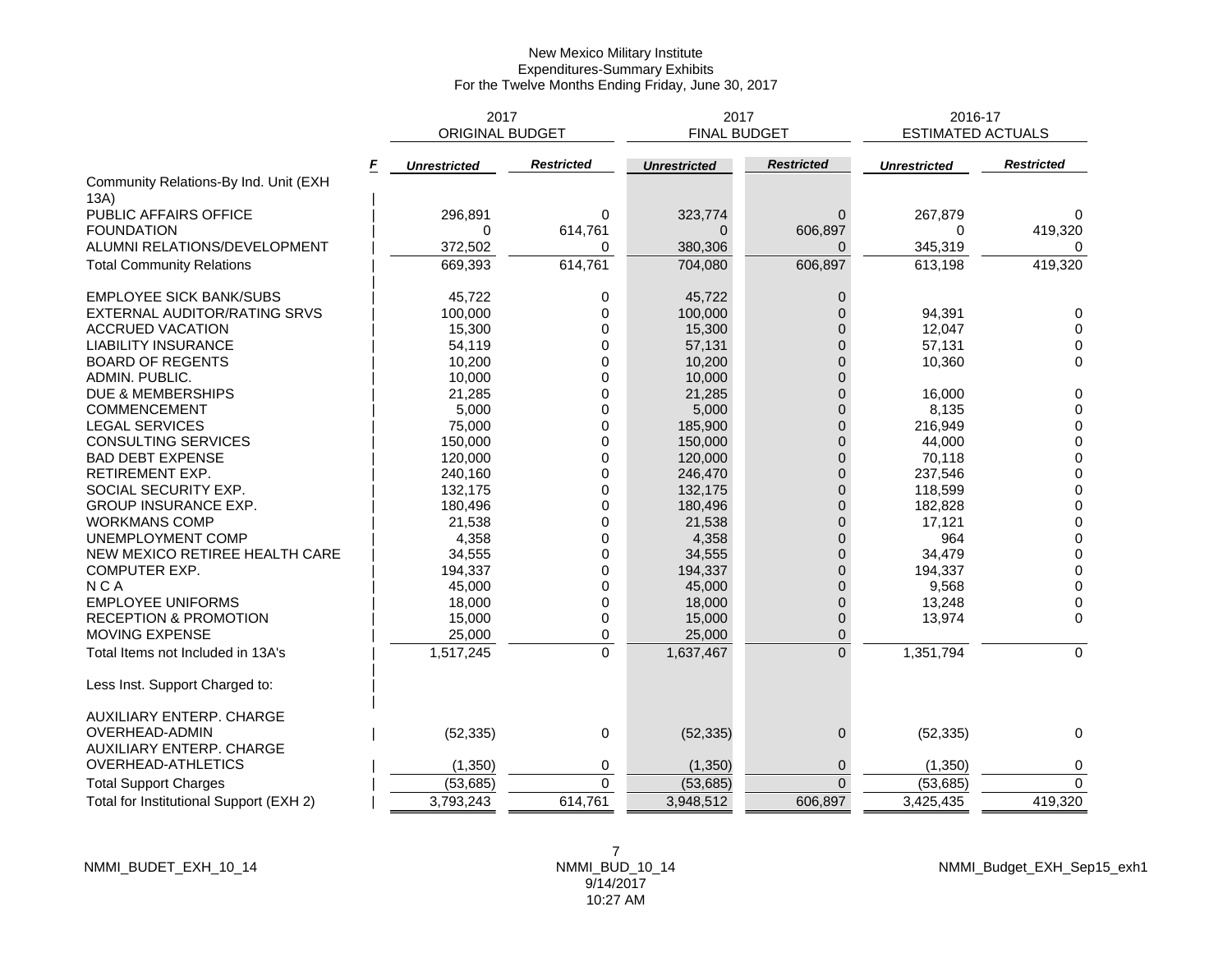|                              |                |                     |                               |                   |                 |                     |                                   | 2016-17           |                                                                             |         |                |                   |
|------------------------------|----------------|---------------------|-------------------------------|-------------------|-----------------|---------------------|-----------------------------------|-------------------|-----------------------------------------------------------------------------|---------|----------------|-------------------|
|                              | <b>FTE</b>     | <b>Unrestricted</b> | ORIGINAL BUDGET<br><b>FTE</b> | <b>Restricted</b> | <b>FTE</b>      | <b>Unrestricted</b> | <b>FINAL BUDGET</b><br><b>FTE</b> | <b>Restricted</b> | <b>ESTIMATED ACTUALS</b><br><b>FTE</b><br><b>FTE</b><br><b>Unrestricted</b> |         |                | <b>Restricted</b> |
| <b>SUPERINTENDENT</b>        |                |                     |                               |                   |                 |                     |                                   |                   |                                                                             |         |                |                   |
| <b>Professional Salaries</b> | $\overline{2}$ | 351,605             |                               |                   | $\overline{2}$  | 351,605             |                                   |                   | $\overline{2}$                                                              | 321,605 |                |                   |
| Secretarial & Clerical Sal.  | $\overline{1}$ | 31,310              |                               |                   | $\mathbf{1}$    | 32,099              |                                   |                   | $\mathbf{1}$                                                                | 58,599  |                |                   |
| Supplies & Expense           |                | 13,575              |                               |                   |                 | 13,575              |                                   |                   |                                                                             | 14,560  |                |                   |
| Travel                       |                | 26,000              |                               |                   |                 | 26,000              |                                   |                   |                                                                             | 16,993  |                |                   |
|                              |                |                     |                               |                   |                 |                     |                                   |                   |                                                                             |         |                |                   |
| Equipment<br>Total           | 3              | 422,490             |                               | $\overline{0}$    | $\overline{3}$  | 423,279             |                                   | $\overline{0}$    | 3                                                                           | 411,757 | $\overline{0}$ |                   |
|                              |                |                     | $\mathbf 0$                   |                   |                 |                     | $\overline{0}$                    |                   |                                                                             |         |                | $\Omega$          |
| <b>BUSINESS OFFICE</b>       |                |                     |                               |                   |                 |                     |                                   |                   |                                                                             |         |                |                   |
| <b>Professional Salaries</b> | 6              | 362,167             |                               |                   | 6               | 359,167             |                                   |                   | 6                                                                           | 385,034 |                |                   |
| Secretarial & Clerical Sal.  | 6              | 184,779             |                               |                   | 6               | 185,350             |                                   |                   | 6                                                                           | 183,327 |                |                   |
| <b>Other Salaries</b>        |                |                     |                               |                   |                 |                     |                                   |                   |                                                                             | 537     |                |                   |
| Supplies & Expense           |                | 115,800             |                               |                   |                 | 115,800             |                                   |                   |                                                                             | 99,737  |                |                   |
| Travel                       |                | 6,500               |                               |                   |                 | 6,500               |                                   |                   |                                                                             | 5,933   |                |                   |
| Equipment                    |                |                     |                               |                   |                 |                     |                                   |                   |                                                                             |         |                |                   |
| <b>Contracted Service</b>    |                |                     |                               |                   |                 |                     |                                   |                   |                                                                             | 6,250   |                |                   |
| Total                        | 12             | 669,246             | 0                             | 0                 | 12              | 666,817             | $\mathbf{0}$                      | $\mathbf 0$       | 12                                                                          | 680,817 | 0              | $\Omega$          |
|                              |                |                     |                               |                   |                 |                     |                                   |                   |                                                                             |         |                |                   |
| <b>INTERNAL AUDITOR</b>      |                |                     |                               |                   |                 |                     |                                   |                   |                                                                             |         |                |                   |
| <b>Professional Salaries</b> | $\overline{1}$ | 67,449              |                               |                   | $\mathbf{1}$    | 67,449              |                                   |                   | $\mathbf{1}$                                                                | 39,345  |                |                   |
| Supplies & Expense           |                | 2,440               |                               |                   |                 | 2,440               |                                   |                   |                                                                             | 229     |                |                   |
| Travel                       |                | 1,650               |                               |                   |                 | 1,650               |                                   |                   |                                                                             | 6       |                |                   |
| Equipment                    |                |                     |                               |                   |                 |                     |                                   |                   |                                                                             |         |                |                   |
| Total                        | $\overline{1}$ | 71,539              | $\mathbf{0}$                  | $\overline{0}$    | $\mathbf{1}$    | 71,539              |                                   | $\mathbf 0$       | $\mathbf{1}$                                                                | 39,580  | 0              | $\mathbf 0$       |
|                              |                |                     |                               |                   |                 |                     | $\mathbf 0$                       |                   |                                                                             |         |                |                   |
| <b>TELEPHONE</b>             |                |                     |                               |                   |                 |                     |                                   |                   |                                                                             |         |                |                   |
| <b>Professional Salaries</b> | $\overline{1}$ | 34,340              |                               |                   | $\mathbf{1}$    | 34,340              |                                   |                   | $\mathbf{1}$                                                                | 34,340  |                |                   |
| Supplies & Expense           |                | 56,685              |                               |                   |                 | 56,685              |                                   |                   |                                                                             | 22,094  |                |                   |
| Travel                       |                | 2,250               |                               |                   |                 | 2,250               |                                   |                   |                                                                             |         |                |                   |
| Equipment                    |                |                     |                               |                   |                 |                     |                                   |                   |                                                                             |         |                |                   |
| <b>Contracted Service</b>    |                | 89,880              |                               |                   |                 | 89,880              |                                   |                   |                                                                             | 10,915  |                |                   |
| Total                        | $\overline{1}$ | 183,155             | $\mathbf 0$                   | $\mathbf 0$       | $\mathbf{1}$    | 183,155             | $\mathbf{0}$                      | $\mathbf{0}$      | $\mathbf{1}$                                                                | 67,349  | 0              | $\Omega$          |
|                              |                |                     |                               |                   |                 |                     |                                   |                   |                                                                             |         |                |                   |
| <b>CAMPUS POLICE</b>         |                |                     |                               |                   |                 |                     |                                   |                   |                                                                             |         |                |                   |
| <b>Professional Salaries</b> | $\mathbf 1$    | 54,394              |                               |                   | $\mathbf 1$     | 56,394              |                                   |                   | 1                                                                           | 56,394  |                |                   |
| <b>Technician Salaries</b>   | $\overline{4}$ | 177,301             |                               |                   | $\overline{4}$  | 177,301             |                                   |                   | 4                                                                           | 184,873 |                |                   |
| Supplies & Expense           |                | 7,765               |                               |                   |                 | 7,765               |                                   |                   |                                                                             | 7,710   |                |                   |
| Travel                       |                | 2,500               |                               |                   |                 | 2,500               |                                   |                   |                                                                             | 2,039   |                |                   |
| Equipment                    |                |                     |                               |                   |                 |                     |                                   |                   |                                                                             |         |                |                   |
| Total                        | 5              | 241,960             | 0                             | 0                 | $5\phantom{.0}$ | 243,960             | $\mathbf{0}$                      | $\mathbf 0$       | 5                                                                           | 251,017 | 0              | $\Omega$          |
|                              |                |                     |                               |                   |                 |                     |                                   |                   |                                                                             |         |                |                   |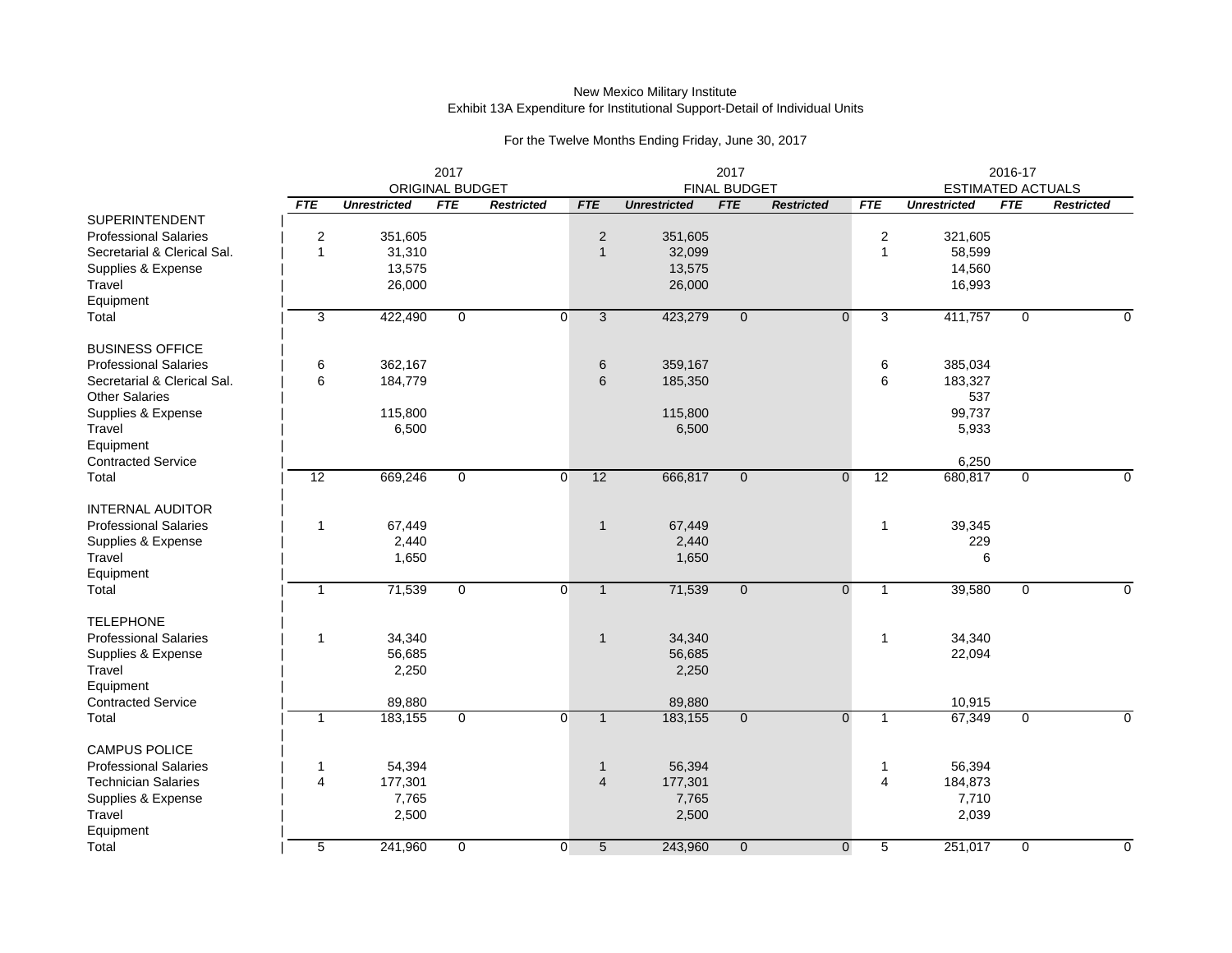|                               | 2017<br><b>ORIGINAL BUDGET</b> |                     |                |                   |                 | <b>FINAL BUDGET</b>          |                |                   | 2016-17<br><b>ESTIMATED ACTUALS</b> |                     |                |                   |
|-------------------------------|--------------------------------|---------------------|----------------|-------------------|-----------------|------------------------------|----------------|-------------------|-------------------------------------|---------------------|----------------|-------------------|
|                               | <b>FTE</b>                     | <b>Unrestricted</b> | <b>FTE</b>     | <b>Restricted</b> | <b>FTE</b>      | <b>Unrestricted</b>          | <b>FTE</b>     | <b>Restricted</b> | <b>FTE</b>                          | <b>Unrestricted</b> | <b>FTE</b>     | <b>Restricted</b> |
| PUBLIC AFFAIRS OFFICE         |                                |                     |                |                   |                 |                              |                |                   |                                     |                     |                |                   |
| <b>Professional Salaries</b>  | 3                              | 148,020             |                |                   | 3               | 150,176                      |                |                   | 3                                   | 142,952             |                |                   |
| <b>Technician Salaries</b>    | 2                              | 77,249              |                |                   | 2               | 81,976                       |                |                   | 2                                   | 63,016              |                |                   |
| Supplies & Expense            |                                | 66,750              |                |                   |                 | 86,750                       |                |                   |                                     | 53,881              |                |                   |
| Travel                        |                                | 4,872               |                |                   |                 | 4,872                        |                |                   |                                     | 8,030               |                |                   |
| Equipment                     |                                |                     |                |                   |                 |                              |                |                   |                                     |                     |                |                   |
| Total                         | 5                              | 296,891             | $\mathbf{0}$   | $\overline{0}$    | $5\phantom{.0}$ | 323,774                      | $\mathbf{0}$   | $\mathbf{0}$      | 5                                   | 267,879             | $\mathbf 0$    | $\Omega$          |
| <b>FOUNDATION</b>             |                                |                     |                |                   |                 |                              |                |                   |                                     |                     |                |                   |
| <b>Professional Salaries</b>  |                                |                     | $\overline{2}$ | 180,650           |                 |                              | $\mathbf{1}$   | 102,987           |                                     |                     | $\mathbf{1}$   | 104,127           |
| Secretarial & Clerical Sal.   |                                |                     | $\mathbf{1}$   | 50,111            |                 |                              | $\mathbf{1}$   | 50,111            |                                     |                     |                | 50,681            |
| Supplies & Expense            |                                |                     |                | 384,000           |                 |                              |                | 453,799           |                                     |                     |                | 207,366           |
| Equipment                     |                                |                     |                |                   |                 |                              |                |                   |                                     |                     |                |                   |
| Fringe Benefits               |                                |                     |                |                   |                 |                              |                |                   |                                     |                     |                | 57,145            |
| Total                         | $\mathbf 0$                    | $\mathbf 0$         | 3              | 614,761           | $\mathbf 0$     | $\mathbf 0$                  | $\overline{2}$ | 606,897           | $\mathbf 0$                         | 0                   | $\overline{2}$ | 419,320           |
| <b>ALUMNI</b>                 |                                |                     |                |                   |                 |                              |                |                   |                                     |                     |                |                   |
| RELATIONS/DEVELOPMENT         |                                |                     |                |                   |                 |                              |                |                   |                                     |                     |                |                   |
| <b>Professional Salaries</b>  | $\overline{2}$                 | 138,430             |                |                   | $\overline{2}$  | 142,476                      |                |                   | $\overline{c}$                      | 140,790             |                |                   |
| Secretarial & Clerical Sal.   | 3                              | 90,172              |                |                   | 3               | 93,930                       |                |                   | 3                                   | 83,737              |                |                   |
| Supplies & Expense            |                                | 127,392             |                |                   |                 | 127,392                      |                |                   |                                     | 86,916              |                |                   |
| Travel                        |                                | 16,508              |                |                   |                 | 16,508                       |                |                   |                                     | 33,875              |                |                   |
| Equipment                     |                                |                     |                |                   |                 |                              |                |                   |                                     |                     |                |                   |
| Total                         | 5                              | 372,502             | $\mathbf{0}$   | $\Omega$          | $5\phantom{.0}$ | 380,306                      | $\mathbf{0}$   | $\Omega$          | 5                                   | 345,319             | $\mathbf 0$    | $\Omega$          |
| <b>INSTITUTUONAL RESEARCH</b> |                                |                     |                |                   |                 |                              |                |                   |                                     |                     |                |                   |
| <b>Professional Salaries</b>  | $\overline{1}$                 | 55,450              |                |                   | $\mathbf{1}$    | 55,450                       |                |                   | 1                                   | 55,450              |                |                   |
| <b>Other Salaries</b>         |                                | 500                 |                |                   |                 | 500                          |                |                   |                                     |                     |                |                   |
| Supplies & Expense            |                                | 10,800              |                |                   |                 | 10,800                       |                |                   |                                     | 4,575               |                |                   |
| Travel                        |                                | 5,150               |                |                   |                 | 5,150                        |                |                   |                                     | 3,582               |                |                   |
| Equipment                     |                                |                     |                |                   |                 |                              |                |                   |                                     |                     |                |                   |
| Total                         | $\mathbf{1}$                   | 71,900              | $\mathbf 0$    | $\overline{0}$    | $\mathbf{1}$    | 71,900                       | $\mathbf{0}$   | $\mathbf{0}$      | $\mathbf{1}$                        | 63,607              | $\mathbf 0$    | $\Omega$          |
|                               |                                |                     |                |                   |                 |                              |                |                   |                                     |                     |                |                   |
| NMMI_Budget_EXH_A_10A_14A     |                                |                     |                |                   |                 | NMMI_BUD_A<br>NMMI-Curr:5400 |                |                   |                                     |                     |                | dget_EXH_Sep15    |
|                               |                                |                     |                |                   |                 | 9/14/2017                    |                |                   |                                     |                     |                |                   |
|                               |                                |                     |                |                   |                 |                              |                |                   |                                     |                     |                |                   |
|                               |                                |                     |                |                   |                 | 10:56 AM                     |                |                   |                                     |                     |                |                   |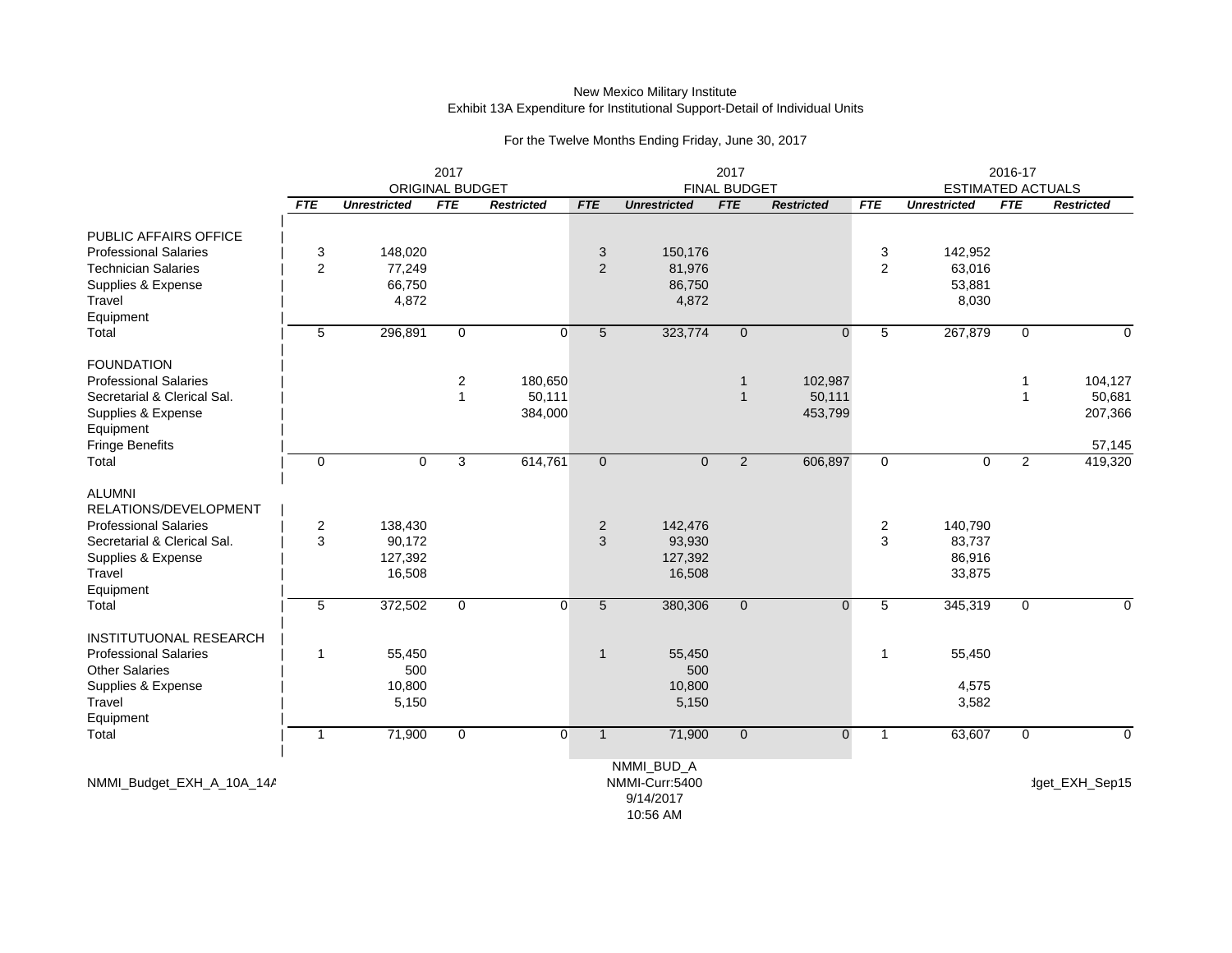## New Mexico Military Institute Exhibit 13A Expenditure for Institutional Support-Detail of Individual Units Institutional Support TOTAL 13A'S For the Twelve Months Ending Friday, June 30, 2017

|                                      | 2017<br>ORIGINAL BUDGET |                     |                |                   |            | 2017<br><b>FINAL BUDGET</b>          |                |                   |            |                     | 2016-17<br><b>ESTIMATED ACTUALS</b> |                   |  |  |
|--------------------------------------|-------------------------|---------------------|----------------|-------------------|------------|--------------------------------------|----------------|-------------------|------------|---------------------|-------------------------------------|-------------------|--|--|
|                                      | <b>FTE</b>              | <b>Unrestricted</b> | <b>FTE</b>     | <b>Restricted</b> | <b>FTE</b> | <b>Unrestricted</b>                  | <b>FTE</b>     | <b>Restricted</b> | <b>FTE</b> | <b>Unrestricted</b> | <b>FTE</b>                          | <b>Restricted</b> |  |  |
| Institutional Support TOTAL<br>13A'S |                         |                     |                |                   |            |                                      |                |                   |            |                     |                                     |                   |  |  |
| <b>Professional Salaries</b>         | 17                      | 1,211,855           | $\overline{2}$ | 180,650           | 17         | 1,217,057                            | $\mathbf{1}$   | 102,987           | 17         | 1,175,911           | $\mathbf{1}$                        | 104,127           |  |  |
| Secretarial & Clerical Sal.          | 10                      | 306,261             | $\mathbf{1}$   | 50,111            | 10         | 311,379                              | $\overline{1}$ | 50,111            | 10         | 325,664             | $\mathbf{1}$                        | 50,681            |  |  |
| <b>Technician Salaries</b>           | 6                       | 254,550             |                |                   | 6          | 259,277                              |                |                   | 6          | 247,889             |                                     |                   |  |  |
| <b>Other Salaries</b>                |                         | 500                 |                |                   |            | 500                                  |                |                   |            | 537                 |                                     |                   |  |  |
| Supplies & Expense                   |                         | 401,207             |                | 384,000           |            | 421,207                              |                | 453,799           |            | 289,703             |                                     | 207,366           |  |  |
| Travel                               |                         | 65,430              |                |                   |            | 65,430                               |                |                   |            | 70,458              |                                     |                   |  |  |
| Equipment                            |                         |                     |                |                   |            |                                      |                |                   |            |                     |                                     |                   |  |  |
| <b>Contracted Service</b>            |                         | 89,880              |                |                   |            | 89,880                               |                |                   |            | 17,165              |                                     |                   |  |  |
| <b>Fringe Benefits</b>               |                         |                     |                |                   |            |                                      |                |                   |            |                     |                                     | 57,145            |  |  |
| Total                                | 33                      | 2,329,683           | $\mathbf{3}$   | 614,761           | 33         | 2,364,730                            | $\overline{2}$ | 606,897           | 33         | 2,127,326           | $\overline{2}$                      | 419,320           |  |  |
|                                      |                         |                     |                |                   |            |                                      |                |                   |            |                     |                                     |                   |  |  |
|                                      |                         |                     |                |                   |            | NMMI_BUD_A                           |                |                   |            |                     |                                     |                   |  |  |
| NMMI_Budget_EXH_A_10A_14A            |                         |                     |                |                   |            | NMMI-Curr:4<br>9/14/2017<br>10:56 AM |                |                   |            |                     |                                     | dget_EXH_Sep15    |  |  |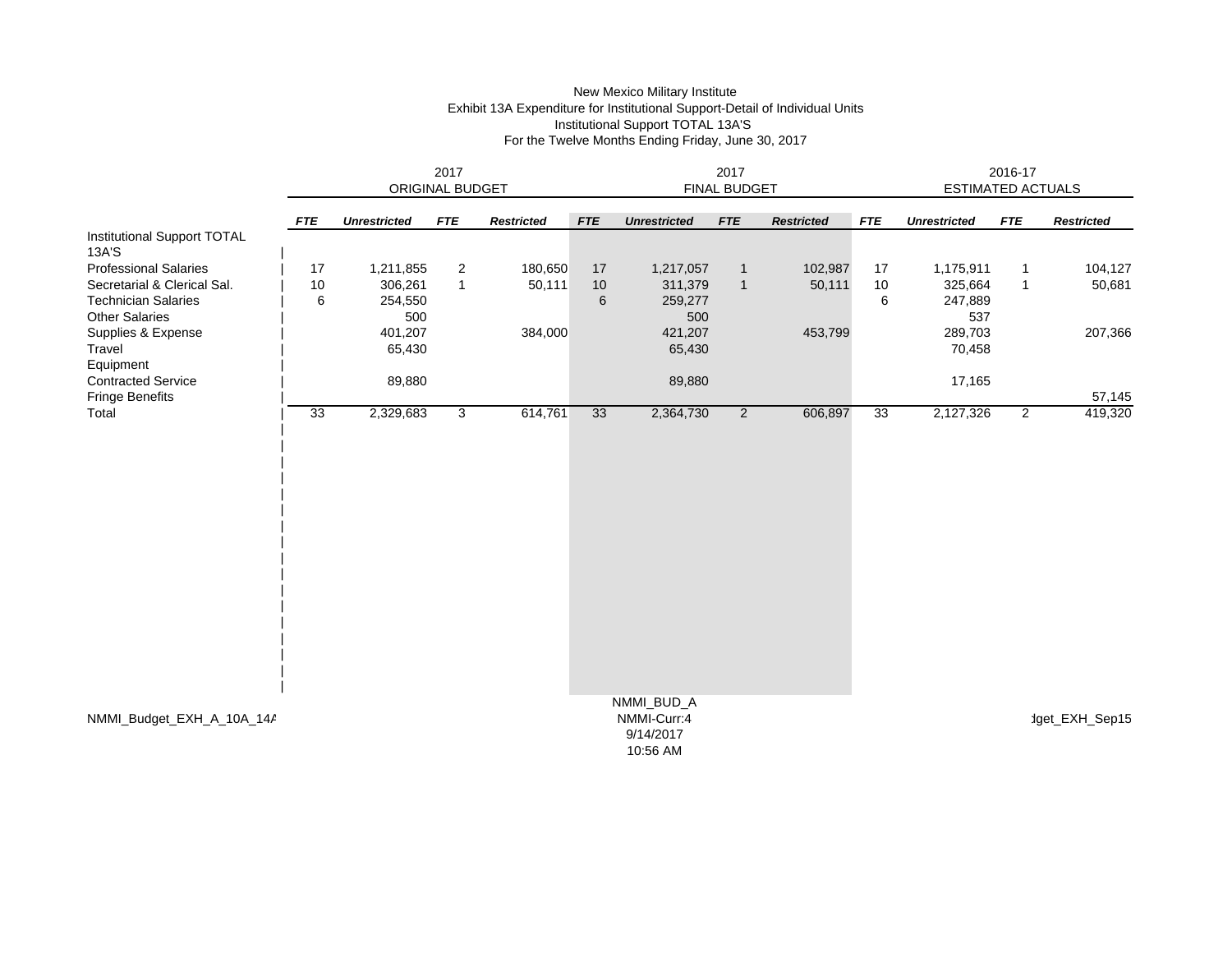|                                                                                                                                                                                                |                                                                         | 2017<br><b>ORIGINAL BUDGET</b>            |                                                                         | 2017<br><b>FINAL BUDGET</b>                                                                                    | 2016-17<br><b>ESTIMATED ACTUALS</b>                                  |                                                     |
|------------------------------------------------------------------------------------------------------------------------------------------------------------------------------------------------|-------------------------------------------------------------------------|-------------------------------------------|-------------------------------------------------------------------------|----------------------------------------------------------------------------------------------------------------|----------------------------------------------------------------------|-----------------------------------------------------|
| EXHIBIT 14 EXPENDITURES FOR OPERATION AND MAINTENANCE OF PLANT                                                                                                                                 | <b>Unrestricted</b>                                                     | <b>Restricted</b>                         | <b>Unrestricted</b>                                                     | <b>Restricted</b>                                                                                              | <b>Unrestricted</b>                                                  | <b>Restricted</b>                                   |
|                                                                                                                                                                                                |                                                                         |                                           |                                                                         |                                                                                                                |                                                                      |                                                     |
| Oper. & Maint. of Plant-By Ind. Unit (EXH<br>14A)                                                                                                                                              |                                                                         |                                           |                                                                         |                                                                                                                |                                                                      |                                                     |
| PHYSICAL PLANT ADMIN.                                                                                                                                                                          | 170,749                                                                 | 0                                         | 165,516                                                                 | 0                                                                                                              | 167,980                                                              | $\mathbf 0$                                         |
| <b>MECHANICAL SERVICES</b>                                                                                                                                                                     | 308,840                                                                 | 0                                         | 274,799                                                                 | 0                                                                                                              | 313,736                                                              | 0                                                   |
| <b>JANITORIAL</b>                                                                                                                                                                              | 658,641                                                                 | 0                                         | 658,641                                                                 | $\mathbf{0}$                                                                                                   | 636,190                                                              | $\Omega$                                            |
| <b>GROUNDS</b>                                                                                                                                                                                 | 187,478                                                                 | 0                                         | 184,574                                                                 | $\mathbf 0$                                                                                                    | 211,542                                                              | $\mathbf 0$                                         |
| <b>AUTO MAINTENANCE</b>                                                                                                                                                                        | 100,196                                                                 | 0                                         | 100,197                                                                 | $\mathbf 0$                                                                                                    | 96,206                                                               | 0                                                   |
| <b>BUILDING SERVICES</b>                                                                                                                                                                       | 342,686                                                                 | 0                                         | 342,686                                                                 | $\mathbf 0$                                                                                                    | 376,548                                                              | 0                                                   |
| SAFETY & ENVIRONMENTAL                                                                                                                                                                         | 5,540                                                                   | 0                                         | 5,540                                                                   | 0                                                                                                              | 983                                                                  | 0                                                   |
| PROPERTY INSURANCE<br><b>FUEL</b><br><b>ELECTRICITY</b><br><b>WATER/SEWER</b>                                                                                                                  | 168,006<br>206,650<br>650,142<br>235,755                                | 0<br>$\Omega$<br>0<br>0                   | 168,006<br>206,650<br>664,930<br>266,813                                | $\mathbf{0}$<br>$\Omega$<br>$\Omega$<br>$\overline{0}$                                                         | 121,374<br>90,304<br>596,603<br>247,965                              | 0<br>$\Omega$<br>0<br>$\mathbf 0$                   |
| RETIREMENT EXP.<br>SOCIAL SECURITY EXP.<br><b>GROUP INSURANCE EXP.</b><br><b>WORKMANS COMP</b><br>UNEMPLOYMENT COMP<br>NEW MEXICO RETIREE HEALTH CARE<br>Gross Total Expense for Oper & Maint. | 206,199<br>128,142<br>283,827<br>48,574<br>5,318<br>29,669<br>3,736,412 | 0<br>0<br>0<br>0<br>0<br>0<br>$\mathbf 0$ | 210,853<br>128,142<br>283,827<br>48,574<br>5,318<br>29,669<br>3,744,735 | $\mathbf{0}$<br>$\overline{0}$<br>$\overline{0}$<br>$\overline{0}$<br>$\mathbf{0}$<br>$\mathbf{0}$<br>$\Omega$ | 193,000<br>97,653<br>199,074<br>16,026<br>895<br>27,763<br>3,393,842 | 0<br>0<br>0<br>0<br>$\mathbf 0$<br>0<br>$\mathbf 0$ |
| Less Oper. & Maint. of Plant Chged to:                                                                                                                                                         |                                                                         |                                           |                                                                         |                                                                                                                |                                                                      |                                                     |
| INSTITUTIONAL SUPPORT CHG.<br>OVERHEAD-PLANT OPER                                                                                                                                              | (194, 515)                                                              | 0                                         | (194, 515)                                                              | $\mathbf 0$                                                                                                    | (194, 515)                                                           | $\Omega$                                            |
| INSTITUTIONAL SUPPORT CHG.<br>OVERHEAD-ATHLETICS                                                                                                                                               | (1,800)                                                                 | 0                                         | (1,800)                                                                 | 0                                                                                                              | (1,800)                                                              | 0                                                   |
| Net Operation and Maintenance of Plant                                                                                                                                                         | 3,540,097                                                               | $\boldsymbol{0}$                          | 3,548,420                                                               | $\mathbf{0}$                                                                                                   | 3,197,527                                                            | $\pmb{0}$                                           |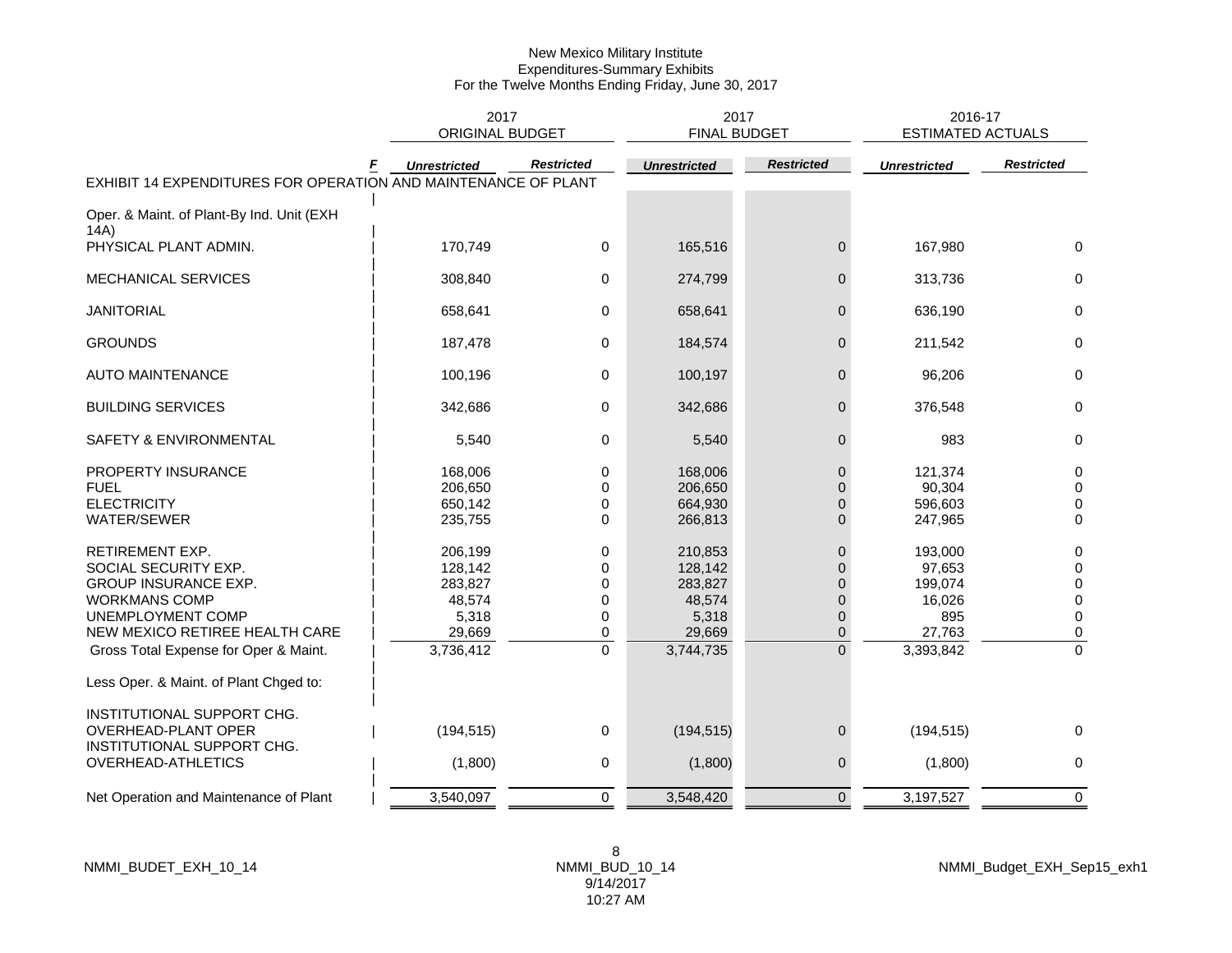#### New Mexico Military Institute Exhibit 14A Expenditure for Operations and Maintenance-Detail of Individual Units

|                              |                         | <b>ORIGINAL BUDGET</b> |                |                   | FINAL BUDGET   |                     |                | 2016-17<br><b>ESTIMATED ACTUALS</b> |                |                     |             |                   |
|------------------------------|-------------------------|------------------------|----------------|-------------------|----------------|---------------------|----------------|-------------------------------------|----------------|---------------------|-------------|-------------------|
|                              | <b>FTE</b>              | <b>Unrestricted</b>    | <b>FTE</b>     | <b>Restricted</b> | <b>FTE</b>     | <b>Unrestricted</b> | <b>FTE</b>     | <b>Restricted</b>                   | <b>FTE</b>     | <b>Unrestricted</b> | <b>FTE</b>  | <b>Restricted</b> |
| PHYSICAL PLANT ADMIN.        |                         |                        |                |                   |                |                     |                |                                     |                |                     |             |                   |
| <b>Professional Salaries</b> | $\overline{\mathbf{1}}$ | 90,656                 |                |                   | $\mathbf{1}$   | 90,656              |                |                                     | 1              | 90,656              |             |                   |
| Secretarial & Clerical Sal.  | $\overline{c}$          | 55,233                 |                |                   | $\overline{2}$ | 50,000              |                |                                     | $\overline{c}$ | 50,000              |             |                   |
| <b>Other Salaries</b>        |                         | 3,120                  |                |                   |                | 3,120               |                |                                     |                |                     |             |                   |
| Supplies & Expense           |                         | 7,740                  |                |                   |                | 7,740               |                |                                     |                | 5,964               |             |                   |
| Travel                       |                         | 4,000                  |                |                   |                | 4,000               |                |                                     |                | 3,147               |             |                   |
| Equipment                    |                         |                        |                |                   |                |                     |                |                                     |                |                     |             |                   |
| Uniform Expense              |                         | 10,000                 |                |                   |                | 10,000              |                |                                     |                | 18,213              |             |                   |
| Total                        | 3                       | 170,749                | $\mathbf 0$    | $\overline{0}$    | 3              | 165,516             | $\mathbf 0$    | $\mathbf 0$                         | 3              | 167,980             | 0           | 0                 |
| <b>MECHANICAL SERVICES</b>   |                         |                        |                |                   |                |                     |                |                                     |                |                     |             |                   |
| <b>Technician Salaries</b>   | $\overline{7}$          | 254,560                |                |                   | $\overline{7}$ | 220,519             |                |                                     | $\overline{7}$ | 252,641             |             |                   |
| <b>Other Salaries</b>        |                         | 4,980                  |                |                   |                | 4,980               |                |                                     |                |                     |             |                   |
| Supplies & Expense           |                         | 49,050                 |                |                   |                | 49,050              |                |                                     |                | 61,096              |             |                   |
| Travel                       |                         | 250                    |                |                   |                | 250                 |                |                                     |                |                     |             |                   |
| Equipment                    |                         |                        |                |                   |                |                     |                |                                     |                |                     |             |                   |
| Total                        | $\overline{7}$          | 308,840                | $\mathbf{0}$   | $\overline{0}$    | $\overline{7}$ | 274,799             | $\mathbf{0}$   | $\mathbf{0}$                        | $\overline{7}$ | 313,736             | 0           | 0                 |
| <b>JANITORIAL</b>            |                         |                        |                |                   |                |                     |                |                                     |                |                     |             |                   |
| <b>Professional Salaries</b> | -1                      | 39,407                 |                |                   | $\mathbf 1$    | 39,407              |                |                                     | 1              | 39,407              |             |                   |
| <b>Technician Salaries</b>   | 24                      | 528,086                |                |                   | 24             | 528,086             |                |                                     | 24             | 500,615             |             |                   |
| <b>Other Salaries</b>        |                         | 30,298                 |                |                   |                | 30,298              |                |                                     |                |                     |             |                   |
| Supplies & Expense           |                         | 60,350                 |                |                   |                | 60,350              |                |                                     |                | 44,677              |             |                   |
| Travel                       |                         | 500                    |                |                   |                | 500                 |                |                                     |                |                     |             |                   |
| Equipment                    |                         |                        |                |                   |                |                     |                |                                     |                |                     |             |                   |
| <b>Contracted Service</b>    |                         |                        |                |                   |                |                     |                |                                     |                | 51,492              |             |                   |
| Total                        | $\overline{25}$         | 658,641                | $\overline{0}$ | $\overline{0}$    | 25             | 658,641             | $\mathbf{0}$   | $\mathbf{0}$                        | 25             | 636,190             | $\mathbf 0$ | $\Omega$          |
| <b>GROUNDS</b>               |                         |                        |                |                   |                |                     |                |                                     |                |                     |             |                   |
| <b>Technician Salaries</b>   | 4                       | 126,518                |                |                   | 4              | 123,614             |                |                                     | 4              | 142,046             |             |                   |
| <b>Other Salaries</b>        | $\overline{1}$          | 25,910                 |                |                   | $\mathbf{1}$   | 25,910              |                |                                     | 1              |                     |             |                   |
| Supplies & Expense           |                         | 34,450                 |                |                   |                | 34,450              |                |                                     |                | 42,048              |             |                   |
| Travel                       |                         | 600                    |                |                   |                | 600                 |                |                                     |                | 2,033               |             |                   |
| Equipment                    |                         |                        |                |                   |                |                     |                |                                     |                |                     |             |                   |
| <b>Contracted Service</b>    |                         |                        |                |                   |                |                     |                |                                     |                | 25,415              |             |                   |
| Total                        | 5                       | 187,478                | $\mathbf 0$    | $\overline{0}$    | 5 <sup>5</sup> | 184,574             | $\overline{0}$ | $\mathbf 0$                         | 5              | 211,542             | 0           | $\Omega$          |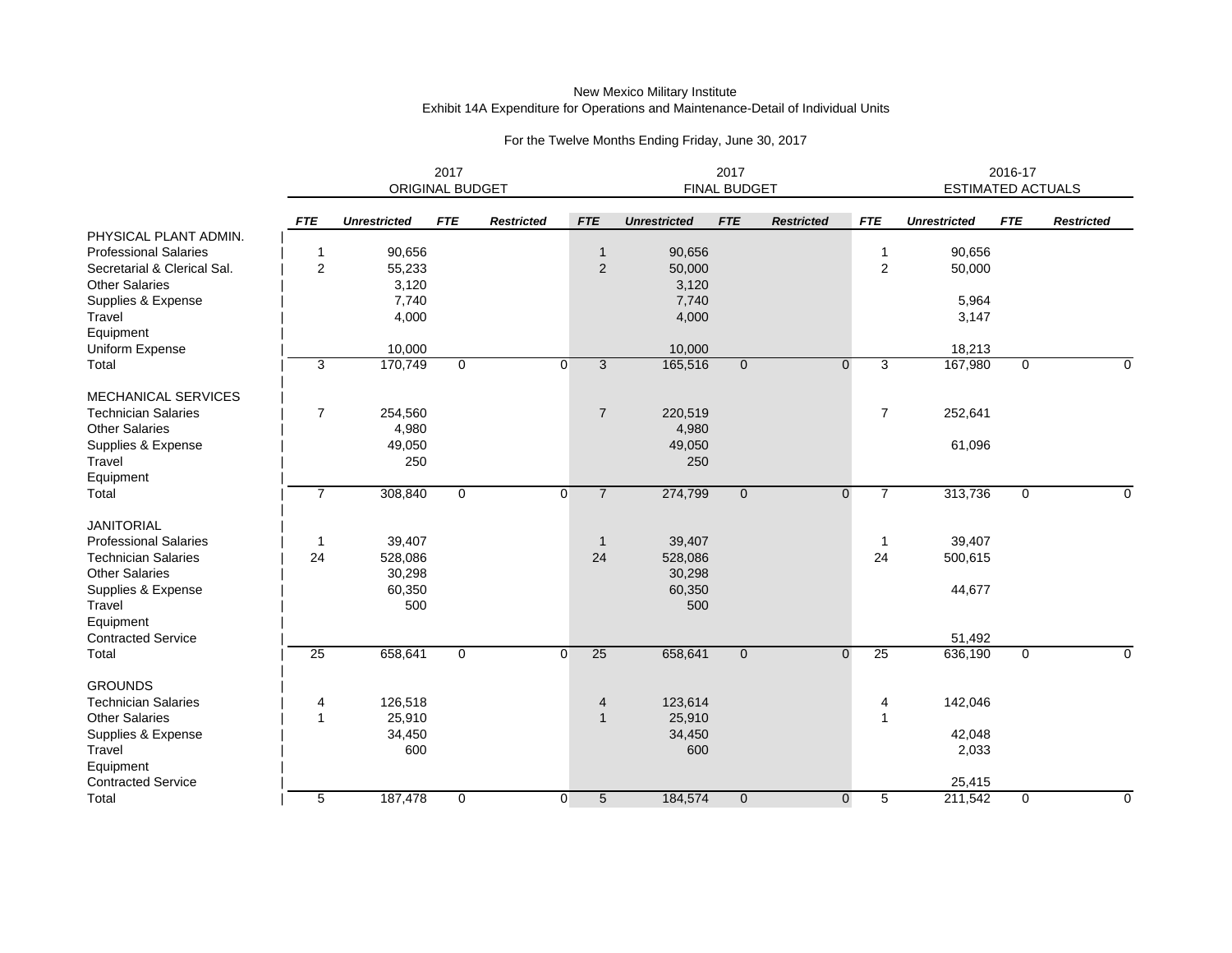#### New Mexico Military Institute Exhibit 14A Expenditure for Operations and Maintenance-Detail of Individual Units

|                              | 2017<br>ORIGINAL BUDGET |                     |              |                   |                |                       | 2017<br>FINAL BUDGET | 2016-17<br><b>ESTIMATED ACTUALS</b> |                               |                     |                |                   |
|------------------------------|-------------------------|---------------------|--------------|-------------------|----------------|-----------------------|----------------------|-------------------------------------|-------------------------------|---------------------|----------------|-------------------|
|                              | <b>FTE</b>              | <b>Unrestricted</b> | <b>FTE</b>   | <b>Restricted</b> | <b>FTE</b>     | <b>Unrestricted</b>   | <b>FTE</b>           | <b>Restricted</b>                   | <b>FTE</b>                    | <b>Unrestricted</b> | <b>FTE</b>     | <b>Restricted</b> |
| <b>AUTO MAINTENANCE</b>      |                         |                     |              |                   |                |                       |                      |                                     |                               |                     |                |                   |
| <b>Professional Salaries</b> | 1                       | 41,947              |              |                   | $\overline{1}$ | 41,948                |                      |                                     | 1                             | 41,948              |                |                   |
| <b>Technician Salaries</b>   | $\mathbf{1}$            | 27,729              |              |                   | $\overline{1}$ | 27,729                |                      |                                     | $\mathbf 1$                   | 27,819              |                |                   |
| Other Salaries               |                         | 2,600               |              |                   |                | 2,600                 |                      |                                     |                               |                     |                |                   |
| Supplies & Expense           |                         | 27,670              |              |                   |                | 27,670                |                      |                                     |                               | 26,427              |                |                   |
| Travel                       |                         | 250                 |              |                   |                | 250                   |                      |                                     |                               | 12                  |                |                   |
| Equipment                    |                         |                     |              |                   |                |                       |                      |                                     |                               |                     |                |                   |
| Total                        | $\overline{2}$          | 100,196             | $\mathbf 0$  | $\overline{0}$    | $\overline{2}$ | 100,197               | $\overline{0}$       | $\mathbf 0$                         | $\overline{2}$                | 96,206              | $\mathbf 0$    | 0                 |
| <b>BUILDING SERVICES</b>     |                         |                     |              |                   |                |                       |                      |                                     |                               |                     |                |                   |
| <b>Professional Salaries</b> | $\mathbf{1}$            | 43,446              |              |                   | $\mathbf{1}$   | 43,446                |                      |                                     | -1                            | 43,446              |                |                   |
| <b>Technician Salaries</b>   | $\overline{7}$          | 231,140             |              |                   | $\overline{7}$ | 231,140               |                      |                                     | 7                             | 206,915             |                |                   |
| Other Salaries               | $\Omega$                | 11,300              |              |                   | $\mathbf{0}$   | 11,300                |                      |                                     | $\Omega$                      |                     |                |                   |
| Supplies & Expense           |                         | 56,500              |              |                   |                | 56,500                |                      |                                     |                               | 111,756             |                |                   |
| Travel                       |                         | 300                 |              |                   |                | 300                   |                      |                                     |                               |                     |                |                   |
| Equipment                    |                         |                     |              |                   |                |                       |                      |                                     |                               |                     |                |                   |
| <b>Contracted Service</b>    |                         |                     |              |                   |                |                       |                      |                                     |                               | 14,431              |                |                   |
| Total                        | 8                       | 342,686             | $\mathbf{0}$ | $\Omega$          | $\overline{8}$ | 342,686               | $\overline{0}$       |                                     | $\overline{8}$<br>$\mathbf 0$ | 376,548             | $\overline{0}$ | $\mathbf 0$       |
| SAFETY & ENVIRONMENTAL       |                         |                     |              |                   |                |                       |                      |                                     |                               |                     |                |                   |
| Supplies & Expense           |                         | 5,290               |              |                   |                | 5,290                 |                      |                                     |                               | 983                 |                |                   |
| Travel                       |                         | 250                 |              |                   |                | 250                   |                      |                                     |                               |                     |                |                   |
| Equipment                    |                         |                     |              |                   |                |                       |                      |                                     |                               |                     |                |                   |
| Total                        | $\mathbf 0$             | 5,540               | $\mathbf{0}$ | $\overline{0}$    | $\overline{0}$ | 5,540                 | $\overline{0}$       | $\mathbf 0$                         | $\mathbf 0$                   | 983                 | $\mathbf 0$    | $\mathbf 0$       |
|                              |                         |                     |              |                   |                |                       |                      |                                     |                               |                     |                |                   |
|                              |                         |                     |              |                   |                |                       |                      |                                     |                               |                     |                |                   |
|                              |                         |                     |              |                   |                |                       |                      |                                     |                               |                     |                |                   |
|                              |                         |                     |              |                   |                |                       |                      |                                     |                               |                     |                |                   |
|                              |                         |                     |              |                   |                |                       |                      |                                     |                               |                     |                |                   |
|                              |                         |                     |              |                   |                | NMMI_BUD_A            |                      |                                     |                               |                     |                |                   |
| NMMI_Budget_EXH_A_10A_14A    |                         |                     |              |                   |                | NMMI-Curr:1700        |                      |                                     |                               |                     |                | dget_EXH_Sep15    |
|                              |                         |                     |              |                   |                | 9/14/2017<br>AOCFOAIA |                      |                                     |                               |                     |                |                   |

For the Twelve Months Ending Friday, June 30, 2017

10:56 AM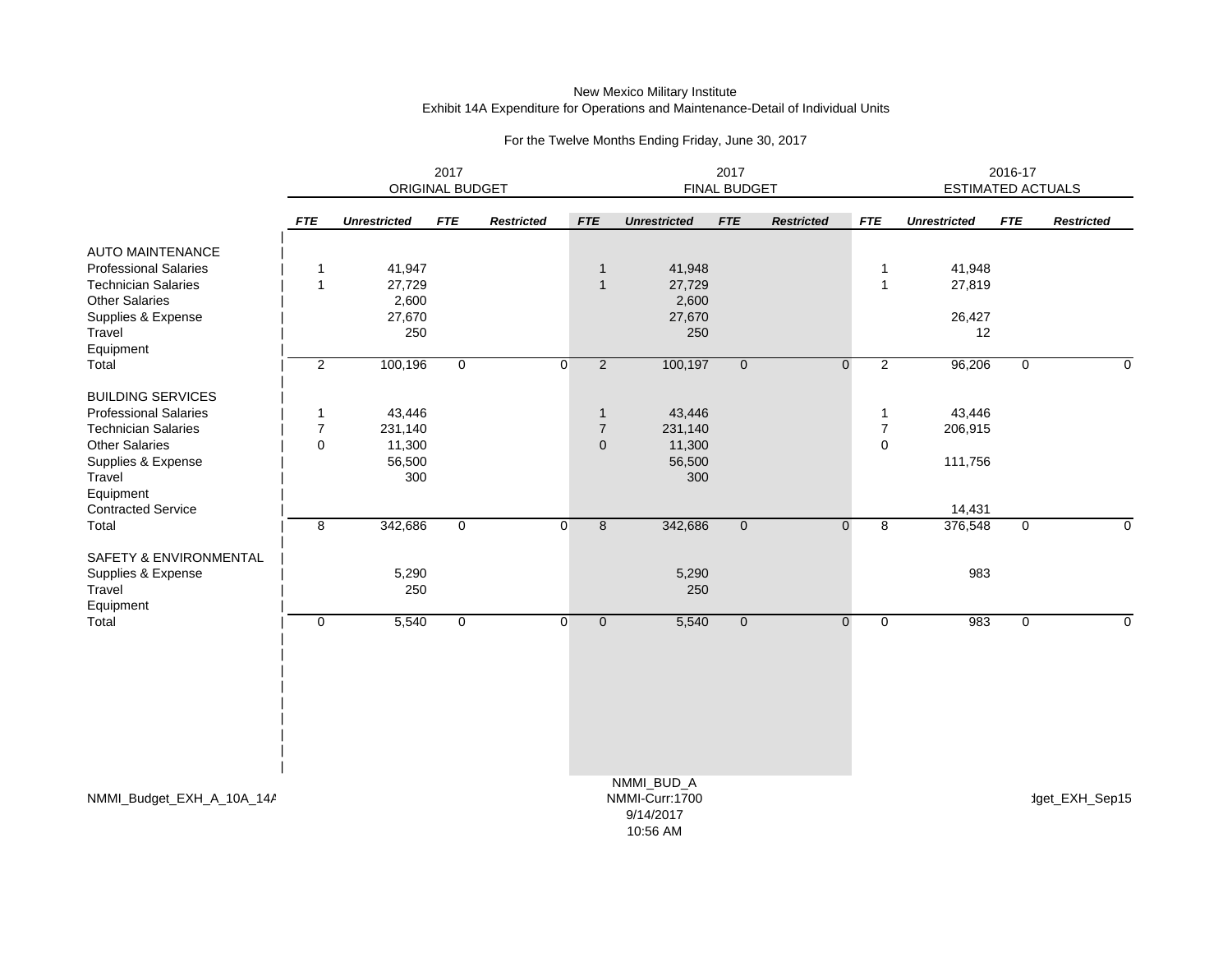# New Mexico Military Institute Exhibit 14A Expenditure for Operations and Maintenance-Detail of Individual Units Operation and Maintenance TOTAL 14A'S For the Twelve Months Ending Friday, June 30, 2017

|                                                 | 2017<br>ORIGINAL BUDGET |                     |                |                   |                | FINAL BUDGET                                       |                |                   | 2016-17<br><b>ESTIMATED ACTUALS</b> |                     |                |                   |
|-------------------------------------------------|-------------------------|---------------------|----------------|-------------------|----------------|----------------------------------------------------|----------------|-------------------|-------------------------------------|---------------------|----------------|-------------------|
|                                                 | <b>FTE</b>              | <b>Unrestricted</b> | <b>FTE</b>     | <b>Restricted</b> | <b>FTE</b>     | <b>Unrestricted</b>                                | <b>FTE</b>     | <b>Restricted</b> | <b>FTE</b>                          | <b>Unrestricted</b> | <b>FTE</b>     | <b>Restricted</b> |
| Operation and Maintenance<br><b>TOTAL 14A'S</b> |                         |                     |                |                   |                |                                                    |                |                   |                                     |                     |                |                   |
| <b>Professional Salaries</b>                    | 4                       | 215,456             |                |                   | 4              | 215,457                                            |                |                   | 4                                   | 215,457             |                |                   |
| Secretarial & Clerical Sal.                     | $\boldsymbol{2}$        | 55,233              |                |                   | $\overline{2}$ | 50,000                                             |                |                   | $\overline{\mathbf{c}}$             | 50,000              |                |                   |
| <b>Technician Salaries</b>                      | 43                      | 1,168,033           |                |                   | 43             | 1,131,088                                          |                |                   | 43                                  | 1,130,035           |                |                   |
| <b>Other Salaries</b>                           | $\mathbf{1}$            | 78,208              |                |                   | $\overline{1}$ | 78,208                                             |                |                   | -1                                  |                     |                |                   |
| Supplies & Expense                              |                         | 241,050             |                |                   |                | 241,050                                            |                |                   |                                     | 292,950             |                |                   |
| Travel                                          |                         | 6,150               |                |                   |                | 6,150                                              |                |                   |                                     | 5,192               |                |                   |
| Equipment                                       |                         |                     |                |                   |                |                                                    |                |                   |                                     |                     |                |                   |
| <b>Contracted Service</b>                       |                         |                     |                |                   |                |                                                    |                |                   |                                     | 91,338              |                |                   |
| Uniform Expense                                 |                         | 10,000              |                |                   |                | 10,000                                             |                |                   |                                     | 18,213              |                |                   |
| Total                                           | 50                      | 1,774,130           | $\overline{0}$ | $\overline{0}$    | 50             | 1,731,953                                          | $\overline{0}$ | 0                 | 50                                  | 1,803,185           | $\overline{0}$ | $\mathbf 0$       |
|                                                 |                         |                     |                |                   |                |                                                    |                |                   |                                     |                     |                |                   |
| NMMI_Budget_EXH_A_10A_14A                       |                         |                     |                |                   |                | NMMI_BUD_A<br>NMMI-Curr:5<br>9/14/2017<br>10:56 AM |                |                   |                                     |                     |                | dget_EXH_Sep15    |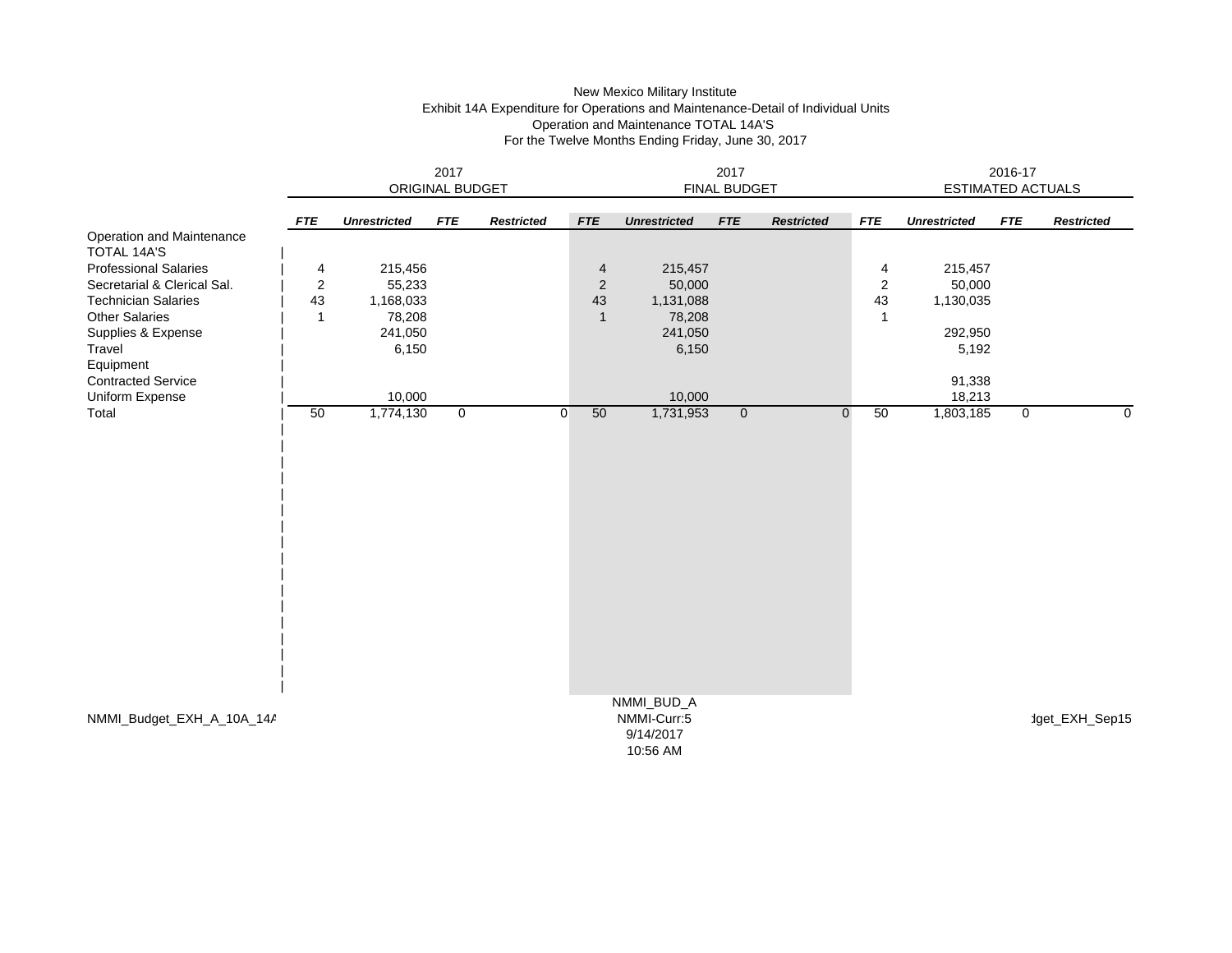#### New Mexico Military Institute Exhibit 15 Summary of Student Social and Cultural Development Student Social and Cultural Development For the Twelve Months Ending Friday, June 30, 2017

|                                                                                                                                                   |                  | 2017<br><b>ORIGINAL BUDGET</b>             |                             |                         |                               |                                            | <b>FINAL BUDGET</b>              | 2016-17<br><b>ESTIMATED ACTUALS</b> |                |                                            |               |                   |
|---------------------------------------------------------------------------------------------------------------------------------------------------|------------------|--------------------------------------------|-----------------------------|-------------------------|-------------------------------|--------------------------------------------|----------------------------------|-------------------------------------|----------------|--------------------------------------------|---------------|-------------------|
|                                                                                                                                                   | <b>FTE</b>       | <b>Unrestricted</b>                        | <b>FTE</b>                  | <b>Restricted</b>       | <b>FTE</b>                    | <b>Unrestricted</b>                        | <b>FTE</b>                       | <b>Restricted</b>                   | <b>FTE</b>     | <b>Unrestricted</b>                        | FTE           | <b>Restricted</b> |
| <b>REVENUES</b><br><b>Tuition and Fees</b><br>Gov't Approp.<br>Federal<br>State                                                                   |                  | 308,554                                    |                             |                         |                               | 307,378                                    |                                  |                                     |                | 307,386                                    |               |                   |
| <b>Private Gifts</b><br>Sales and Services                                                                                                        |                  | 175,355                                    |                             |                         |                               | 187,197                                    |                                  |                                     |                | 202,577                                    |               |                   |
| <b>Total Revenues</b><br><b>BEGINNING BALANCES</b><br><b>AVAILABLE BALANCE</b>                                                                    | $\mathbf 0$      | 483,909<br>483,909                         | $\mathbf 0$                 | $\Omega$                | $\overline{0}$                | 494,575<br>445,562<br>940,137              | $\Omega$                         | $\Omega$                            | $\mathbf 0$    | 509,963<br>445,562<br>955,525              | $\Omega$      | $\Omega$          |
| <b>EXPENDITURES</b>                                                                                                                               |                  |                                            |                             |                         |                               |                                            |                                  |                                     |                |                                            |               |                   |
| <b>Professional Salaries</b><br>Graduate Assist. Salaries                                                                                         | $\overline{c}$   | 89,217                                     |                             |                         | $\overline{2}$                | 89,217                                     |                                  |                                     | $\overline{2}$ | 77,517                                     |               |                   |
| <b>Other Salaries</b><br>Supplies & Expense<br>Travel                                                                                             | $\overline{2}$   | 69,197<br>207,246<br>1,600                 |                             |                         | $\overline{2}$                | 69,197<br>661,996<br>1,600                 |                                  |                                     | $\overline{2}$ | 97,366<br>169,118                          |               |                   |
| <b>Contracted Service</b>                                                                                                                         | $\overline{4}$   | 68,004<br>435,264                          | $\mathbf 0$                 | $\Omega$                | $\overline{4}$                | 68,004<br>890,014                          | $\Omega$                         | $\Omega$                            | 4              | 54,725<br>398,726                          | $\Omega$      | $\Omega$          |
| <b>RETIREMENT EXP.</b><br>SOCIAL SECURITY EXP.<br><b>INSURANCE EXP.</b><br><b>WORKMANS COMP</b><br>UNEMPLOYMENT COMP<br><b>NEW MEXICO RETIREE</b> |                  | 18,182<br>11,832<br>13,895<br>1,674<br>347 |                             |                         |                               | 19,238<br>11,832<br>13,895<br>1,928<br>347 |                                  |                                     |                | 21,253<br>11,382<br>11,104<br>1,898<br>101 |               |                   |
| <b>HEALTH CARE</b>                                                                                                                                |                  | 2,715                                      |                             |                         |                               | 2,883                                      |                                  |                                     |                | 3,059                                      |               |                   |
| Total Expenditures (EXH. 1)<br>TRANSFERS TO OR (FROM)                                                                                             | $\mathbf 0$<br>4 | 48,645<br>483,909                          | $\mathbf 0$<br>$\mathbf{0}$ | $\mathbf 0$<br>$\Omega$ | $\mathbf 0$<br>$\overline{4}$ | 50,123<br>940,137                          | $\overline{0}$<br>$\overline{0}$ | $\mathbf{0}$<br>$\Omega$            | $\Omega$       | 48,798<br>447,524                          | 0<br>$\Omega$ | 0<br>$\Omega$     |
| <b>ENDING BALANCES (EXH.1)</b>                                                                                                                    | (4)              | 0                                          | $\mathbf 0$                 | $\mathbf 0$             | (4)                           | $\overline{0}$                             | $\overline{0}$                   | $\mathbf{0}$                        | (4)            | 508,001                                    | $\mathbf 0$   | $\mathbf 0$       |
|                                                                                                                                                   |                  |                                            |                             |                         |                               |                                            |                                  |                                     |                |                                            |               |                   |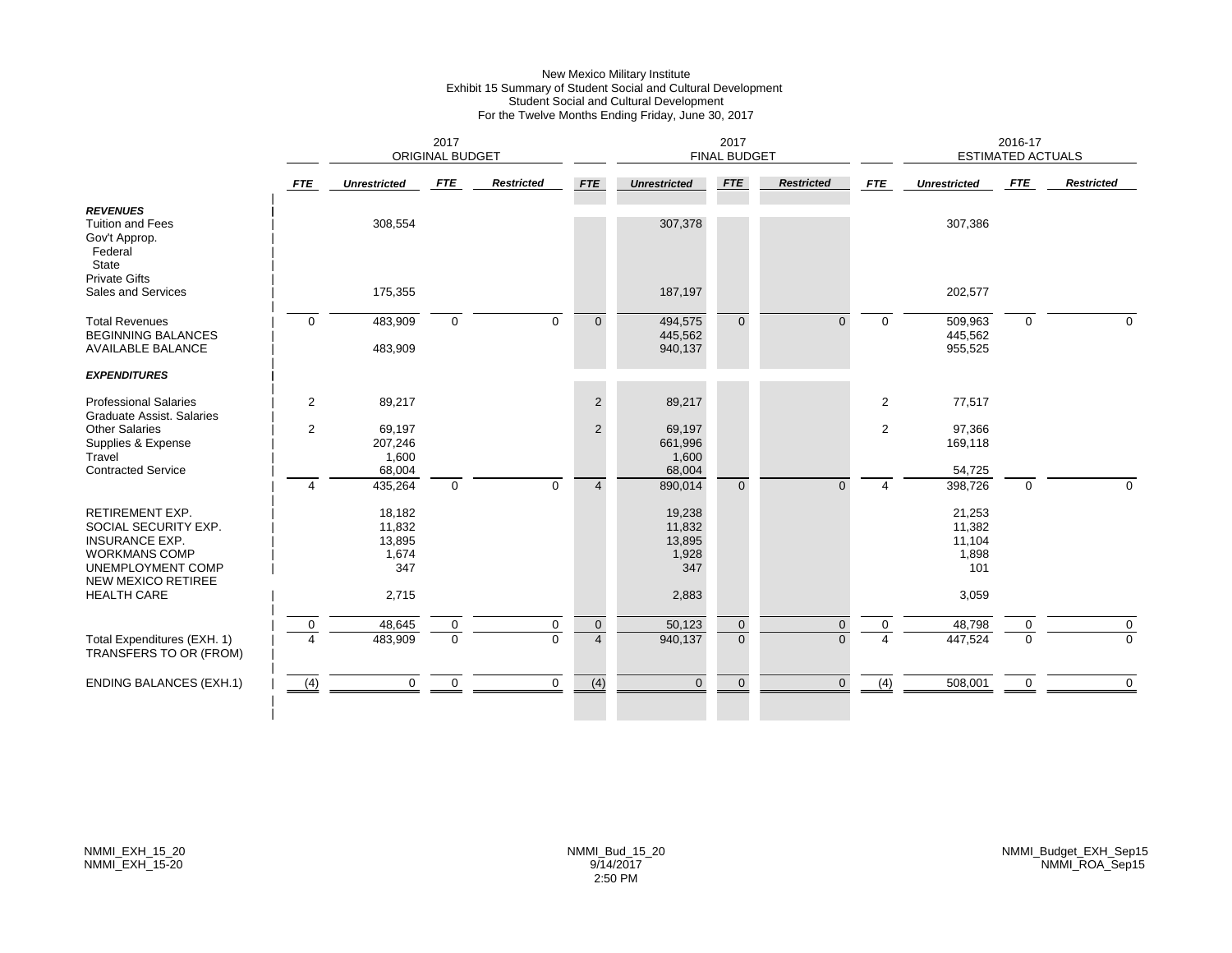# New Mexico Military Institute Exhibit 15ASTUDENT PUBLICATIONS For the Twelve Months Ending Friday, June 30, 2017

|                                                                                                                     |                | 2017<br><b>ORIGINAL BUDGET</b> |             |                   |                | 2017<br><b>FINAL BUDGET</b> |                |                   |             | 2016-17<br><b>ESTIMATED ACTUALS</b> |             |                   |
|---------------------------------------------------------------------------------------------------------------------|----------------|--------------------------------|-------------|-------------------|----------------|-----------------------------|----------------|-------------------|-------------|-------------------------------------|-------------|-------------------|
|                                                                                                                     | <b>FTE</b>     | <b>Unrestricted</b>            | FTE         | <b>Restricted</b> | <b>FTE</b>     | <b>Unrestricted</b>         | <b>FTE</b>     | <b>Restricted</b> | <b>FTE</b>  | <b>Unrestricted</b>                 | FTE         | <b>Restricted</b> |
| <b>REVENUES</b><br><b>Tuition and Fees</b><br>Gov't Approp.<br>Federal<br><b>State</b><br><b>Private Gifts</b>      |                | 73,458                         |             |                   |                | 73,321                      |                |                   |             | 73,290                              |             |                   |
| <b>Total Revenues</b><br><b>BEGINNING BALANCES</b><br><b>AVAILABLE BALANCE</b>                                      | $\mathbf 0$    | 73,458<br>26,687<br>100,145    | $\mathbf 0$ | $\Omega$          | $\overline{0}$ | 73,321<br>27,098<br>100,419 | $\Omega$       | $\Omega$          | $\Omega$    | 73,290<br>27,098<br>100,388         | $\mathbf 0$ | $\Omega$          |
| <b>EXPENDITURES</b>                                                                                                 |                |                                |             |                   |                |                             |                |                   |             |                                     |             |                   |
| <b>Professional Salaries</b><br><b>Graduate Assist. Salaries</b><br>Supplies & Expense<br><b>Contracted Service</b> |                | 1,000<br>8,989<br>52,000       |             |                   |                | 1,000<br>8,989<br>52,000    |                |                   |             | 1,028<br>51,767                     |             |                   |
|                                                                                                                     | $\mathbf 0$    | 61,989                         | $\mathbf 0$ | $\Omega$          | $\mathbf{0}$   | 61,989                      | $\Omega$       | $\Omega$          | $\Omega$    | 52,795                              | $\mathbf 0$ | 0                 |
| <b>WORKMANS COMP</b><br>UNEMPLOYMENT COMP                                                                           |                |                                |             |                   |                |                             |                |                   |             | 93<br>5                             |             |                   |
|                                                                                                                     | $\overline{0}$ | $\Omega$                       | $\mathbf 0$ | 0                 | $\mathbf{0}$   | $\Omega$                    | $\overline{0}$ | $\mathbf{0}$      | 0           | 98                                  | $\Omega$    | $\mathbf 0$       |
| Total Expenditures (EXH. 1)<br>TRANSFERS TO OR (FROM)                                                               | $\Omega$       | 61,989                         | $\pmb{0}$   | $\mathbf 0$       | $\overline{0}$ | 61,989                      | $\overline{0}$ | $\overline{0}$    | $\mathbf 0$ | 52,893                              | $\mathbf 0$ | $\mathbf 0$       |
| <b>ENDING BALANCES (EXH.1)</b>                                                                                      | 0              | 38,156                         | 0           | $\mathbf 0$       | $\mathbf{0}$   | 38,430                      | $\Omega$       | $\Omega$          | $\Omega$    | 47,496                              | $\mathbf 0$ | $\mathbf 0$       |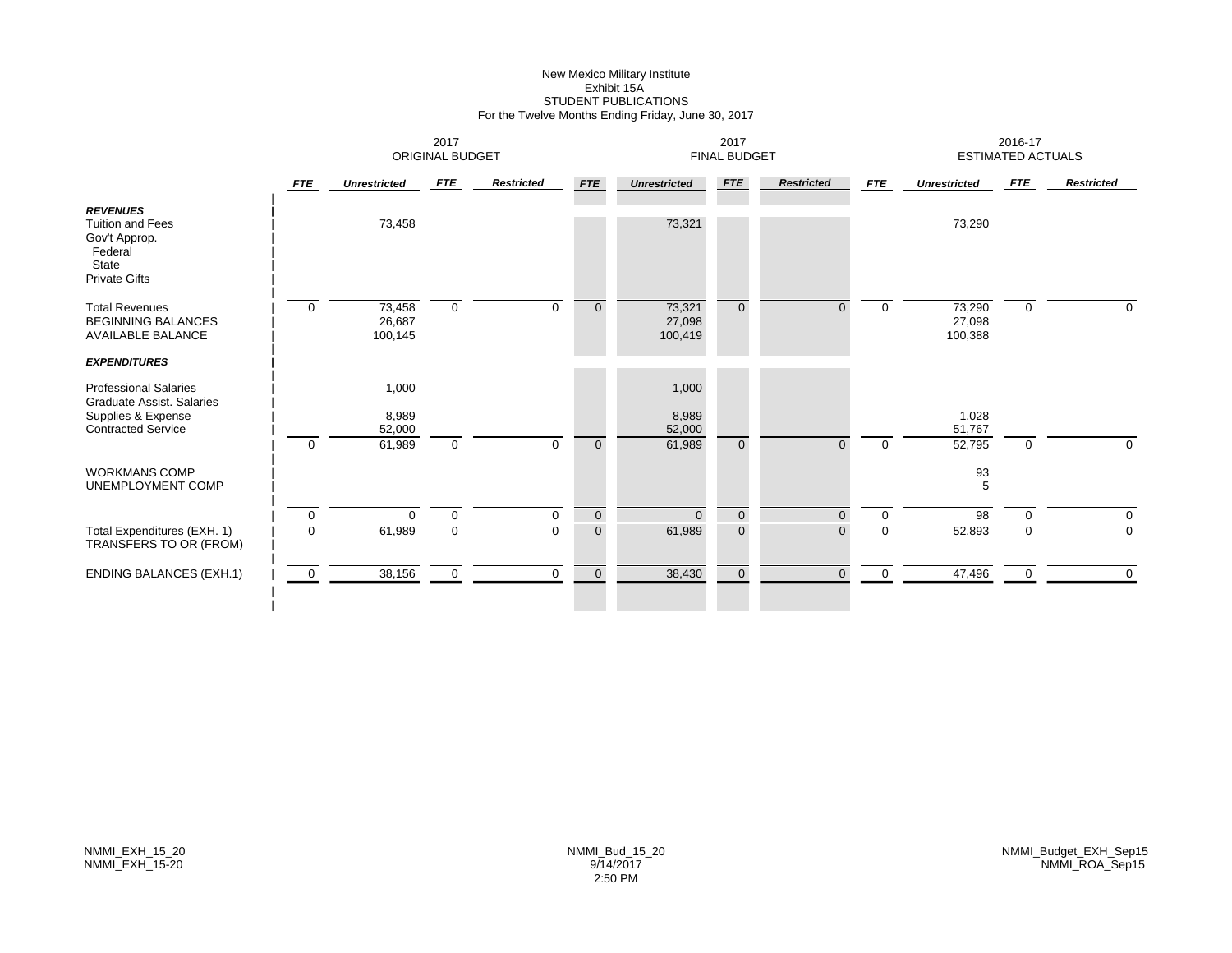# New Mexico Military Institute Exhibit 15ALYCEUM For the Twelve Months Ending Friday, June 30, 2017

|                                                                                                         |                |                           | 2017        | ORIGINAL BUDGET   |                | 2017<br><b>FINAL BUDGET</b> |                |                   |             | 2016-17<br><b>ESTIMATED ACTUALS</b> |              |                   |
|---------------------------------------------------------------------------------------------------------|----------------|---------------------------|-------------|-------------------|----------------|-----------------------------|----------------|-------------------|-------------|-------------------------------------|--------------|-------------------|
|                                                                                                         | <b>FTE</b>     | <b>Unrestricted</b>       | <b>FTE</b>  | <b>Restricted</b> | <b>FTE</b>     | <b>Unrestricted</b>         | FTE            | <b>Restricted</b> | FTE         | <b>Unrestricted</b>                 | FTE          | <b>Restricted</b> |
| <b>REVENUES</b><br><b>Tuition and Fees</b><br>Gov't Approp.<br>Federal<br>State<br><b>Private Gifts</b> |                | 7,899                     |             |                   |                | 14,121                      |                |                   |             | 14,115                              |              |                   |
| <b>Total Revenues</b><br><b>BEGINNING BALANCES</b><br><b>AVAILABLE BALANCE</b>                          | $\Omega$       | 7,899<br>61,395<br>69,294 | $\mathbf 0$ | $\Omega$          | $\mathbf 0$    | 14,121<br>61,997<br>76,118  | $\overline{0}$ | $\Omega$          | $\mathbf 0$ | 14,115<br>61,997<br>76,112          | $\mathbf 0$  | 0                 |
| <b>EXPENDITURES</b><br>Graduate Assist, Salaries<br>Supplies & Expense                                  |                | 7,899                     |             |                   |                | 7,899                       |                |                   |             | 7,245                               |              |                   |
|                                                                                                         | $\mathbf 0$    | 7,899                     | $\mathbf 0$ | $\mathbf 0$       | $\mathbf 0$    | 7,899                       | $\overline{0}$ | $\mathbf{0}$      | $\mathbf 0$ | 7,245                               | $\mathbf 0$  | $\mathbf 0$       |
| Total Expenditures (EXH. 1)<br>TRANSFERS TO OR (FROM)                                                   | $\overline{0}$ | 7,899                     | $\mathbf 0$ | $\mathbf 0$       | $\overline{0}$ | 7,899                       | $\mathbf{0}$   | $\Omega$          | $\mathbf 0$ | 7,245                               | $\mathbf{0}$ | 0                 |
| <b>ENDING BALANCES (EXH.1)</b>                                                                          | $\mathbf 0$    | 61,395                    | 0           | 0                 | $\overline{0}$ | 68,219                      | $\mathbf{0}$   | $\overline{0}$    | 0           | 68,867                              | 0            | 0                 |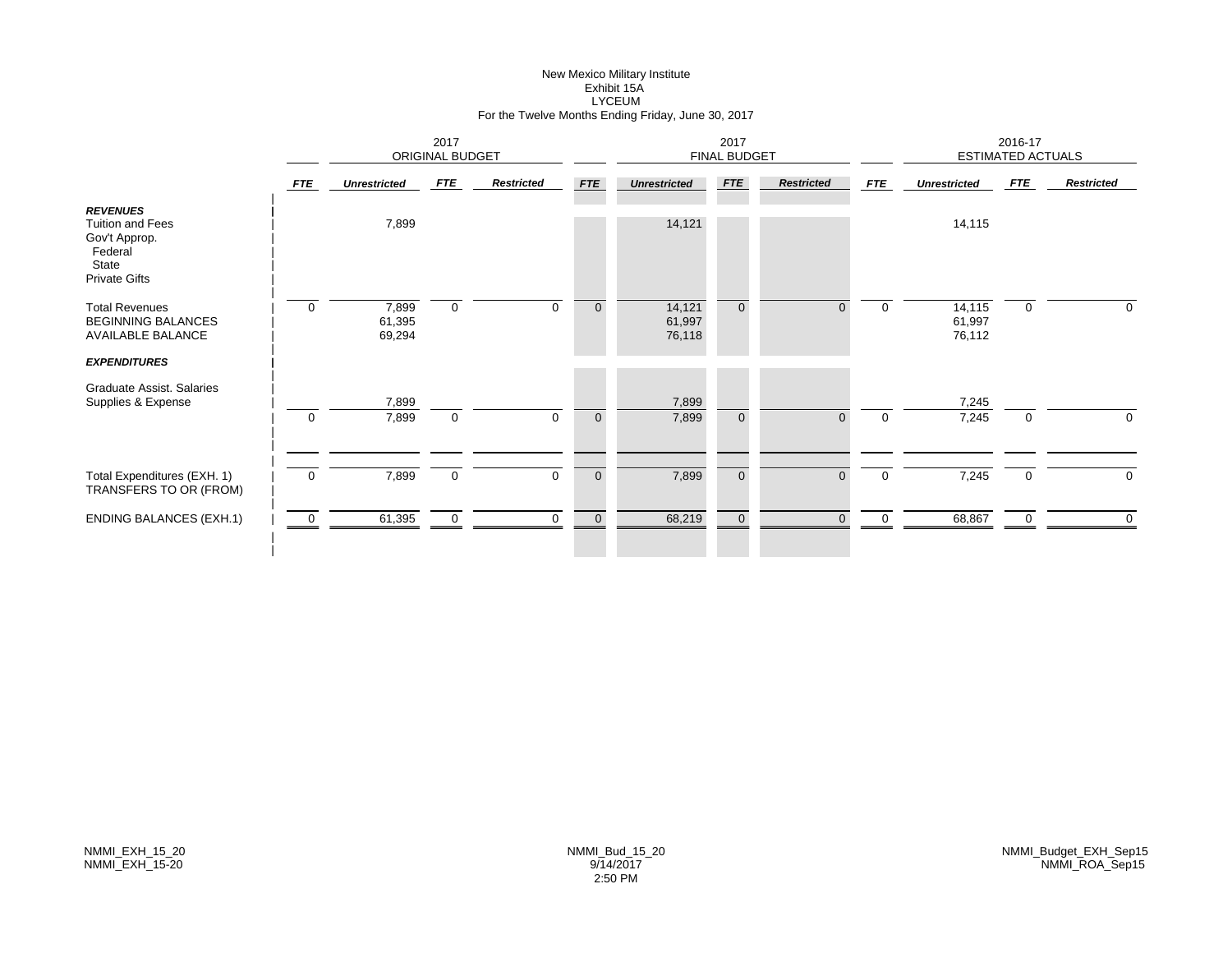#### New Mexico Military Institute Exhibit 15A SHOW For the Twelve Months Ending Friday, June 30, 2017

|                                                                                                         |                | ORIGINAL BUDGET             |                  |                   | 2017<br>FINAL BUDGET |                             |                |                   | 2016-17<br>ESTIMATED ACTUALS |                             |             |                   |
|---------------------------------------------------------------------------------------------------------|----------------|-----------------------------|------------------|-------------------|----------------------|-----------------------------|----------------|-------------------|------------------------------|-----------------------------|-------------|-------------------|
|                                                                                                         | <b>FTE</b>     | <b>Unrestricted</b>         | <b>FTE</b>       | <b>Restricted</b> | <b>FTE</b>           | <b>Unrestricted</b>         | <b>FTE</b>     | <b>Restricted</b> | <b>FTE</b>                   | <b>Unrestricted</b>         | <b>FTE</b>  | <b>Restricted</b> |
| <b>REVENUES</b><br><b>Tuition and Fees</b><br>Gov't Approp.<br>Federal<br>State<br><b>Private Gifts</b> |                | 3,949                       |                  |                   |                      | 4,073                       |                |                   |                              | 4,072                       |             |                   |
| <b>Total Revenues</b><br><b>BEGINNING BALANCES</b><br><b>AVAILABLE BALANCE</b>                          | $\mathbf 0$    | 3,949<br>128,573<br>132,522 | $\boldsymbol{0}$ | $\Omega$          | $\mathbf{0}$         | 4,073<br>136,844<br>140,917 | $\overline{0}$ | $\Omega$          | $\Omega$                     | 4,072<br>136,844<br>140,916 | $\mathbf 0$ | $\mathbf 0$       |
| <b>EXPENDITURES</b>                                                                                     |                |                             |                  |                   |                      |                             |                |                   |                              |                             |             |                   |
| Graduate Assist. Salaries<br><b>Other Salaries</b><br>Supplies & Expense<br><b>Contracted Service</b>   |                | 500<br>5,800<br>5,524       |                  |                   |                      | 500<br>5,800<br>5,524       |                |                   |                              | 3,385<br>458                |             |                   |
|                                                                                                         | $\overline{0}$ | 11,824                      | $\boldsymbol{0}$ | $\mathbf 0$       | $\mathbf 0$          | 11,824                      | $\overline{0}$ | $\overline{0}$    | $\mathbf 0$                  | 3,844                       | $\mathbf 0$ | $\mathbf 0$       |
|                                                                                                         |                |                             |                  |                   |                      |                             |                |                   |                              |                             |             |                   |
| Total Expenditures (EXH. 1)<br>TRANSFERS TO OR (FROM)                                                   | $\overline{0}$ | 11,824                      | $\mathbf 0$      | $\mathbf 0$       | $\mathbf 0$          | 11,824                      | $\overline{0}$ | $\overline{0}$    | $\mathbf 0$                  | 3,844                       | 0           | 0                 |
| <b>ENDING BALANCES (EXH.1)</b>                                                                          | $\overline{0}$ | 120,698                     | 0                | $\mathbf 0$       | $\mathbf 0$          | 129,093                     | $\overline{0}$ | $\Omega$          | 0                            | 137,072                     | $\mathbf 0$ | $\Omega$          |
|                                                                                                         |                |                             |                  |                   |                      |                             |                |                   |                              |                             |             |                   |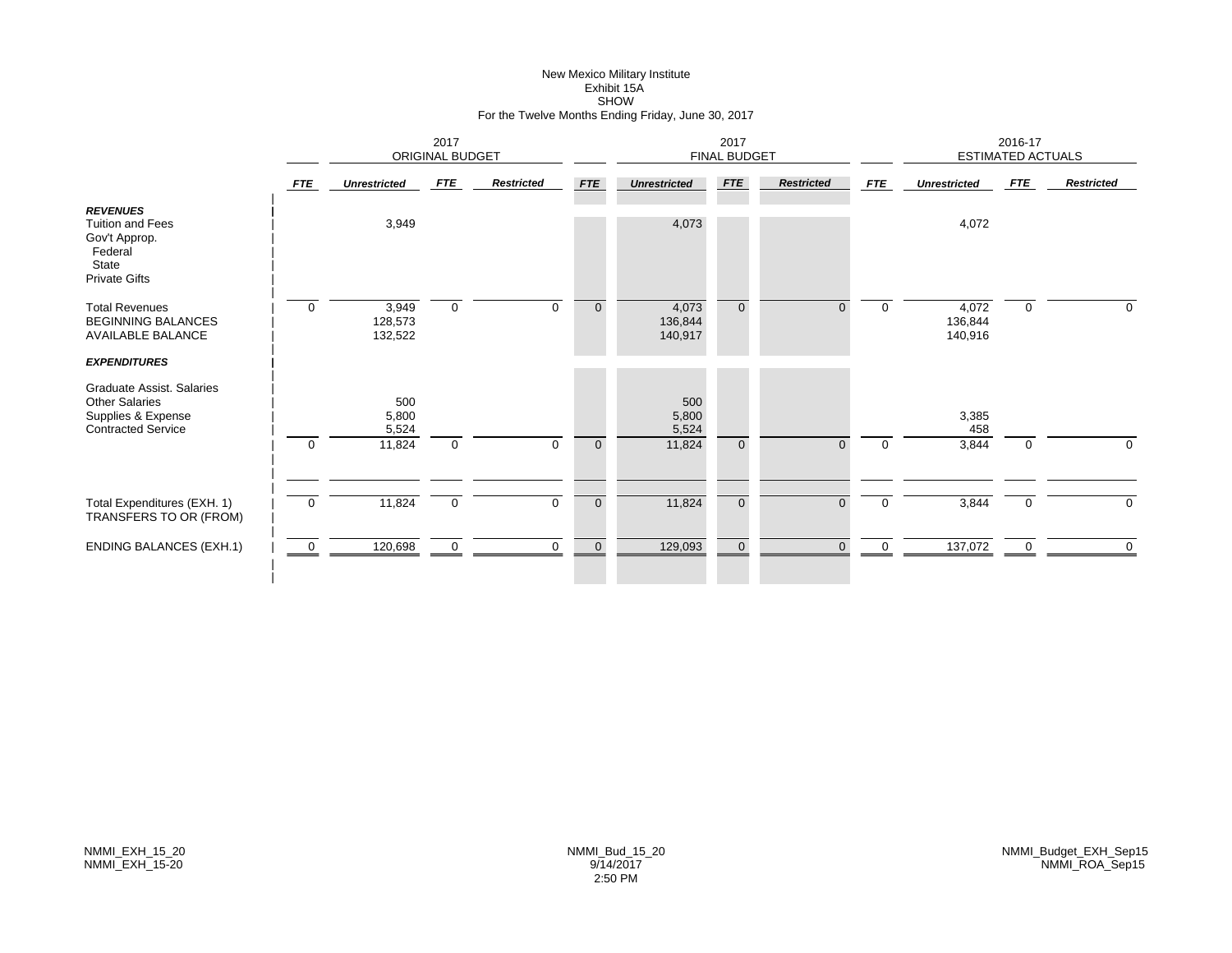# New Mexico Military Institute Exhibit 15ACADET HOSTESS For the Twelve Months Ending Friday, June 30, 2017

|                                                                                                                                            |                                  | 2017<br><b>ORIGINAL BUDGET</b>        |                            |                         |                                |                                       | 2017<br><b>FINAL BUDGET</b> |                      |             |                                       | 2016-17<br><b>ESTIMATED ACTUALS</b> |                         |
|--------------------------------------------------------------------------------------------------------------------------------------------|----------------------------------|---------------------------------------|----------------------------|-------------------------|--------------------------------|---------------------------------------|-----------------------------|----------------------|-------------|---------------------------------------|-------------------------------------|-------------------------|
|                                                                                                                                            | <b>FTE</b>                       | <b>Unrestricted</b>                   | <b>FTE</b>                 | <b>Restricted</b>       | <b>FTE</b>                     | <b>Unrestricted</b>                   | <b>FTE</b>                  | <b>Restricted</b>    | <b>FTE</b>  | <b>Unrestricted</b>                   | <b>FTE</b>                          | <b>Restricted</b>       |
| <b>REVENUES</b><br><b>Tuition and Fees</b><br>Gov't Approp.<br>Federal<br>State<br><b>Private Gifts</b>                                    |                                  | 65,559                                |                            |                         |                                | 59,200                                |                             |                      |             | 59,175                                |                                     |                         |
| <b>Total Revenues</b><br><b>BEGINNING BALANCES</b><br><b>AVAILABLE BALANCE</b>                                                             | $\mathbf 0$                      | 65,559<br>(78, 984)<br>(13, 425)      | $\mathbf 0$                | $\mathbf 0$             | $\overline{0}$                 | 59,200<br>(73, 350)<br>(14, 150)      | $\overline{0}$              | $\Omega$             | $\mathbf 0$ | 59,175<br>(73, 350)<br>(14, 175)      | $\mathbf 0$                         | $\Omega$                |
| <b>EXPENDITURES</b>                                                                                                                        |                                  |                                       |                            |                         |                                |                                       |                             |                      |             |                                       |                                     |                         |
| <b>Professional Salaries</b><br><b>Graduate Assist, Salaries</b><br>Supplies & Expense                                                     | -1                               | 37,283<br>8,900                       |                            |                         |                                | 37,283<br>8,900                       |                             |                      |             | 37,283<br>3,729                       |                                     |                         |
|                                                                                                                                            | $\overline{1}$                   | 46,183                                | $\mathbf 0$                | $\Omega$                |                                | 46,183                                | $\Omega$                    | $\Omega$             |             | 41,012                                | $\mathbf 0$                         | $\Omega$                |
| RETIREMENT EXP.<br>SOCIAL SECURITY EXP.<br><b>INSURANCE EXP.</b><br><b>WORKMANS COMP</b><br>UNEMPLOYMENT COMP<br><b>NEW MEXICO RETIREE</b> |                                  | 5,486<br>2,674<br>11,769<br>578<br>45 |                            |                         |                                | 5,486<br>2,674<br>11,769<br>578<br>45 |                             |                      |             | 5,182<br>2,278<br>11,049<br>409<br>23 |                                     |                         |
| <b>HEALTH CARE</b>                                                                                                                         |                                  | 789                                   |                            |                         |                                | 789                                   |                             |                      |             | 746                                   |                                     |                         |
| Total Expenditures (EXH. 1)<br>TRANSFERS TO OR (FROM)                                                                                      | $\overline{0}$<br>$\overline{1}$ | 21,341<br>67,524                      | $\mathsf 0$<br>$\mathbf 0$ | $\mathbf 0$<br>$\Omega$ | $\overline{0}$<br>$\mathbf{1}$ | 21,341<br>67,524                      | $\mathbf 0$<br>$\Omega$     | $\Omega$<br>$\Omega$ | $\Omega$    | 19,687<br>60,699                      | $\mathbf 0$<br>$\Omega$             | $\mathbf 0$<br>$\Omega$ |
| <b>ENDING BALANCES (EXH.1)</b>                                                                                                             | (1)                              | (80, 949)                             | $\mathbf 0$                | $\mathbf 0$             | (1)                            | (81, 674)                             | $\overline{0}$              | $\overline{0}$       | (1)         | (74, 874)                             | 0                                   | $\overline{0}$          |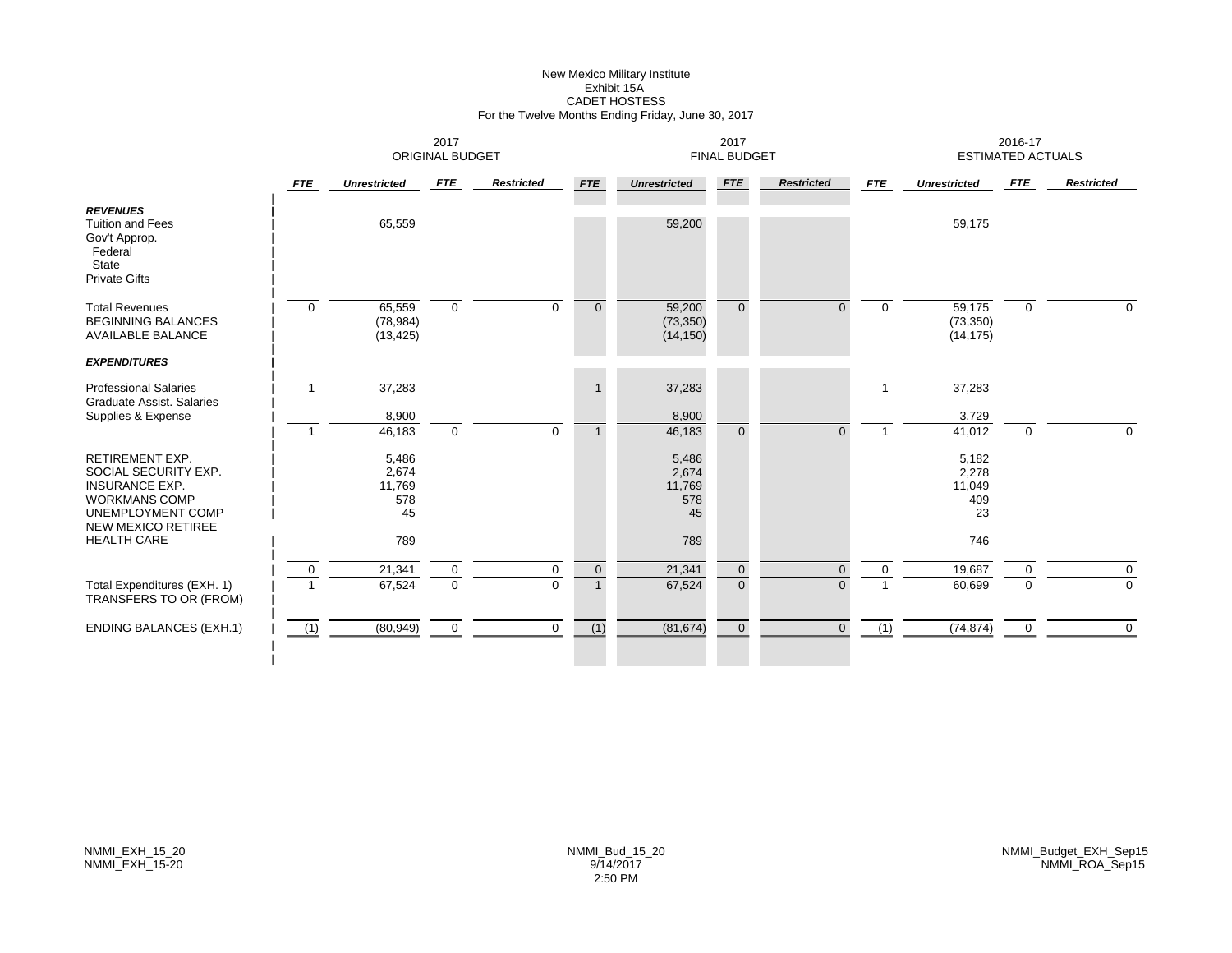# New Mexico Military Institute Exhibit 15AGODFREY CENTER For the Twelve Months Ending Friday, June 30, 2017

|                                                                                                                                                   |                  | 2017<br><b>ORIGINAL BUDGET</b>           |                             |                   |                               |                                          | 2017<br><b>FINAL BUDGET</b>   |                   |              |                                      | 2016-17<br><b>ESTIMATED ACTUALS</b> |                             |
|---------------------------------------------------------------------------------------------------------------------------------------------------|------------------|------------------------------------------|-----------------------------|-------------------|-------------------------------|------------------------------------------|-------------------------------|-------------------|--------------|--------------------------------------|-------------------------------------|-----------------------------|
|                                                                                                                                                   | <b>FTE</b>       | <b>Unrestricted</b>                      | FTE                         | <b>Restricted</b> | <b>FTE</b>                    | <b>Unrestricted</b>                      | <b>FTE</b>                    | <b>Restricted</b> | <b>FTE</b>   | <b>Unrestricted</b>                  | FTE                                 | <b>Restricted</b>           |
| <b>REVENUES</b><br><b>Tuition and Fees</b><br>Gov't Approp.<br>Federal<br>State                                                                   |                  | 11,058                                   |                             |                   |                               | 11,134                                   |                               |                   |              | 11,129                               |                                     |                             |
| <b>Private Gifts</b><br>Sales and Services                                                                                                        |                  | 137,841                                  |                             |                   |                               | 149,683                                  |                               |                   |              | 137,593                              |                                     |                             |
| <b>Total Revenues</b><br><b>BEGINNING BALANCES</b><br><b>AVAILABLE BALANCE</b>                                                                    | $\mathbf 0$      | 148,899<br>79,704<br>228,603             | $\mathbf 0$                 | $\mathbf 0$       | $\overline{0}$                | 160,817<br>47,951<br>208,768             | $\Omega$                      | $\Omega$          | $\mathbf 0$  | 148,722<br>47,951<br>196,673         | 0                                   | $\mathbf 0$                 |
| <b>EXPENDITURES</b>                                                                                                                               |                  |                                          |                             |                   |                               |                                          |                               |                   |              |                                      |                                     |                             |
| <b>Professional Salaries</b><br><b>Graduate Assist, Salaries</b>                                                                                  | $\mathbf{1}$     | 50,934                                   |                             |                   | $\mathbf{1}$                  | 50,934                                   |                               |                   | $\mathbf{1}$ | 40,234                               |                                     |                             |
| <b>Other Salaries</b><br>Supplies & Expense<br>Travel                                                                                             | 2                | 66,515<br>21,163<br>1,600                |                             |                   | $\overline{2}$                | 66,515<br>21,163<br>1,600                |                               |                   | 2            | 88,851<br>23,344                     |                                     |                             |
|                                                                                                                                                   | 3                | 140,212                                  | $\mathbf 0$                 | $\mathbf 0$       | $\mathbf{3}$                  | 140,212                                  | $\overline{0}$                | $\Omega$          | 3            | 152,429                              | $\mathbf{0}$                        | $\mathbf 0$                 |
| <b>RETIREMENT EXP.</b><br>SOCIAL SECURITY EXP.<br><b>INSURANCE EXP.</b><br><b>WORKMANS COMP</b><br>UNEMPLOYMENT COMP<br><b>NEW MEXICO RETIREE</b> |                  | 12,432<br>8,979<br>2,126<br>1,069<br>299 |                             |                   |                               | 13,462<br>8,979<br>2,126<br>1,323<br>299 |                               |                   |              | 15,881<br>8,994<br>56<br>1,396<br>72 |                                     |                             |
| <b>HEALTH CARE</b>                                                                                                                                |                  | 1,897                                    |                             |                   |                               | 1,940                                    |                               |                   |              | 2,154                                |                                     |                             |
| Total Expenditures (EXH. 1)<br>TRANSFERS TO OR (FROM)                                                                                             | $\mathbf 0$<br>3 | 26,802<br>167,014                        | $\mathbf 0$<br>$\mathbf{0}$ | 0<br>$\Omega$     | $\mathbf 0$<br>$\overline{3}$ | 28,129<br>168,341                        | $\mathbf 0$<br>$\overline{0}$ | 0<br>$\Omega$     | 0<br>3       | 28,553<br>180,982                    | 0<br>$\mathbf{0}$                   | $\mathbf 0$<br>$\mathbf{0}$ |
| <b>ENDING BALANCES (EXH.1)</b>                                                                                                                    | (3)              | 61,589                                   | $\mathbf 0$                 | $\mathbf 0$       | (3)                           | 40,427                                   | $\overline{0}$                | $\Omega$          | (3)          | 15,691                               | $\mathbf 0$                         | $\mathbf{0}$                |
|                                                                                                                                                   |                  |                                          |                             |                   |                               |                                          |                               |                   |              |                                      |                                     |                             |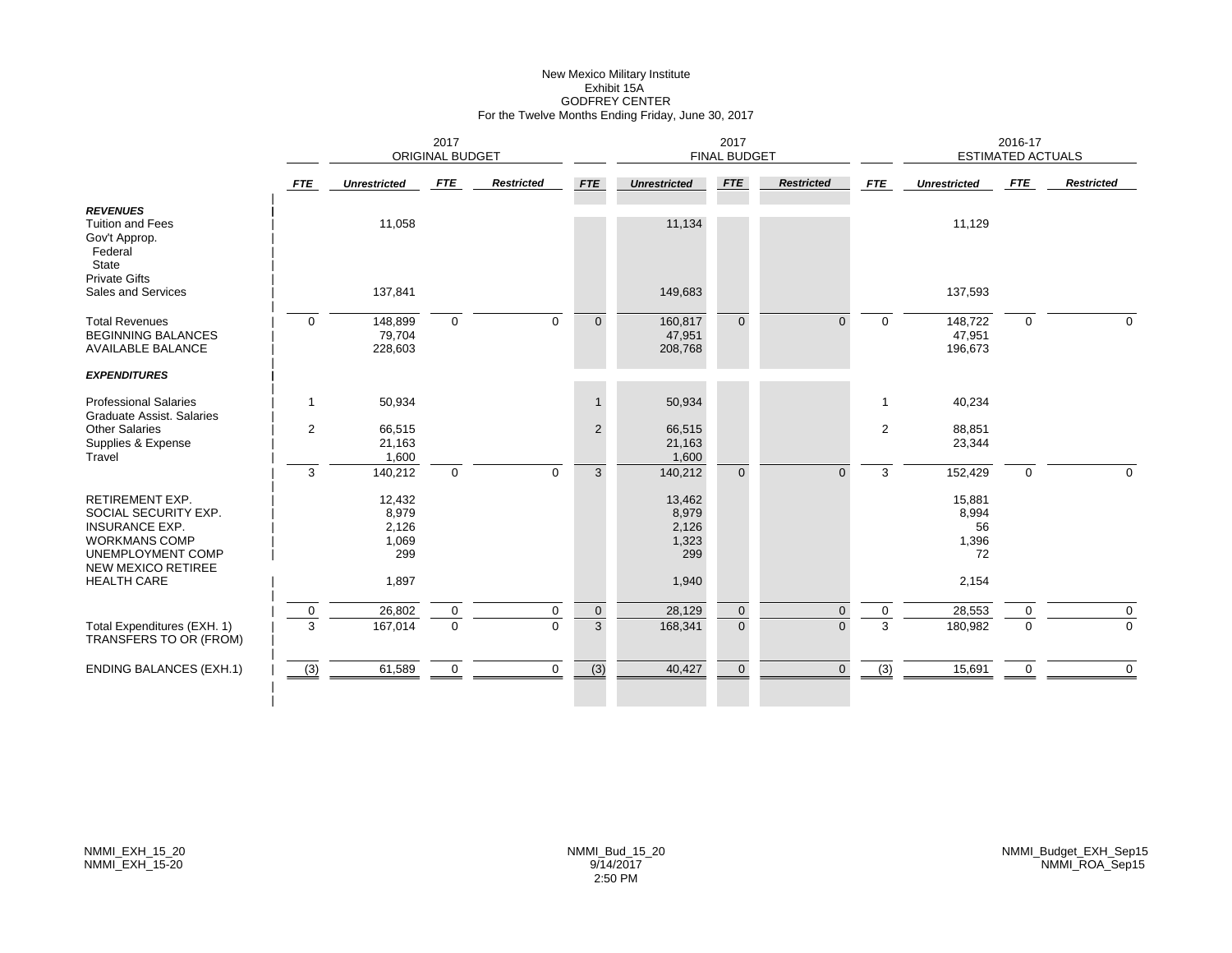# New Mexico Military Institute Exhibit 15ACHAPEL For the Twelve Months Ending Friday, June 30, 2017

|                                                                                                    | 2017<br><b>ORIGINAL BUDGET</b> |                           |                               |                   |                                  | 2017<br><b>FINAL BUDGET</b> |                         |                      |               | 2016-17<br><b>ESTIMATED ACTUALS</b> |               |                            |
|----------------------------------------------------------------------------------------------------|--------------------------------|---------------------------|-------------------------------|-------------------|----------------------------------|-----------------------------|-------------------------|----------------------|---------------|-------------------------------------|---------------|----------------------------|
|                                                                                                    | <b>FTE</b>                     | <b>Unrestricted</b>       | FTE                           | <b>Restricted</b> | <b>FTE</b>                       | <b>Unrestricted</b>         | <b>FTE</b>              | <b>Restricted</b>    | <b>FTE</b>    | <b>Unrestricted</b>                 | FTE           | <b>Restricted</b>          |
| <b>REVENUES</b><br>Gov't Approp.<br>Federal<br>State<br><b>Private Gifts</b><br>Sales and Services |                                | 3,891                     |                               |                   |                                  | 3,891                       |                         |                      |               | 3,923                               |               |                            |
| <b>Total Revenues</b><br><b>BEGINNING BALANCES</b><br><b>AVAILABLE BALANCE</b>                     | $\mathbf 0$                    | 3,891<br>12,550<br>16,441 | $\mathbf 0$                   | $\mathbf 0$       | $\mathbf{0}$                     | 3,891<br>13,027<br>16,918   | $\overline{0}$          | $\Omega$             | $\mathbf 0$   | 3,923<br>13,027<br>16,950           | $\mathbf 0$   | $\mathbf 0$                |
| <b>EXPENDITURES</b>                                                                                |                                |                           |                               |                   |                                  |                             |                         |                      |               |                                     |               |                            |
| Graduate Assist. Salaries<br><b>Other Salaries</b><br>Supplies & Expense                           | $\mathbf 0$                    | 2,182<br>1,500<br>3,682   | $\mathbf 0$                   | $\mathbf 0$       | $\overline{0}$                   | 2,182<br>1,500<br>3,682     | $\Omega$                | $\Omega$             | $\mathbf 0$   | 1,448<br>668<br>2,116               | $\mathbf{0}$  | $\Omega$                   |
| RETIREMENT EXP.<br>SOCIAL SECURITY EXP.<br><b>NEW MEXICO RETIREE</b><br><b>HEALTH CARE</b>         |                                | 264<br>179<br>29          |                               |                   |                                  | 290<br>179<br>154           |                         |                      |               | 190<br>111<br>159                   |               |                            |
|                                                                                                    |                                |                           |                               |                   |                                  |                             |                         |                      |               |                                     |               |                            |
| Total Expenditures (EXH. 1)<br>TRANSFERS TO OR (FROM)                                              | $\mathbf 0$<br>$\Omega$        | 472<br>4,154              | $\mathbf 0$<br>$\overline{0}$ | 0<br>$\Omega$     | $\overline{0}$<br>$\overline{0}$ | 623<br>4,305                | $\mathbf 0$<br>$\Omega$ | $\Omega$<br>$\Omega$ | 0<br>$\Omega$ | 460<br>2,575                        | 0<br>$\Omega$ | $\mathbf 0$<br>$\mathbf 0$ |
| <b>ENDING BALANCES (EXH.1)</b>                                                                     | $\mathbf 0$                    | 12,287                    | $\mathbf 0$                   | $\Omega$          | $\overline{0}$                   | 12,613                      | $\mathbf{0}$            | $\Omega$             | $\Omega$      | 14,374                              | 0             | $\Omega$                   |
|                                                                                                    |                                |                           |                               |                   |                                  |                             |                         |                      |               |                                     |               |                            |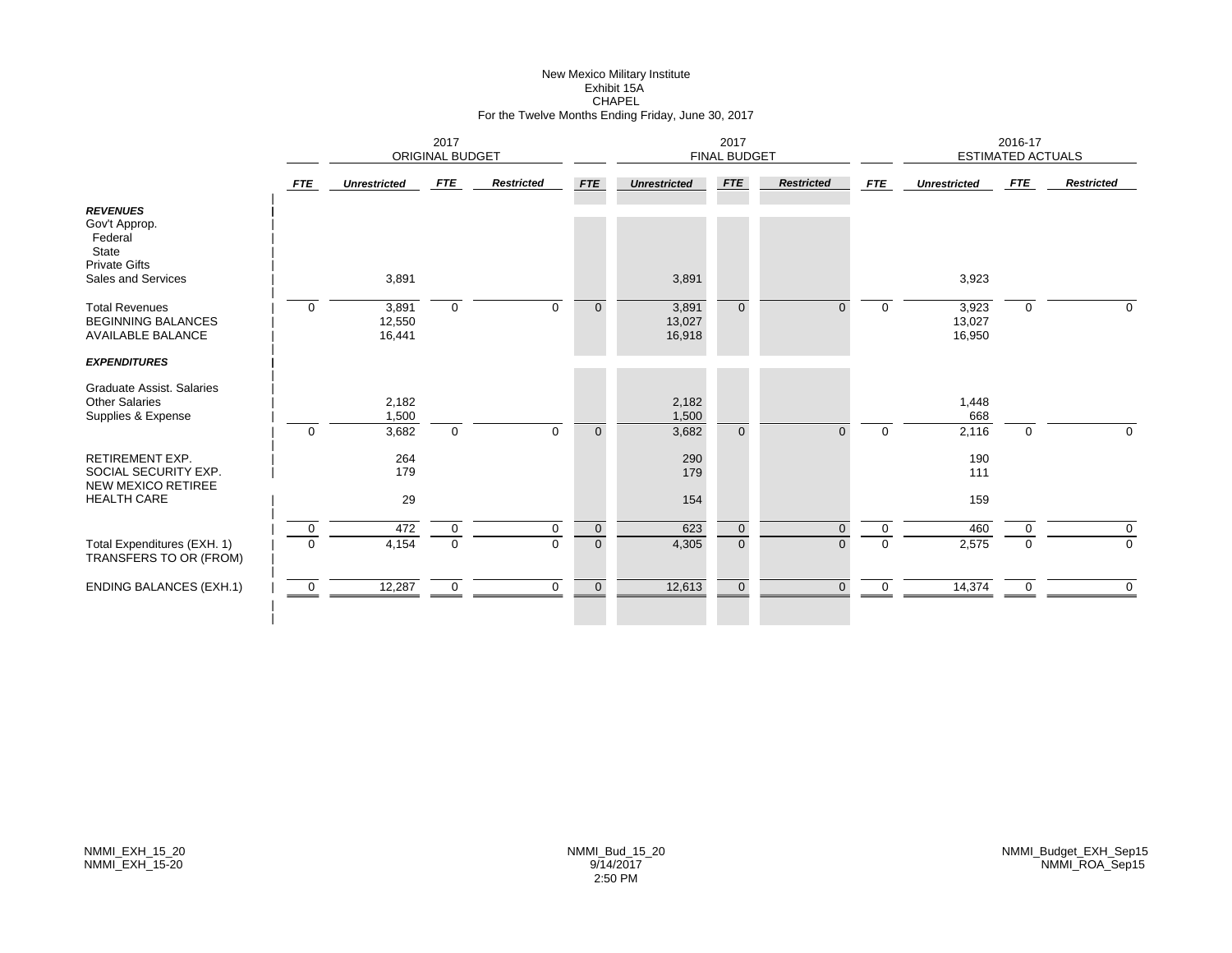# New Mexico Military Institute Exhibit 15AAMPHITHEATER & PEARSON For the Twelve Months Ending Friday, June 30, 2017

|                                                                                                    |                |                              | 2017<br>ORIGINAL BUDGET |                   |                |                              | 2017<br><b>FINAL BUDGET</b> |                   |             |                              | 2016-17<br><b>ESTIMATED ACTUALS</b> |                   |
|----------------------------------------------------------------------------------------------------|----------------|------------------------------|-------------------------|-------------------|----------------|------------------------------|-----------------------------|-------------------|-------------|------------------------------|-------------------------------------|-------------------|
|                                                                                                    | <b>FTE</b>     | <b>Unrestricted</b>          | <b>FTE</b>              | <b>Restricted</b> | <b>FTE</b>     | <b>Unrestricted</b>          | <b>FTE</b>                  | <b>Restricted</b> | <b>FTE</b>  | <b>Unrestricted</b>          | FTE                                 | <b>Restricted</b> |
| <b>REVENUES</b><br>Gov't Approp.<br>Federal<br>State<br><b>Private Gifts</b><br>Sales and Services |                | 33,623                       |                         |                   |                | 33,623                       |                             |                   |             | 61,062                       |                                     |                   |
| <b>Total Revenues</b><br><b>BEGINNING BALANCES</b><br><b>AVAILABLE BALANCE</b>                     | $\mathbf 0$    | 33,623<br>219,806<br>253,429 | $\mathbf 0$             | $\mathbf 0$       | $\overline{0}$ | 33,623<br>209,746<br>243,369 | $\overline{0}$              | 0                 | 0           | 61,062<br>209,746<br>270,808 | 0                                   | 0                 |
| <b>EXPENDITURES</b>                                                                                |                |                              |                         |                   |                |                              |                             |                   |             |                              |                                     |                   |
| Graduate Assist. Salaries<br><b>Other Salaries</b><br>Supplies & Expense                           |                | 2,500                        |                         |                   |                | 2,500                        |                             |                   |             | 7,068                        |                                     |                   |
|                                                                                                    | $\overline{0}$ | 2,500                        | $\mathbf 0$             | $\Omega$          | $\mathbf 0$    | 2,500                        | $\overline{0}$              | $\Omega$          | $\mathbf 0$ | 7,068                        | $\mathbf 0$                         | $\mathbf 0$       |
| Total Expenditures (EXH. 1)<br>TRANSFERS TO OR (FROM)                                              | $\overline{0}$ | 2,500                        | $\mathbf 0$             | $\Omega$          | $\overline{0}$ | 2,500                        | $\overline{0}$              | $\overline{0}$    | $\mathbf 0$ | 7,068                        | $\mathbf 0$                         | $\mathbf 0$       |
| <b>ENDING BALANCES (EXH.1)</b>                                                                     | 0              | 250,929                      | $\mathbf 0$             | $\Omega$          | $\overline{0}$ | 240,869                      | $\mathbf 0$                 | $\Omega$          | 0           | 263,740                      | 0                                   | $\mathbf 0$       |
|                                                                                                    |                |                              |                         |                   |                |                              |                             |                   |             |                              |                                     |                   |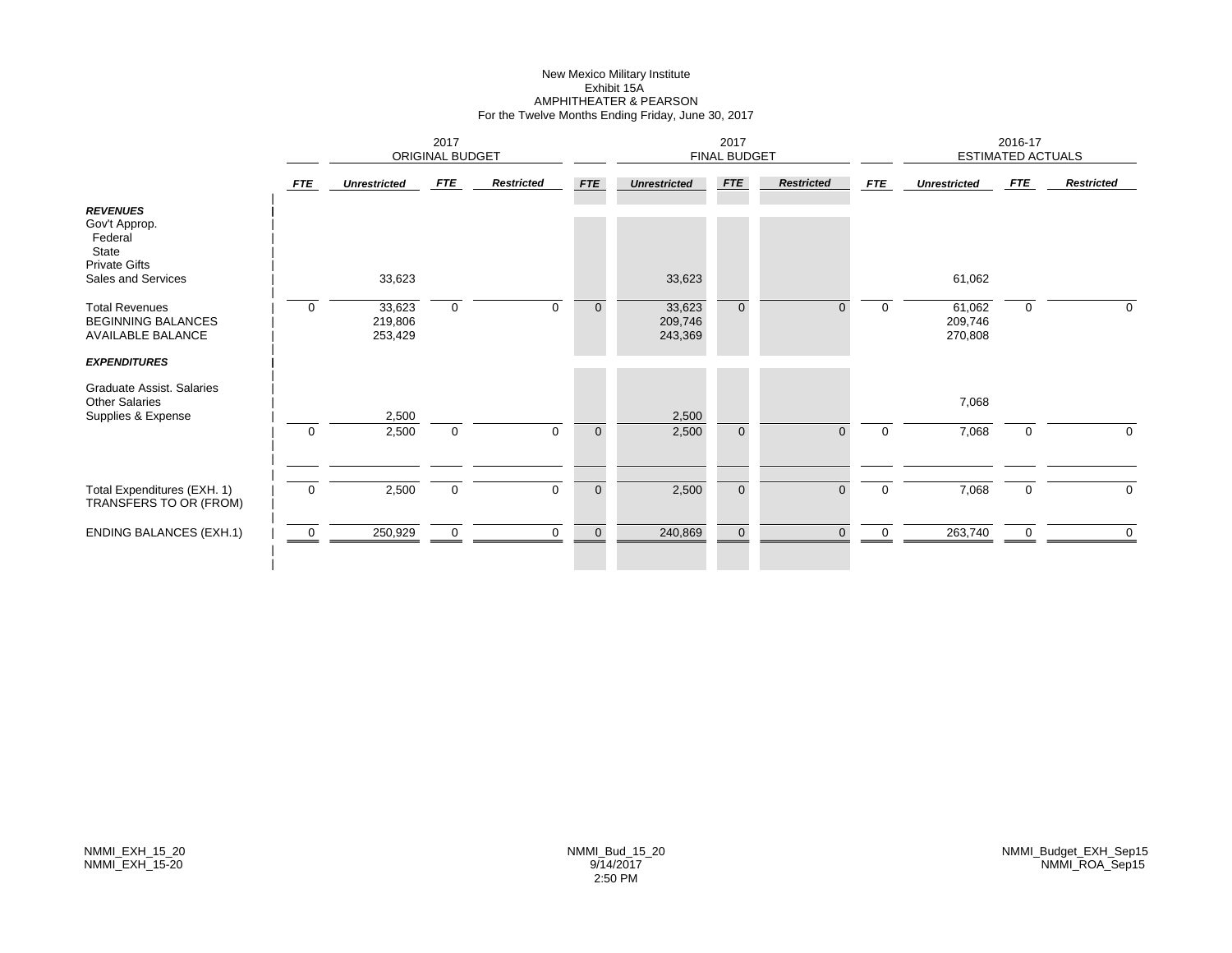# New Mexico Military Institute Exhibit 15ASTUDENT ACTIVITIES For the Twelve Months Ending Friday, June 30, 2017

|                                                                                                         | 2017<br><b>ORIGINAL BUDGET</b> |                                     |             |                   |                |                              | 2017<br><b>FINAL BUDGET</b> |                   |             |                              | 2016-17<br><b>ESTIMATED ACTUALS</b> |                   |
|---------------------------------------------------------------------------------------------------------|--------------------------------|-------------------------------------|-------------|-------------------|----------------|------------------------------|-----------------------------|-------------------|-------------|------------------------------|-------------------------------------|-------------------|
|                                                                                                         | <b>FTE</b>                     | <b>Unrestricted</b>                 | FTE         | <b>Restricted</b> | <b>FTE</b>     | <b>Unrestricted</b>          | FTE                         | <b>Restricted</b> | <b>FTE</b>  | <b>Unrestricted</b>          | <b>FTE</b>                          | <b>Restricted</b> |
| <b>REVENUES</b><br><b>Tuition and Fees</b><br>Gov't Approp.<br>Federal<br>State<br><b>Private Gifts</b> |                                | 146,631                             |             |                   |                | 145,529                      |                             |                   |             | 145,604                      |                                     |                   |
| <b>Total Revenues</b><br><b>BEGINNING BALANCES</b><br><b>AVAILABLE BALANCE</b>                          | $\mathbf 0$                    | 146,631<br>(449, 731)<br>(303, 100) | $\mathbf 0$ | $\mathbf 0$       | $\mathbf{0}$   | 145,529<br>22,249<br>167,778 | $\overline{0}$              | $\overline{0}$    | $\mathbf 0$ | 145,604<br>22,249<br>167,853 | $\mathbf 0$                         | $\Omega$          |
| <b>EXPENDITURES</b>                                                                                     |                                |                                     |             |                   |                |                              |                             |                   |             |                              |                                     |                   |
| Graduate Assist, Salaries<br>Supplies & Expense<br><b>Contracted Service</b>                            |                                | 150,495<br>10,480                   |             |                   |                | 605,245<br>10,480            |                             |                   |             | 129,718<br>2,500             |                                     |                   |
|                                                                                                         | $\overline{0}$                 | 160,975                             | $\mathbf 0$ | $\Omega$          | $\mathbf{0}$   | 615,725                      | $\overline{0}$              | $\overline{0}$    | 0           | 132,218                      | $\mathbf 0$                         | 0                 |
| <b>WORKMANS COMP</b><br>UNEMPLOYMENT COMP                                                               |                                | 27<br>3                             |             |                   |                | 27<br>3                      |                             |                   |             |                              |                                     |                   |
|                                                                                                         | $\mathbf 0$                    | $30\,$                              | $\mathsf 0$ | $\mathbf 0$       | $\mathbf 0$    | 30                           | $\mathbf 0$                 | $\overline{0}$    | $\mathbf 0$ | $\Omega$                     | $\mathbf 0$                         | 0                 |
| Total Expenditures (EXH. 1)<br>TRANSFERS TO OR (FROM)                                                   | $\Omega$                       | 161,005                             | $\mathbf 0$ | $\Omega$          | $\overline{0}$ | 615,755                      | $\overline{0}$              | 0                 | $\mathbf 0$ | 132,218                      | 0                                   | 0                 |
| <b>ENDING BALANCES (EXH.1)</b>                                                                          | $\overline{0}$                 | (464, 105)                          | $\mathbf 0$ | $\Omega$          | $\mathbf 0$    | (447, 977)                   | $\overline{0}$              | $\Omega$          | $\mathbf 0$ | 35,635                       | 0                                   | $\Omega$          |
|                                                                                                         |                                |                                     |             |                   |                |                              |                             |                   |             |                              |                                     |                   |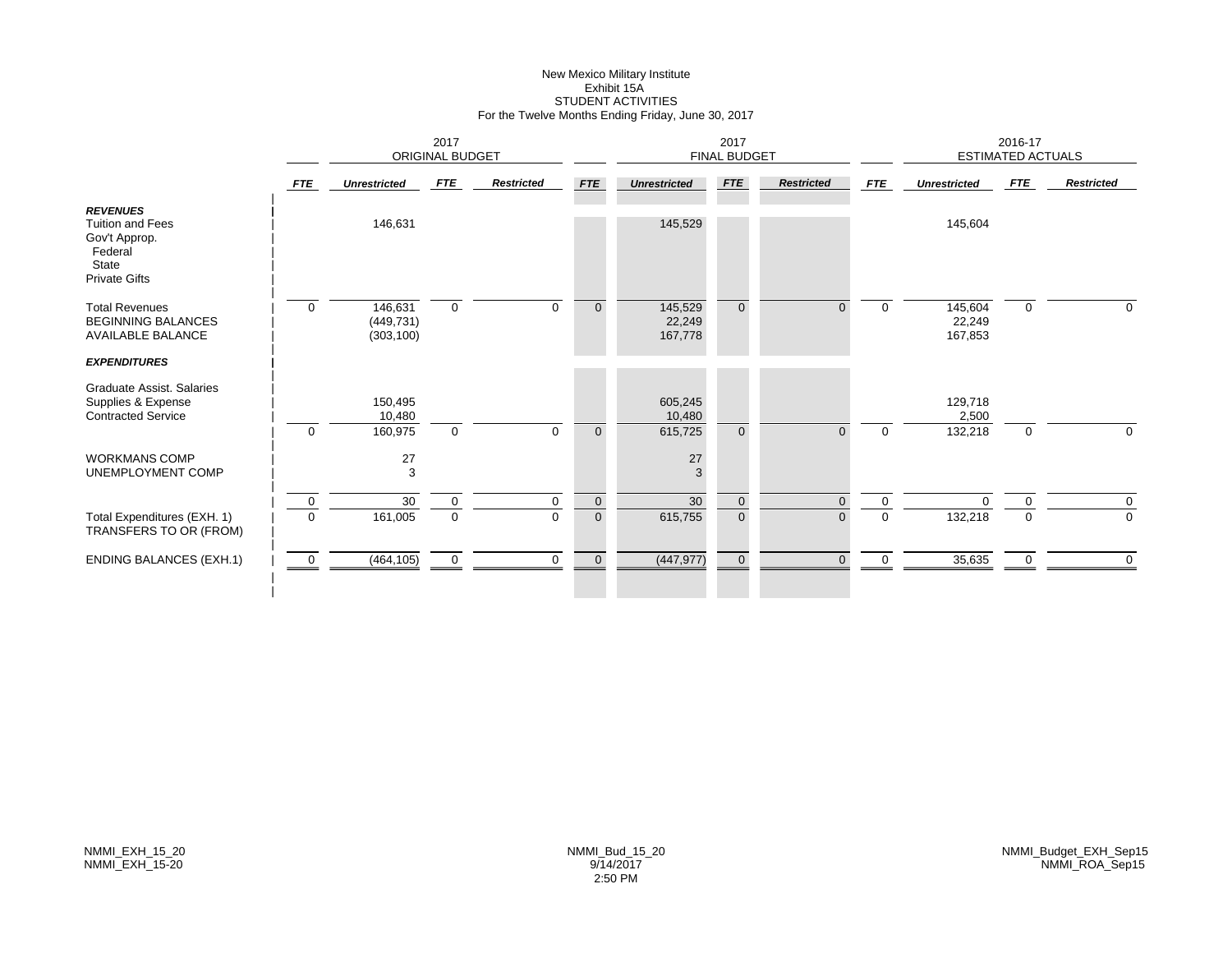# New Mexico Military Institute Exhibit 18 Summary of Internal Service Departments Internal Services For the Twelve Months Ending Friday, June 30, 2017

|                                                                                                                                                                         |                                | 2017<br><b>ORIGINAL BUDGET</b>                         |                               |                               |                   |                                                        | 2017<br><b>FINAL BUDGET</b>      |                          |                   |                                                      | 2016-17<br><b>ESTIMATED ACTUALS</b> |                             |
|-------------------------------------------------------------------------------------------------------------------------------------------------------------------------|--------------------------------|--------------------------------------------------------|-------------------------------|-------------------------------|-------------------|--------------------------------------------------------|----------------------------------|--------------------------|-------------------|------------------------------------------------------|-------------------------------------|-----------------------------|
|                                                                                                                                                                         | <b>FTE</b>                     | <b>Unrestricted</b>                                    | <b>FTE</b>                    | <b>Restricted</b>             | <b>FTE</b>        | <b>Unrestricted</b>                                    | <b>FTE</b>                       | <b>Restricted</b>        | <b>FTE</b>        | <b>Unrestricted</b>                                  | FTE                                 | <b>Restricted</b>           |
| <b>REVENUES</b><br><b>Tuition and Fees</b><br>Gov't Approp.<br>Federal<br>State<br><b>Private Gifts</b>                                                                 |                                | 348,029                                                |                               |                               |                   | 315,281                                                |                                  |                          |                   | 315,148                                              |                                     |                             |
| <b>Total Revenues</b><br><b>BEGINNING BALANCES</b><br><b>AVAILABLE BALANCE</b>                                                                                          | $\mathbf{0}$                   | 348,029<br>348,029                                     | $\mathbf 0$                   | $\mathbf{0}$                  | $\overline{0}$    | 315,281<br>260,133<br>575,414                          | $\overline{0}$                   | $\Omega$                 | $\mathbf 0$       | 315,148<br>260,133<br>575,281                        | $\mathbf 0$                         | $\Omega$                    |
| <b>EXPENDITURES</b>                                                                                                                                                     |                                |                                                        |                               |                               |                   |                                                        |                                  |                          |                   |                                                      |                                     |                             |
| <b>Professional Salaries</b><br><b>Graduate Assist, Salaries</b>                                                                                                        | 10                             | 490,669                                                |                               |                               | 10                | 488,349                                                |                                  |                          | 10                | 488,349                                              |                                     |                             |
| Secretarial & Clerical Sal.<br>Supplies & Expense<br>Travel<br>Equipment<br><b>Contracted Service</b>                                                                   | 1                              | 28,642<br>366,533<br>19,600<br>5,000<br>143,445        |                               |                               | $\mathbf{1}$      | 28,500<br>596,380<br>19,600<br>5,000<br>143,445        |                                  |                          | $\mathbf{1}$      | 29,934<br>182,797<br>6,768<br>820<br>143,286         |                                     |                             |
|                                                                                                                                                                         | 11                             | 1,053,889                                              | $\mathbf 0$                   | $\Omega$                      | 11                | 1,281,274                                              | $\Omega$                         | $\Omega$                 | 11                | 851,954                                              | $\mathbf 0$                         | $\Omega$                    |
| <b>RETIREMENT EXP.</b><br>SOCIAL SECURITY EXP.<br><b>INSURANCE EXP.</b><br><b>WORKMANS COMP</b><br><b>UNEMPLOYMENT COMP</b><br>NEW MEXICO RETIREE<br><b>HEALTH CARE</b> |                                | 71,734<br>38,527<br>90,865<br>6,805<br>1,378<br>10,245 |                               |                               |                   | 71,734<br>38,527<br>90,865<br>6,805<br>1,378<br>10,245 |                                  |                          |                   | 71,869<br>35,349<br>74,166<br>5,675<br>320<br>10,341 |                                     |                             |
| INT SERV CHG-INSTR<br>INT SERV-ACAD SUPP<br>INT SERV-STUD SERV<br>INT SERV-INST SUPP                                                                                    |                                | (564, 503)<br>(74, 033)<br>(92, 541)<br>(194, 337)     |                               |                               |                   | (564, 503)<br>(74, 033)<br>(92, 541)<br>(194, 337)     |                                  |                          |                   | (564, 503)<br>(74, 033)<br>(92, 541)<br>(194, 337)   |                                     |                             |
| Total Expenditures (EXH. 1)<br>TRANSFERS TO OR (FROM)                                                                                                                   | $\mathbf 0$<br>$\overline{11}$ | (705, 860)<br>348,029                                  | $\mathbf 0$<br>$\overline{0}$ | $\mathbf 0$<br>$\overline{0}$ | $\mathbf 0$<br>11 | (705, 860)<br>575,414                                  | $\overline{0}$<br>$\overline{0}$ | $\mathbf{0}$<br>$\Omega$ | $\mathbf 0$<br>11 | (727, 693)<br>124,261                                | 0<br>$\overline{0}$                 | $\mathbf 0$<br>$\mathbf{0}$ |
| <b>ENDING BALANCES (EXH.1)</b>                                                                                                                                          | (11)                           | $\mathbf{0}$                                           | $\mathbf 0$                   | $\mathbf 0$                   | (11)              | $\Omega$                                               | $\Omega$                         | $\Omega$                 | (11)              | 451,020                                              | $\mathbf 0$                         | $\overline{0}$              |
|                                                                                                                                                                         |                                |                                                        |                               |                               |                   |                                                        |                                  |                          |                   |                                                      |                                     |                             |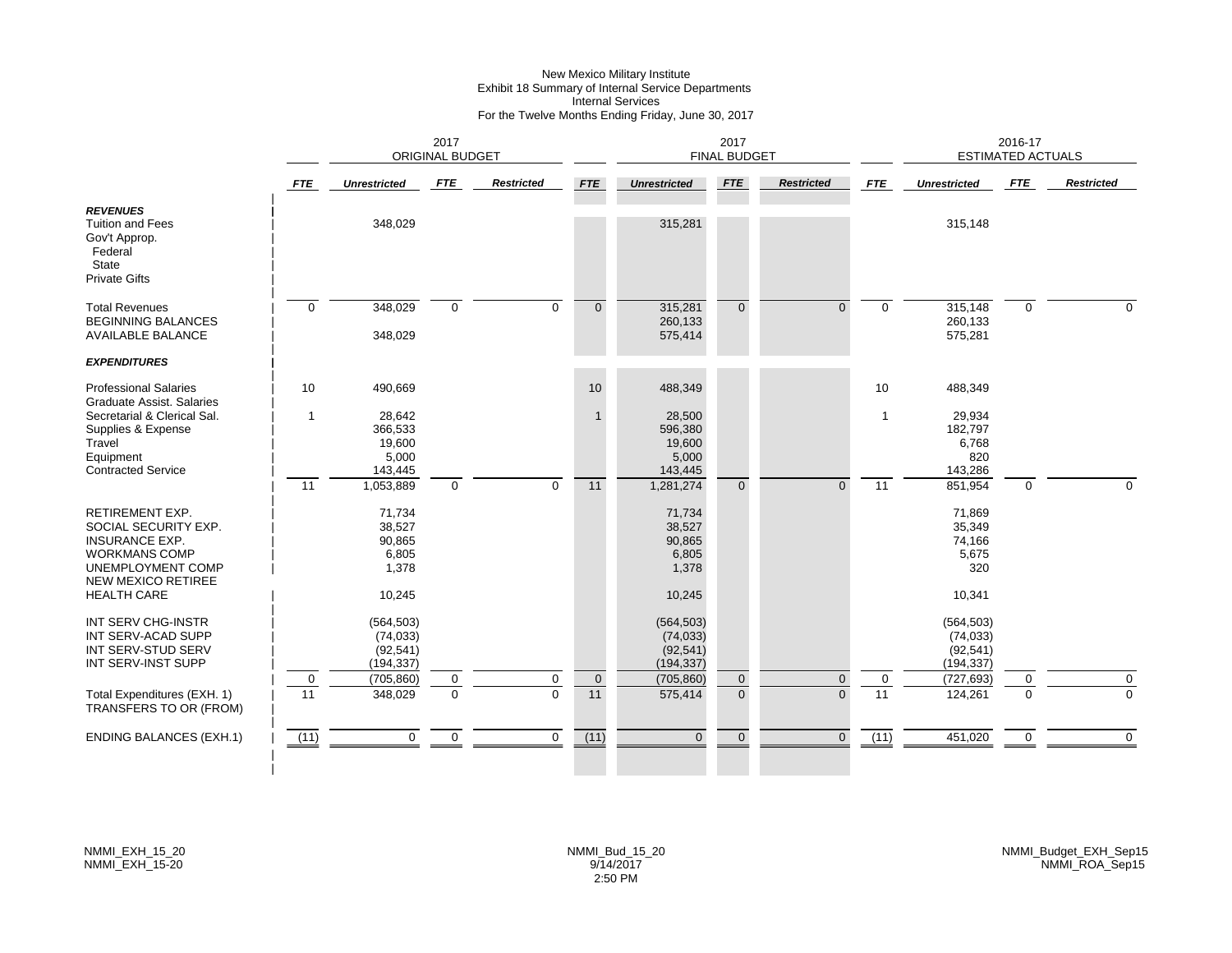### New Mexico Military Institute Exhibit 19 Student Aid Grants and Stipends For the Twelve Months Ending Friday, June 30, 2017

|                                        | 2017<br><b>ORIGINAL BUDGET</b> |                   |                     | 2017<br><b>FINAL BUDGET</b> | 2016-17<br><b>ESTIMATED ACTUALS</b> |                   |
|----------------------------------------|--------------------------------|-------------------|---------------------|-----------------------------|-------------------------------------|-------------------|
|                                        | <b>Unrestricted</b>            | <b>Restricted</b> | <b>Unrestricted</b> | <b>Restricted</b>           | <b>Unrestricted</b>                 | <b>Restricted</b> |
| Revenues<br><b>Federal Govt</b>        |                                |                   |                     |                             |                                     |                   |
| <b>SEOG</b>                            | 0                              | 110,000           | 0                   | 110,000                     | 0                                   | 104,891           |
| Pell Grant                             | $\Omega$                       | 700,000           | $\Omega$            | 720,000                     | $\Omega$                            | 721,953           |
| Fed Work Study                         |                                |                   |                     |                             |                                     |                   |
| Native American Crim Justice           | 0                              | 300,000           | $\Omega$            | 300,000                     | 0                                   | $\Omega$          |
| <b>State</b>                           |                                |                   |                     |                             |                                     |                   |
| State Govt. Appropriations             | 1,359,100                      | 0                 | 1,291,100           | 0                           | 1,291,100                           | 0                 |
| <b>NMSIG</b>                           |                                | 30,000            | 0                   | 40.000                      | n                                   | 37,752            |
| <b>Lottery Success</b>                 |                                | 20,000            | 0                   | 20,000                      |                                     | 7,406             |
| College Affordability<br>NM Work Study | 0                              | 2,000             | ი                   | 2,000                       | $\Omega$                            | 2,500             |
| <b>Total Revenue</b>                   | 1,359,100                      | 1,162,000         | 1,291,100           | 1,192,000                   | 1,291,100                           | 874,502           |
| <b>BEGINNING BALANCE(EXH.1)</b>        | 1,651,291                      | 0                 | 1,651,291           | 0                           | 1,651,291                           | $\Omega$          |
| <b>TOTAL AVAILABLE</b><br>Expenditures | 3,010,391                      | 1,162,000         | 2,942,391           | 1,192,000                   | 2,942,391                           | 874,502           |
| <b>State Scholarships</b>              | 26,625                         | 0                 | 26,625              | 0                           | 26,625                              | 0                 |
| <b>SEOG</b>                            | 0                              | 110,000           | 0                   | 110,000                     | ი                                   | 104,891           |
| Pell                                   |                                | 700,000           | ი                   | 720,000                     | O                                   | 721,953           |
| <b>NMSIG</b>                           |                                | 30,000            |                     | 40,000                      | $\Omega$                            | 37,752            |
| <b>Lottery Success</b>                 |                                | 20,000            | ი                   | 20,000                      | $\Omega$                            | 7,406             |
| Native American Crim Justice           |                                | 300,000           |                     | 300,000                     |                                     |                   |
| <b>College Affordability Grant</b>     |                                | 2,000             | ი                   | 2,000                       | 0                                   | 2,500             |
| Knowles Scholarship Fund               | 1,359,100                      | 0                 | 1,278,193           | $\Omega$                    | 1,278,193                           | <sup>n</sup>      |
| <b>Total Expenditures</b>              | 1,385,725                      | 1,162,000         | 1,304,818           | 1,192,000                   | 1,304,818                           | 874,502           |
| TRANSFER TO OR (FROM) I&G (EXH. 1A)    | (26, 625)                      | 0                 | (26, 625)           | 0                           | (26, 625)                           |                   |
| <b>ENDING BALANCE</b>                  | 1,651,291                      | 0                 | 1,664,198           | $\Omega$                    | 1,664,198                           | $\Omega$          |
|                                        |                                |                   |                     |                             |                                     |                   |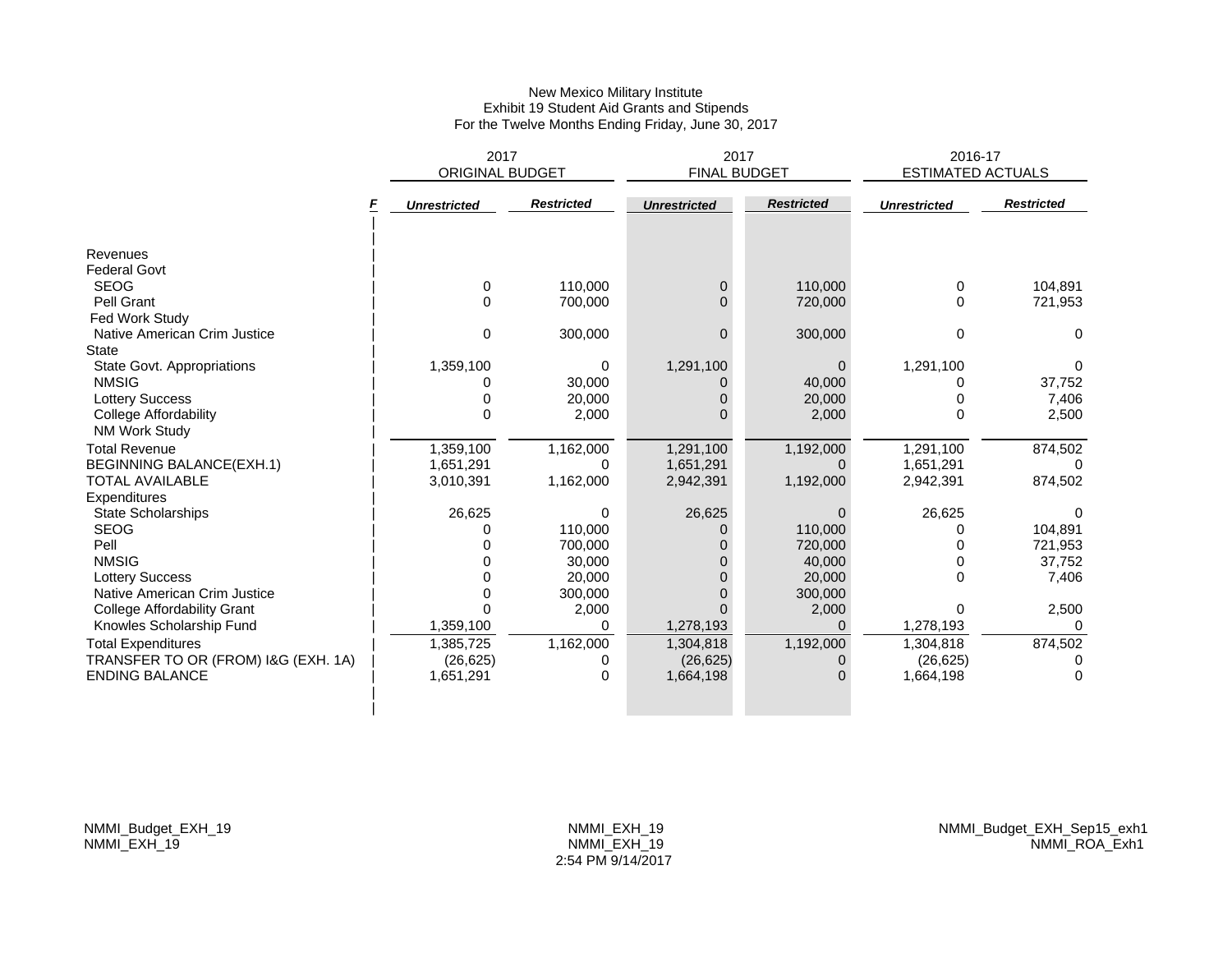#### New Mexico Military Institute Exhibit 20 Summary of Auxillary Enterprises Auxiliary Enterprises For the Twelve Months Ending Friday, June 30, 2017

|                                                                                                                                            |                                |                                                               | 2017<br>ORIGINAL BUDGET |                   |                                |                                                               | 2017<br><b>FINAL BUDGET</b>    |                         |                                |                                                              | 2016-17<br>ESTIMATED ACTUALS |                   |
|--------------------------------------------------------------------------------------------------------------------------------------------|--------------------------------|---------------------------------------------------------------|-------------------------|-------------------|--------------------------------|---------------------------------------------------------------|--------------------------------|-------------------------|--------------------------------|--------------------------------------------------------------|------------------------------|-------------------|
|                                                                                                                                            | <b>FTE</b>                     | <b>Unrestricted</b>                                           | FTE                     | <b>Restricted</b> | <b>FTE</b>                     | <b>Unrestricted</b>                                           | <b>FTE</b>                     | <b>Restricted</b>       | <b>FTE</b>                     | <b>Unrestricted</b>                                          | FTE                          | <b>Restricted</b> |
| <b>REVENUES</b><br><b>Tuition and Fees</b><br>Gov't Approp.<br>Federal<br>State                                                            |                                | 5,540,127                                                     |                         |                   |                                | 5,518,039                                                     |                                |                         |                                | 5,488,895                                                    |                              |                   |
| <b>Private Gifts</b><br>Sales and Services                                                                                                 |                                | 1,131,963                                                     |                         |                   |                                | 1,252,238                                                     |                                |                         |                                | 1,373,932                                                    |                              |                   |
| <b>Total Revenues</b><br><b>BEGINNING BALANCES</b><br><b>AVAILABLE BALANCE</b><br><b>EXPENDITURES</b>                                      | $\Omega$                       | 6,672,090<br>1,565,877<br>8,237,967                           | $\mathbf 0$             | $\Omega$          | $\mathbf{0}$                   | 6,770,277<br>2,208,277<br>8,978,554                           | $\overline{0}$                 | $\Omega$                | $\Omega$                       | 6,862,826<br>2,208,277<br>9,071,103                          | 0                            | $\Omega$          |
| <b>Professional Salaries</b><br>Graduate Assist, Salaries                                                                                  | 8                              | 269,676                                                       |                         |                   | 8                              | 269,676                                                       |                                |                         | 8                              | 279,899                                                      |                              |                   |
| <b>Technician Salaries</b><br><b>Other Salaries</b><br>Supplies & Expense<br>Travel<br>Equipment<br><b>Purchases for Resale</b>            | $\overline{7}$<br>6            | 199.394<br>253,630<br>692,981<br>18,700<br>125,640<br>166,922 |                         |                   | $\overline{7}$<br>6            | 227,119<br>298,313<br>770,119<br>18,700<br>125,640<br>166,922 |                                |                         | $\overline{7}$<br>6            | 220.906<br>242,289<br>547,391<br>10,339<br>61,750<br>110,187 |                              |                   |
| <b>Contracted Service</b><br>Miscellaneous                                                                                                 | 21                             | 3,869,555<br>5,596,498                                        | $\mathbf 0$             | $\Omega$          | 21                             | 4,438,195<br>321,200<br>6,635,884                             | $\overline{0}$                 | $\Omega$                | $\overline{21}$                | 4,212,309<br>5,685,071                                       | $\mathbf 0$                  | $\Omega$          |
| RETIREMENT EXP.<br>SOCIAL SECURITY EXP.<br><b>INSURANCE EXP.</b><br><b>WORKMANS COMP</b><br>UNEMPLOYMENT COMP<br><b>NEW MEXICO RETIREE</b> |                                | 99,279<br>62,046<br>135,908<br>10,524<br>1,933                |                         |                   |                                | 101,064<br>63,611<br>136,440<br>10,524<br>1,933               |                                |                         |                                | 96,866<br>52,343<br>102,948<br>7,903<br>438                  |                              |                   |
| <b>HEALTH CARE</b><br><b>FUEL</b><br><b>ELECTRICITY</b><br><b>WATER</b>                                                                    |                                | 14,224<br>38,215<br>18,100<br>43,320                          |                         |                   |                                | 14,591<br>38,215<br>18,100<br>43,320                          |                                |                         |                                | 14,071<br>38,215<br>18,100<br>43,320                         |                              |                   |
| OVERHEAD-ADMIN<br>OVERHEAD-PLANT OPER                                                                                                      |                                | 52,335<br>194,515                                             |                         |                   |                                | 52,335<br>194,515                                             |                                |                         |                                | 52,335<br>194,515                                            |                              |                   |
| Total Expenditures (EXH. 1)<br>TRANSFERS TO OR (FROM)<br>1 & G (EXH 1A)                                                                    | $\mathbf 0$<br>$\overline{21}$ | 670,399<br>6,266,897<br>686,500                               | 0<br>$\mathbf{0}$       | 0<br>$\Omega$     | $\mathbf 0$<br>$\overline{21}$ | 674,648<br>7,310,532<br>686,500                               | $\overline{0}$<br>$\mathbf{0}$ | $\mathbf 0$<br>$\Omega$ | $\mathbf 0$<br>$\overline{21}$ | 621,055<br>6,306,126<br>150,000                              | 0<br>0                       | 0<br>$\mathbf{0}$ |
| <b>ENDING BALANCES (EXH.1)</b>                                                                                                             | (21)                           | 1,284,570                                                     | $\mathbf 0$             | 0                 | $\overline{(21)}$              | 981,522                                                       | $\overline{0}$                 | $\overline{0}$          | $\overline{(21)}$              | 2,614,977                                                    | $\Omega$                     | $\mathbf 0$       |

NMMI\_EXH\_15\_20 NMMI\_EXH\_15-20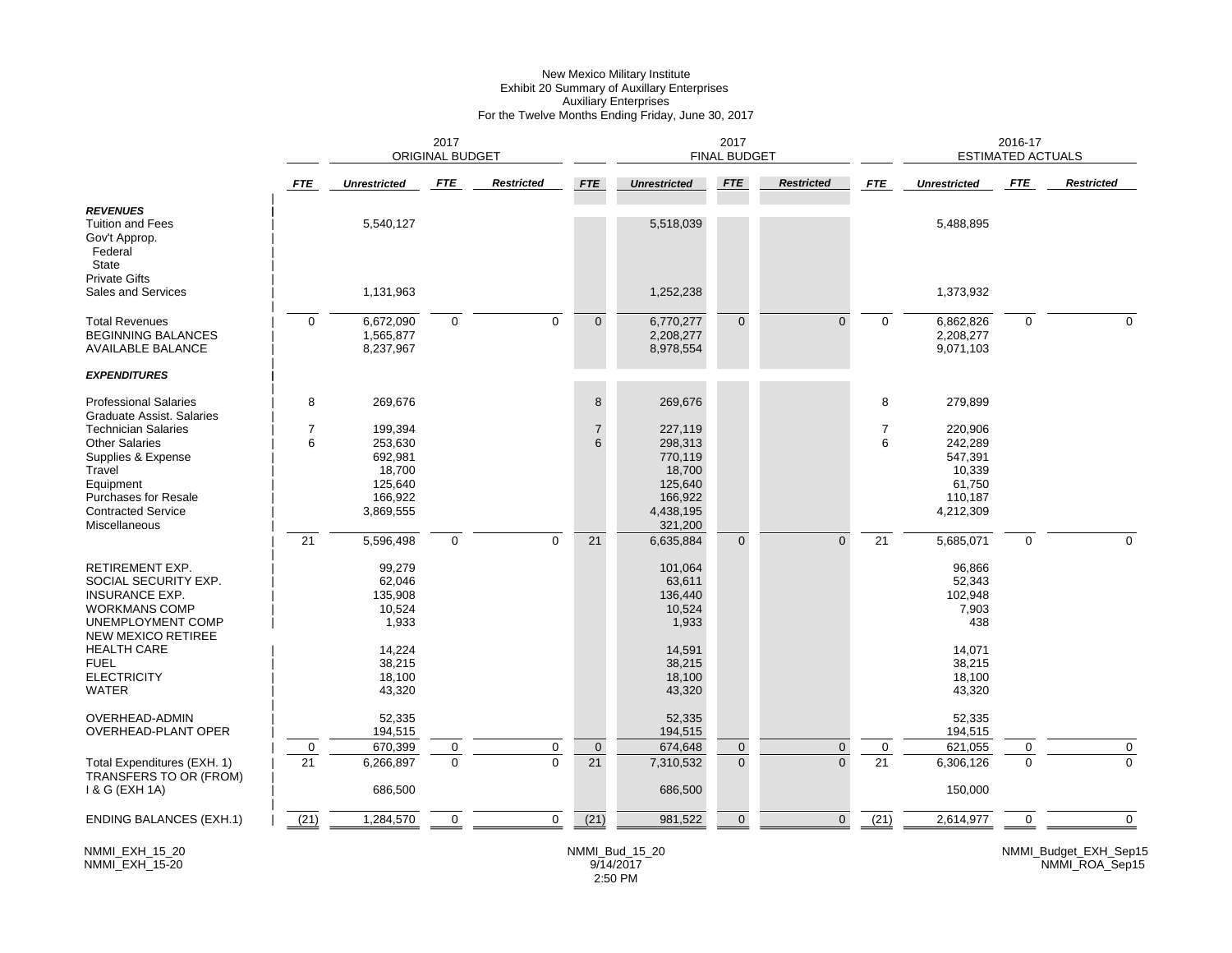#### New Mexico Military Institute Exhibit 20A BARBER SHOPFor the Twelve Months Ending Friday, June 30, 2017

|                                                                                                                                                   |                | 2017<br><b>ORIGINAL BUDGET</b>           |             |                   |                |                                          | 2017<br><b>FINAL BUDGET</b> |                   |                |                                       | 2016-17<br><b>ESTIMATED ACTUALS</b> |                   |
|---------------------------------------------------------------------------------------------------------------------------------------------------|----------------|------------------------------------------|-------------|-------------------|----------------|------------------------------------------|-----------------------------|-------------------|----------------|---------------------------------------|-------------------------------------|-------------------|
|                                                                                                                                                   | <b>FTE</b>     | <b>Unrestricted</b>                      | FTE         | <b>Restricted</b> | <b>FTE</b>     | <b>Unrestricted</b>                      | <b>FTE</b>                  | <b>Restricted</b> | <b>FTE</b>     | <b>Unrestricted</b>                   | FTE                                 | <b>Restricted</b> |
| <b>REVENUES</b><br><b>Tuition and Fees</b><br>Gov't Approp.<br>Federal<br>State<br><b>Private Gifts</b>                                           |                | 90,045                                   |             |                   |                | 89,886                                   |                             |                   |                | 89,848                                |                                     |                   |
| Sales and Services                                                                                                                                |                |                                          |             |                   |                |                                          |                             |                   |                | 2,549                                 |                                     |                   |
| <b>Total Revenues</b><br><b>BEGINNING BALANCES</b><br><b>AVAILABLE BALANCE</b>                                                                    | $\mathbf 0$    | 90,045<br>22,220<br>112,265              | $\mathbf 0$ | $\Omega$          | $\Omega$       | 89,886<br>28,892<br>118,778              | $\Omega$                    | $\Omega$          | $\Omega$       | 92,397<br>28,892<br>121,289           | $\overline{0}$                      | $\Omega$          |
| <b>EXPENDITURES</b>                                                                                                                               |                |                                          |             |                   |                |                                          |                             |                   |                |                                       |                                     |                   |
| <b>Professional Salaries</b><br><b>Graduate Assist, Salaries</b><br><b>Other Salaries</b>                                                         | $\overline{2}$ | 49,500                                   |             |                   | $\overline{2}$ | 49,500                                   |                             |                   | $\overline{2}$ | 49,500<br>290                         |                                     |                   |
| Supplies & Expense<br>Equipment                                                                                                                   |                | 2,000<br>500                             |             |                   |                | 2,000<br>500                             |                             |                   |                | 1,434<br>26                           |                                     |                   |
|                                                                                                                                                   | $\overline{2}$ | 52,000                                   | $\mathbf 0$ | $\mathbf 0$       | $\overline{2}$ | 52,000                                   | $\Omega$                    | $\Omega$          | $\overline{2}$ | 51,250                                | 0                                   | $\Omega$          |
| <b>RETIREMENT EXP.</b><br>SOCIAL SECURITY EXP.<br><b>INSURANCE EXP.</b><br><b>WORKMANS COMP</b><br>UNEMPLOYMENT COMP<br><b>NEW MEXICO RETIREE</b> |                | 6,812<br>3,470<br>20,427<br>1,051<br>129 |             |                   |                | 6,881<br>3,470<br>20,427<br>1,051<br>129 |                             |                   |                | 6,881<br>3,047<br>21,403<br>550<br>31 |                                     |                   |
| <b>HEALTH CARE</b>                                                                                                                                |                | 966                                      |             |                   |                | 990                                      |                             |                   |                | 990                                   |                                     |                   |
| <b>OVERHEAD-ADMIN</b><br>OVERHEAD-PLANT OPER                                                                                                      | $\mathbf 0$    | 1,250<br>1,250<br>35,355                 | $\mathbf 0$ | 0                 | $\overline{0}$ | 1,250<br>1,250<br>35,448                 | $\mathbf{0}$                | $\mathbf 0$       | 0              | 1,250<br>1,250<br>35,402              | 0                                   | 0                 |
| Total Expenditures (EXH. 1)<br>TRANSFERS TO OR (FROM)                                                                                             | $\overline{2}$ | 87,355                                   | $\Omega$    | $\Omega$          | $\overline{2}$ | 87,448                                   | $\Omega$                    | $\Omega$          | $\overline{2}$ | 86,652                                | $\Omega$                            | $\Omega$          |
| <b>ENDING BALANCES (EXH.1)</b>                                                                                                                    | (2)            | 24,910                                   | $\mathbf 0$ | 0                 | (2)            | 31,330                                   | $\overline{0}$              | $\mathbf{0}$      | (2)            | 34,638                                | 0                                   | $\mathbf 0$       |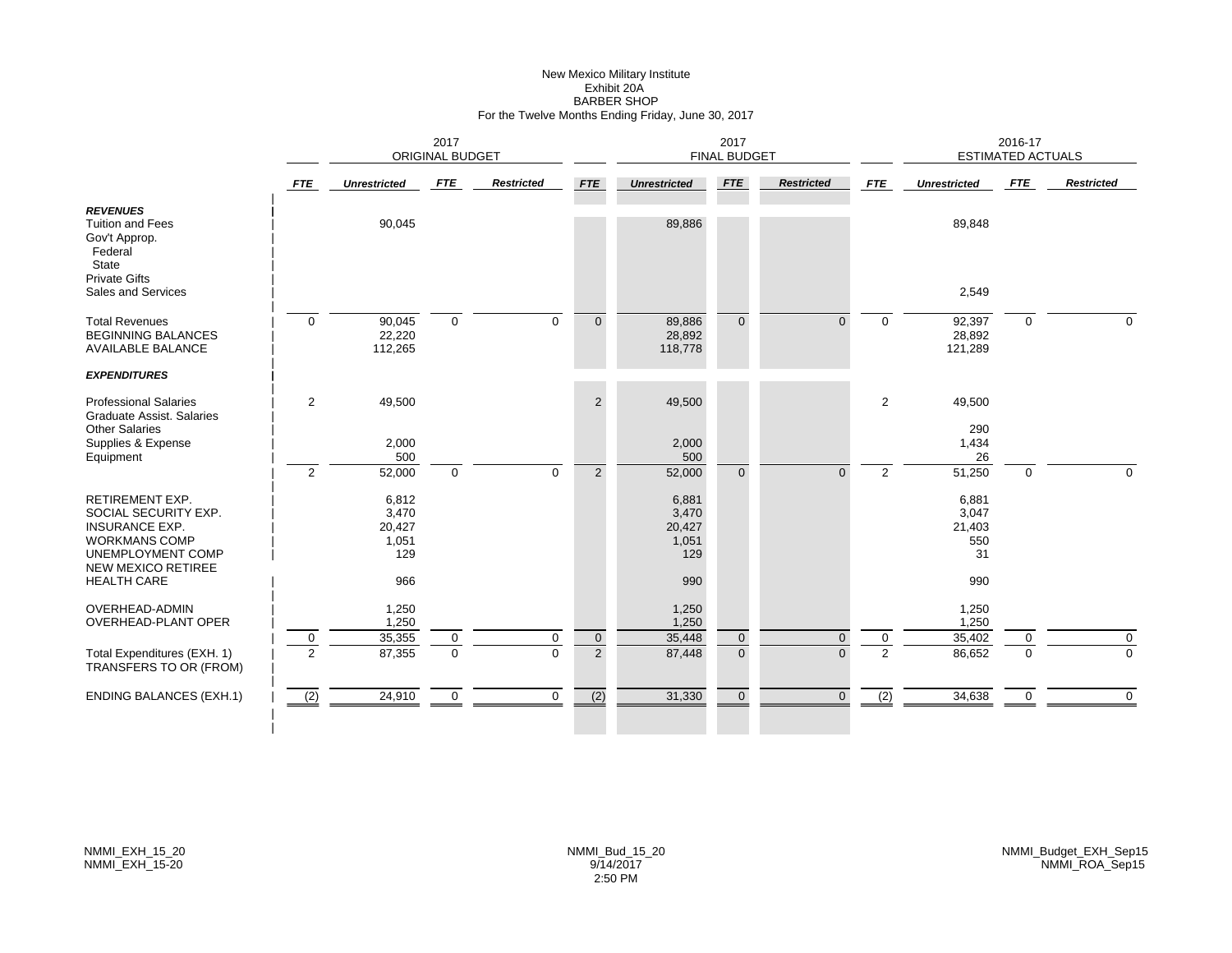# New Mexico Military Institute Exhibit 20ABARRACKS For the Twelve Months Ending Friday, June 30, 2017

|                                                                                                                                            |                | 2017<br>ORIGINAL BUDGET                    |             |                   |                  |                                                   | 2017<br><b>FINAL BUDGET</b> |                   |              |                                           | 2016-17<br><b>ESTIMATED ACTUALS</b> |                   |
|--------------------------------------------------------------------------------------------------------------------------------------------|----------------|--------------------------------------------|-------------|-------------------|------------------|---------------------------------------------------|-----------------------------|-------------------|--------------|-------------------------------------------|-------------------------------------|-------------------|
|                                                                                                                                            | <b>FTE</b>     | <b>Unrestricted</b>                        | <b>FTE</b>  | <b>Restricted</b> | <b>FTE</b>       | <b>Unrestricted</b>                               | <b>FTE</b>                  | <b>Restricted</b> | <b>FTE</b>   | <b>Unrestricted</b>                       | <b>FTE</b>                          | <b>Restricted</b> |
| <b>REVENUES</b><br><b>Tuition and Fees</b><br>Gov't Approp.<br>Federal<br>State                                                            |                | 1,296,962                                  |             |                   |                  | 1,320,701                                         |                             |                   |              | 1,320,698                                 |                                     |                   |
| <b>Private Gifts</b><br>Sales and Services                                                                                                 |                | 35,000                                     |             |                   |                  | 35,000                                            |                             |                   |              | 58,018                                    |                                     |                   |
| <b>Total Revenues</b><br><b>BEGINNING BALANCES</b><br><b>AVAILABLE BALANCE</b>                                                             | $\mathbf 0$    | 1,331,962<br>1,366,837<br>2,698,799        | $\mathbf 0$ | $\mathbf 0$       | $\overline{0}$   | 1,355,701<br>1,766,766<br>3,122,467               | $\Omega$                    | $\Omega$          | $\Omega$     | 1,378,716<br>1,766,766<br>3,145,482       | $\mathbf 0$                         | $\Omega$          |
| <b>EXPENDITURES</b>                                                                                                                        |                |                                            |             |                   |                  |                                                   |                             |                   |              |                                           |                                     |                   |
| <b>Professional Salaries</b><br>Graduate Assist. Salaries                                                                                  | $\mathbf{1}$   | 60,000                                     |             |                   | $\mathbf{1}$     | 60,000                                            |                             |                   | $\mathbf{1}$ | 30,000                                    |                                     |                   |
| <b>Technician Salaries</b><br>Supplies & Expense<br>Equipment<br><b>Contracted Service</b><br>Miscellaneous                                | 3              | 89,523<br>87,163<br>43,493<br>191,482      |             |                   | 3                | 117,248<br>87,163<br>43,493<br>191,482<br>321,200 |                             |                   | 3            | 119,453<br>116,621<br>409<br>64,357       |                                     |                   |
|                                                                                                                                            | $\overline{4}$ | 471,661                                    | $\mathbf 0$ | $\mathbf 0$       | $\overline{4}$   | 820,586                                           | $\overline{0}$              | $\Omega$          | 4            | 330,841                                   | $\Omega$                            |                   |
| <b>RETIREMENT EXP.</b><br>SOCIAL SECURITY EXP.<br><b>INSURANCE EXP.</b><br><b>WORKMANS COMP</b><br>UNEMPLOYMENT COMP<br>NEW MEXICO RETIREE |                | 17,557<br>12,201<br>29,733<br>2,490<br>361 |             |                   |                  | 17,557<br>12,201<br>29,733<br>2,490<br>361        |                             |                   |              | 21,278<br>11,034<br>17,847<br>1,653<br>92 |                                     |                   |
| <b>HEALTH CARE</b><br><b>FUEL</b><br><b>ELECTRICITY</b><br><b>WATER</b>                                                                    |                | 2,051<br>22,415<br>7,500<br>7,500          |             |                   |                  | 2,264<br>22,415<br>7,500<br>7,500                 |                             |                   |              | 3,061<br>22,415<br>7,500<br>7,500         |                                     |                   |
| OVERHEAD-ADMIN<br><b>OVERHEAD-PLANT OPER</b>                                                                                               |                | 11,825<br>60,610                           |             |                   |                  | 11,825<br>60,610                                  |                             |                   |              | 11,825<br>60,610                          |                                     |                   |
|                                                                                                                                            | 0              | 174,243                                    | 0           | $\mathbf 0$       | $\overline{0}$   | 174,456                                           | $\mathbf 0$                 | $\overline{0}$    | 0            | 164,815                                   | 0                                   | 0                 |
| Total Expenditures (EXH. 1)<br>TRANSFERS TO OR (FROM)<br>1 & G (EXH 1A)                                                                    |                | 645,904<br>726,993                         | $\mathbf 0$ | $\Omega$          | $\overline{4}$   | 995,042<br>926,993                                | $\overline{0}$              | $\Omega$          |              | 495,656<br>515,493                        | $\Omega$                            | $\Omega$          |
| <b>ENDING BALANCES (EXH.1)</b>                                                                                                             | (4)            | 1,325,902                                  | $\mathbf 0$ | $\mathbf 0$       | $\overline{(4)}$ | 1,200,432                                         | $\mathbf 0$                 | $\Omega$          | (4)          | 2,134,333                                 | $\mathbf 0$                         | $\mathbf 0$       |
|                                                                                                                                            |                |                                            |             |                   |                  |                                                   |                             |                   |              |                                           |                                     |                   |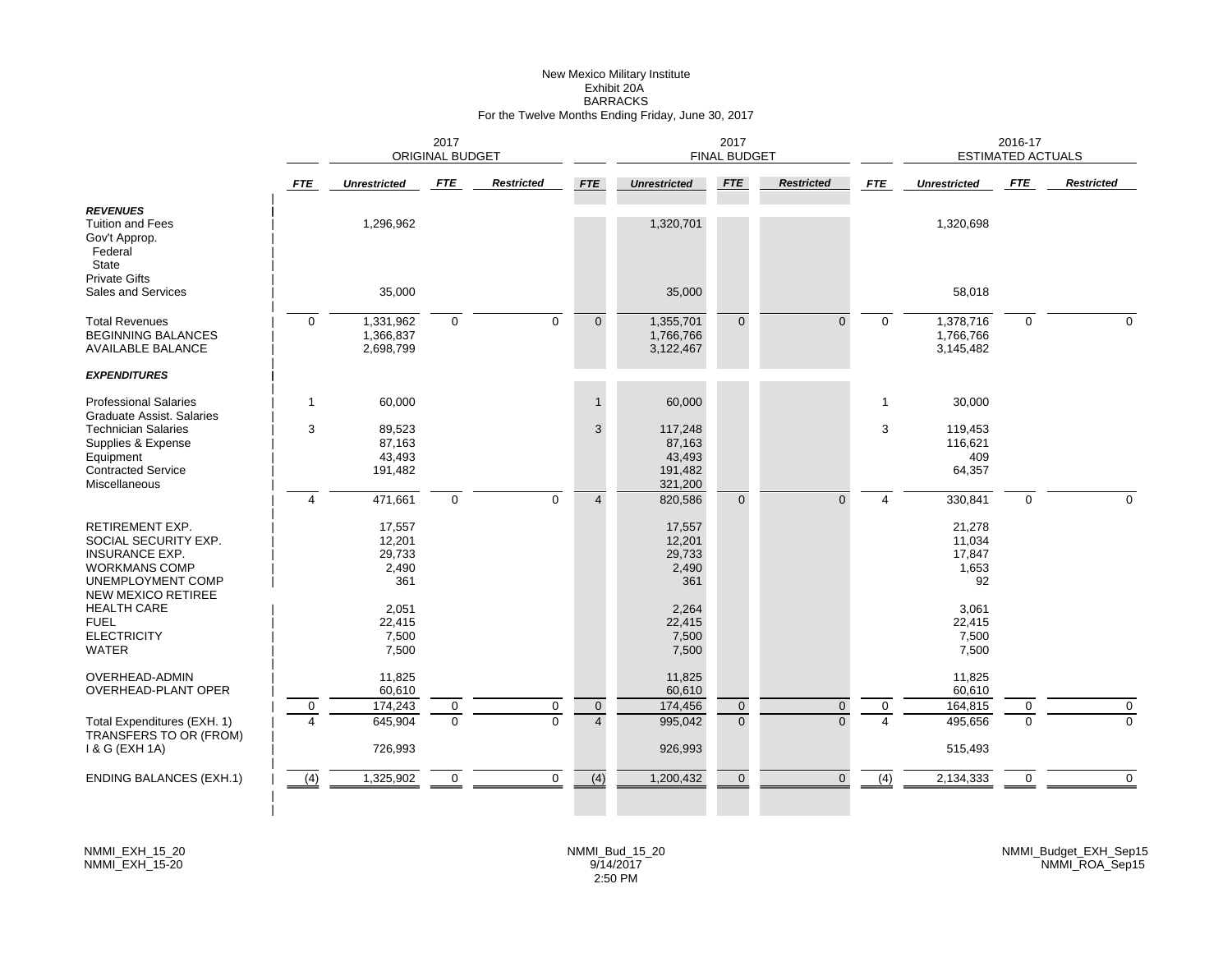# New Mexico Military Institute Exhibit 20ABOWLING ALLEY For the Twelve Months Ending Friday, June 30, 2017

|                                                                                                         |             |                              |                        |                   | 2017           |                              |                     |                   | 2016-17     |                              |                          |                   |
|---------------------------------------------------------------------------------------------------------|-------------|------------------------------|------------------------|-------------------|----------------|------------------------------|---------------------|-------------------|-------------|------------------------------|--------------------------|-------------------|
|                                                                                                         |             |                              | <b>ORIGINAL BUDGET</b> |                   |                |                              | <b>FINAL BUDGET</b> |                   |             |                              | <b>ESTIMATED ACTUALS</b> |                   |
|                                                                                                         | <b>FTE</b>  | <b>Unrestricted</b>          | FTE                    | <b>Restricted</b> | <b>FTE</b>     | <b>Unrestricted</b>          | FTE                 | <b>Restricted</b> | <b>FTE</b>  | <b>Unrestricted</b>          | FTE                      | <b>Restricted</b> |
| <b>REVENUES</b><br><b>Tuition and Fees</b><br>Gov't Approp.<br>Federal<br>State<br><b>Private Gifts</b> |             | 39,493                       |                        |                   |                | 39,376                       |                     |                   |             | 39,360                       |                          |                   |
| Sales and Services                                                                                      |             | 10,467                       |                        |                   |                | 10,467                       |                     |                   |             | 34,238                       |                          |                   |
| <b>Total Revenues</b><br><b>BEGINNING BALANCES</b><br><b>AVAILABLE BALANCE</b>                          | $\mathbf 0$ | 49,960<br>391,440<br>441,400 | $\mathbf 0$            | $\mathbf 0$       | $\mathbf 0$    | 49,843<br>417,582<br>467,425 | $\overline{0}$      | $\Omega$          | $\mathbf 0$ | 73,598<br>417,582<br>491,180 | 0                        | $\mathbf 0$       |
| <b>EXPENDITURES</b>                                                                                     |             |                              |                        |                   |                |                              |                     |                   |             |                              |                          |                   |
| Graduate Assist. Salaries<br>Supplies & Expense                                                         | $\mathbf 0$ | 5,388<br>5,388               | $\mathbf 0$            | $\mathbf 0$       | $\mathbf 0$    | 5,388<br>5,388               | $\overline{0}$      | $\Omega$          | $\Omega$    | $\mathbf 0$                  | $\mathbf 0$              | $\mathbf 0$       |
| <b>OVERHEAD-ADMIN</b><br><b>OVERHEAD-PLANT OPER</b>                                                     |             | 1,000<br>2,000               |                        |                   |                | 1,000<br>2,000               |                     |                   |             | 1,000<br>2,000               |                          |                   |
|                                                                                                         | $\mathbf 0$ | 3,000                        | $\mathbf 0$            | 0                 | $\pmb{0}$      | 3,000                        | $\mathbf 0$         | $\Omega$          | $\mathbf 0$ | 3,000                        | 0                        | $\mathbf 0$       |
| Total Expenditures (EXH. 1)<br>TRANSFERS TO OR (FROM)                                                   | $\Omega$    | 8,388                        | $\mathbf 0$            | $\Omega$          | $\mathbf{0}$   | 8,388                        | $\mathbf{0}$        | $\Omega$          | $\Omega$    | 3,000                        | $\Omega$                 | $\overline{0}$    |
| <b>ENDING BALANCES (EXH.1)</b>                                                                          | $\mathbf 0$ | 433,012                      | $\mathbf 0$            | $\mathbf 0$       | $\overline{0}$ | 459,037                      | $\mathbf 0$         | $\overline{0}$    | $\mathbf 0$ | 488,180                      | 0                        | $\mathbf 0$       |
|                                                                                                         |             |                              |                        |                   |                |                              |                     |                   |             |                              |                          |                   |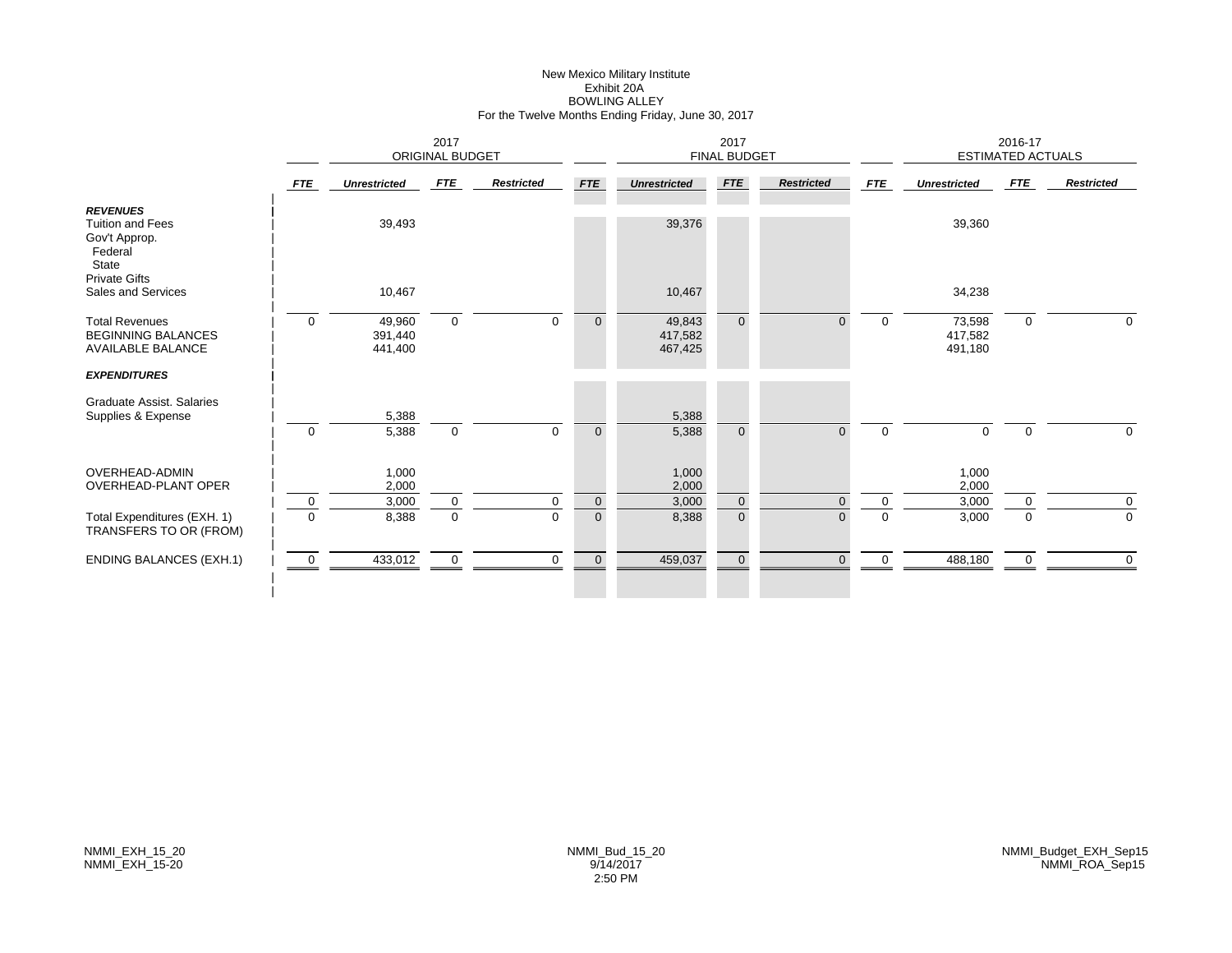# New Mexico Military Institute Exhibit 20ADINING HALL For the Twelve Months Ending Friday, June 30, 2017

|                                                                                                         |               | 2017<br>ORIGINAL BUDGET                    |                            |                   |                               |                                            | 2017<br><b>FINAL BUDGET</b> |                      |               |                                   | 2016-17<br>ESTIMATED ACTUALS |                                    |
|---------------------------------------------------------------------------------------------------------|---------------|--------------------------------------------|----------------------------|-------------------|-------------------------------|--------------------------------------------|-----------------------------|----------------------|---------------|-----------------------------------|------------------------------|------------------------------------|
|                                                                                                         | <b>FTE</b>    | <b>Unrestricted</b>                        | FTE                        | <b>Restricted</b> | <b>FTE</b>                    | <b>Unrestricted</b>                        | <b>FTE</b>                  | <b>Restricted</b>    | <b>FTE</b>    | <b>Unrestricted</b>               | FTE                          | <b>Restricted</b>                  |
| <b>REVENUES</b><br><b>Tuition and Fees</b><br>Gov't Approp.<br>Federal<br>State<br><b>Private Gifts</b> |               | 2,811,927                                  |                            |                   |                               | 2,768,966                                  |                             |                      |               | 2,746,108                         |                              |                                    |
| Sales and Services                                                                                      |               | 105,000                                    |                            |                   |                               | 105,000                                    |                             |                      |               | 209,344                           |                              |                                    |
| <b>Total Revenues</b><br><b>BEGINNING BALANCES</b><br><b>AVAILABLE BALANCE</b>                          | $\mathbf 0$   | 2,916,927<br>92,064<br>3,008,991           | $\mathbf 0$                | $\mathbf 0$       | $\mathbf{0}$                  | 2,873,966<br>30,106<br>2,904,072           | $\overline{0}$              | $\Omega$             | $\mathbf 0$   | 2,955,452<br>30,106<br>2,985,558  | $\mathbf 0$                  | $\Omega$                           |
| <b>EXPENDITURES</b>                                                                                     |               |                                            |                            |                   |                               |                                            |                             |                      |               |                                   |                              |                                    |
| Graduate Assist, Salaries<br>Supplies & Expense<br>Equipment<br><b>Contracted Service</b>               | $\Omega$      | 46,390<br>34,680<br>2,716,389<br>2,797,459 | $\mathbf 0$                | $\Omega$          | $\overline{0}$                | 46,390<br>34,680<br>3,137,590<br>3,218,660 | $\Omega$                    | $\Omega$             | $\Omega$      | 283<br>2,919,276<br>2,919,559     | $\mathbf 0$                  | $\Omega$                           |
| <b>FUEL</b><br><b>ELECTRICITY</b><br><b>WATER</b>                                                       |               | 13,900<br>7,900<br>27,820                  |                            |                   |                               | 13,900<br>7,900<br>27,820                  |                             |                      |               | 13,900<br>7,900<br>27,820         |                              |                                    |
| OVERHEAD-ADMIN<br>OVERHEAD-PLANT OPER                                                                   |               | 10,900<br>57,230                           |                            |                   |                               | 10,900<br>57,230                           |                             |                      |               | 10,900<br>57,230                  |                              |                                    |
| Total Expenditures (EXH. 1)<br>TRANSFERS TO OR (FROM)<br>1 & G (EXH 1A)                                 | 0<br>$\Omega$ | 117,750<br>2,915,209<br>100,000            | $\mathbf 0$<br>$\mathbf 0$ | 0<br>$\Omega$     | $\mathbf 0$<br>$\overline{0}$ | 117,750<br>3,336,410<br>(200,000)          | $\mathbf 0$<br>$\Omega$     | $\Omega$<br>$\Omega$ | 0<br>$\Omega$ | 117,750<br>3,037,309<br>(100,000) | 0<br>$\Omega$                | $\mathsf{O}\xspace$<br>$\mathbf 0$ |
|                                                                                                         |               |                                            |                            |                   |                               |                                            |                             |                      |               |                                   |                              |                                    |
| <b>ENDING BALANCES (EXH.1)</b>                                                                          | $\mathbf 0$   | (6, 218)                                   | $\mathbf 0$                | $\mathbf 0$       | $\mathbf 0$                   | (232, 338)                                 | $\mathbf{0}$                | $\overline{0}$       | $\Omega$      | 48,249                            | 0                            | $\overline{0}$                     |
|                                                                                                         |               |                                            |                            |                   |                               |                                            |                             |                      |               |                                   |                              |                                    |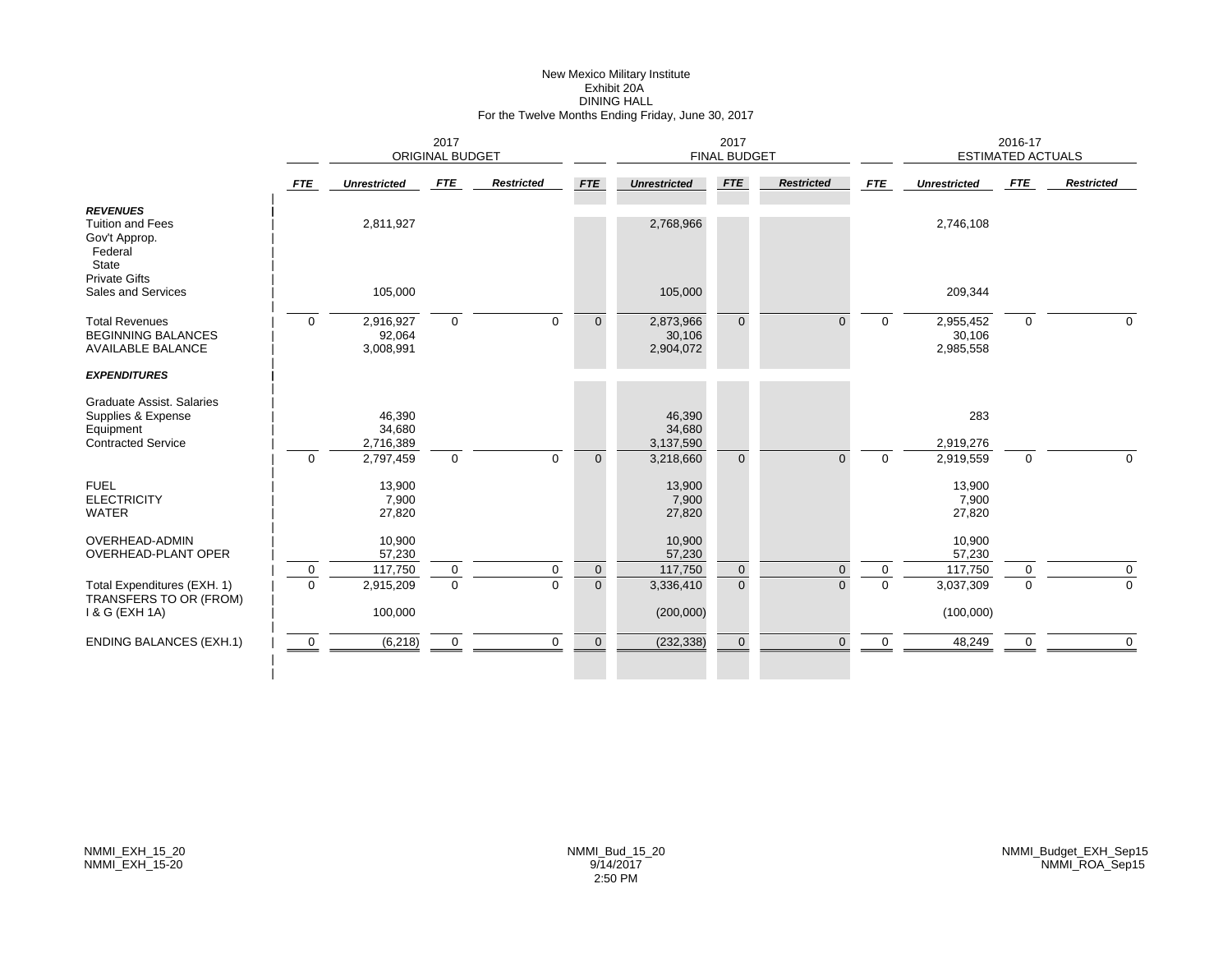# New Mexico Military Institute Exhibit 20AGOLF COURSE For the Twelve Months Ending Friday, June 30, 2017

|                                                                                                                                                              |             | 2017<br><b>ORIGINAL BUDGET</b>                              |             |                   |                     |                                                             | 2017<br><b>FINAL BUDGET</b> |                   |            |                                                                       | 2016-17<br><b>ESTIMATED ACTUALS</b> |                   |
|--------------------------------------------------------------------------------------------------------------------------------------------------------------|-------------|-------------------------------------------------------------|-------------|-------------------|---------------------|-------------------------------------------------------------|-----------------------------|-------------------|------------|-----------------------------------------------------------------------|-------------------------------------|-------------------|
|                                                                                                                                                              | <b>FTE</b>  | <b>Unrestricted</b>                                         | <b>FTE</b>  | <b>Restricted</b> | <b>FTE</b>          | <b>Unrestricted</b>                                         | <b>FTE</b>                  | <b>Restricted</b> | <b>FTE</b> | <b>Unrestricted</b>                                                   | <b>FTE</b>                          | <b>Restricted</b> |
| <b>REVENUES</b><br><b>Tuition and Fees</b><br>Gov't Approp.<br>Federal<br>State                                                                              |             | 5,529                                                       |             |                   |                     | 5,431                                                       |                             |                   |            | 5,429                                                                 |                                     |                   |
| <b>Private Gifts</b><br>Sales and Services                                                                                                                   |             | 500,897                                                     |             |                   |                     | 477,219                                                     |                             |                   |            | 431,329                                                               |                                     |                   |
| <b>Total Revenues</b><br><b>BEGINNING BALANCES</b><br><b>AVAILABLE BALANCE</b>                                                                               | $\Omega$    | 506,426<br>(1,090,839)<br>(584, 413)                        | $\mathbf 0$ | $\mathbf 0$       | $\overline{0}$      | 482,650<br>(1, 107, 854)<br>(625, 204)                      | $\overline{0}$              | $\Omega$          | $\Omega$   | 436,758<br>(1, 107, 854)<br>(671,096)                                 | $\mathbf 0$                         | $\Omega$          |
| <b>EXPENDITURES</b>                                                                                                                                          |             |                                                             |             |                   |                     |                                                             |                             |                   |            |                                                                       |                                     |                   |
| <b>Professional Salaries</b><br>Graduate Assist, Salaries                                                                                                    | 4           | 133,176                                                     |             |                   | $\overline{4}$      | 133,176                                                     |                             |                   | 4          | 133,176                                                               |                                     |                   |
| <b>Technician Salaries</b><br><b>Other Salaries</b><br>Supplies & Expense<br>Travel<br>Equipment<br><b>Purchases for Resale</b><br><b>Contracted Service</b> | 4<br>5      | 109,871<br>183,525<br>132,174<br>3,000<br>46,967<br>159,422 |             |                   | $\overline{4}$<br>5 | 109,871<br>172,021<br>132,174<br>3,000<br>46,967<br>159,422 |                             |                   | 4<br>5     | 101,453<br>152,480<br>127,523<br>3,220<br>61,315<br>110,187<br>53,269 |                                     |                   |
|                                                                                                                                                              | 13          | 768,135                                                     | 0           | $\mathbf 0$       | 13                  | 756,631                                                     | $\overline{0}$              | $\mathbf{0}$      | 13         | 742,624                                                               | $\mathbf 0$                         | $\Omega$          |
| <b>RETIREMENT EXP.</b><br>SOCIAL SECURITY EXP.<br><b>INSURANCE EXP.</b><br><b>WORKMANS COMP</b><br>UNEMPLOYMENT COMP<br><b>NEW MEXICO RETIREE</b>            |             | 53,792<br>30,561<br>81,982<br>5,415<br>1,194                |             |                   |                     | 53,792<br>30,561<br>81,982<br>5,415<br>1,194                |                             |                   |            | 51,194<br>27,091<br>61,496<br>4,749<br>263                            |                                     |                   |
| <b>HEALTH CARE</b><br><b>FUEL</b><br><b>ELECTRICITY</b><br><b>WATER</b>                                                                                      |             | 7,984<br>1,900<br>2,700<br>8,000                            |             |                   |                     | 7,984<br>1,900<br>2,700<br>8,000                            |                             |                   |            | 7,500<br>1,900<br>2,700<br>8,000                                      |                                     |                   |
| OVERHEAD-ADMIN<br>OVERHEAD-PLANT OPER                                                                                                                        |             | 1,320<br>1,320                                              |             |                   |                     | 1,320<br>1,320                                              |                             |                   |            | 1,320<br>1,320                                                        |                                     |                   |
|                                                                                                                                                              | $\mathbf 0$ | 196,168                                                     | 0           | 0                 | $\pmb{0}$           | 196,168                                                     | $\mathbf 0$                 | $\mathbf 0$       | 0          | 167,532                                                               | 0                                   | $\mathbf 0$       |
| Total Expenditures (EXH. 1)<br>TRANSFERS TO OR (FROM)<br>1 & G (EXH 1A)                                                                                      | 13          | 964,303<br>(190, 493)                                       | $\mathbf 0$ | $\Omega$          | 13                  | 952,799<br>(90, 493)                                        | $\overline{0}$              | $\mathbf{0}$      | 13         | 910,156<br>(190, 493)                                                 | $\mathbf 0$                         | $\mathbf 0$       |
| <b>ENDING BALANCES (EXH.1)</b>                                                                                                                               | (13)        | (1,358,223)                                                 | $\mathbf 0$ | $\mathbf 0$       | (13)                | (1,487,510)                                                 | $\mathbf{0}$                | $\mathbf{0}$      | (13)       | (1, 390, 759)                                                         | 0                                   | $\mathbf 0$       |
|                                                                                                                                                              |             |                                                             |             |                   |                     |                                                             |                             |                   |            |                                                                       |                                     |                   |

NMMI\_EXH\_15\_20 NMMI\_EXH\_15-20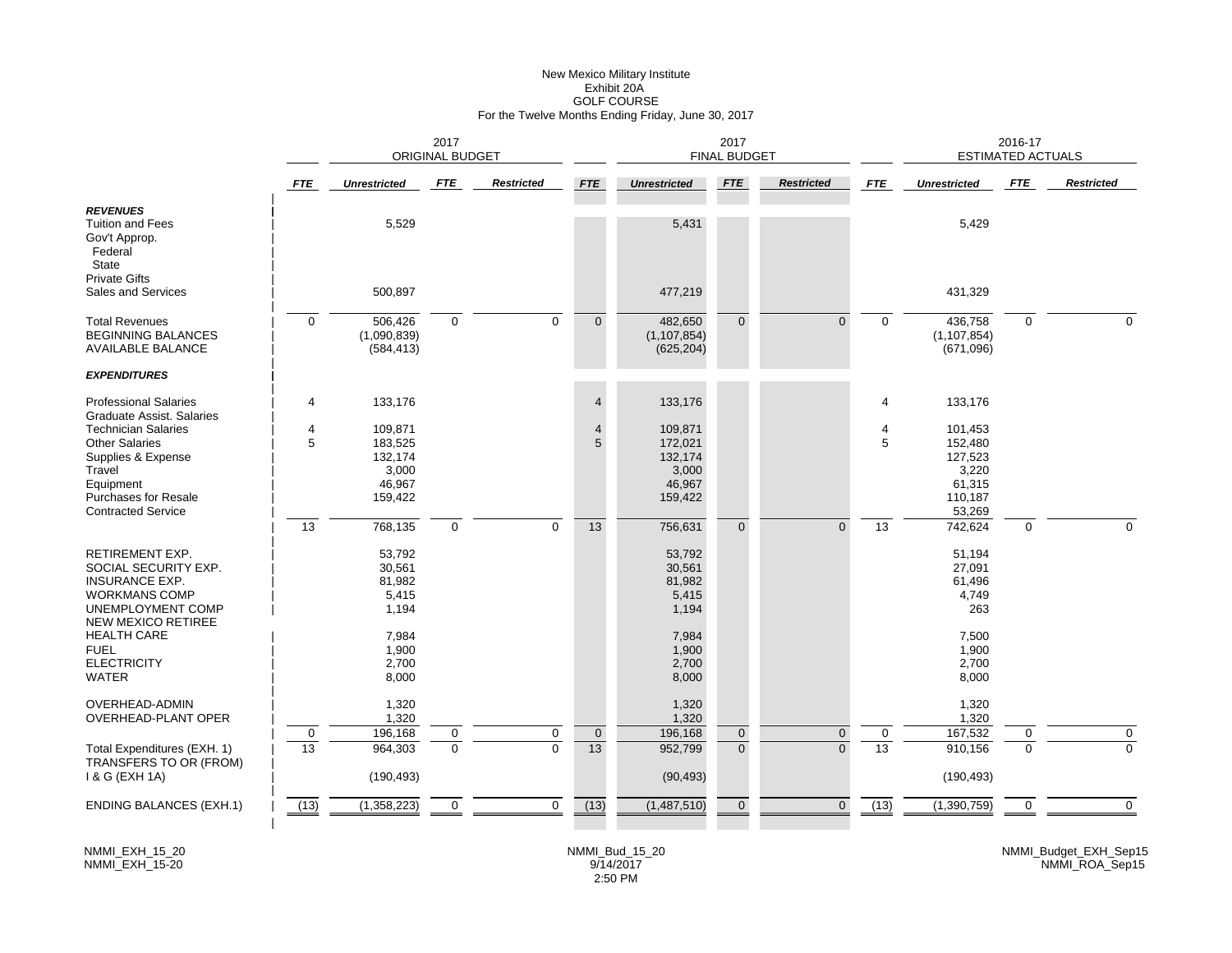#### New Mexico Military Institute Exhibit 20A INFIRMARY For the Twelve Months Ending Friday, June 30, 2017

|                                                                                 |              |                              | 2017<br>ORIGINAL BUDGET |                   |                     |                              | 2017<br><b>FINAL BUDGET</b> |                   |            |                              | 2016-17<br><b>ESTIMATED ACTUALS</b> |                   |
|---------------------------------------------------------------------------------|--------------|------------------------------|-------------------------|-------------------|---------------------|------------------------------|-----------------------------|-------------------|------------|------------------------------|-------------------------------------|-------------------|
|                                                                                 | <b>FTE</b>   | <b>Unrestricted</b>          | <b>FTE</b>              | <b>Restricted</b> | <b>FTE</b>          | <b>Unrestricted</b>          | <b>FTE</b>                  | <b>Restricted</b> | <b>FTE</b> | <b>Unrestricted</b>          | FTE                                 | <b>Restricted</b> |
| <b>REVENUES</b><br><b>Tuition and Fees</b><br>Gov't Approp.<br>Federal<br>State |              | 736,946                      |                         |                   |                     | 735,656                      |                             |                   |            | 735,346                      |                                     |                   |
| <b>Private Gifts</b><br>Sales and Services                                      |              | 6,500                        |                         |                   |                     | 6,500                        |                             |                   |            | 1,631                        |                                     |                   |
| <b>Total Revenues</b><br><b>BEGINNING BALANCES</b><br><b>AVAILABLE BALANCE</b>  | $\Omega$     | 743,446<br>84,757<br>828,203 | $\mathbf 0$             | $\Omega$          | $\mathbf{0}$        | 742,156<br>72,729<br>814,885 | $\Omega$                    | $\Omega$          | $\Omega$   | 736,977<br>72,729<br>809,706 | $\mathbf{0}$                        | $\Omega$          |
| <b>EXPENDITURES</b>                                                             |              |                              |                         |                   |                     |                              |                             |                   |            |                              |                                     |                   |
| Graduate Assist. Salaries<br>Supplies & Expense<br><b>Purchases for Resale</b>  |              | 50,106<br>7,500              |                         |                   |                     | 50,106<br>7,500              |                             |                   |            | 63,797                       |                                     |                   |
| <b>Contracted Service</b>                                                       | $\mathbf{0}$ | 588,503<br>646,109           | $\mathbf 0$             | $\mathbf 0$       | $\mathbf{0}$        | 624,563<br>682,169           | $\Omega$                    | $\Omega$          | $\Omega$   | 660,561<br>724,358           | $\mathbf 0$                         | $\mathbf 0$       |
| OVERHEAD-ADMIN<br><b>OVERHEAD-PLANT OPER</b>                                    |              | 1,200<br>7,200               |                         |                   |                     | 1,200<br>7,200               |                             |                   |            | 1,200<br>7,200               |                                     |                   |
|                                                                                 | $\mathbf 0$  | 8,400                        | 0                       | 0                 | $\mathsf{O}\xspace$ | 8,400                        | $\mathbf{0}$                | $\Omega$          | 0          | 8,400                        | 0                                   | $\mathbf 0$       |
| Total Expenditures (EXH. 1)<br>TRANSFERS TO OR (FROM)                           | $\Omega$     | 654,509                      | $\mathbf 0$             | $\Omega$          | $\overline{0}$      | 690,569                      | $\mathbf{0}$                | $\Omega$          | $\Omega$   | 732,758                      | $\Omega$                            | $\overline{0}$    |
| <b>ENDING BALANCES (EXH.1)</b>                                                  | $\mathbf 0$  | 173,694                      | $\Omega$                | $\Omega$          | $\mathbf 0$         | 124,316                      | $\Omega$                    |                   |            | 76,948                       | 0                                   | $\Omega$          |
|                                                                                 |              |                              |                         |                   |                     |                              |                             |                   |            |                              |                                     |                   |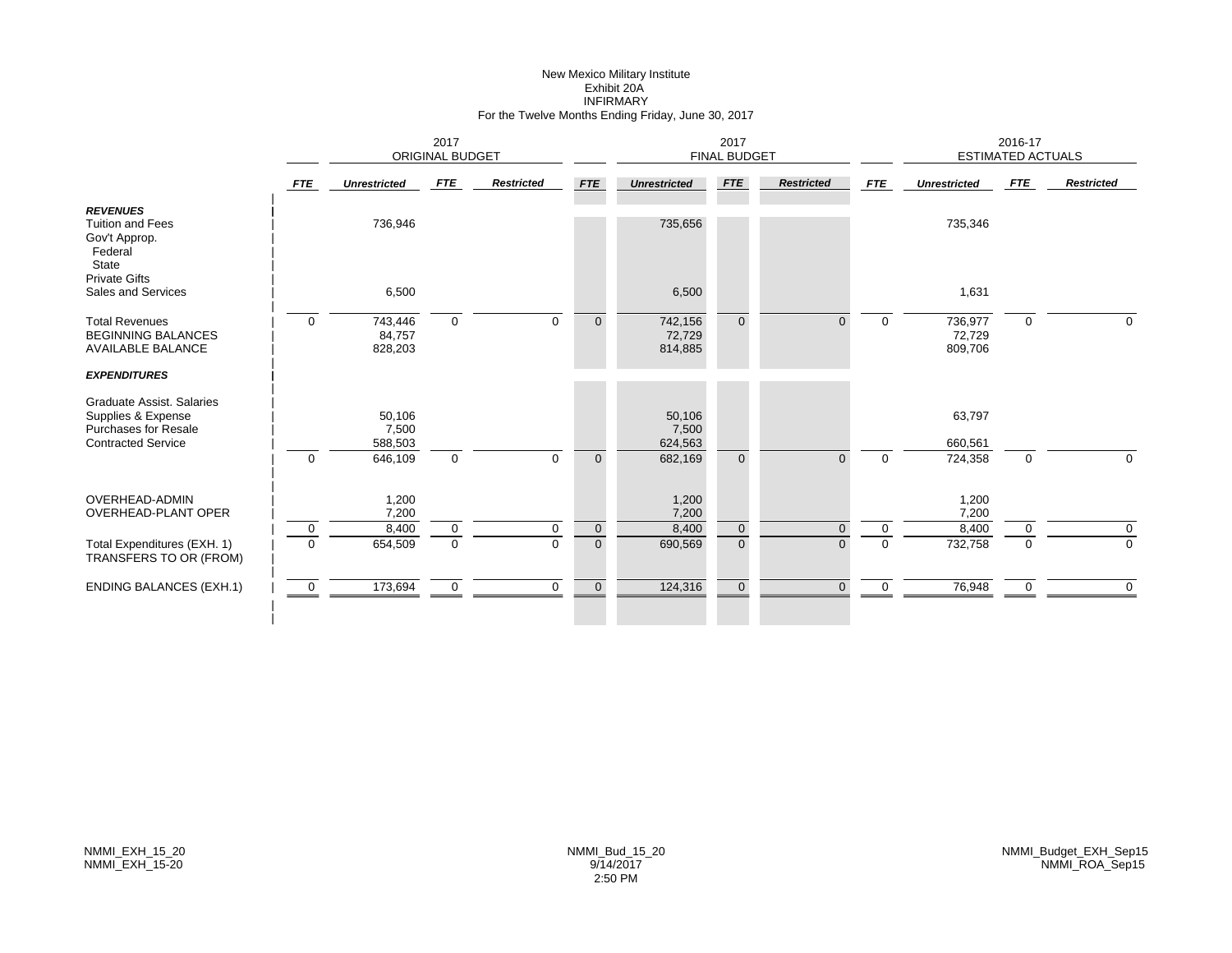#### New Mexico Military Institute Exhibit 20A LAUNDRY For the Twelve Months Ending Friday, June 30, 2017

| 2017<br>ORIGINAL BUDGET |                               |                                        |                            |                      |                               | 2017                         |                      |                                             |                               | 2016-17                                  |                                                     |
|-------------------------|-------------------------------|----------------------------------------|----------------------------|----------------------|-------------------------------|------------------------------|----------------------|---------------------------------------------|-------------------------------|------------------------------------------|-----------------------------------------------------|
| <b>FTE</b>              | <b>Unrestricted</b>           | FTE                                    | <b>Restricted</b>          | <b>FTE</b>           | <b>Unrestricted</b>           | FTE                          | <b>Restricted</b>    | <b>FTE</b>                                  | <b>Unrestricted</b>           | FTE                                      | <b>Restricted</b>                                   |
|                         | 311,997                       |                                        |                            |                      | 311,447                       |                              |                      |                                             | 305,633                       |                                          |                                                     |
| $\overline{0}$          | 311,997<br>313,225<br>625,222 | $\mathbf 0$                            | $\Omega$                   | $\mathbf{0}$         | 311,447<br>277,330<br>588,777 | $\overline{0}$               | $\Omega$             | $\Omega$                                    | 305,633<br>277,330<br>582,963 | $\mathbf 0$                              | $\Omega$                                            |
|                         |                               |                                        |                            |                      |                               |                              |                      |                                             |                               |                                          |                                                     |
|                         | 2,000<br>203,331              |                                        |                            |                      | 2,000<br>314,710              |                              |                      |                                             | 355,855                       |                                          | $\Omega$                                            |
|                         |                               |                                        |                            |                      |                               |                              |                      |                                             |                               |                                          |                                                     |
|                         | 8,000<br>14,420               |                                        |                            |                      | 8,000<br>14,420               |                              |                      |                                             | 8,000<br>14,420               |                                          |                                                     |
| $\mathbf 0$             |                               | $\mathbf 0$                            | 0                          | $\mathbf 0$          |                               | $\mathbf{0}$                 | $\Omega$             | $\mathbf 0$                                 |                               | $\Omega$                                 | $\mathbf 0$                                         |
|                         |                               |                                        |                            |                      |                               |                              |                      |                                             |                               |                                          | $\Omega$                                            |
|                         |                               |                                        |                            |                      | 50,000                        |                              |                      |                                             |                               |                                          |                                                     |
| $\mathbf 0$             | 347,471                       | 0                                      | $\mathbf 0$                | $\overline{0}$       | 199,647                       | $\mathbf{0}$                 | $\Omega$             | $\Omega$                                    | 279,688                       | 0                                        | $\Omega$                                            |
|                         | $\Omega$<br>$\Omega$          | 205,331<br>22,420<br>227,751<br>50,000 | $\mathbf 0$<br>$\mathbf 0$ | $\Omega$<br>$\Omega$ | $\Omega$<br>$\overline{0}$    | 316,710<br>22,420<br>339,130 | $\Omega$<br>$\Omega$ | <b>FINAL BUDGET</b><br>$\Omega$<br>$\Omega$ | $\Omega$<br>$\Omega$          | 355,855<br>22,420<br>378,275<br>(75,000) | <b>ESTIMATED ACTUALS</b><br>$\mathbf 0$<br>$\Omega$ |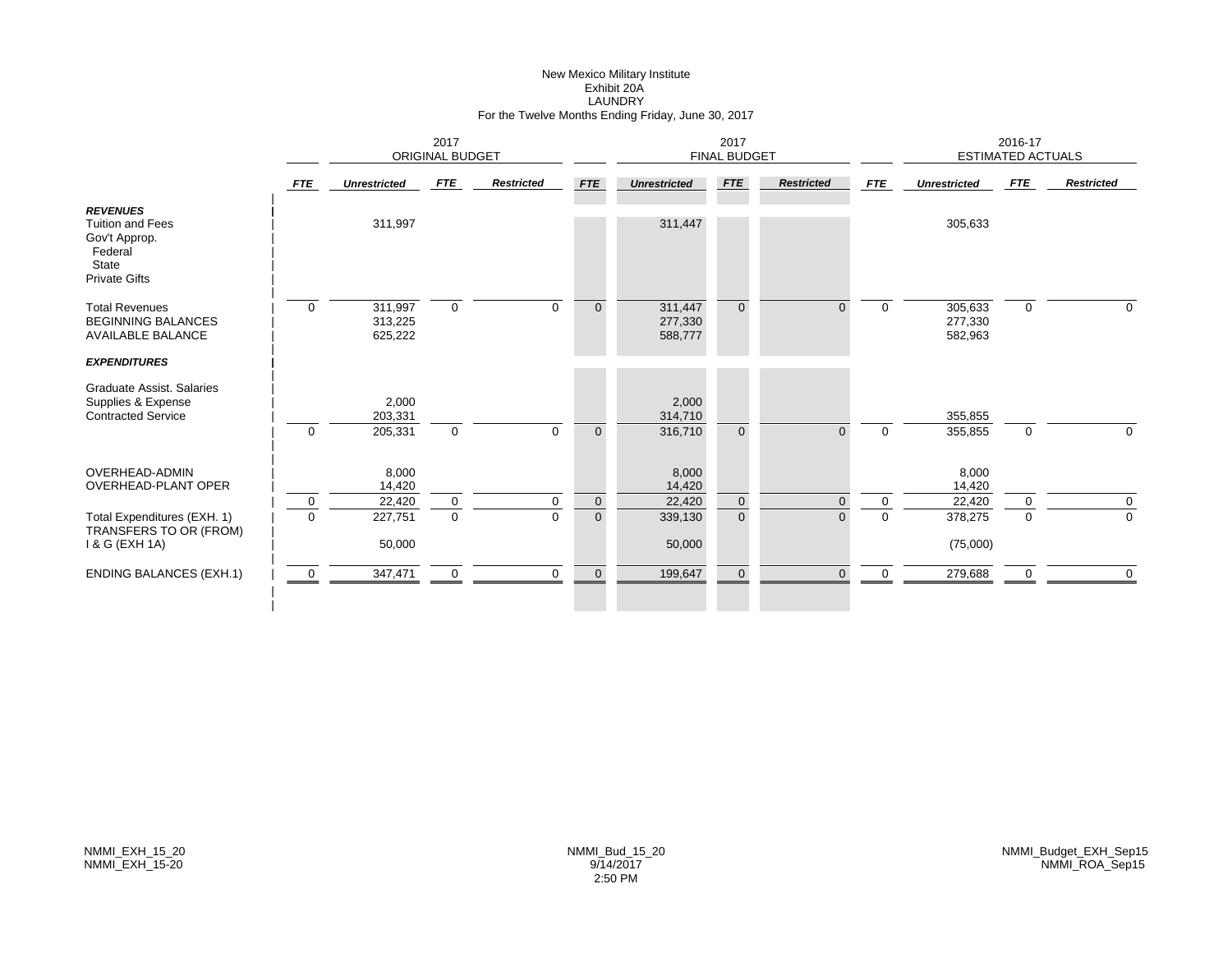# New Mexico Military Institute Exhibit 20APOST EXCHANGE For the Twelve Months Ending Friday, June 30, 2017

|                                                                                                    |                            |                            | 2017<br><b>ORIGINAL BUDGET</b> |                   |                            |                            | 2017<br><b>FINAL BUDGET</b> |                      |                            |                            | 2016-17<br><b>ESTIMATED ACTUALS</b> |                            |
|----------------------------------------------------------------------------------------------------|----------------------------|----------------------------|--------------------------------|-------------------|----------------------------|----------------------------|-----------------------------|----------------------|----------------------------|----------------------------|-------------------------------------|----------------------------|
|                                                                                                    | <b>FTE</b>                 | <b>Unrestricted</b>        | FTE                            | <b>Restricted</b> | <b>FTE</b>                 | <b>Unrestricted</b>        | FTE                         | <b>Restricted</b>    | <b>FTE</b>                 | <b>Unrestricted</b>        | FTE                                 | <b>Restricted</b>          |
| <b>REVENUES</b><br>Gov't Approp.<br>Federal<br>State<br><b>Private Gifts</b><br>Sales and Services |                            | 15,000                     |                                |                   |                            | 15,000                     |                             |                      |                            | 16,733                     |                                     |                            |
| <b>Total Revenues</b><br><b>BEGINNING BALANCES</b><br><b>AVAILABLE BALANCE</b>                     | $\mathbf 0$                | 15,000<br>50,202<br>65,202 | $\mathbf 0$                    | $\Omega$          | $\overline{0}$             | 15,000<br>52,192<br>67,192 | $\mathbf{0}$                | $\Omega$             | $\overline{0}$             | 16,733<br>52,192<br>68,925 | $\mathbf 0$                         | $\mathbf 0$                |
| <b>EXPENDITURES</b>                                                                                |                            |                            |                                |                   |                            |                            |                             |                      |                            |                            |                                     |                            |
| Graduate Assist. Salaries                                                                          |                            |                            |                                |                   |                            |                            |                             |                      |                            |                            |                                     |                            |
| OVERHEAD-ADMIN<br><b>OVERHEAD-PLANT OPER</b>                                                       |                            | 3,500<br>4,500             |                                |                   |                            | 3,500<br>4,500             |                             |                      |                            | 3,500<br>4,500             |                                     |                            |
| Total Expenditures (EXH. 1)<br>TRANSFERS TO OR (FROM)                                              | $\mathbf 0$<br>$\mathbf 0$ | 8,000<br>8,000             | $\mathbf 0$<br>$\mathbf 0$     | 0<br>$\mathbf 0$  | $\mathbf 0$<br>$\mathbf 0$ | 8,000<br>8,000             | $\mathbf 0$<br>$\mathbf{0}$ | $\Omega$<br>$\Omega$ | $\overline{0}$<br>$\Omega$ | 8,000<br>8,000             | $\mathbf 0$<br>$\mathbf 0$          | $\mathbf 0$<br>$\mathbf 0$ |
| <b>ENDING BALANCES (EXH.1)</b>                                                                     | $\mathbf 0$                | 57,202                     | $\mathbf 0$                    | 0                 | $\mathbf 0$                | 59,192                     | $\overline{0}$              | $\Omega$             | $\mathbf 0$                | 60,925                     | 0                                   | $\mathbf 0$                |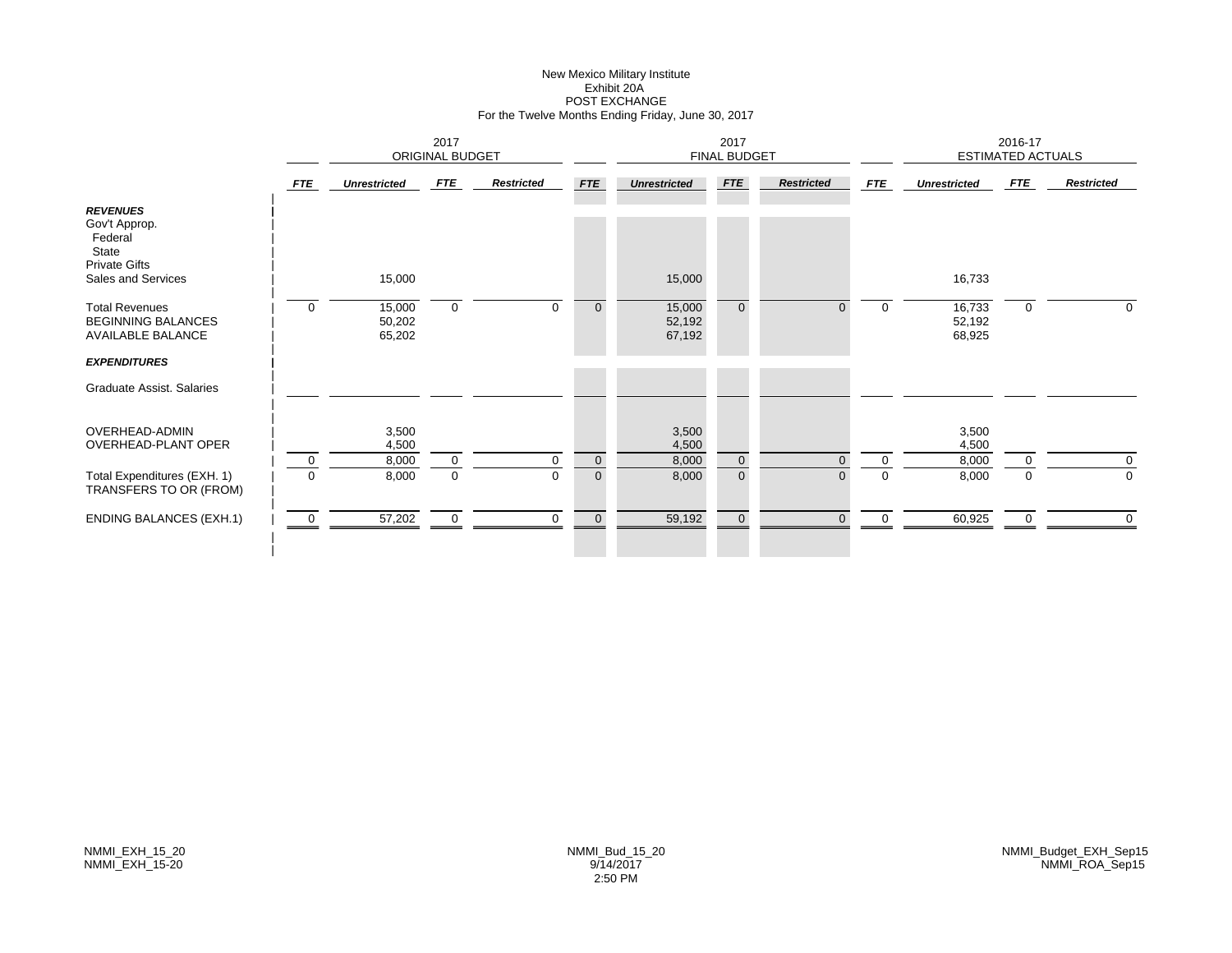# New Mexico Military Institute Exhibit 20APOST OFFICE For the Twelve Months Ending Friday, June 30, 2017

|                                                                                                                                                   |                               |                                       | 2017<br><b>ORIGINAL BUDGET</b> |                   |                               |                                       | 2017<br><b>FINAL BUDGET</b> |                      |                  |                                      | 2016-17<br><b>ESTIMATED ACTUALS</b> |                   |
|---------------------------------------------------------------------------------------------------------------------------------------------------|-------------------------------|---------------------------------------|--------------------------------|-------------------|-------------------------------|---------------------------------------|-----------------------------|----------------------|------------------|--------------------------------------|-------------------------------------|-------------------|
|                                                                                                                                                   | <b>FTE</b>                    | <b>Unrestricted</b>                   | <b>FTE</b>                     | <b>Restricted</b> | <b>FTE</b>                    | <b>Unrestricted</b>                   | <b>FTE</b>                  | <b>Restricted</b>    | <b>FTE</b>       | <b>Unrestricted</b>                  | <b>FTE</b>                          | <b>Restricted</b> |
| <b>REVENUES</b><br><b>Tuition and Fees</b><br>Gov't Approp.<br>Federal<br>State                                                                   |                               | 71,088                                |                                |                   |                               | 70,877                                |                             |                      |                  | 70,847                               |                                     |                   |
| <b>Private Gifts</b><br>Sales and Services                                                                                                        |                               | 41,014                                |                                |                   |                               | 41,014                                |                             |                      |                  | 54,654                               |                                     |                   |
| <b>Total Revenues</b><br><b>BEGINNING BALANCES</b><br><b>AVAILABLE BALANCE</b>                                                                    | $\mathbf 0$                   | 112,102<br>69,231<br>181,333          | $\mathbf 0$                    | $\mathbf 0$       | $\mathbf{0}$                  | 111,891<br>80,678<br>192,569          | $\Omega$                    | $\Omega$             | $\Omega$         | 125,501<br>80,678<br>206,179         | $\mathbf 0$                         | $\mathbf 0$       |
| <b>EXPENDITURES</b>                                                                                                                               |                               |                                       |                                |                   |                               |                                       |                             |                      |                  |                                      |                                     |                   |
| <b>Professional Salaries</b><br><b>Graduate Assist, Salaries</b>                                                                                  | $\mathbf 1$                   | 27,000                                |                                |                   | $\mathbf{1}$                  | 27,000                                |                             |                      | -1               | 30,993                               |                                     |                   |
| <b>Other Salaries</b><br>Supplies & Expense<br><b>Contracted Service</b>                                                                          | -1                            | 13,000<br>3,000<br>55,960             |                                |                   | $\mathbf{1}$                  | 13,000<br>3,000<br>55,960             |                             |                      | 1                | 9,793<br>2,838<br>67,297             |                                     |                   |
|                                                                                                                                                   | $\overline{2}$                | 98,960                                | $\mathbf 0$                    | $\mathbf{0}$      | $\overline{2}$                | 98,960                                | $\overline{0}$              | $\Omega$             | $\overline{2}$   | 110,921                              | $\mathbf 0$                         | $\Omega$          |
| <b>RETIREMENT EXP.</b><br>SOCIAL SECURITY EXP.<br><b>INSURANCE EXP.</b><br><b>WORKMANS COMP</b><br>UNEMPLOYMENT COMP<br><b>NEW MEXICO RETIREE</b> |                               | 5,421<br>3,382<br>3,766<br>617<br>133 |                                |                   |                               | 5,421<br>3,382<br>4,298<br>617<br>133 |                             |                      |                  | 5,174<br>2,937<br>2,202<br>455<br>25 |                                     |                   |
| <b>HEALTH CARE</b>                                                                                                                                |                               | 764                                   |                                |                   |                               | 836                                   |                             |                      |                  | 745                                  |                                     |                   |
| Total Expenditures (EXH. 1)<br>TRANSFERS TO OR (FROM)                                                                                             | $\mathbf 0$<br>$\overline{2}$ | 14,083<br>113,043                     | 0<br>$\mathbf 0$               | 0<br>$\Omega$     | $\mathbf 0$<br>$\overline{2}$ | 14,687<br>113,647                     | $\mathbf 0$<br>$\mathbf{0}$ | $\Omega$<br>$\Omega$ | $\mathbf 0$<br>2 | 11,537<br>122,458                    | 0<br>$\Omega$                       | 0<br>$\mathbf 0$  |
| <b>ENDING BALANCES (EXH.1)</b>                                                                                                                    | (2)                           | 68,290                                | $\mathbf 0$                    | $\mathbf 0$       | (2)                           | 78,922                                | $\mathbf 0$                 | $\mathbf{0}$         | (2)              | 83,721                               | $\mathbf 0$                         | $\mathbf 0$       |
|                                                                                                                                                   |                               |                                       |                                |                   |                               |                                       |                             |                      |                  |                                      |                                     |                   |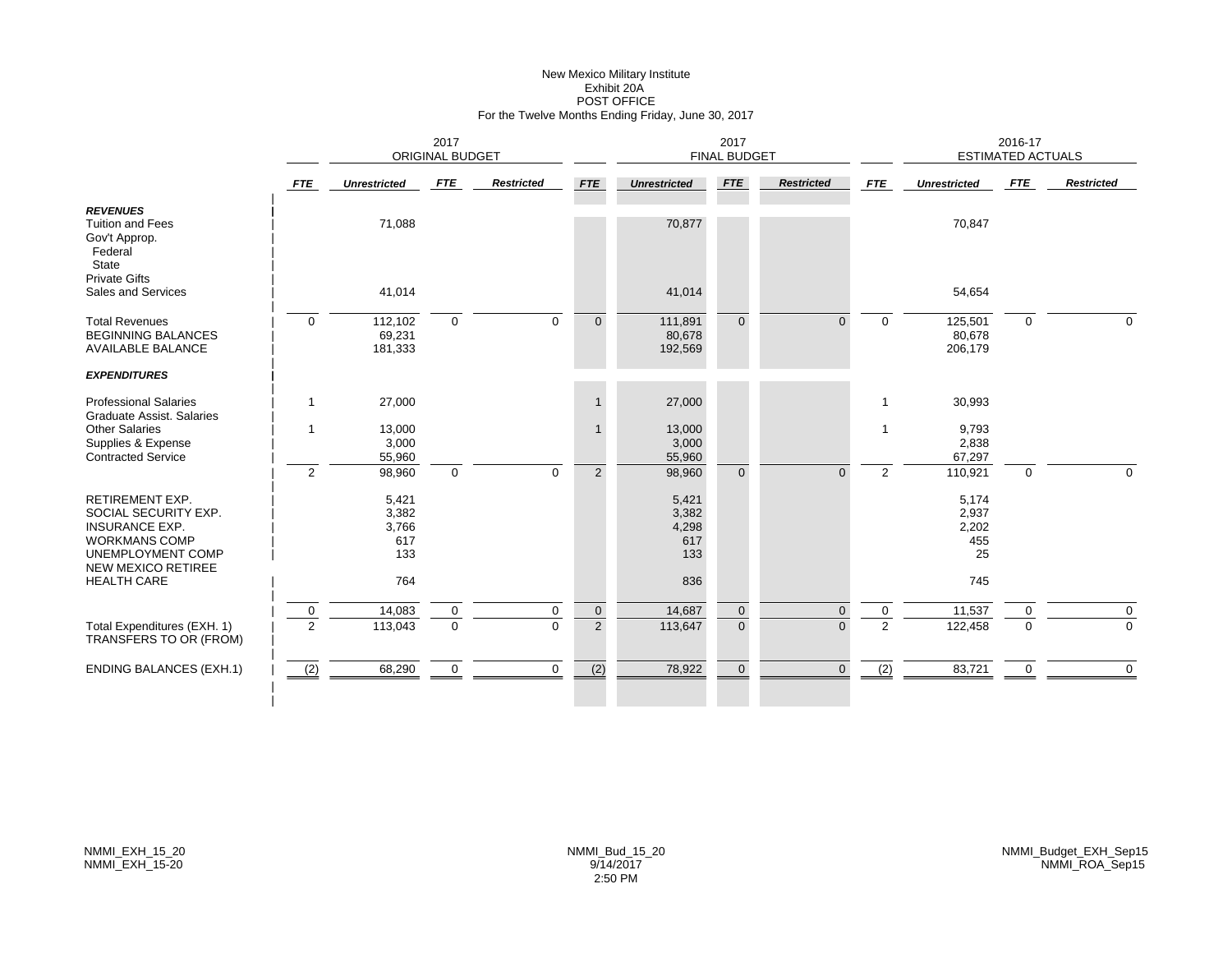# New Mexico Military Institute Exhibit 20ACADET STORE For the Twelve Months Ending Friday, June 30, 2017

|                                                                                                    |             | 2017<br><b>ORIGINAL BUDGET</b> |             |                   |              |                              | 2017<br><b>FINAL BUDGET</b> |                      |                            |                               | 2016-17<br><b>ESTIMATED ACTUALS</b> |                   |
|----------------------------------------------------------------------------------------------------|-------------|--------------------------------|-------------|-------------------|--------------|------------------------------|-----------------------------|----------------------|----------------------------|-------------------------------|-------------------------------------|-------------------|
|                                                                                                    | FTE         | <b>Unrestricted</b>            | FTE         | <b>Restricted</b> | <b>FTE</b>   | <b>Unrestricted</b>          | <b>FTE</b>                  | <b>Restricted</b>    | <b>FTE</b>                 | <b>Unrestricted</b>           | <b>FTE</b>                          | <b>Restricted</b> |
| <b>REVENUES</b><br>Gov't Approp.<br>Federal<br>State<br><b>Private Gifts</b><br>Sales and Services |             | 50,000                         |             |                   |              | 50,000                       |                             |                      |                            | 139,145                       |                                     |                   |
| <b>Total Revenues</b><br><b>BEGINNING BALANCES</b><br><b>AVAILABLE BALANCE</b>                     | $\Omega$    | 50,000<br>194,368<br>244,368   | $\mathbf 0$ | $\Omega$          | $\mathbf{0}$ | 50,000<br>292,185<br>342,185 | $\overline{0}$              | $\Omega$             | $\mathbf 0$                | 139,145<br>292,185<br>431,330 | $\mathbf 0$                         | $\mathbf 0$       |
| <b>EXPENDITURES</b>                                                                                |             |                                |             |                   |              |                              |                             |                      |                            |                               |                                     |                   |
| Graduate Assist. Salaries                                                                          |             |                                |             |                   |              |                              |                             |                      |                            |                               |                                     |                   |
| OVERHEAD-ADMIN<br><b>OVERHEAD-PLANT OPER</b>                                                       |             | 13,340<br>45,985               |             |                   |              | 13,340<br>45,985             |                             |                      |                            | 13,340<br>45,985              |                                     |                   |
|                                                                                                    | 0           | 59,325                         | $\mathbf 0$ | 0                 | $\mathbf 0$  | 59,325                       | $\mathbf 0$                 | $\Omega$<br>$\Omega$ | $\overline{0}$<br>$\Omega$ | 59,325                        | $\mathbf 0$                         | 0                 |
| Total Expenditures (EXH. 1)<br>TRANSFERS TO OR (FROM)                                              | $\mathbf 0$ | 59,325                         | $\mathbf 0$ | $\mathbf 0$       | $\mathbf 0$  | 59,325                       | $\overline{0}$              |                      |                            | 59,325                        | $\mathbf 0$                         | $\mathbf 0$       |
| <b>ENDING BALANCES (EXH.1)</b>                                                                     | $\mathbf 0$ | 185,043                        | 0           | 0                 | $\mathbf 0$  | 282,860                      | $\overline{0}$              | $\Omega$             | $\mathbf 0$                | 372,005                       | 0                                   | 0                 |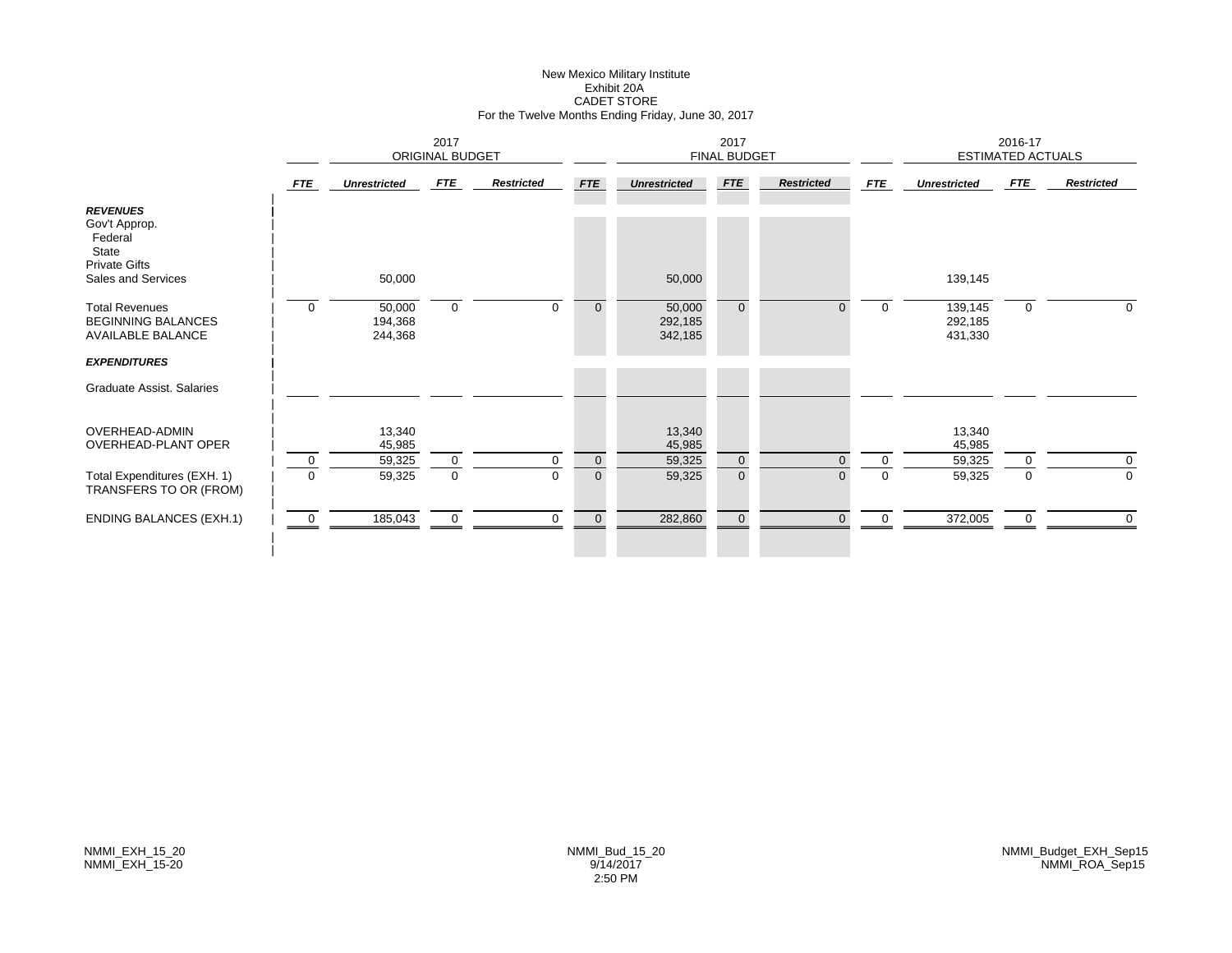# New Mexico Military Institute Exhibit 20AVENDING For the Twelve Months Ending Friday, June 30, 2017

|                                                                                                    |                | 2017<br>ORIGINAL BUDGET |             |                   |             |                         | 2017<br><b>FINAL BUDGET</b> |                   |             |                         | 2016-17<br><b>ESTIMATED ACTUALS</b> |                   |
|----------------------------------------------------------------------------------------------------|----------------|-------------------------|-------------|-------------------|-------------|-------------------------|-----------------------------|-------------------|-------------|-------------------------|-------------------------------------|-------------------|
|                                                                                                    | FTE            | <b>Unrestricted</b>     | FTE         | <b>Restricted</b> | <b>FTE</b>  | <b>Unrestricted</b>     | FTE                         | <b>Restricted</b> | <b>FTE</b>  | <b>Unrestricted</b>     | <b>FTE</b>                          | <b>Restricted</b> |
| <b>REVENUES</b><br>Gov't Approp.<br>Federal<br>State<br><b>Private Gifts</b><br>Sales and Services |                | 1,000                   |             |                   |             | 1,000                   |                             |                   |             | 1,403                   |                                     |                   |
| <b>Total Revenues</b><br><b>BEGINNING BALANCES</b><br><b>AVAILABLE BALANCE</b>                     | 0              | 1,000<br>6,190<br>7,190 | $\mathbf 0$ | $\mathbf 0$       | $\mathbf 0$ | 1,000<br>5,771<br>6,771 | $\overline{0}$              | $\overline{0}$    | $\mathbf 0$ | 1,403<br>5,771<br>7,174 | 0                                   | $\overline{0}$    |
| <b>EXPENDITURES</b>                                                                                |                |                         |             |                   |             |                         |                             |                   |             |                         |                                     |                   |
| Graduate Assist. Salaries                                                                          |                |                         |             |                   |             |                         |                             |                   |             |                         |                                     |                   |
| TRANSFERS TO OR (FROM)                                                                             |                |                         |             |                   |             |                         |                             |                   |             |                         |                                     |                   |
| <b>ENDING BALANCES (EXH.1)</b>                                                                     | $\overline{0}$ | 7,190                   | $\mathbf 0$ | $\Omega$          | $\mathbf 0$ | 6,771                   | $\overline{0}$              | $\Omega$          | $\Omega$    | 7,174                   | $\overline{0}$                      | $\overline{0}$    |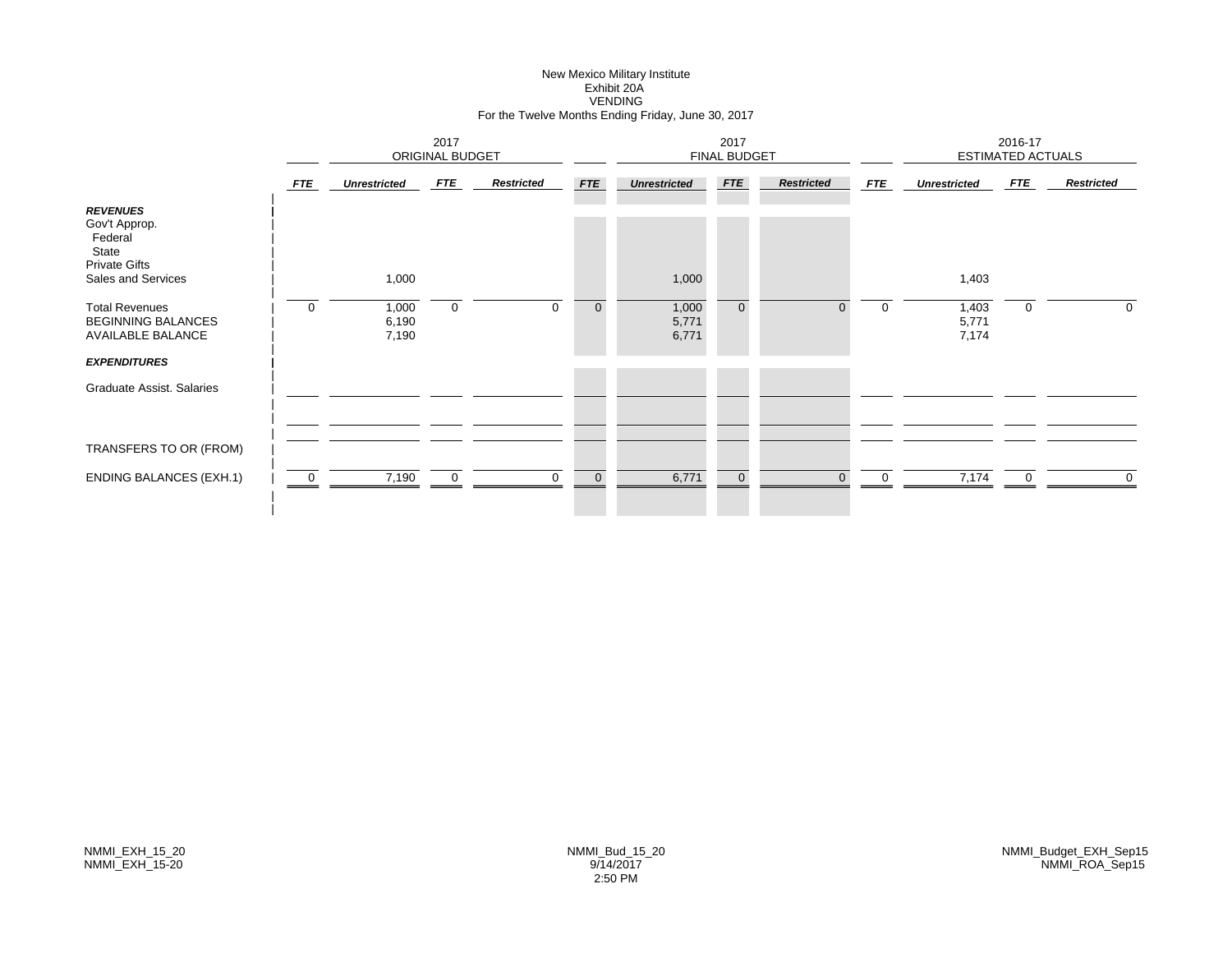# New Mexico Military Institute Exhibit 20ASPECIAL EVENTS For the Twelve Months Ending Friday, June 30, 2017

|                                                                                                                 |                |                                       | 2017<br>ORIGINAL BUDGET |                   |                |                                       | 2017<br><b>FINAL BUDGET</b> |                   |             |                                    | 2016-17<br><b>ESTIMATED ACTUALS</b> |                   |
|-----------------------------------------------------------------------------------------------------------------|----------------|---------------------------------------|-------------------------|-------------------|----------------|---------------------------------------|-----------------------------|-------------------|-------------|------------------------------------|-------------------------------------|-------------------|
|                                                                                                                 | <b>FTE</b>     | <b>Unrestricted</b>                   | FTE                     | <b>Restricted</b> | <b>FTE</b>     | <b>Unrestricted</b>                   | <b>FTE</b>                  | <b>Restricted</b> | <b>FTE</b>  | <b>Unrestricted</b>                | <b>FTE</b>                          | <b>Restricted</b> |
| <b>REVENUES</b><br>Gov't Approp.<br>Federal<br>State<br><b>Private Gifts</b><br>Sales and Services              |                | 206,592                               |                         |                   |                | 206,592                               |                             |                   |             | 139,407                            |                                     |                   |
| <b>Total Revenues</b><br><b>BEGINNING BALANCES</b><br><b>AVAILABLE BALANCE</b>                                  | $\mathbf 0$    | 206,592<br>(103, 232)<br>103,360      | $\mathbf 0$             | $\Omega$          | $\Omega$       | 206,592<br>(23, 741)<br>182,851       | $\overline{0}$              | $\Omega$          | $\Omega$    | 139,407<br>(23, 741)<br>115,666    | $\mathbf{0}$                        | $\Omega$          |
| <b>EXPENDITURES</b>                                                                                             |                |                                       |                         |                   |                |                                       |                             |                   |             |                                    |                                     |                   |
| Graduate Assist. Salaries<br><b>Other Salaries</b><br>Supplies & Expense<br>Travel<br><b>Contracted Service</b> |                | 8,830<br>122,397<br>13,100<br>113,890 |                         |                   |                | 8,830<br>122,397<br>13,100<br>113,890 |                             |                   |             | 5,158<br>53,281<br>7,012<br>91,695 |                                     |                   |
|                                                                                                                 | $\Omega$       | 258,217                               | $\mathbf 0$             | $\Omega$          | $\Omega$       | 258,217                               | $\overline{0}$              | $\Omega$          | $\Omega$    | 157,147                            | $\mathbf 0$                         | $\mathbf 0$       |
| <b>RETIREMENT EXP.</b><br>SOCIAL SECURITY EXP.<br><b>NEW MEXICO RETIREE</b>                                     |                |                                       |                         |                   |                |                                       |                             |                   |             | 588<br>324                         |                                     |                   |
| <b>HEALTH CARE</b>                                                                                              |                |                                       |                         |                   |                |                                       |                             |                   |             | 85                                 |                                     |                   |
|                                                                                                                 | $\mathbf 0$    | $\mathbf 0$                           | $\mathbf 0$             | $\mathbf 0$       | $\mathbf{0}$   | $\Omega$                              | $\overline{0}$              | $\Omega$          | $\mathbf 0$ | 996                                | $\mathbf 0$                         | $\mathbf 0$       |
| Total Expenditures (EXH. 1)<br>TRANSFERS TO OR (FROM)                                                           | $\Omega$       | 258,217                               | $\mathbf 0$             | $\Omega$          | $\overline{0}$ | 258,217                               | $\overline{0}$              | $\Omega$          | $\Omega$    | 158,142                            | $\Omega$                            | $\Omega$          |
| <b>ENDING BALANCES (EXH.1)</b>                                                                                  | $\overline{0}$ | (154, 857)                            | $\mathbf 0$             | $\mathbf{0}$      | $\mathbf{0}$   | (75, 366)                             | $\overline{0}$              | $\Omega$          | $\mathbf 0$ | (42, 476)                          | 0                                   | $\mathbf 0$       |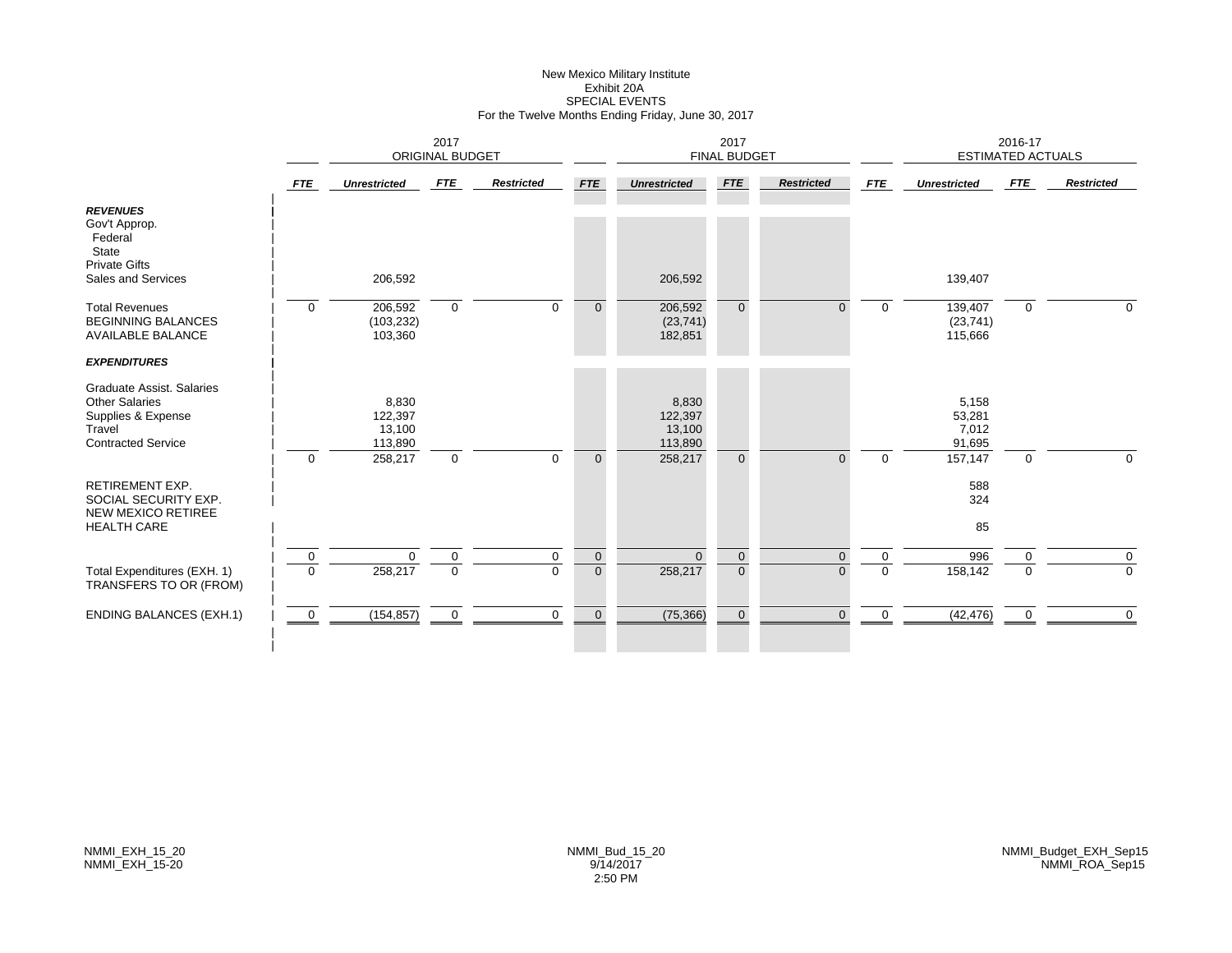#### New Mexico Military Institute Exhibit 20A Summer School & Camps For the Twelve Months Ending Friday, June 30, 2017

|                                                                                                                          |                         | 2017<br><b>ORIGINAL BUDGET</b> |                            |                         |                               |                               | 2017<br><b>FINAL BUDGET</b> |                      |                      |                               | 2016-17<br><b>ESTIMATED ACTUALS</b> |                   |
|--------------------------------------------------------------------------------------------------------------------------|-------------------------|--------------------------------|----------------------------|-------------------------|-------------------------------|-------------------------------|-----------------------------|----------------------|----------------------|-------------------------------|-------------------------------------|-------------------|
|                                                                                                                          | FTE                     | <b>Unrestricted</b>            | FTE                        | <b>Restricted</b>       | <b>FTE</b>                    | <b>Unrestricted</b>           | <b>FTE</b>                  | <b>Restricted</b>    | <b>FTE</b>           | <b>Unrestricted</b>           | FTE                                 | <b>Restricted</b> |
| <b>REVENUES</b><br><b>Tuition and Fees</b><br>Gov't Approp.<br>Federal<br><b>State</b>                                   |                         | 3,949                          |                            |                         |                               | 3,802                         |                             |                      |                      | 3,800                         |                                     |                   |
| <b>Private Gifts</b><br>Sales and Services                                                                               |                         | 92,824                         |                            |                         |                               | 236,777                       |                             |                      |                      | 265,343                       |                                     |                   |
| <b>Total Revenues</b><br><b>BEGINNING BALANCES</b><br><b>AVAILABLE BALANCE</b>                                           | $\mathbf 0$             | 96,773<br>59,958<br>156,731    | $\mathbf 0$                | $\Omega$                | $\Omega$                      | 240,579<br>169,854<br>410,433 | $\Omega$                    | $\Omega$             | $\Omega$             | 269,143<br>169,854<br>438,997 | $\Omega$                            | $\Omega$          |
| <b>EXPENDITURES</b>                                                                                                      |                         |                                |                            |                         |                               |                               |                             |                      |                      |                               |                                     |                   |
| <b>Professional Salaries</b><br><b>Graduate Assist. Salaries</b><br><b>Other Salaries</b><br>Supplies & Expense          |                         | 26,775<br>86,500               |                            |                         |                               | 82,962<br>163,638             |                             |                      |                      | 36,230<br>58,677<br>162,279   |                                     |                   |
| Travel                                                                                                                   | $\mathbf 0$             | 113,275                        | $\mathbf 0$                | $\Omega$                | $\Omega$                      | 246,600                       | $\Omega$                    | $\Omega$             | $\Omega$             | 107<br>257,293                | $\mathbf{0}$                        | $\Omega$          |
| <b>RETIREMENT EXP.</b><br>SOCIAL SECURITY EXP.<br><b>WORKMANS COMP</b><br>UNEMPLOYMENT COMP<br><b>NEW MEXICO RETIREE</b> |                         | 12,377<br>9,380<br>416<br>58   |                            |                         |                               | 14,093<br>10,945<br>416<br>58 |                             |                      |                      | 11,585<br>7,281<br>287<br>17  |                                     |                   |
| <b>HEALTH CARE</b>                                                                                                       |                         | 1,848                          |                            |                         |                               | 1,906                         |                             |                      |                      | 1,667                         |                                     |                   |
| Total Expenditures (EXH. 1)<br>TRANSFERS TO OR (FROM)                                                                    | $\mathbf 0$<br>$\Omega$ | 24,079<br>137,354              | $\mathbf 0$<br>$\mathbf 0$ | $\mathbf 0$<br>$\Omega$ | $\mathbf 0$<br>$\overline{0}$ | 27,418<br>274,018             | $\mathbf 0$<br>$\Omega$     | $\Omega$<br>$\Omega$ | $\Omega$<br>$\Omega$ | 20,836<br>278,129             | 0<br>$\Omega$                       | 0<br>$\Omega$     |
| <b>ENDING BALANCES (EXH.1)</b>                                                                                           | $\overline{0}$          | 19,377                         | $\mathbf 0$                | $\mathbf 0$             | $\overline{0}$                | 136,415                       | $\mathbf 0$                 | $\Omega$             | 0                    | 160,868                       | 0                                   | $\mathbf 0$       |
|                                                                                                                          |                         |                                |                            |                         |                               |                               |                             |                      |                      |                               |                                     |                   |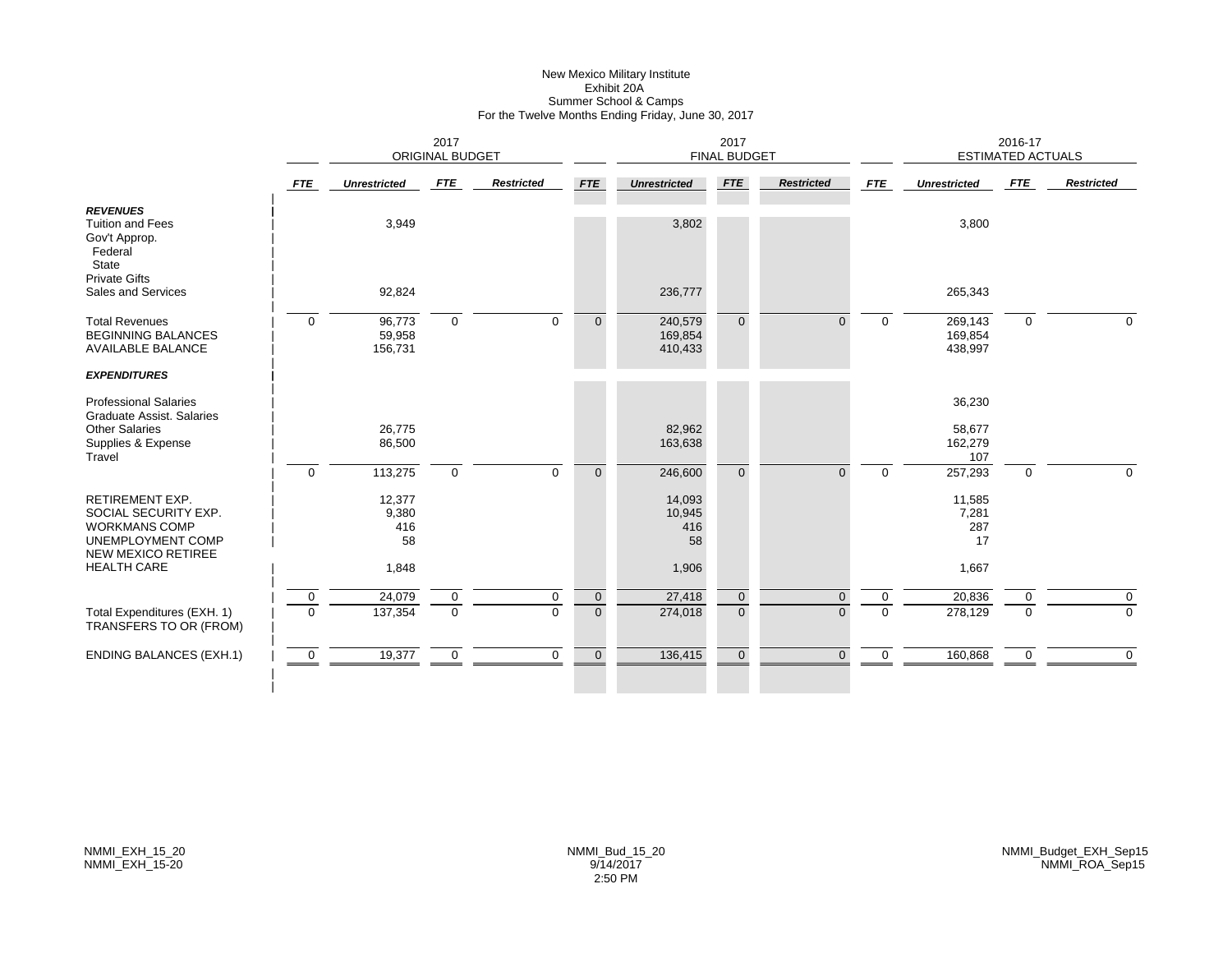# New Mexico Military Institute Exhibit 20ADANIELS LEADERSHIP For the Twelve Months Ending Friday, June 30, 2017

|                | 2017<br><b>ORIGINAL BUDGET</b> |                    |                         |                      |                              | 2017               |                            |                                             |                              | 2016-17          |                                                     |
|----------------|--------------------------------|--------------------|-------------------------|----------------------|------------------------------|--------------------|----------------------------|---------------------------------------------|------------------------------|------------------|-----------------------------------------------------|
| <b>FTE</b>     | <b>Unrestricted</b>            | FTE                | <b>Restricted</b>       | <b>FTE</b>           | <b>Unrestricted</b>          | <b>FTE</b>         | <b>Restricted</b>          | <b>FTE</b>                                  | <b>Unrestricted</b>          | <b>FTE</b>       | <b>Restricted</b>                                   |
|                | 172,191                        |                    |                         |                      | 171,897                      |                    |                            |                                             | 171,825                      |                  |                                                     |
|                | 27,669                         |                    |                         |                      | 27,669                       |                    |                            |                                             | 20,138                       |                  |                                                     |
| $\overline{0}$ | 199,860<br>43,299<br>243,159   | $\mathbf 0$        | $\mathbf 0$             | $\mathbf{0}$         | 199,566<br>79,062<br>278,628 | $\overline{0}$     | $\Omega$                   | $\mathbf 0$                                 | 191,963<br>79,062<br>271,025 | 0                | $\mathbf{0}$                                        |
|                |                                |                    |                         |                      |                              |                    |                            |                                             |                              |                  |                                                     |
|                | 18,500<br>120,863              |                    |                         |                      | 18,500<br>120,863            |                    |                            |                                             | 15,890<br>19,335             |                  |                                                     |
|                |                                |                    |                         |                      |                              |                    |                            |                                             |                              |                  | $\Omega$                                            |
|                | 3,320<br>3,052<br>535<br>58    |                    |                         |                      | 3,320<br>3,052<br>535<br>58  |                    |                            |                                             | 167<br>631<br>177<br>9       |                  |                                                     |
|                | 611                            |                    |                         |                      | 611                          |                    |                            |                                             | 24                           |                  |                                                     |
| $\mathbf 0$    | 7,576                          | 0                  | $\mathbf 0$             | $\mathbf 0$          | 7,576                        | $\overline{0}$     | $\mathbf{0}$               | $\mathbf 0$                                 | 1,008                        | 0                | $\mathbf 0$                                         |
|                |                                |                    |                         |                      |                              |                    |                            |                                             |                              |                  | $\Omega$                                            |
| $\overline{0}$ | 96,220                         | $\mathbf 0$        | $\mathbf 0$             | $\overline{0}$       | 131,689                      | $\overline{0}$     | $\Omega$                   | $\overline{0}$                              | 234,793                      | 0                | $\mathbf 0$                                         |
|                | $\overline{0}$<br>$\Omega$     | 139,363<br>146,939 | $\mathbf 0$<br>$\Omega$ | $\Omega$<br>$\Omega$ | $\Omega$<br>$\overline{0}$   | 139,363<br>146,939 | $\Omega$<br>$\overline{0}$ | <b>FINAL BUDGET</b><br>$\Omega$<br>$\Omega$ | $\Omega$<br>$\Omega$         | 35,225<br>36,233 | <b>ESTIMATED ACTUALS</b><br>$\mathbf 0$<br>$\Omega$ |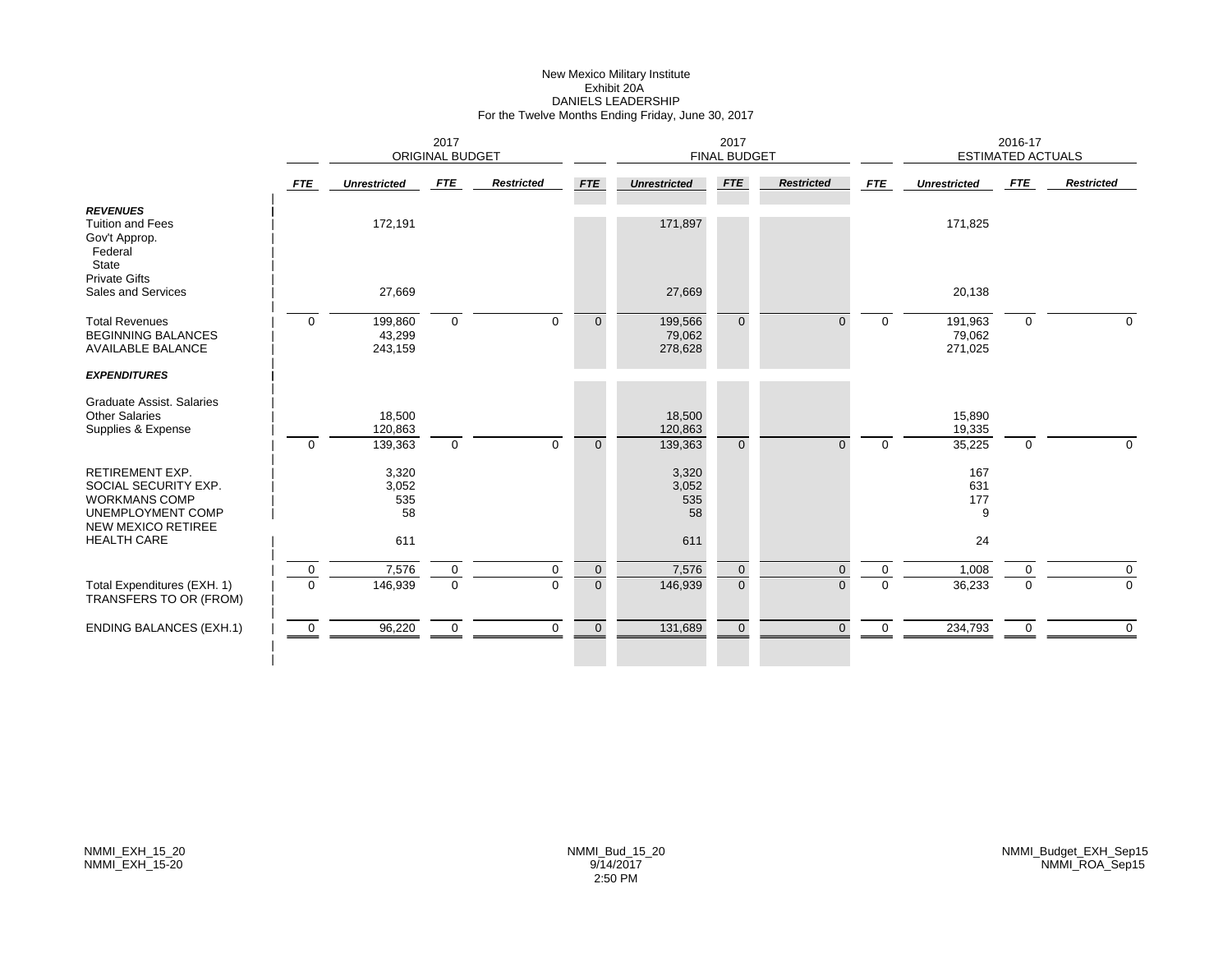#### New Mexico Military Institute Exhibit 20A ATHLETIC PERFORMANCE CENTER For the Twelve Months Ending Friday, June 30, 2017

|                                                                                                    |             | 2017<br><b>ORIGINAL BUDGET</b>     |             |                   |                |                                    | 2017<br><b>FINAL BUDGET</b> |                   |            |                              | 2016-17<br><b>ESTIMATED ACTUALS</b> |                   |
|----------------------------------------------------------------------------------------------------|-------------|------------------------------------|-------------|-------------------|----------------|------------------------------------|-----------------------------|-------------------|------------|------------------------------|-------------------------------------|-------------------|
|                                                                                                    | <b>FTE</b>  | <b>Unrestricted</b>                | FTE         | <b>Restricted</b> | FTE            | <b>Unrestricted</b>                | FTE                         | <b>Restricted</b> | <b>FTE</b> | <b>Unrestricted</b>          | FTE                                 | <b>Restricted</b> |
| <b>REVENUES</b><br>Gov't Approp.<br>Federal<br>State<br><b>Private Gifts</b><br>Sales and Services |             | 40,000                             |             |                   |                | 40,000                             |                             |                   |            |                              |                                     |                   |
| <b>Total Revenues</b><br><b>BEGINNING BALANCES</b><br><b>AVAILABLE BALANCE</b>                     | $\mathbf 0$ | 40,000<br>66,157<br>106,157        | $\mathbf 0$ | $\Omega$          | $\mathbf{0}$   | 40,000<br>66,725<br>106,725        | $\overline{0}$              | 0                 | $\Omega$   | $\Omega$<br>66,725<br>66,725 | $\mathbf{0}$                        | 0                 |
| <b>EXPENDITURES</b>                                                                                |             |                                    |             |                   |                |                                    |                             |                   |            |                              |                                     |                   |
| Graduate Assist. Salaries<br><b>Other Salaries</b><br>Supplies & Expense<br>Travel                 | $\mathbf 0$ | 3,000<br>35,000<br>2,600<br>40,600 | $\mathbf 0$ | $\Omega$          | $\overline{0}$ | 3,000<br>35,000<br>2,600<br>40,600 | $\overline{0}$              | $\Omega$          | $\Omega$   | $\Omega$                     | $\Omega$                            | $\mathbf 0$       |
| <b>WORKMANS COMP</b><br>UNEMPLOYMENT COMP                                                          |             |                                    |             |                   |                |                                    |                             |                   |            | $\frac{32}{2}$               |                                     |                   |
|                                                                                                    | 0           | $\Omega$                           | $\mathbf 0$ | $\mathbf 0$       | $\mathbf 0$    | $\Omega$                           | $\mathbf 0$                 | $\Omega$          | 0          | 34                           | 0                                   | $\mathbf 0$       |
| Total Expenditures (EXH. 1)<br>TRANSFERS TO OR (FROM)                                              | $\mathbf 0$ | 40,600                             | $\mathbf 0$ | $\Omega$          | $\mathbf 0$    | 40,600                             | $\overline{0}$              | $\Omega$          | $\Omega$   | 34                           | $\Omega$                            | 0                 |
| <b>ENDING BALANCES (EXH.1)</b>                                                                     | 0           | 65,557                             | $\mathbf 0$ | $\mathbf 0$       | $\overline{0}$ | 66,125                             | $\mathbf{0}$                | $\Omega$          | 0          | 66,691                       | $\mathbf 0$                         | $\Omega$          |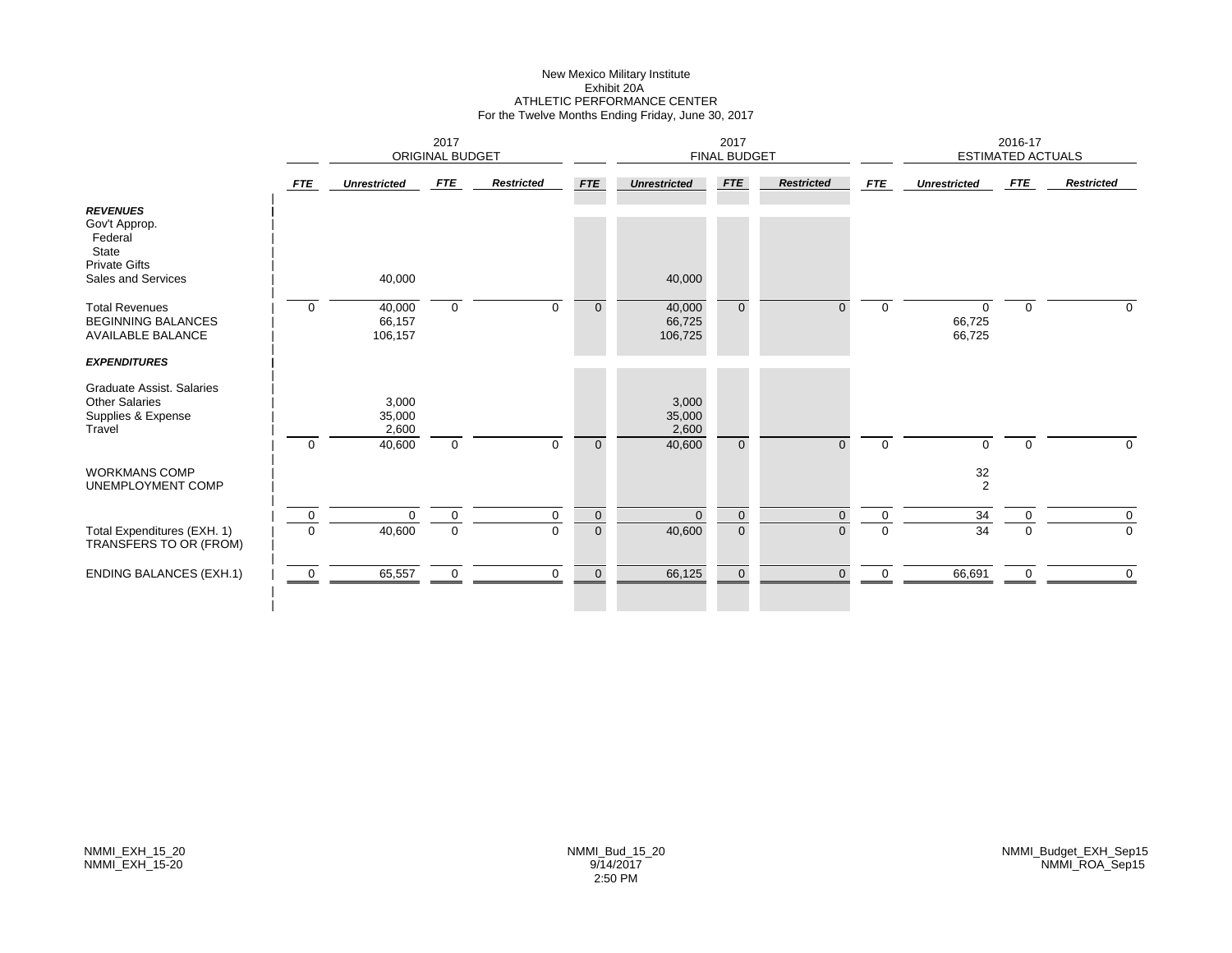#### New Mexico Military Institute Exhibit 21-Summary of Intercollegiate Athletics For the Twelve Months Ending Friday, June 30, 2017

|                                                                                                                                                                  |                |                                                         | 2017<br>ORIGINAL BUDGET |                   |                | 2017<br><b>FINAL BUDGET</b>                             |                |                   |                |                                                         | 2016-17<br><b>ESTIMATED ACTUALS</b> |                   |  |
|------------------------------------------------------------------------------------------------------------------------------------------------------------------|----------------|---------------------------------------------------------|-------------------------|-------------------|----------------|---------------------------------------------------------|----------------|-------------------|----------------|---------------------------------------------------------|-------------------------------------|-------------------|--|
|                                                                                                                                                                  | <b>FTE</b>     | <b>Unrestricted</b>                                     | <b>FTE</b>              | <b>Restricted</b> | <b>FTE</b>     | <b>Unrestricted</b>                                     | <b>FTE</b>     | <b>Restricted</b> | <b>FTE</b>     | <b>Unrestricted</b>                                     | <b>FTE</b>                          | <b>Restricted</b> |  |
| <b>REVENUES</b><br><b>Required Student Fees</b><br>Gov't. Approp. - State<br><b>Ticket Sales</b><br>Radio & Television<br>Prog. Sales & Advertising              |                | 461,282<br>274,300<br>10,000                            |                         |                   |                | 460,566<br>268,372<br>10,000                            |                |                   |                | 460,372<br>260,600<br>13,410                            |                                     |                   |  |
| Concessions<br><b>Tournament Reimbursement</b><br>Other                                                                                                          |                | 3,000                                                   |                         |                   |                | 3,000                                                   |                |                   |                | 25<br>11,400                                            |                                     |                   |  |
| Total Revenues (Exh. 1)                                                                                                                                          | $\pmb{0}$      | 748,582                                                 | $\mathbf 0$             | $\mathbf 0$       | $\overline{0}$ | 741,938                                                 | $\overline{0}$ | $\Omega$          | $\mathbf 0$    | 745,807                                                 | $\Omega$                            | $\mathbf 0$       |  |
| <b>Professional Salaries</b><br><b>Coach Salaries</b><br>Grad. Asst. Salaries<br><b>Maintenance Salaries</b>                                                     | $\mathbf{1}$   | 108,255                                                 |                         |                   | $\mathbf{1}$   | 108,255                                                 |                |                   | $\mathbf{1}$   | 104,184                                                 |                                     |                   |  |
| <b>Other Salaries</b>                                                                                                                                            |                | 43,000                                                  |                         |                   |                | 43,000                                                  |                |                   |                | 34,577                                                  |                                     |                   |  |
| <b>Game Officials</b><br>Supplies and Expense<br>Travel<br>Equipment                                                                                             |                | 43,600<br>19,600<br>17,001                              |                         |                   |                | 48,909<br>19,600<br>17,001                              |                |                   |                | 35,623<br>16,374<br>7,072                               |                                     |                   |  |
| Other Sports - 21A<br>Retirement<br><b>Social Security</b><br>Group Insurance<br>Workmen's Compensation<br>Unemployment Compensation<br><b>Waiver of Tuition</b> | 3              | 2,292,055<br>16,545<br>11,521<br>19,662<br>2,101<br>431 |                         |                   | 3              | 2,435,797<br>30,401<br>15,782<br>37,622<br>3,058<br>588 |                |                   | 3              | 2,354,334<br>35,301<br>18,599<br>33,552<br>2,857<br>159 |                                     |                   |  |
| Fuel<br>Electricity<br>Water<br>Sewer                                                                                                                            |                |                                                         |                         |                   |                |                                                         |                |                   |                |                                                         |                                     |                   |  |
| Charge for Inst. Supp. Costs<br>Charge for Plant O & M Costs                                                                                                     |                | 1,350<br>1,800                                          |                         |                   |                | 1,350<br>1,800                                          |                |                   |                | 1,350<br>1,800                                          |                                     |                   |  |
| Total Expenditures (EXH. 1)                                                                                                                                      | $\overline{4}$ | 2,576,921                                               | $\mathbf 0$             | $\mathbf{0}$      | $\overline{4}$ | 2,763,163                                               | $\mathbf 0$    | $\Omega$          | $\overline{4}$ | 2,645,781                                               | $\mathbf 0$                         | $\mathbf 0$       |  |
| TRANSFERS TO OR (FROM) -<br><b>I&amp;G(Exh 1A)</b><br><b>BEGINNING BALANCE</b>                                                                                   |                | (1,846,941)<br>45,299                                   |                         |                   |                | (1,846,941)<br>209,353                                  |                |                   |                | (1,846,941)<br>209,353                                  |                                     |                   |  |
| <b>ENDING BALANCE</b>                                                                                                                                            | (4)            | 63,901                                                  | $\boldsymbol{0}$        | $\mathbf 0$       | (4)            | 35,069                                                  | $\mathbf 0$    | $\mathbf{0}$      | (4)            | 156,320                                                 | $\mathbf 0$                         | 0                 |  |
|                                                                                                                                                                  |                |                                                         |                         |                   |                | NMMI_EXH_21                                             |                |                   |                |                                                         |                                     |                   |  |

3:06 PM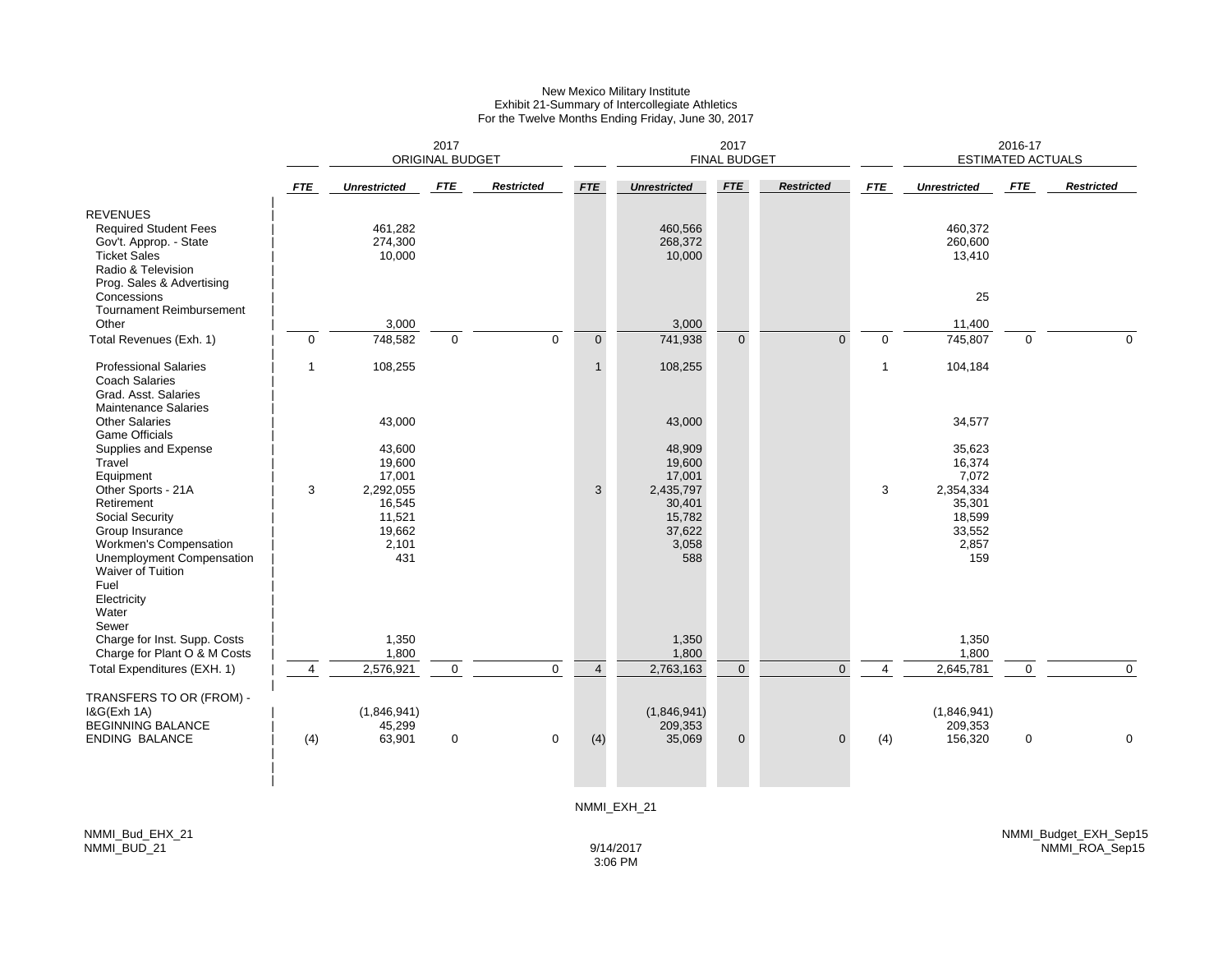#### New Mexico Military Institute Exhibit 21A Summary of Intercollegiate Athletics by Sport BRONCO FOOTBALL For the Twelve Months Ending Friday, June 30, 2017

|                                           |            | 2017<br>ORIGINAL BUDGET |            | 2017<br><b>FINAL BUDGET</b> |                     | 2016-17<br>ESTIMATED ACTUALS |
|-------------------------------------------|------------|-------------------------|------------|-----------------------------|---------------------|------------------------------|
|                                           |            |                         |            |                             |                     |                              |
|                                           | <b>FTE</b> | <b>Unrestricted</b>     | <b>FTE</b> | <b>Unrestricted</b>         | <b>FTE</b>          | <b>Unrestricted</b>          |
| <b>REVENUES</b>                           |            |                         |            |                             |                     |                              |
| <b>Required Student Fees</b>              |            |                         |            |                             |                     |                              |
| Gov't. Approp. - State                    |            | 79,600                  |            | 79,600                      |                     | 75,023                       |
| Private Gifts, Grants & Contracts         |            |                         |            |                             |                     |                              |
| <b>Ticket Sales</b><br>Radio & Television |            |                         |            |                             |                     |                              |
| Prog. Sales & Advertising                 |            |                         |            |                             |                     |                              |
| Concessions                               |            |                         |            |                             |                     |                              |
| <b>Tournament Reimbursement</b>           |            |                         |            |                             |                     |                              |
| Other                                     |            |                         |            |                             |                     |                              |
| Laundry                                   |            |                         |            |                             |                     |                              |
| Total Revenues (Exh. 1)                   | $\Omega$   | 79,600                  |            | 79,600                      | $\mathsf{O}\xspace$ | 75,023                       |
| <b>Professional Salaries</b>              |            |                         |            |                             |                     |                              |
| Grad. Asst. Salaries                      |            |                         |            |                             |                     |                              |
| <b>Maintenance Salaries</b>               |            |                         |            |                             |                     |                              |
| <b>Game Officials</b>                     |            | 12,600                  |            | 12,600                      |                     | 10,589                       |
| <b>Grant-in-aid Athletics</b>             |            | 721,847                 |            | 829,229                     |                     | 824,770                      |
| Supplies and Expense<br>Travel            |            | 15,400                  |            | 15,400                      |                     | 48,158                       |
| Team                                      |            | 100,000                 |            | 100,000                     |                     | 81,101                       |
| Recruiting                                |            | 16,600                  |            | 16,600                      |                     | 19,391                       |
| Equipment                                 |            | 33,500                  |            | 33,500                      |                     | 36,094                       |
| Telephone                                 |            | 7,500                   |            | 7,500                       |                     | 4,001                        |
| Total Expenditures (EXH. 1)               | $\Omega$   | 907,447                 |            | 1,014,829                   | $\mathbf 0$         | 1,024,103                    |
|                                           |            |                         |            |                             |                     |                              |
|                                           |            |                         |            |                             |                     |                              |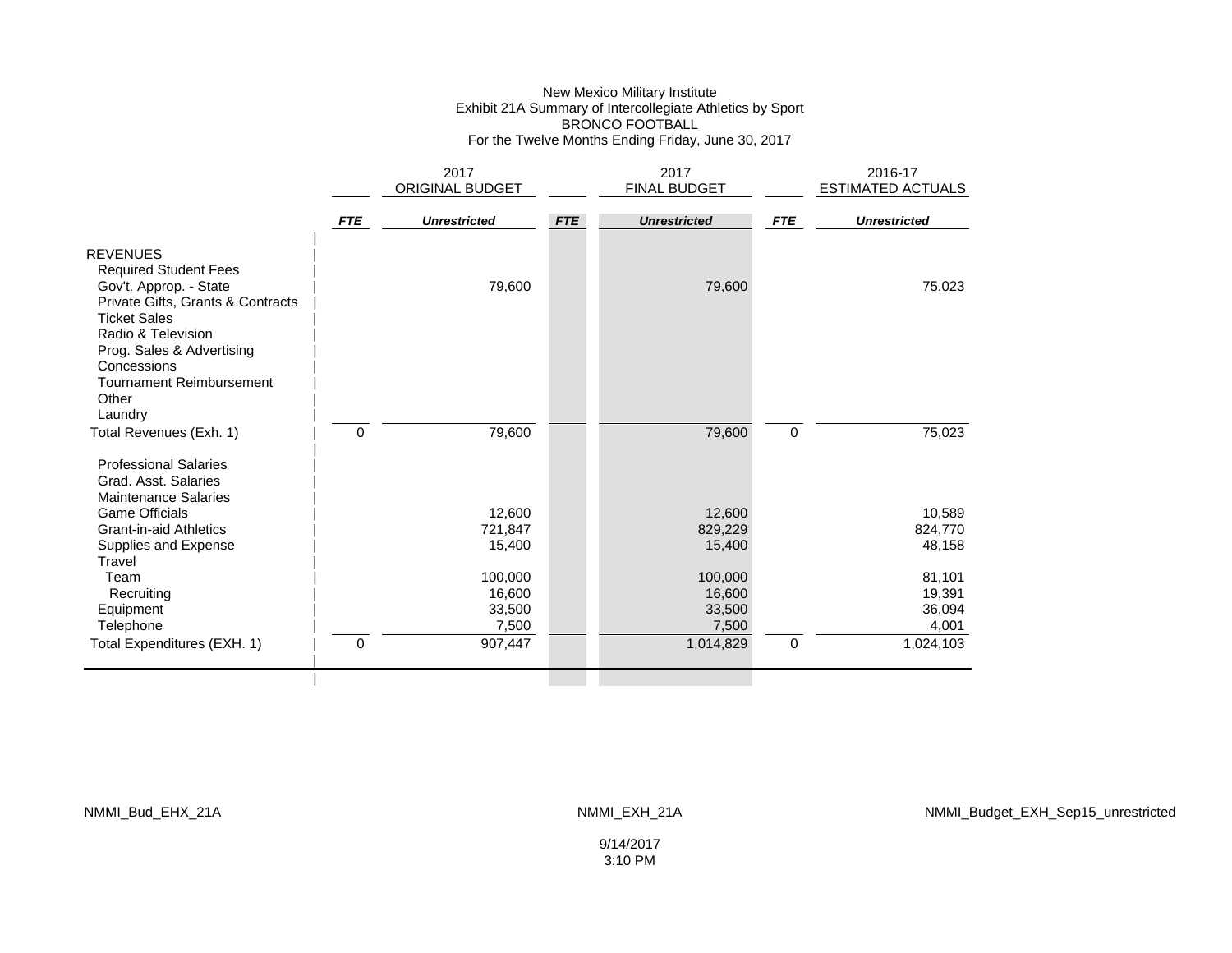#### New Mexico Military Institute Exhibit 21A Summary of Intercollegiate Athletics by Sport BRONCO BASKETBALL For the Twelve Months Ending Friday, June 30, 2017

|                                                                                                                                                             |            | 2017                   |            | 2017                |             | 2016-17                  |
|-------------------------------------------------------------------------------------------------------------------------------------------------------------|------------|------------------------|------------|---------------------|-------------|--------------------------|
|                                                                                                                                                             |            | <b>ORIGINAL BUDGET</b> |            | <b>FINAL BUDGET</b> |             | <b>ESTIMATED ACTUALS</b> |
|                                                                                                                                                             | <b>FTE</b> | <b>Unrestricted</b>    | <b>FTE</b> | <b>Unrestricted</b> | <b>FTE</b>  | <b>Unrestricted</b>      |
| <b>REVENUES</b><br><b>Required Student Fees</b><br>Gov't. Approp. - State<br>Private Gifts, Grants & Contracts<br><b>Ticket Sales</b><br>Radio & Television |            | 46,800                 |            | 46,800              |             | 44,109                   |
| Prog. Sales & Advertising<br>Concessions<br><b>Tournament Reimbursement</b><br>Other<br>Laundry                                                             |            |                        |            |                     |             |                          |
| Total Revenues (Exh. 1)                                                                                                                                     | 0          | 46,800                 |            | 46,800              | $\mathbf 0$ | 44,109                   |
| <b>Professional Salaries</b><br>Grad. Asst. Salaries<br><b>Maintenance Salaries</b>                                                                         |            |                        |            |                     |             |                          |
| <b>Other Salaries</b>                                                                                                                                       | 1          | 34,757                 | 1.00       | 34,757              | 1           | 34,000                   |
| <b>Game Officials</b>                                                                                                                                       |            | 6,015                  |            | 8,078               |             | 8,078                    |
| <b>Grant-in-aid Athletics</b>                                                                                                                               |            | 170,878                |            | 142,617             |             | 142,331                  |
| Supplies and Expense<br>Travel                                                                                                                              |            | 1,500                  |            | 5,179               |             | 5,583                    |
| Team                                                                                                                                                        |            | 60,248                 |            | 60,248              |             | 60,365                   |
| Recruiting                                                                                                                                                  |            | 4,500                  |            | 11,071              |             | 16,853                   |
| Equipment                                                                                                                                                   |            | 6,000                  |            | 13,119              |             | 13,046                   |
| Telephone                                                                                                                                                   |            | 3,000                  |            | 3,000               |             | 106                      |
| Total Expenditures (EXH. 1)                                                                                                                                 | 1          | 286,898                | 1.00       | 278,069             | 1           | 280,361                  |
|                                                                                                                                                             |            |                        |            |                     |             |                          |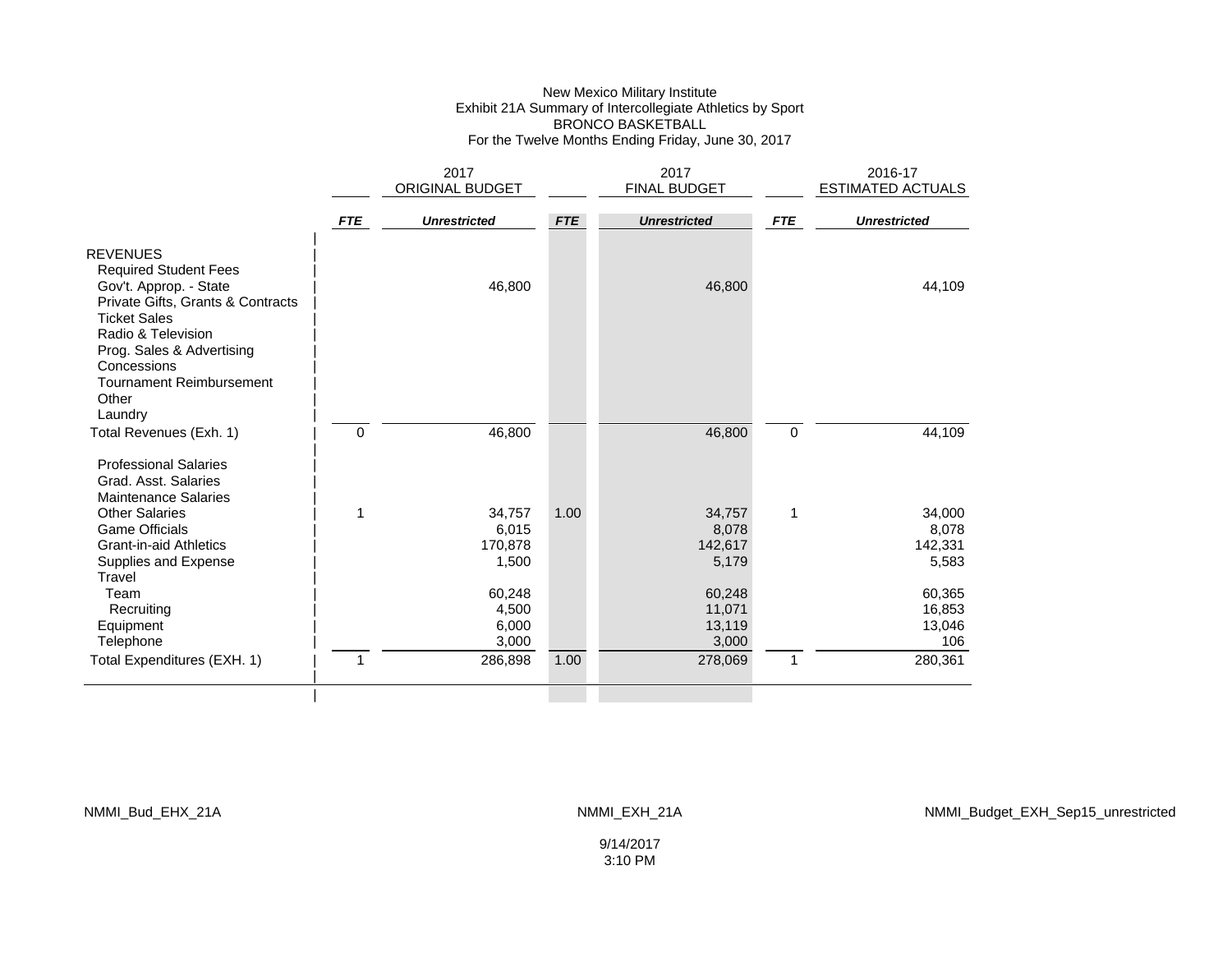### New Mexico Military Institute Exhibit 21A Summary of Intercollegiate Athletics by Sport BRONCO GOLF For the Twelve Months Ending Friday, June 30, 2017

|                                                             |             | 2017                |            | 2017                |            | 2016-17             |
|-------------------------------------------------------------|-------------|---------------------|------------|---------------------|------------|---------------------|
|                                                             |             | ORIGINAL BUDGET     |            | FINAL BUDGET        |            | ESTIMATED ACTUALS   |
|                                                             | <b>FTE</b>  | <b>Unrestricted</b> | <b>FTE</b> | <b>Unrestricted</b> | <b>FTE</b> | <b>Unrestricted</b> |
| <b>REVENUES</b>                                             |             |                     |            |                     |            |                     |
| <b>Required Student Fees</b>                                |             |                     |            |                     |            |                     |
| Gov't. Approp. - State<br>Private Gifts, Grants & Contracts |             | 9,500               |            | 9,500               |            | 8,954               |
| <b>Ticket Sales</b>                                         |             |                     |            |                     |            |                     |
| Radio & Television                                          |             |                     |            |                     |            |                     |
| Prog. Sales & Advertising<br>Concessions                    |             |                     |            |                     |            |                     |
| <b>Tournament Reimbursement</b>                             |             |                     |            |                     |            |                     |
| Other                                                       |             |                     |            |                     |            |                     |
| Laundry                                                     |             |                     |            |                     |            |                     |
| Total Revenues (Exh. 1)                                     | $\mathbf 0$ | 9,500               |            | 9,500               | 0          | 8,954               |
| <b>Professional Salaries</b>                                |             |                     |            |                     |            |                     |
| Grad, Asst. Salaries                                        |             |                     |            |                     |            |                     |
| <b>Maintenance Salaries</b>                                 |             |                     |            |                     |            |                     |
| <b>Grant-in-aid Athletics</b><br>Supplies and Expense       |             | 55,867              |            | 55,867              |            | 56,535<br>1,203     |
| Travel                                                      |             |                     |            |                     |            |                     |
| Team                                                        |             | 40,000              |            | 40,000              |            | 24,189              |
| Recruiting                                                  |             | 2,000               |            | 2,000               |            | 763                 |
| Equipment<br>Telephone                                      |             | 5,500<br>1,000      |            | 5,500<br>1,000      |            | 3,631               |
| Total Expenditures (EXH. 1)                                 | $\Omega$    | 104,367             |            | 104,367             | 0          | 86,320              |
|                                                             |             |                     |            |                     |            |                     |
|                                                             |             |                     |            |                     |            |                     |

NMMI\_Bud\_EHX\_21A NMMI\_EXH\_21A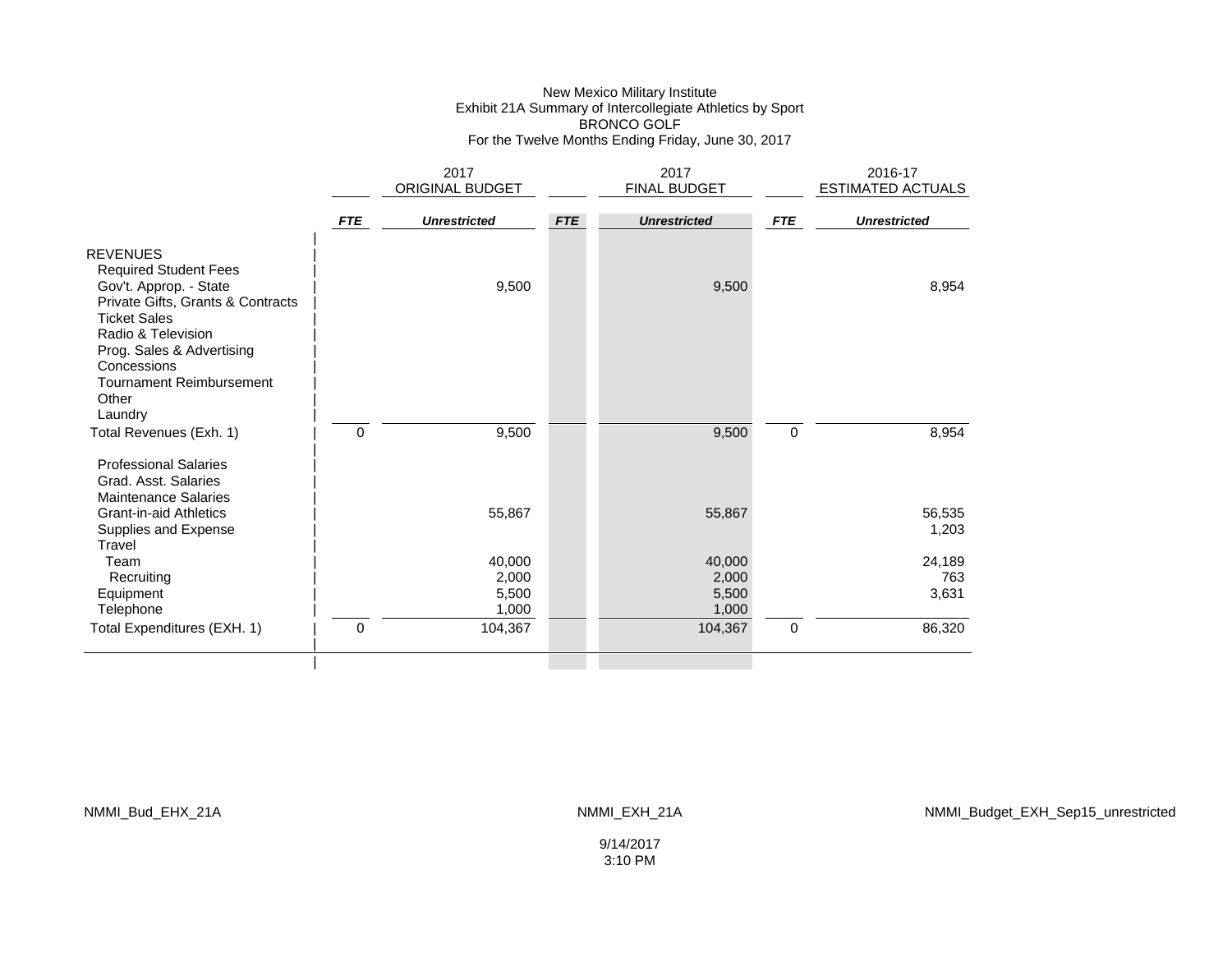#### New Mexico Military Institute Exhibit 21A Summary of Intercollegiate Athletics by Sport BRONCO BASEBALL For the Twelve Months Ending Friday, June 30, 2017

|                                                                                                                                                                                                                                                     |            | 2017                               |            | 2017                               |              | 2016-17                              |
|-----------------------------------------------------------------------------------------------------------------------------------------------------------------------------------------------------------------------------------------------------|------------|------------------------------------|------------|------------------------------------|--------------|--------------------------------------|
|                                                                                                                                                                                                                                                     |            | ORIGINAL BUDGET                    |            | FINAL BUDGET                       |              | <b>ESTIMATED ACTUALS</b>             |
|                                                                                                                                                                                                                                                     | <b>FTE</b> | <b>Unrestricted</b>                | <b>FTE</b> | <b>Unrestricted</b>                | <b>FTE</b>   | <b>Unrestricted</b>                  |
| <b>REVENUES</b><br><b>Required Student Fees</b><br>Gov't. Approp. - State<br>Private Gifts, Grants & Contracts<br><b>Ticket Sales</b><br>Radio & Television<br>Prog. Sales & Advertising<br>Concessions<br><b>Tournament Reimbursement</b><br>Other |            | 30,362                             |            | 30,362                             |              | 28,616                               |
| Laundry<br>Total Revenues (Exh. 1)                                                                                                                                                                                                                  | 0          | 30,362                             |            | 30,362                             | $\mathbf 0$  | 28,616                               |
| <b>Professional Salaries</b><br>Grad. Asst. Salaries<br><b>Maintenance Salaries</b>                                                                                                                                                                 |            |                                    |            |                                    |              |                                      |
| Other Salaries<br><b>Game Officials</b><br><b>Grant-in-aid Athletics</b><br>Supplies and Expense<br>Travel                                                                                                                                          | 1          | 34,757<br>10,300<br>213,906        | 1.00       | 34,757<br>13,092<br>234,535        | 1            | 34,757<br>13,906<br>234,685<br>4,748 |
| Team<br>Recruiting<br>Equipment<br>Telephone                                                                                                                                                                                                        |            | 39,436<br>7,000<br>11,296<br>1,000 |            | 77,760<br>7,000<br>11,296<br>1,000 |              | 37,764<br>4,278<br>11,839<br>1,161   |
| Total Expenditures (EXH. 1)                                                                                                                                                                                                                         | 1          | 317,695                            | 1.00       | 379,440                            | $\mathbf{1}$ | 343,139                              |
|                                                                                                                                                                                                                                                     |            |                                    |            |                                    |              |                                      |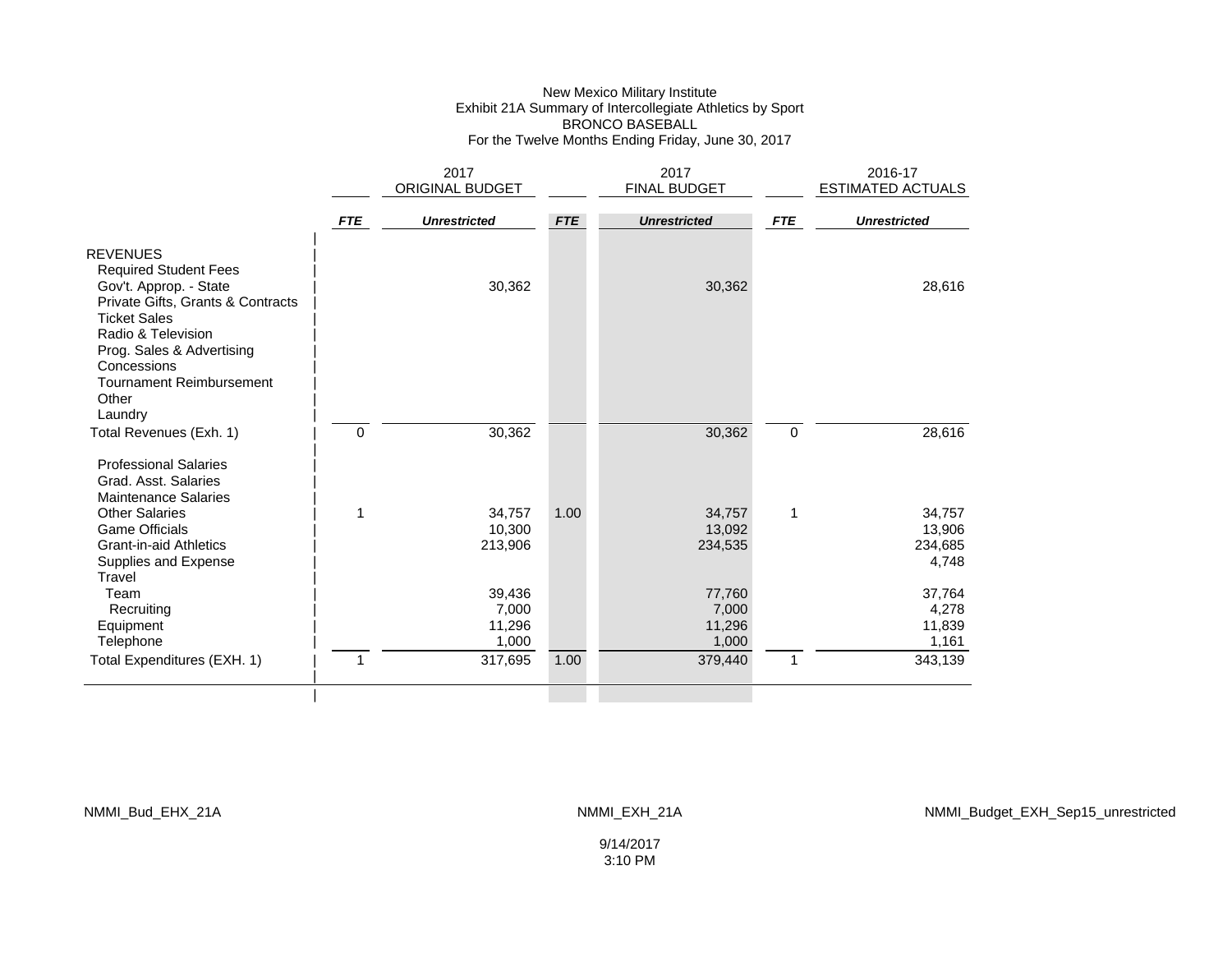### New Mexico Military Institute Exhibit 21A Summary of Intercollegiate Athletics by Sport BRONCO TENNIS For the Twelve Months Ending Friday, June 30, 2017

|                                                                                                                                                                                                         |             | 2017                              |            | 2017                              |            | 2016-17                |
|---------------------------------------------------------------------------------------------------------------------------------------------------------------------------------------------------------|-------------|-----------------------------------|------------|-----------------------------------|------------|------------------------|
|                                                                                                                                                                                                         |             | ORIGINAL BUDGET                   |            | FINAL BUDGET                      |            | ESTIMATED ACTUALS      |
|                                                                                                                                                                                                         | <b>FTE</b>  | <b>Unrestricted</b>               | <b>FTE</b> | <b>Unrestricted</b>               | <b>FTE</b> | <b>Unrestricted</b>    |
| <b>REVENUES</b><br><b>Required Student Fees</b><br>Gov't. Approp. - State<br>Private Gifts, Grants & Contracts<br><b>Ticket Sales</b><br>Radio & Television<br>Prog. Sales & Advertising<br>Concessions |             | 19,200                            |            | 19,200                            |            | 18,096                 |
| <b>Tournament Reimbursement</b><br>Other<br>Laundry<br>Total Revenues (Exh. 1)                                                                                                                          | $\mathbf 0$ | 19,200                            |            | 19,200                            | 0          | 18,096                 |
| <b>Professional Salaries</b><br>Grad, Asst. Salaries<br><b>Maintenance Salaries</b><br><b>Grant-in-aid Athletics</b><br>Supplies and Expense<br>Travel                                                  |             | 56,886                            |            | 56,886                            |            | 49,722<br>2,230        |
| Team<br>Recruiting<br>Equipment<br>Telephone                                                                                                                                                            |             | 18,200<br>2,200<br>3,000<br>1,000 |            | 18,200<br>2,200<br>3,000<br>1,000 |            | 23,953<br>560<br>3,757 |
| Total Expenditures (EXH. 1)                                                                                                                                                                             | $\Omega$    | 81,286                            |            | 81,286                            | 0          | 80,223                 |
|                                                                                                                                                                                                         |             |                                   |            |                                   |            |                        |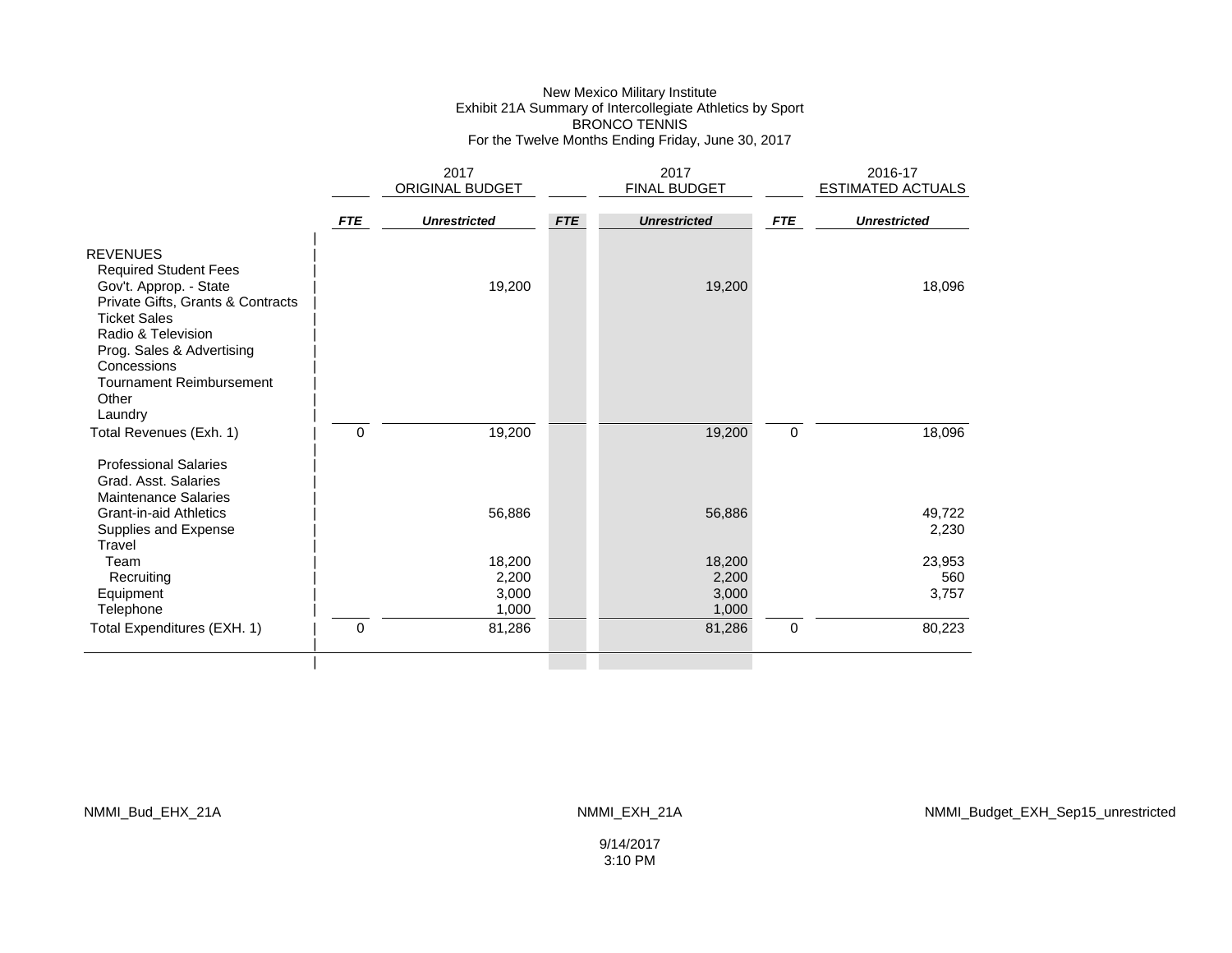### New Mexico Military Institute Exhibit 21A Summary of Intercollegiate Athletics by Sport BRONCO WOMEN'S GOLF For the Twelve Months Ending Friday, June 30, 2017

|                                                                                                                                                                                                                                      |            | 2017<br><b>ORIGINAL BUDGET</b> |            | 2017<br><b>FINAL BUDGET</b> |             | 2016-17<br>ESTIMATED ACTUALS |
|--------------------------------------------------------------------------------------------------------------------------------------------------------------------------------------------------------------------------------------|------------|--------------------------------|------------|-----------------------------|-------------|------------------------------|
|                                                                                                                                                                                                                                      | <b>FTE</b> | <b>Unrestricted</b>            | <b>FTE</b> | <b>Unrestricted</b>         | <b>FTE</b>  | <b>Unrestricted</b>          |
| <b>REVENUES</b><br><b>Required Student Fees</b><br>Private Gifts, Grants & Contracts<br><b>Ticket Sales</b><br>Radio & Television<br>Prog. Sales & Advertising<br>Concessions<br><b>Tournament Reimbursement</b><br>Other<br>Laundry |            |                                |            |                             |             |                              |
| <b>Professional Salaries</b><br>Grad, Asst. Salaries<br><b>Maintenance Salaries</b><br>Travel<br>Recruiting<br>Telephone<br>Total Expenditures (EXH. 1)                                                                              | 0          | 500<br>500<br>1,000            |            | 500<br>500<br>1,000         | $\mathbf 0$ | $\Omega$                     |
|                                                                                                                                                                                                                                      |            |                                |            |                             |             |                              |

NMMI\_Bud\_EHX\_21A NMMI\_EXH\_21A

NMMI\_Budget\_EXH\_Sep15\_unrestricted

9/14/2017 3:10 PM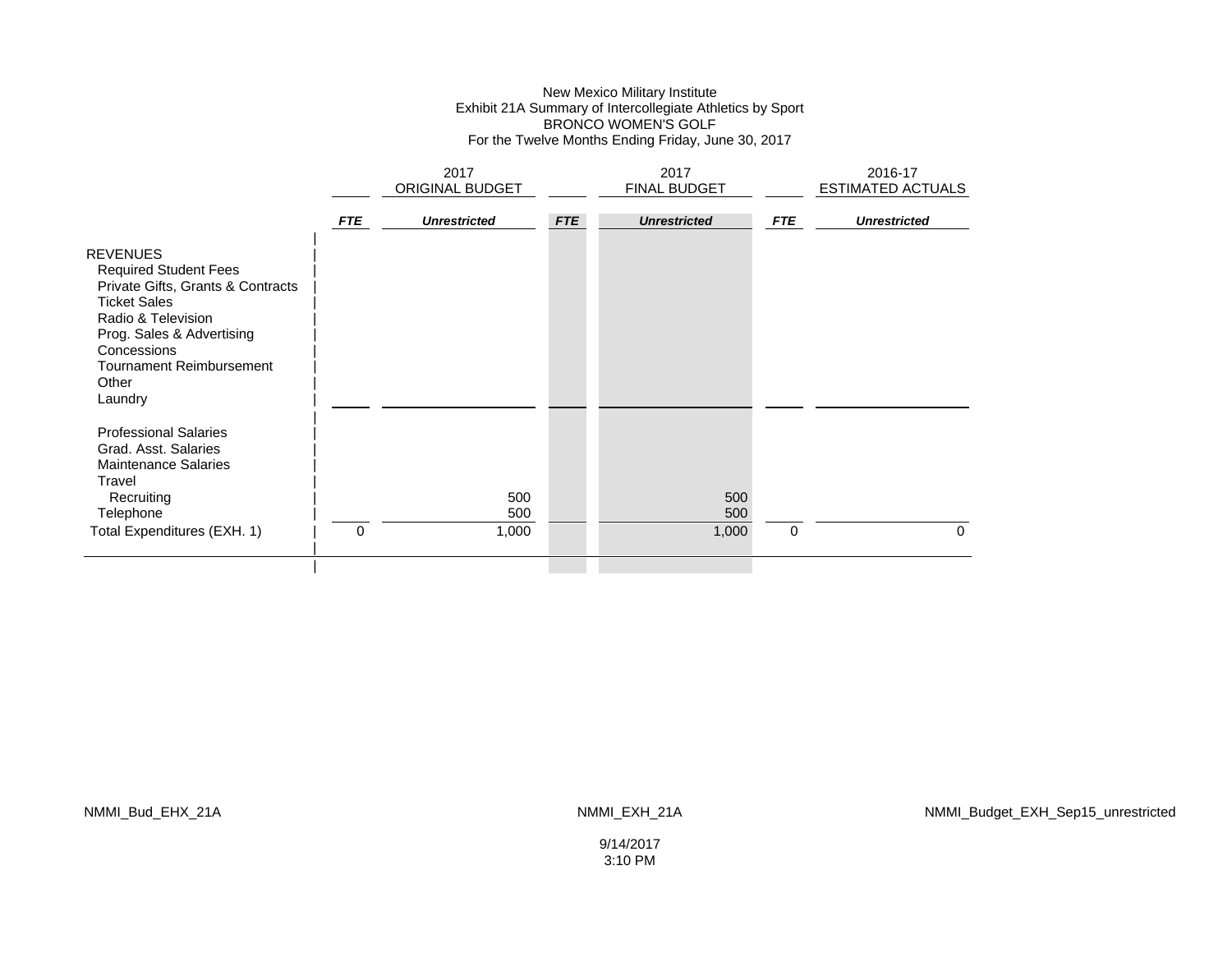### New Mexico Military Institute Exhibit 21A Summary of Intercollegiate Athletics by Sport BRONCO WOMEN'S TENNIS For the Twelve Months Ending Friday, June 30, 2017

|                                                                                                                                                                                                                                            |            | 2017                     |            | 2017                     |             | 2016-17             |
|--------------------------------------------------------------------------------------------------------------------------------------------------------------------------------------------------------------------------------------------|------------|--------------------------|------------|--------------------------|-------------|---------------------|
|                                                                                                                                                                                                                                            |            | ORIGINAL BUDGET          |            | FINAL BUDGET             |             | ESTIMATED ACTUALS   |
|                                                                                                                                                                                                                                            | <b>FTE</b> | <b>Unrestricted</b>      | <b>FTE</b> | <b>Unrestricted</b>      | <b>FTE</b>  | <b>Unrestricted</b> |
| <b>REVENUES</b><br><b>Required Student Fees</b><br>Gov't. Approp. - State<br>Private Gifts, Grants & Contracts<br><b>Ticket Sales</b><br>Radio & Television<br>Prog. Sales & Advertising<br>Concessions<br><b>Tournament Reimbursement</b> |            | 12,000                   |            | 12,000                   |             | 11,310              |
| Other<br>Laundry<br>Total Revenues (Exh. 1)                                                                                                                                                                                                | $\Omega$   | 12,000                   |            | 12,000                   | $\mathbf 0$ | 11,310              |
| <b>Professional Salaries</b><br>Grad. Asst. Salaries<br><b>Maintenance Salaries</b><br><b>Grant-in-aid Athletics</b><br>Supplies and Expense<br>Travel                                                                                     |            | 54,234                   |            | 37,820                   |             | 38,241<br>1,168     |
| Team<br>Equipment<br>Telephone                                                                                                                                                                                                             |            | 20,808<br>3,500<br>1,000 |            | 20,808<br>3,500<br>1,000 |             | 13,668<br>1,461     |
| Total Expenditures (EXH. 1)                                                                                                                                                                                                                | 0          | 79,542                   |            | 63,128                   | $\pmb{0}$   | 54,538              |
|                                                                                                                                                                                                                                            |            |                          |            |                          |             |                     |

NMMI\_Bud\_EHX\_21A NMMI\_EXH\_21A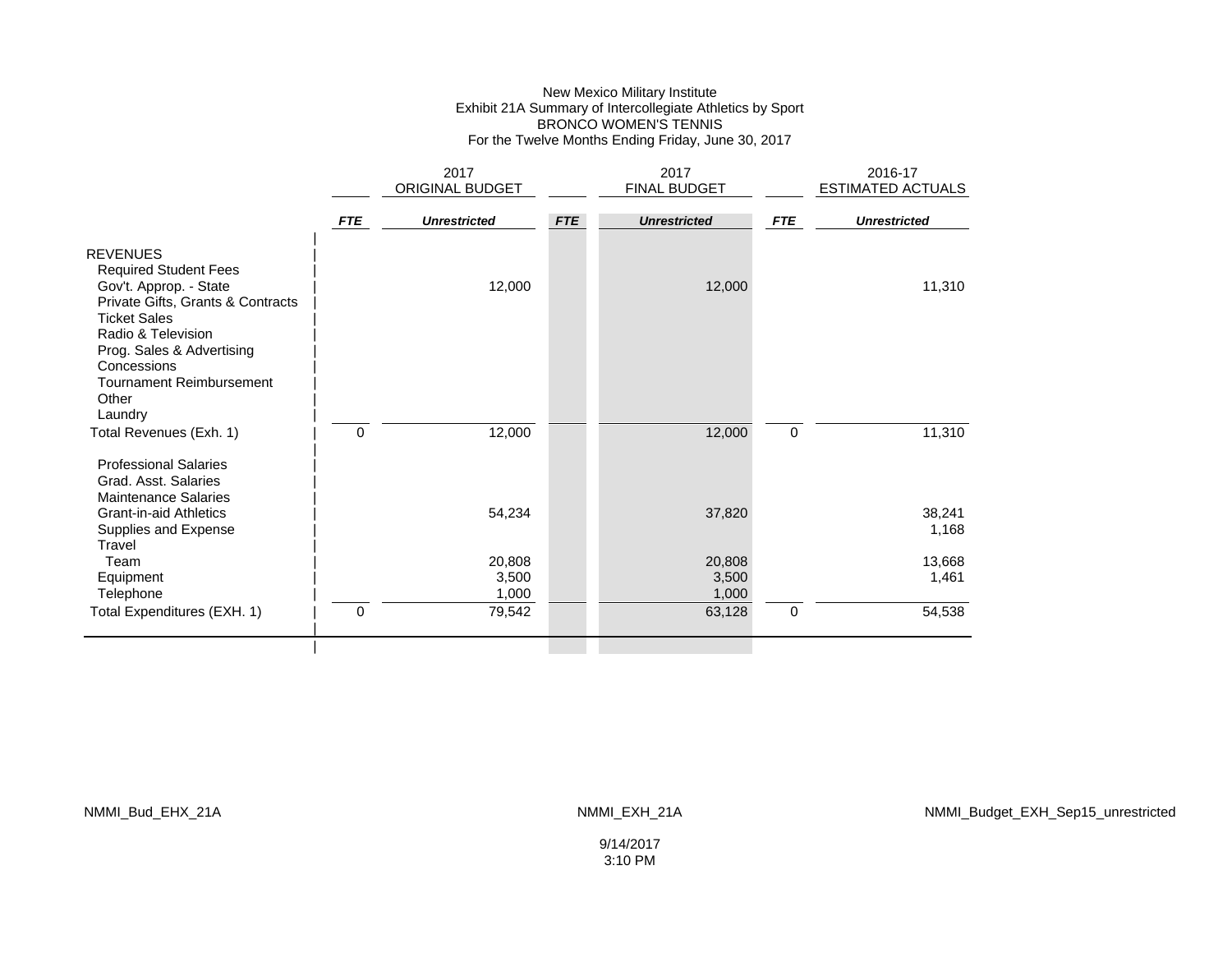#### New Mexico Military Institute Exhibit 21A Summary of Intercollegiate Athletics by Sport BRONCO VOLLEYBALL For the Twelve Months Ending Friday, June 30, 2017

|                                                                                                                                                                                                                                                     |            | 2017                               |            | 2017                               |              | 2016-17                             |
|-----------------------------------------------------------------------------------------------------------------------------------------------------------------------------------------------------------------------------------------------------|------------|------------------------------------|------------|------------------------------------|--------------|-------------------------------------|
|                                                                                                                                                                                                                                                     |            | ORIGINAL BUDGET                    |            | <b>FINAL BUDGET</b>                |              | <b>ESTIMATED ACTUALS</b>            |
|                                                                                                                                                                                                                                                     | <b>FTE</b> | <b>Unrestricted</b>                | <b>FTE</b> | <b>Unrestricted</b>                | <b>FTE</b>   | <b>Unrestricted</b>                 |
| <b>REVENUES</b><br><b>Required Student Fees</b><br>Gov't. Approp. - State<br>Private Gifts, Grants & Contracts<br><b>Ticket Sales</b><br>Radio & Television<br>Prog. Sales & Advertising<br>Concessions<br><b>Tournament Reimbursement</b><br>Other |            | 39,187                             |            | 39,187                             |              | 36,934                              |
| Laundry<br>Total Revenues (Exh. 1)                                                                                                                                                                                                                  | 0          | 39,187                             |            | 39,187                             | $\mathbf 0$  | 36,934                              |
| <b>Professional Salaries</b><br>Grad. Asst. Salaries<br><b>Maintenance Salaries</b>                                                                                                                                                                 |            |                                    |            |                                    |              |                                     |
| Other Salaries<br><b>Game Officials</b><br><b>Grant-in-aid Athletics</b><br>Supplies and Expense<br>Travel                                                                                                                                          | 1          | 37,500<br>6,750<br>123,938<br>500  | 1.00       | 37,500<br>6,750<br>113,878<br>500  | $\mathbf{1}$ | 32,890<br>6,724<br>113,878<br>2,768 |
| Team<br>Recruiting<br>Equipment<br>Telephone                                                                                                                                                                                                        |            | 64,000<br>10,250<br>9,000<br>4,000 |            | 64,000<br>10,250<br>9,000<br>4,000 |              | 68,601<br>13,315<br>10,193<br>1,165 |
| Total Expenditures (EXH. 1)                                                                                                                                                                                                                         |            | 255,938                            | 1.00       | 245,878                            | 1            | 249,533                             |
|                                                                                                                                                                                                                                                     |            |                                    |            |                                    |              |                                     |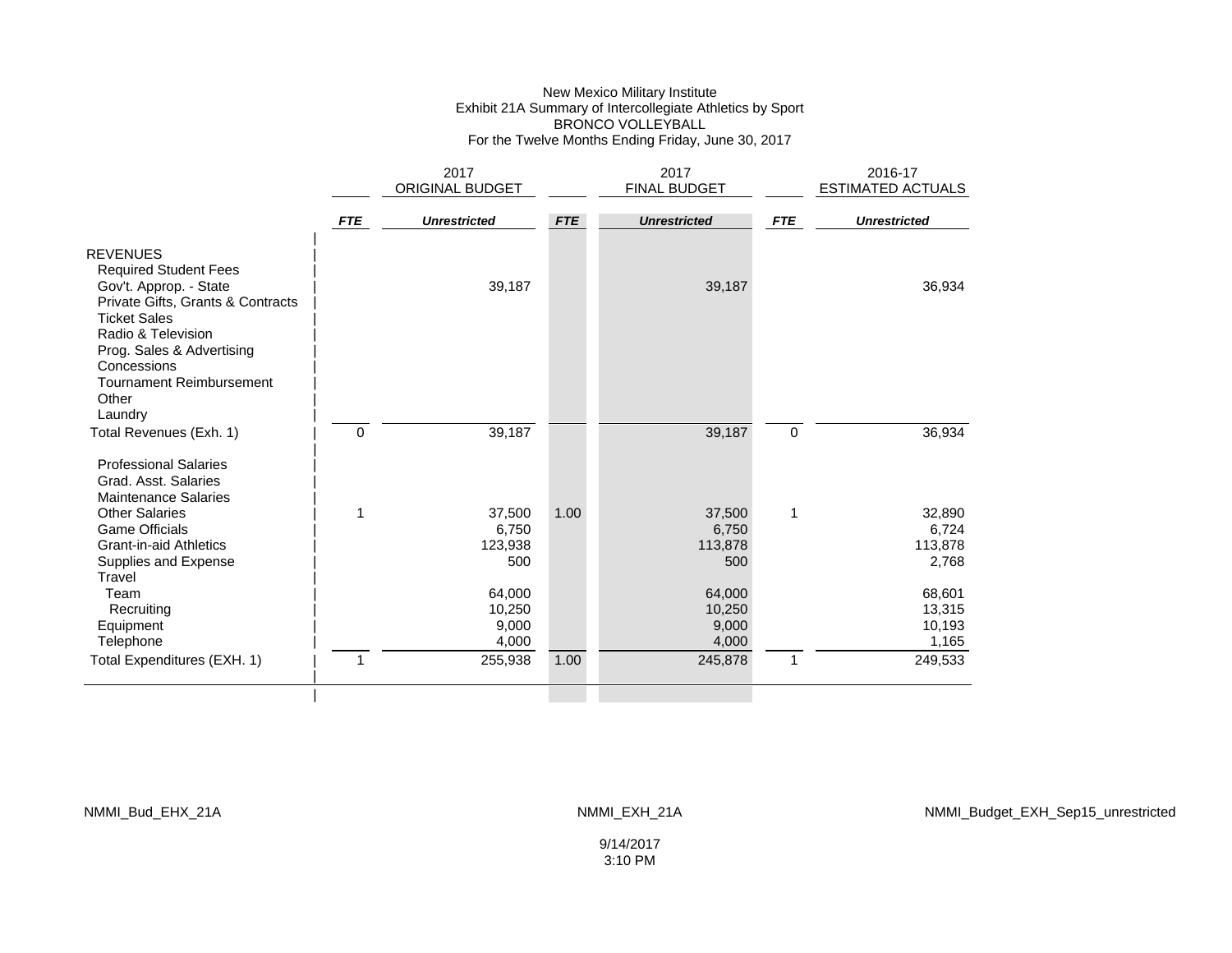### New Mexico Military Institute Exhibit 21A Summary of Intercollegiate Athletics by Sport BRONCO WOMEN'S CROSS CNTRY For the Twelve Months Ending Friday, June 30, 2017

| ORIGINAL BUDGET<br>FINAL BUDGET<br>ESTIMATED ACTUALS<br><b>FTE</b><br><b>FTE</b><br><b>Unrestricted</b><br><b>FTE</b><br><b>Unrestricted</b><br><b>Unrestricted</b> |              |
|---------------------------------------------------------------------------------------------------------------------------------------------------------------------|--------------|
|                                                                                                                                                                     |              |
|                                                                                                                                                                     |              |
| <b>REVENUES</b>                                                                                                                                                     |              |
| <b>Required Student Fees</b><br>Gov't. Approp. - State<br>7,772<br>7,772                                                                                            | 7,325        |
| Private Gifts, Grants & Contracts                                                                                                                                   |              |
| <b>Ticket Sales</b>                                                                                                                                                 |              |
| Radio & Television<br>Prog. Sales & Advertising                                                                                                                     |              |
| Concessions                                                                                                                                                         |              |
| <b>Tournament Reimbursement</b>                                                                                                                                     |              |
| Other<br>Laundry                                                                                                                                                    |              |
| 7,772<br>7,772<br>0<br>$\mathbf 0$<br>Total Revenues (Exh. 1)                                                                                                       | 7,325        |
| <b>Professional Salaries</b>                                                                                                                                        |              |
| Grad, Asst. Salaries                                                                                                                                                |              |
| <b>Maintenance Salaries</b><br>44,444<br>45,595<br><b>Grant-in-aid Athletics</b>                                                                                    | 45,595       |
| Supplies and Expense                                                                                                                                                | 957          |
| Travel                                                                                                                                                              |              |
| 11,310<br>11,310<br>Team<br>500<br>500<br>Recruiting                                                                                                                | 4,651<br>450 |
| 2,500<br>2,500<br>Equipment                                                                                                                                         | 2,746        |
| 1,000<br>1,000<br>Telephone                                                                                                                                         | 360          |
| $\mathbf 0$<br>$\Omega$<br>59,754<br>60,905<br>Total Expenditures (EXH. 1)                                                                                          | 54,759       |
|                                                                                                                                                                     |              |

NMMI\_Bud\_EHX\_21A NMMI\_EXH\_21A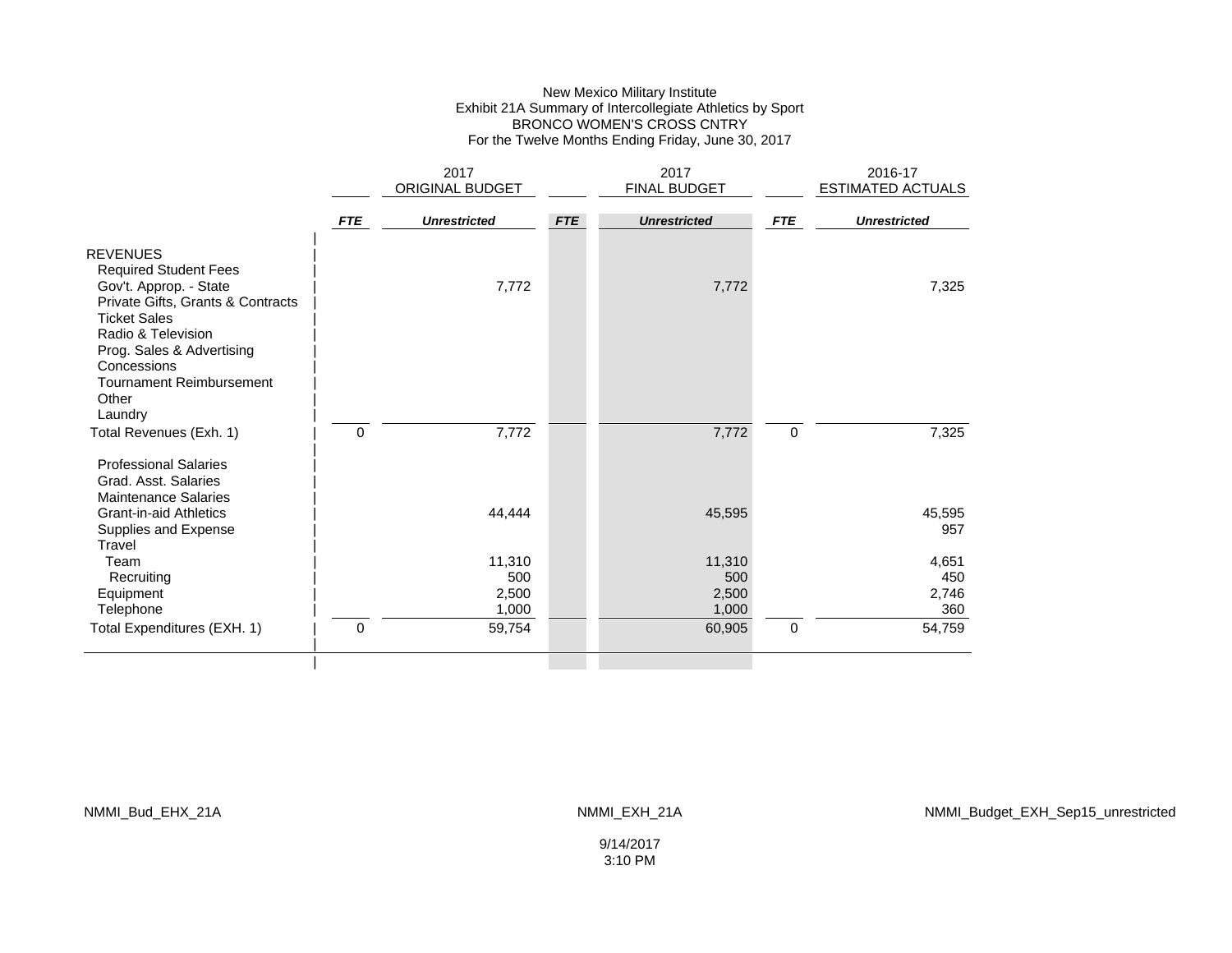#### New Mexico Military Institute Exhibit 21A Summary of Intercollegiate Athletics by Sport Other Sports For the Twelve Months Ending Friday, June 30, 2017

|                                                                                                                                                                                                                                      |            | 2017                                                  |            | 2017                                                    |            | 2016-17                                                |
|--------------------------------------------------------------------------------------------------------------------------------------------------------------------------------------------------------------------------------------|------------|-------------------------------------------------------|------------|---------------------------------------------------------|------------|--------------------------------------------------------|
|                                                                                                                                                                                                                                      |            | ORIGINAL BUDGET                                       |            | FINAL BUDGET                                            |            | ESTIMATED ACTUALS                                      |
|                                                                                                                                                                                                                                      | <b>FTE</b> | <b>Unrestricted</b>                                   | <b>FTE</b> | <b>Unrestricted</b>                                     | <b>FTE</b> | <b>Unrestricted</b>                                    |
| <b>REVENUES</b><br><b>Required Student Fees</b><br>Private Gifts, Grants & Contracts<br><b>Ticket Sales</b><br>Radio & Television<br>Prog. Sales & Advertising<br>Concessions<br><b>Tournament Reimbursement</b><br>Other<br>Laundry |            |                                                       |            |                                                         |            |                                                        |
| <b>Professional Salaries</b><br>Grad. Asst. Salaries<br><b>Maintenance Salaries</b><br><b>Game Officials</b><br>Supplies and Expense<br>Travel<br>Team<br>Recruiting<br>Equipment<br>Telephone                                       |            | 19,850<br>6,500<br>131,189<br>10,453<br>29,636<br>500 |            | 19,850<br>6,500<br>139,025<br>10,453<br>29,636<br>1,431 |            | 18,738<br>3,633<br>113,392<br>9,225<br>34,003<br>2,366 |
| Total Expenditures (EXH. 1)                                                                                                                                                                                                          | 0          | 198,128                                               |            | 206,895                                                 | 0          | 181,357                                                |
|                                                                                                                                                                                                                                      |            |                                                       |            |                                                         |            |                                                        |

NMMI\_Bud\_EHX\_21A NMMI\_EXH\_21A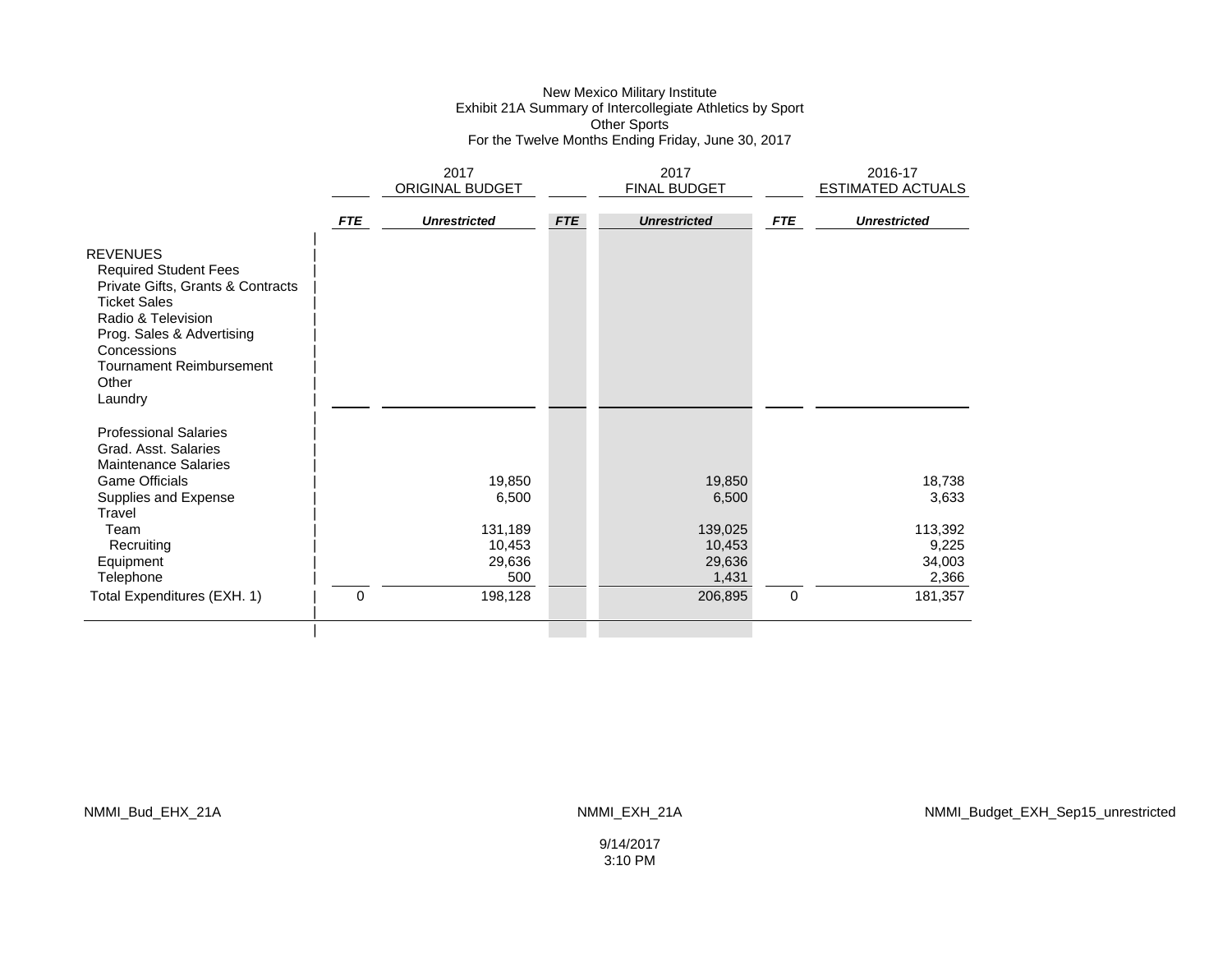### New Mexico Military Institute Exhibit 21A Summary of Intercollegiate Athletics by Sport Total 21A's For the Twelve Months Ending Friday, June 30, 2017

|                                                                                                                                              |            | 2017                |            | 2017                |             | 2016-17                  |
|----------------------------------------------------------------------------------------------------------------------------------------------|------------|---------------------|------------|---------------------|-------------|--------------------------|
|                                                                                                                                              |            | ORIGINAL BUDGET     |            | FINAL BUDGET        |             | <b>ESTIMATED ACTUALS</b> |
|                                                                                                                                              | <b>FTE</b> | <b>Unrestricted</b> | <b>FTE</b> | <b>Unrestricted</b> | <b>FTE</b>  | <b>Unrestricted</b>      |
| <b>REVENUES</b><br><b>Required Student Fees</b><br>Gov't. Approp. - State<br>Private Gifts, Grants & Contracts                               |            | 244,421             |            | 244,421             |             | 230,366                  |
| <b>Ticket Sales</b><br>Radio & Television<br>Prog. Sales & Advertising<br>Concessions<br><b>Tournament Reimbursement</b><br>Other<br>Laundry |            |                     |            |                     |             |                          |
| Total Revenues (Exh. 1)                                                                                                                      | 0          | 244,421             |            | 244,421             | $\mathbf 0$ | 230,366                  |
| <b>Professional Salaries</b><br>Grad. Asst. Salaries<br><b>Maintenance Salaries</b>                                                          |            |                     |            |                     |             |                          |
| Other Salaries                                                                                                                               | 3          | 107,014             | 3.00       | 107,014             | 3           | 101,648                  |
| <b>Game Officials</b>                                                                                                                        |            | 55,515              |            | 60,370              |             | 58,035                   |
| <b>Grant-in-aid Athletics</b>                                                                                                                |            | 1,442,000           |            | 1,516,427           |             | 1,505,758                |
| Supplies and Expense<br>Travel                                                                                                               |            | 23,900              |            | 27,579              |             | 70,447                   |
| Team                                                                                                                                         |            | 485,191             |            | 531,351             |             | 427,684                  |
| Recruiting                                                                                                                                   |            | 54,003              |            | 60,574              |             | 64,834                   |
| Equipment                                                                                                                                    |            | 103,932             |            | 111,051             |             | 116,771                  |
| Telephone                                                                                                                                    |            | 20,500              |            | 21,431              |             | 9,158                    |
| Total Expenditures (EXH. 1)                                                                                                                  | 3          | 2,292,055           | 3.00       | 2,435,797           | 3           | 2,354,334                |
|                                                                                                                                              |            |                     |            |                     |             |                          |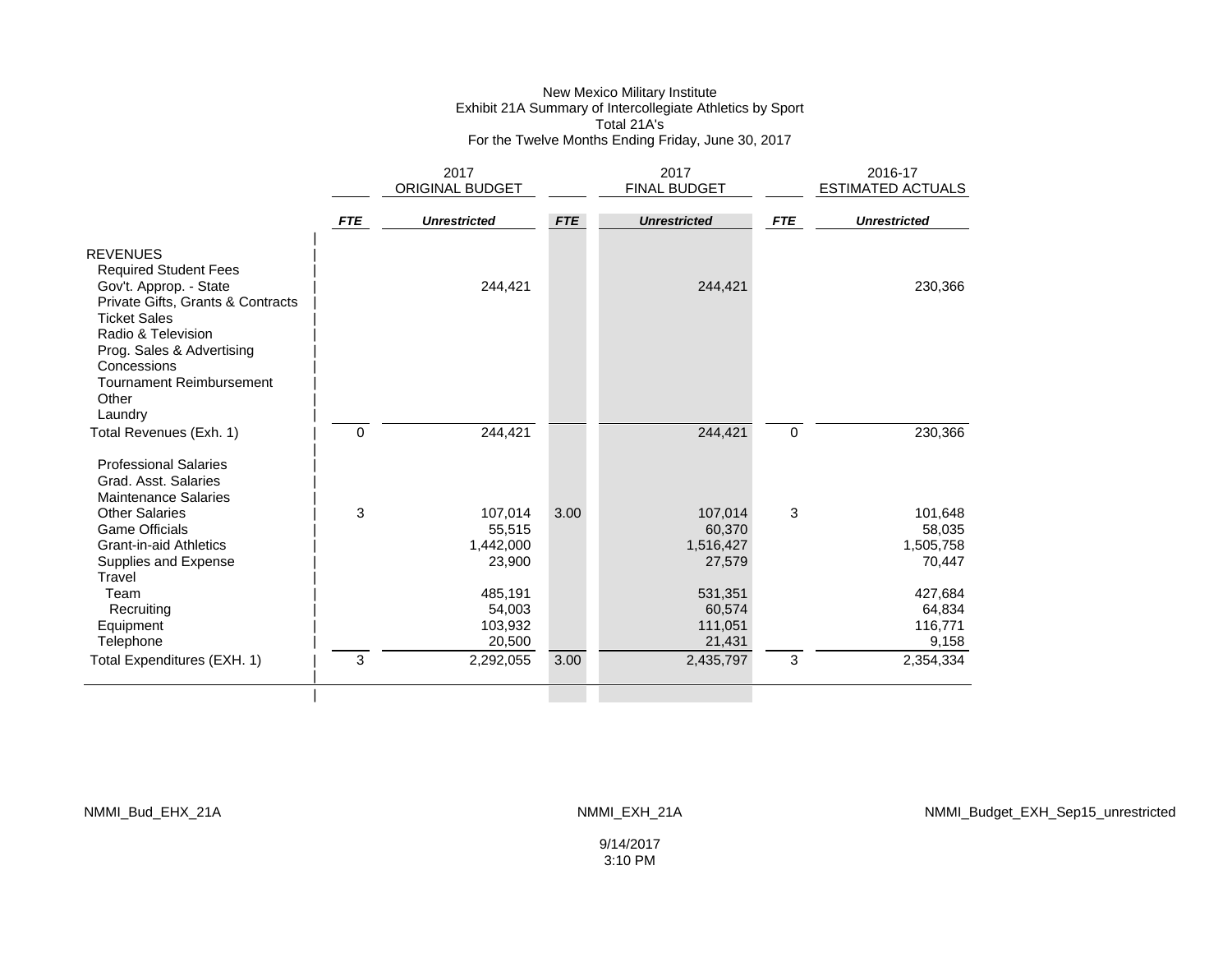# New Mexico Military Institute Exhibit I Summary of Plant Fund Capital Outlay For the Twelve Months Ending Friday, June 30, 2017

|                                                                | 2017<br>ORIGINAL BUDGET | 2017<br><b>FINAL BUDGET</b> | 2016-17<br><b>ESTIMATED ACTUALS</b> |
|----------------------------------------------------------------|-------------------------|-----------------------------|-------------------------------------|
|                                                                | <b>Unrestricted</b>     | <b>Unrestricted</b>         | <b>Unrestricted</b>                 |
| <b>REVENUES</b>                                                |                         |                             |                                     |
| Interest on Investments                                        |                         |                             |                                     |
| StateWide GO Bond                                              | 1,550,423               | 4,273,708                   | 1,840,373                           |
| <b>Required Student Fees</b>                                   | 118,480                 | 118,400                     | 118,350                             |
| Other                                                          | 1,738,000               | 1,738,000                   | 1,105,682                           |
| <b>Total Revenues</b>                                          | 3,406,903               | 6,130,108                   | 3,064,406                           |
| BEGINNING BALANCES-MAJOR PROJECTS                              | 4,799,853               | 4,080,470                   | 4,080,471                           |
| <b>BEGINNING BALANCES</b>                                      | 2,749,576               | 4,404,115                   | 4,404,116                           |
| <b>TOTAL AVAILABLE</b><br><b>EXPENDITURES</b>                  | 10,956,332              | 14,614,693                  | 11,548,993                          |
| Major Projects                                                 | 5,222,446               | 6,611,708                   | 3,283,439                           |
| Minor Capital Outlay                                           | 1,696,883               | 1,696,883                   | 692,846                             |
|                                                                |                         |                             |                                     |
| <b>Total Expenditures</b>                                      | 6,919,329               | 8,308,591                   | 3,976,285                           |
| TRANSFERS TO (FROM)                                            |                         |                             |                                     |
| Instruction and General (EXH 2)<br><b>Auxiliary Enterprise</b> | (150,000)               | (600,000)                   | (600,000)                           |
| <b>Total Net Transfers</b>                                     | (150,000)               | (600,000)                   | (600,000)                           |
| <b>ENDING BALANCE</b>                                          | 4,187,003               | 6,906,102                   | 8.172.708                           |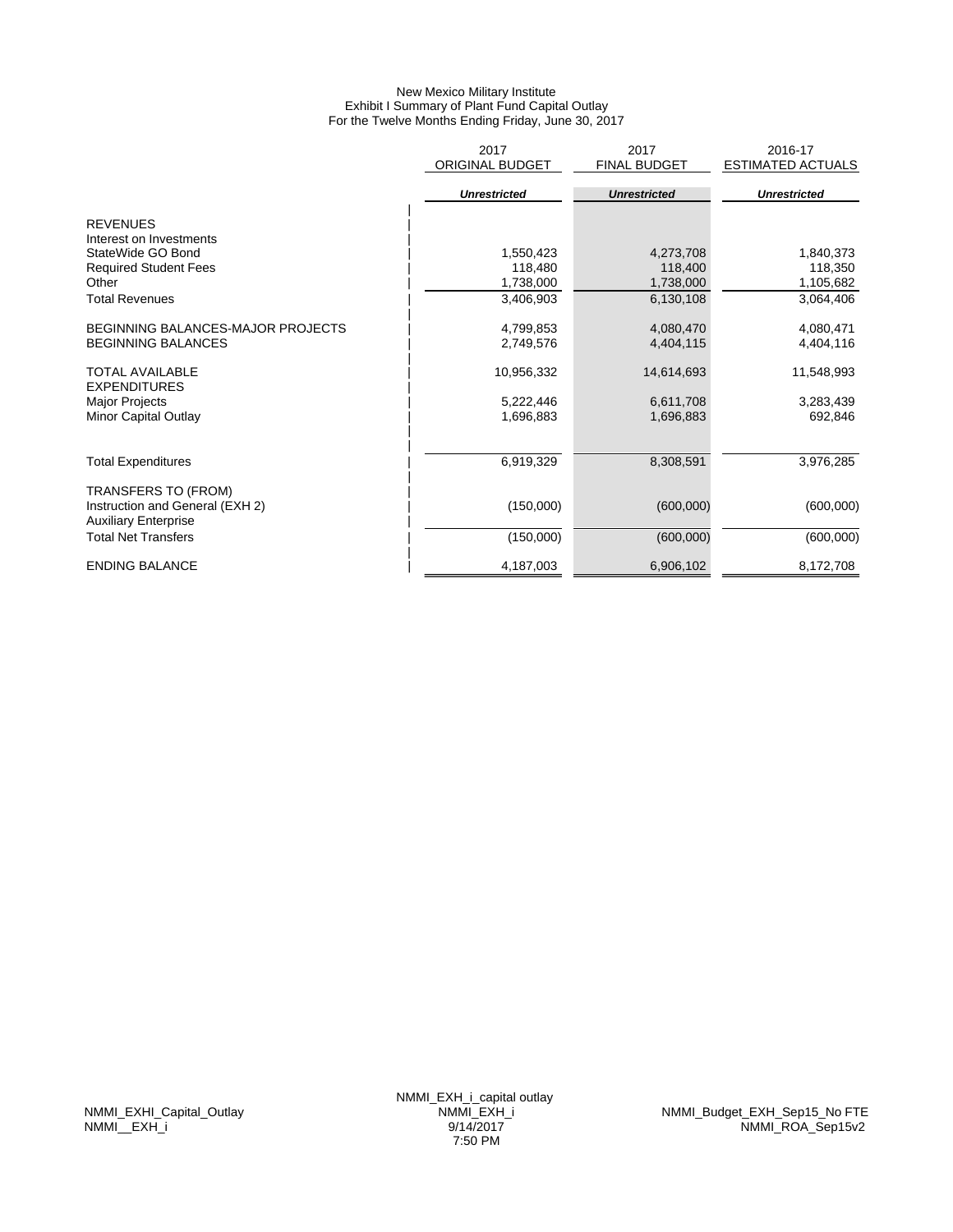# New Mexico Military Institute Exhibit II Renewal and Replacement For the Twelve Months Ending Friday, June 30, 2017

| 2017<br>ORIGINAL BUDGET | 2017<br>FINAL BUDGET | 2016-17<br><b>ESTIMATED ACTUALS</b> |
|-------------------------|----------------------|-------------------------------------|
| <b>Unrestricted</b>     | <b>Unrestricted</b>  | <b>Unrestricted</b>                 |
| 393,800                 | 393,800              | 8,173<br>8,173                      |
|                         |                      | 3,330,671                           |
| 2,749,135               | 3,724,471            | 3,338,844                           |
| 1,791,539               | 1,928,221            | 566,655                             |
| 1,791,539               | 1,928,221            | 566,655                             |
| (743, 800)              | (743, 800)           | (743, 800)                          |
| (743, 800)              | (743, 800)           | (743, 800)                          |
| 1,701,396               | 2,540,050            | 3,515,989                           |
|                         |                      |                                     |
|                         | 393,800<br>2,355,335 | 393,800<br>3,330,671                |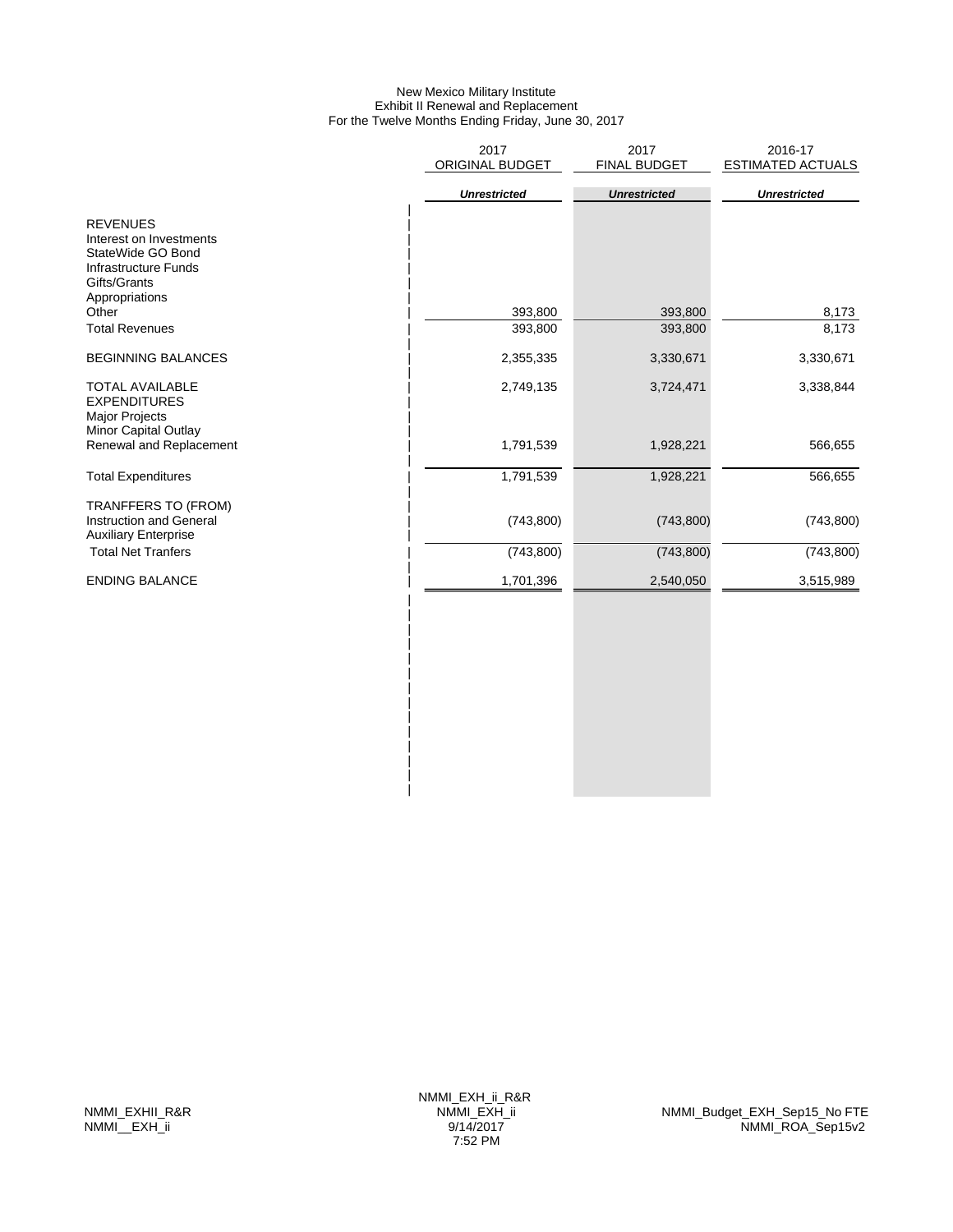# New Mexico Military Institute Exhibit III Retirement of Indebtedness For the Twelve Months Ending Friday, June 30, 2017

|                                    | 2017                   | 2017                | 2016-17                  |
|------------------------------------|------------------------|---------------------|--------------------------|
|                                    | <b>ORIGINAL BUDGET</b> | <b>FINAL BUDGET</b> | <b>ESTIMATED ACTUALS</b> |
|                                    |                        |                     |                          |
|                                    | <b>Unrestricted</b>    | <b>Unrestricted</b> | <b>Unrestricted</b>      |
| <b>REVENUES</b>                    |                        |                     |                          |
| <b>Required Student Fees</b>       | 305,503                |                     | 334,725                  |
| Other                              |                        | 334,742             |                          |
| <b>Total Revenues</b>              | 305,503                | 334,742             | 334,725                  |
|                                    |                        |                     |                          |
| <b>BEGINNING BALANCES</b>          | 1,108,271              | 1,179,235           | 1,179,235                |
|                                    |                        |                     |                          |
| <b>TOTAL AVAILABLE</b>             | 1,413,774              | 1,513,977           | 1,513,960                |
| <b>EXPENDITURES</b>                |                        |                     |                          |
| <b>Retirement of Principal</b>     | 1,020,000              | 1,020,000           | 1,020,000                |
| Payment of interest                | 306,210                | 306,210             | 304,593                  |
| Lease-purchase agreements          | 464,653                | 607,700             | 512,197                  |
| <b>Total Expenditures</b>          | 1,790,863              | 1,933,910           | 1,836,790                |
| TRANSFERS TO OR (FROM)             |                        |                     |                          |
| Instruction and General            | (1,378,148)            | (1,378,148)         | (1,378,148)              |
| <b>ENDING BALANCES</b>             | 1,001,059              | 958,215             | 1,055,318                |
|                                    |                        |                     |                          |
|                                    |                        |                     |                          |
|                                    |                        |                     |                          |
|                                    |                        |                     |                          |
| Issue of 2013 System Revenue Bonds | 1,020,000              | 1,020,000           |                          |
| <b>Retirement of Principal</b>     |                        |                     | 1,020,000                |
| Payment of interest                | 306,210                | 306,210             | 304,593                  |
| Principal Outstanding at 6/30      | 8,740,000              | 8,740,000           | 8,740,000                |
|                                    |                        |                     |                          |
|                                    |                        |                     |                          |
|                                    |                        |                     |                          |
|                                    |                        |                     |                          |
|                                    |                        |                     |                          |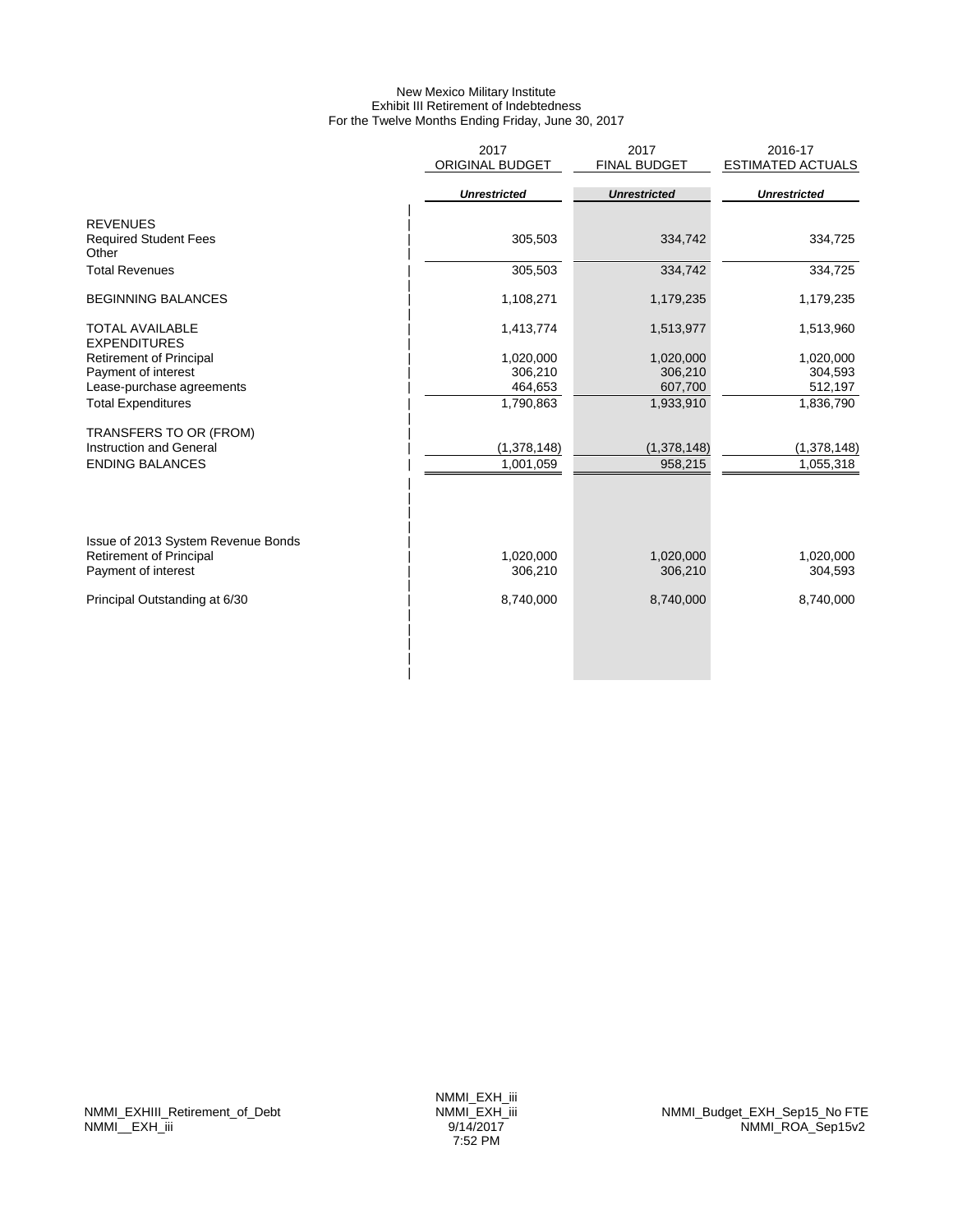|                                                                                                                                                                           |                        | New Mexico Military Institute<br>Exhibit a                                                       |                     |                   |                          |                   |  |
|---------------------------------------------------------------------------------------------------------------------------------------------------------------------------|------------------------|--------------------------------------------------------------------------------------------------|---------------------|-------------------|--------------------------|-------------------|--|
|                                                                                                                                                                           | 2017                   | Summary of Current Funds Revenue by Source<br>For the Twelve Months Ending Friday, June 30, 2017 | 2016-17             |                   |                          |                   |  |
|                                                                                                                                                                           | <b>ORIGINAL BUDGET</b> |                                                                                                  | 2017                | FINAL BUDGET      | <b>ESTIMATED ACTUALS</b> |                   |  |
| F                                                                                                                                                                         | <b>Unrestricted</b>    | <b>Restricted</b>                                                                                | <b>Unrestricted</b> | <b>Restricted</b> | <b>Unrestricted</b>      | <b>Restricted</b> |  |
| <b>TUITION AND FEES</b>                                                                                                                                                   |                        |                                                                                                  |                     |                   |                          |                   |  |
| Instruction and General (Ex.2)                                                                                                                                            | 2,862,552              | 0                                                                                                | 2,577,484           | $\overline{0}$    | 2,589,791                | 0                 |  |
| Student Soc. & Cult. Devel. Act (Ex.15)<br>Research (Ex. 16)                                                                                                              | 308,554                | $\mathbf 0$                                                                                      | 307,378             | $\Omega$          | 307,386                  | $\Omega$          |  |
| Public Service (Ex.17)                                                                                                                                                    |                        |                                                                                                  |                     |                   |                          |                   |  |
| Internal Service Dept. (Ex. 18)<br>Stu. Aid Grants & Stipends (Ex.19)                                                                                                     | 348,029                | $\mathbf 0$                                                                                      | 315,281             | $\overline{0}$    | 315,148                  | 0                 |  |
| Auxil. Enterprises (Ex. 20)                                                                                                                                               | 5,540,127              | $\mathbf 0$                                                                                      | 5,518,039           | $\overline{0}$    | 5,488,895                | 0                 |  |
| Intercol. Enterprises (Ex. 21)                                                                                                                                            | 461,282                | $\mathbf 0$                                                                                      | 460,566             | $\overline{0}$    | 460,372                  | 0                 |  |
| Independent Operations (Ex. 22)                                                                                                                                           |                        |                                                                                                  |                     |                   |                          |                   |  |
| <b>Total from Tuition and Fees</b><br>FEDERAL GOVERNMENT APPR.                                                                                                            | 9,520,544              | $\overline{0}$                                                                                   | 9,178,748           | $\Omega$          | 9,161,591                | $\Omega$          |  |
| Instruction and General (Ex.2)<br>Student Soc. & Cult. Devel. Act (Ex.15)<br>Research (Ex. 16)<br>Public Service (Ex.17)                                                  |                        |                                                                                                  |                     |                   | $\mathbf 0$              | 22,046            |  |
| Internal Service Dept. (Ex. 18)<br>Stu. Aid Grants & Stipends (Ex.19)<br>Auxil. Enterprises (Ex. 20)<br>Intercol. Enterprises (Ex. 21)<br>Independent Operations (Ex. 22) | $\mathbf 0$            | 1,110,000                                                                                        | $\overline{0}$      | 1,130,000         | $\mathbf 0$              | 826,844           |  |
| Total from Federal Government Appr.<br>STATE GOVERNMENT APPR.                                                                                                             | $\mathbf 0$            | 1,110,000                                                                                        | $\Omega$            | 1,130,000         | $\Omega$                 | 848,890           |  |
| Instruction and General (Ex.2)<br>Student Soc. & Cult. Devel. Act (Ex.15)<br>Research (Ex. 16)<br>Public Service (Ex.17)<br>Internal Service Dept. (Ex. 18)               | 1,388,400              | 0                                                                                                | 1,319,000           | $\mathbf{0}$      | 1,319,000                | 0                 |  |
| Stu. Aid Grants & Stipends (Ex.19)<br>Auxil. Enterprises (Ex. 20)                                                                                                         | 1,359,100              | 52,000                                                                                           | 1,291,100           | 62,000            | 1,291,100                | 47,658            |  |
| Intercol. Enterprises (Ex. 21)<br>Independent Operations (Ex. 22)                                                                                                         | 274,300                | $\mathbf 0$                                                                                      | 268,372             | $\overline{0}$    | 260,600                  | 0                 |  |
| Total from State Government Appr.<br>LOCAL GOVERNMENT APPR.<br>Instruction and General (Ex.2)                                                                             | 3,021,800              | 52,000                                                                                           | 2,878,472           | 62,000            | 2,870,700                | 47,658            |  |

NMMI\_EXH\_a NMMI\_EXH\_a\_Revenue by Source 1 NMMI\_EXH\_a 9/14/2017 3:32 PM

NMMI\_ROA\_Exh1 NMMI\_Budget\_EXH\_Sep15\_exh1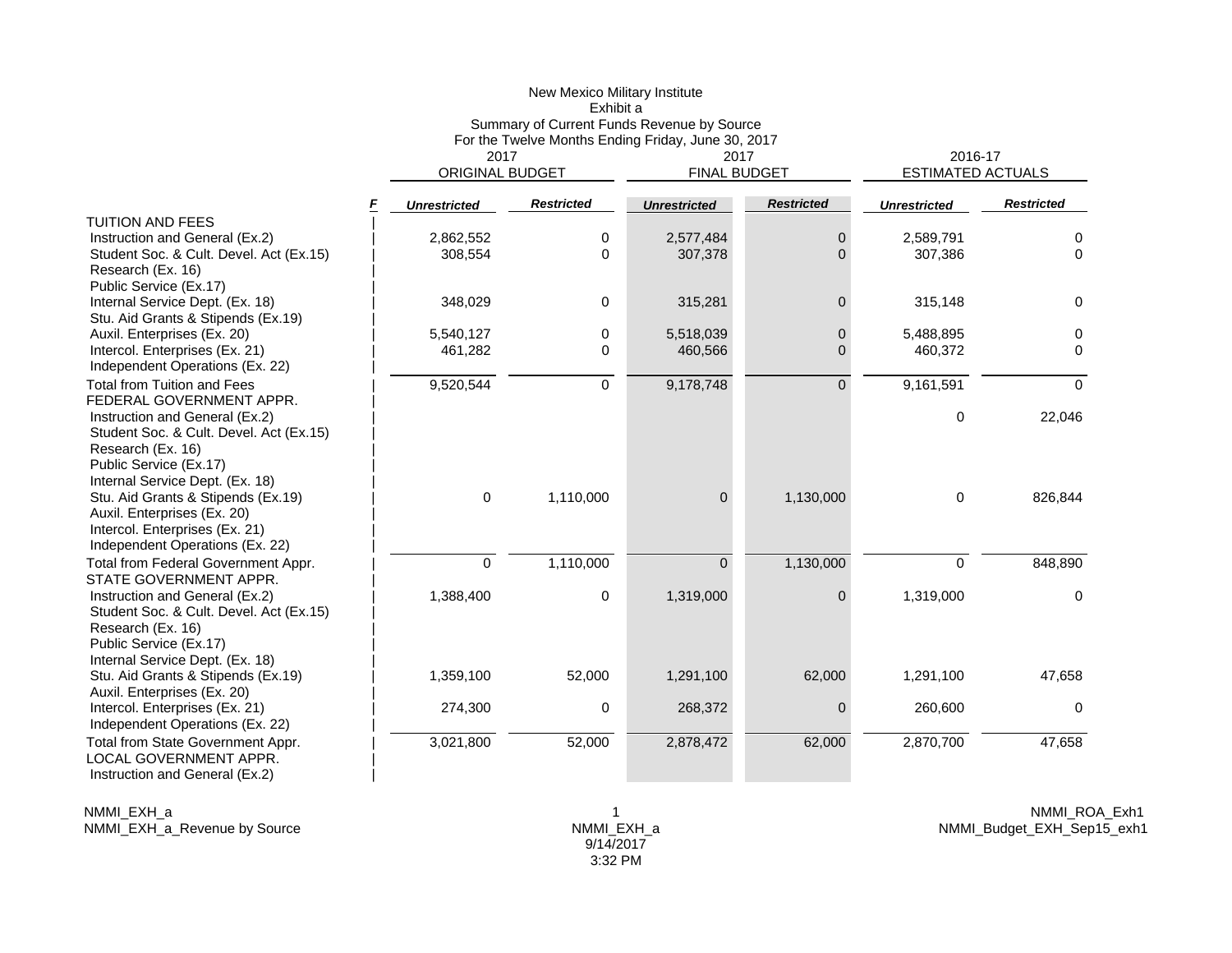| New Mexico Military Institute                      |                     |
|----------------------------------------------------|---------------------|
| Exhibit a                                          |                     |
| Summary of Current Funds Revenue by Source         |                     |
| For the Twelve Months Ending Friday, June 30, 2017 |                     |
| 2017                                               | 2017                |
| ORIGINAL BUDGET                                    | <b>FINAL BUDGET</b> |

2016-17ESTIMATED ACTUALS

|                                                                                                                                                                                                                                                                                                       | <b>Unrestricted</b> | <b>Restricted</b> | <b>Unrestricted</b> | <b>Restricted</b> | <b>Unrestricted</b> | <b>Restricted</b> |
|-------------------------------------------------------------------------------------------------------------------------------------------------------------------------------------------------------------------------------------------------------------------------------------------------------|---------------------|-------------------|---------------------|-------------------|---------------------|-------------------|
| Student Soc. & Cult. Devel. Act (Ex.15)<br>Research (Ex. 16)<br>Public Service (Ex.17)<br>Internal Service Dept. (Ex. 18)<br>Stu. Aid Grants & Stipends (Ex.19)<br>Auxil. Enterprises (Ex. 20)<br>Intercol. Enterprises (Ex. 21)<br>Independent Operations (Ex. 22)                                   |                     |                   |                     |                   |                     |                   |
| <b>FEDERAL GOVT GRANTS &amp;</b><br><b>CONTRACTS</b>                                                                                                                                                                                                                                                  |                     |                   |                     |                   |                     |                   |
| Instruction and General (Ex.2)<br>Student Soc. & Cult. Devel. Act (Ex.15)<br>Research (Ex. 16)<br>Public Service (Ex.17)<br>Internal Service Dept. (Ex. 18)<br>Stu. Aid Grants & Stipends (Ex.19)<br>Auxil. Enterprises (Ex. 20)<br>Intercol. Enterprises (Ex. 21)<br>Independent Operations (Ex. 22) | 0                   | 204,468           | $\Omega$            | 204,468           | 0                   | 147,674           |
| Total from Federal Govt Grants & Contracts                                                                                                                                                                                                                                                            | $\Omega$            | 204,468           | $\overline{0}$      | 204,468           | 0                   | 147,674           |
| STATE GOVT GRANTS & CONTRACTS                                                                                                                                                                                                                                                                         |                     |                   |                     |                   |                     |                   |
| Instruction and General (Ex.2)<br>Student Soc. & Cult. Devel. Act (Ex.15)<br>Research (Ex. 16)<br>Public Service (Ex.17)<br>Internal Service Dept. (Ex. 18)<br>Stu. Aid Grants & Stipends (Ex.19)<br>Auxil. Enterprises (Ex. 20)<br>Intercol. Enterprises (Ex. 21)<br>Independent Operations (Ex. 22) | 0                   | 2,800             | 0                   | 2,800             |                     |                   |
| <b>Total from State Govt Grants &amp; Contracts</b><br><b>LOCAL GOVT GRANTS &amp; CONTRACTS</b><br>Instruction and General (Ex.2)<br>Student Soc. & Cult. Devel. Act (Ex.15)<br>Research (Ex. 16)                                                                                                     | $\mathbf 0$         | 2,800             | $\overline{0}$      | 2,800             | 0                   | $\mathbf 0$       |

NMMI\_EXH\_a NMMI\_EXH\_a\_Revenue by Source

2 NMMI\_EXH\_a 9/14/2017 3:32 PM

NMMI\_ROA\_Exh1 NMMI\_Budget\_EXH\_Sep15\_exh1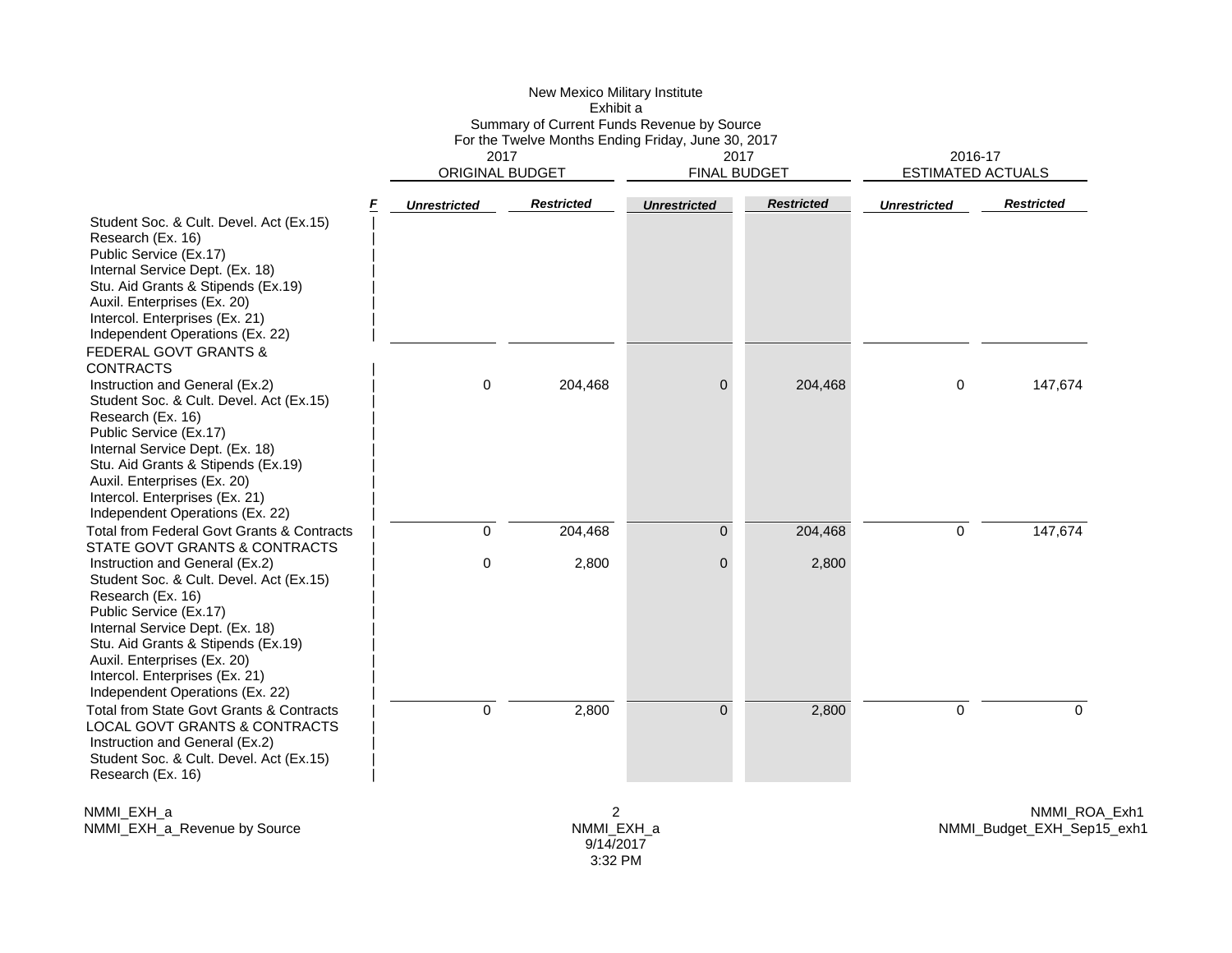|                                                                                                                                                                                                                                                                                                                                        |                     | Exhibit a                                                                            |                                            |                             |                                     |                   |  |
|----------------------------------------------------------------------------------------------------------------------------------------------------------------------------------------------------------------------------------------------------------------------------------------------------------------------------------------|---------------------|--------------------------------------------------------------------------------------|--------------------------------------------|-----------------------------|-------------------------------------|-------------------|--|
|                                                                                                                                                                                                                                                                                                                                        |                     |                                                                                      | Summary of Current Funds Revenue by Source |                             |                                     |                   |  |
|                                                                                                                                                                                                                                                                                                                                        |                     | For the Twelve Months Ending Friday, June 30, 2017<br>2017<br><b>ORIGINAL BUDGET</b> |                                            | 2017<br><b>FINAL BUDGET</b> | 2016-17<br><b>ESTIMATED ACTUALS</b> |                   |  |
|                                                                                                                                                                                                                                                                                                                                        | <b>Unrestricted</b> | <b>Restricted</b>                                                                    | <b>Unrestricted</b>                        | <b>Restricted</b>           | <b>Unrestricted</b>                 | <b>Restricted</b> |  |
| Public Service (Ex.17)<br>Internal Service Dept. (Ex. 18)<br>Stu. Aid Grants & Stipends (Ex.19)<br>Auxil. Enterprises (Ex. 20)<br>Intercol. Enterprises (Ex. 21)<br>Independent Operations (Ex. 22)                                                                                                                                    |                     |                                                                                      |                                            |                             |                                     |                   |  |
| PRIV GIFTS GRANTS & CONTRACTS<br>Instruction and General (Ex.2)<br>Student Soc. & Cult. Devel. Act (Ex.15)<br>Research (Ex. 16)<br>Public Service (Ex.17)<br>Internal Service Dept. (Ex. 18)<br>Stu. Aid Grants & Stipends (Ex.19)<br>Auxil. Enterprises (Ex. 20)<br>Intercol. Enterprises (Ex. 21)<br>Independent Operations (Ex. 22) | $\Omega$            | 1,227,587                                                                            | $\Omega$                                   | 1,232,421                   | $\Omega$                            | 859,291           |  |
| Total from Priv Govt Grants & Contracts                                                                                                                                                                                                                                                                                                | $\Omega$            | 1,227,587                                                                            | $\overline{0}$                             | 1,232,421                   | $\Omega$                            | 859,291           |  |
| ENDOW. LD & PERM FD<br>Instruction and General (Ex.2)<br>Student Soc. & Cult. Devel. Act (Ex.15)<br>Research (Ex. 16)<br>Public Service (Ex.17)<br>Internal Service Dept. (Ex. 18)<br>Stu. Aid Grants & Stipends (Ex.19)<br>Auxil. Enterprises (Ex. 20)<br>Intercol. Enterprises (Ex. 21)<br>Independent Operations (Ex. 22)           | 20,104,056          | 0                                                                                    | 19,838,885                                 | 0                           | 20,111,804                          | 0                 |  |
| Total from Endowment Land & Perm Fund                                                                                                                                                                                                                                                                                                  | 20.104.056          | $\mathbf 0$                                                                          | 19,838,885                                 | $\overline{0}$              | 20,111,804                          | 0                 |  |

New Mexico Military Institute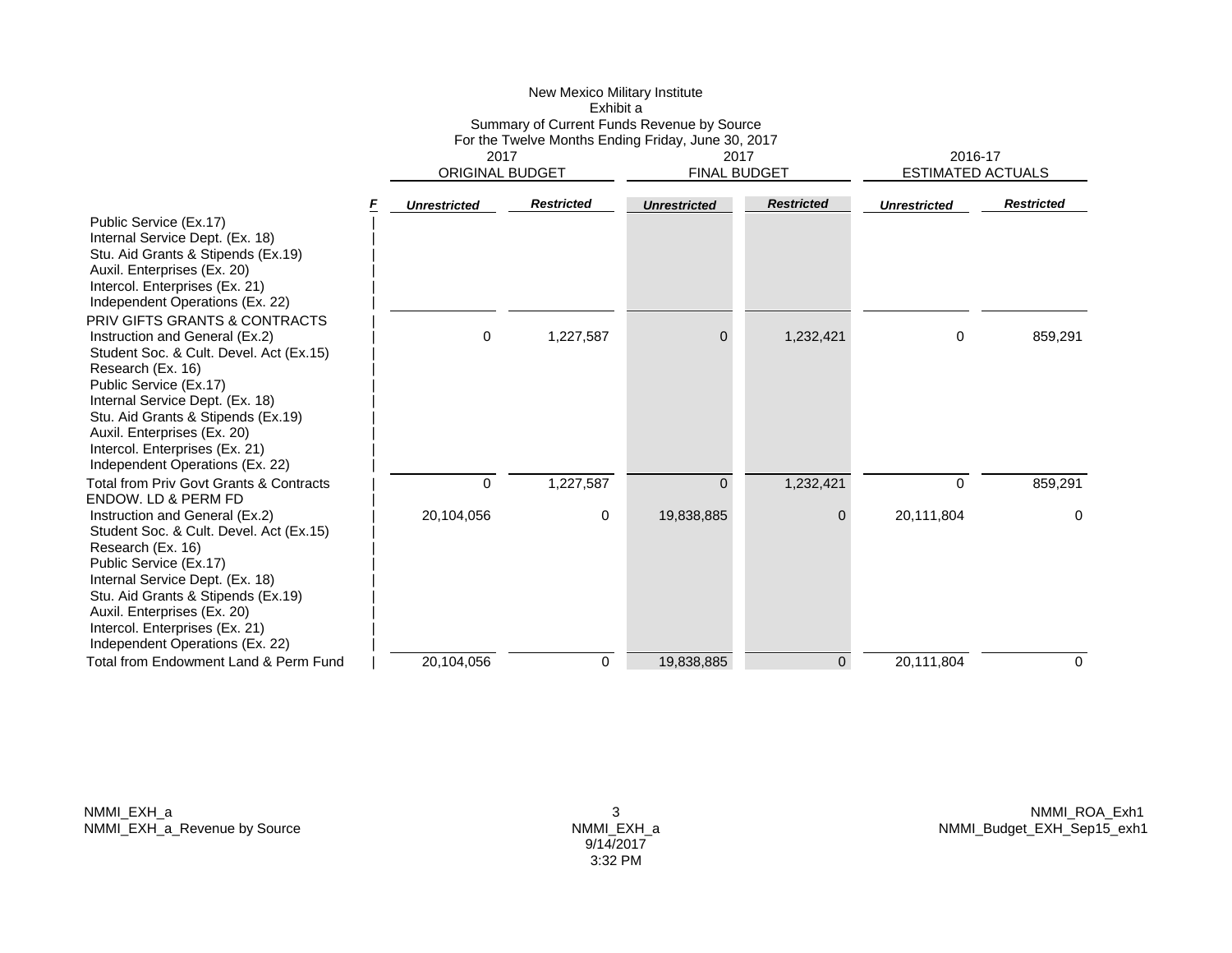|                                                                           |                          | New Mexico Military Institute<br>Exhibit a         |                                            |                    |                          |                   |
|---------------------------------------------------------------------------|--------------------------|----------------------------------------------------|--------------------------------------------|--------------------|--------------------------|-------------------|
|                                                                           |                          |                                                    | Summary of Current Funds Revenue by Source |                    |                          |                   |
|                                                                           | 2017                     | For the Twelve Months Ending Friday, June 30, 2017 | 2016-17                                    |                    |                          |                   |
|                                                                           | ORIGINAL BUDGET          |                                                    | 2017<br><b>FINAL BUDGET</b>                |                    | <b>ESTIMATED ACTUALS</b> |                   |
|                                                                           | F<br><b>Unrestricted</b> | <b>Restricted</b>                                  | <b>Unrestricted</b>                        | <b>Restricted</b>  | <b>Unrestricted</b>      | <b>Restricted</b> |
| <b>SALES &amp; SERVICES</b>                                               |                          |                                                    |                                            |                    |                          |                   |
| Instruction and General (Ex.2)                                            |                          |                                                    |                                            |                    |                          |                   |
| Student Soc. & Cult. Devel. Act (Ex.15)                                   | 175,355                  | 0                                                  | 187,197                                    | $\Omega$           | 202,577                  | $\Omega$          |
| Research (Ex. 16)                                                         |                          |                                                    |                                            |                    |                          |                   |
| Public Service (Ex.17)<br>Internal Service Dept. (Ex. 18)                 |                          |                                                    |                                            |                    |                          |                   |
| Stu. Aid Grants & Stipends (Ex.19)                                        |                          |                                                    |                                            |                    |                          |                   |
| Auxil. Enterprises (Ex. 20)                                               | 1,056,496                | 0                                                  | 1,176,771                                  | $\mathbf{0}$       | 1,200,759                | 0                 |
| Intercol. Enterprises (Ex. 21)                                            | 13,000                   | 0                                                  | 13,000                                     | 0                  | 24,835                   | 0                 |
| Independent Operations (Ex. 22)                                           |                          |                                                    |                                            |                    |                          |                   |
| <b>Total from Sales &amp; Services</b>                                    | 1,244,851                | $\mathbf 0$                                        | 1,376,968                                  | $\overline{0}$     | 1,428,172                | $\Omega$          |
| <b>OTHER SOURCES</b>                                                      |                          |                                                    |                                            |                    |                          |                   |
| Instruction and General (Ex.2)<br>Student Soc. & Cult. Devel. Act (Ex.15) | 217,740                  | 0                                                  | 217,740                                    | $\Omega$           | 201,701                  | 0                 |
| Research (Ex. 16)                                                         |                          |                                                    |                                            |                    |                          |                   |
| Public Service (Ex.17)                                                    |                          |                                                    |                                            |                    |                          |                   |
| Internal Service Dept. (Ex. 18)                                           |                          |                                                    |                                            |                    |                          |                   |
| Stu. Aid Grants & Stipends (Ex.19)                                        |                          |                                                    |                                            |                    |                          |                   |
| Auxil. Enterprises (Ex. 20)                                               | 75,467                   | 0                                                  | 75,467                                     | 0                  | 173,173                  | 0                 |
| Intercol. Enterprises (Ex. 21)<br>Independent Operations (Ex. 22)         |                          |                                                    |                                            |                    |                          |                   |
| <b>Total from Other Sources</b>                                           | 293,207                  | $\mathbf 0$                                        | 293,207                                    | $\overline{0}$     | 374,874                  | $\Omega$          |
| TOTAL CURRENT FUNDS REVENUE                                               |                          |                                                    |                                            |                    |                          |                   |
| <b>Tuition and Fees</b>                                                   | 9,520,544                | 0                                                  | 9,178,748                                  | $\Omega$           | 9,161,591                | 0                 |
| Federal Govt. Appro.                                                      | 0                        | 1,110,000                                          | $\Omega$                                   | 1,130,000          | $\Omega$                 | 848,890           |
| State Govt. Appro.                                                        | 3,021,800                | 52,000                                             | 2,878,472                                  | 62,000             | 2,870,700                | 47,658            |
| Fed. Govt. Grts & Contr.                                                  | 0                        | 204,468                                            | 0                                          | 204,468            | $\Omega$                 | 147,674           |
| State Govt. Grts & Contr.<br>Priv Govt. Grts & Contr.                     | $\Omega$<br>$\Omega$     | 2,800<br>1,227,587                                 | $\Omega$<br>$\Omega$                       | 2,800<br>1,232,421 | $\Omega$<br>0            | 0<br>859,291      |
| Endow. Land & Perm. Fund                                                  | 20,104,056               | 0                                                  | 19,838,885                                 | 0                  | 20,111,804               | 0                 |
| Sales and Service                                                         | 1,244,851                | 0                                                  | 1,376,968                                  | 0                  | 1,428,172                | 0                 |
| <b>Other Sources</b>                                                      | 293,207                  | $\Omega$                                           | 293,207                                    | 0                  | 374,874                  | 0                 |
| <b>GRAND TOTAL CURRENT FUNDS</b>                                          |                          |                                                    |                                            |                    |                          |                   |
| <b>REVENUE</b>                                                            | 34,184,458               | 2,596,855                                          | 33,566,280                                 | 2,631,689          | 33,947,140               | 1,903,513         |
|                                                                           |                          |                                                    |                                            |                    |                          |                   |

NMMI\_EXH\_a NMMI\_EXH\_a\_Revenue by Source 4 NMMI\_EXH\_a 9/14/2017 3:32 PM

NMMI\_ROA\_Exh1 NMMI\_Budget\_EXH\_Sep15\_exh1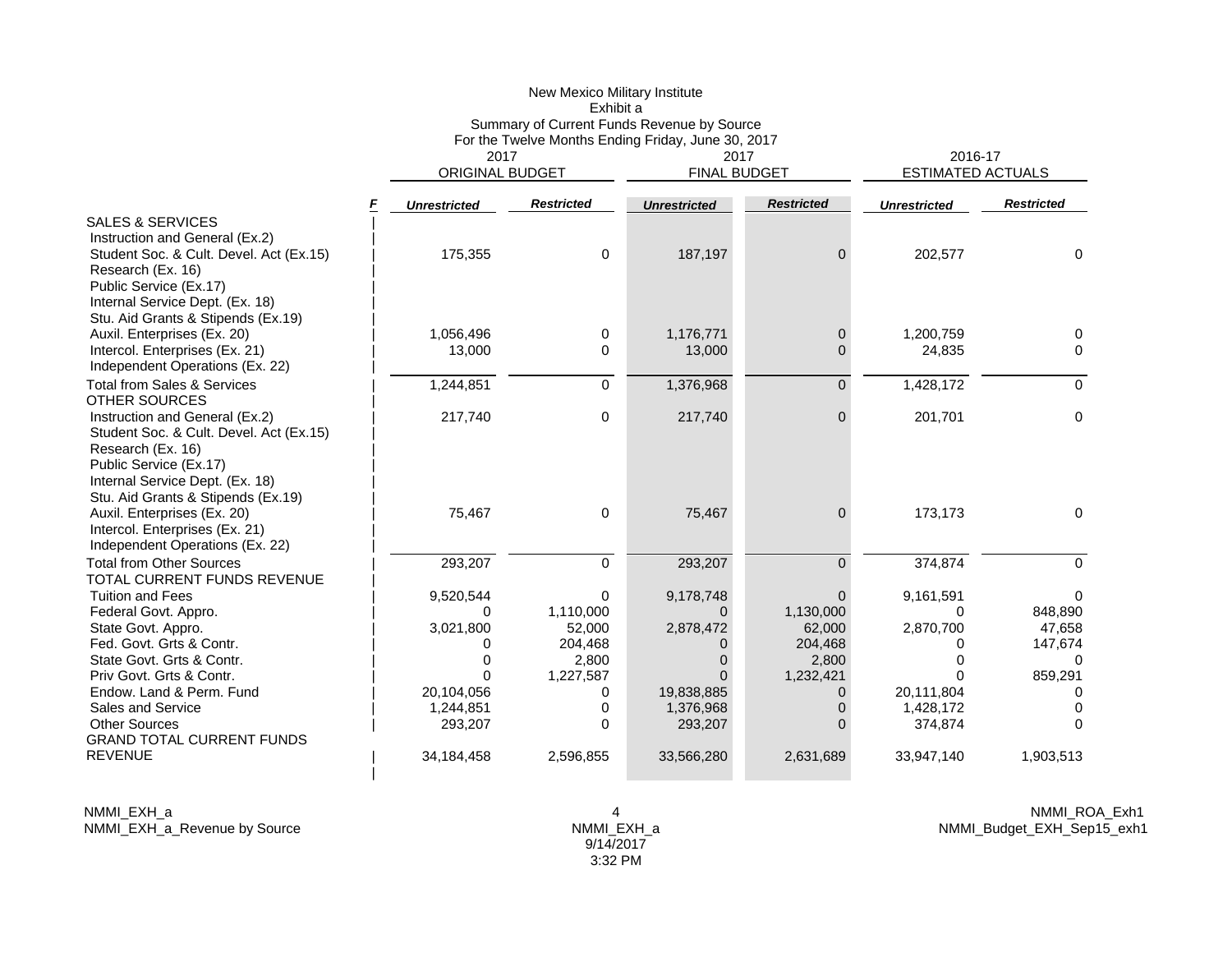|  |  | EXHIBIT b. Summary of Salaries in All Current Funds Page 1 |  |  |  |  |  |
|--|--|------------------------------------------------------------|--|--|--|--|--|
|--|--|------------------------------------------------------------|--|--|--|--|--|

----------------------------------------

| New Mexico Military Institute<br><b>FACULTY SALARIES</b>                                                                                                                                                                                                                     |                                                                                                                                       | Unrestricted<br>F.T.E.           | 2016-17 ORIGINAL BUDGET<br>Amount              | F.T.E.                       | Restricted<br>Amount                                   | Unrestricted<br>F.T.E.           | 2016-17 FINAL BUDGET<br>Amount                 | Restricted<br>F.T.E.         | Amount                                                    | Unrestricted<br>F.T.E.           | 2016-17 ESTIMATED ACTUALS<br>Amount            | Restricted<br>F.T.E.         | Amount                                                      |
|------------------------------------------------------------------------------------------------------------------------------------------------------------------------------------------------------------------------------------------------------------------------------|---------------------------------------------------------------------------------------------------------------------------------------|----------------------------------|------------------------------------------------|------------------------------|--------------------------------------------------------|----------------------------------|------------------------------------------------|------------------------------|-----------------------------------------------------------|----------------------------------|------------------------------------------------|------------------------------|-------------------------------------------------------------|
| Instruction<br>Academic Support<br><b>Student Services</b><br>Institutional Sup.<br>Oper. & Mtce. of Plt.<br>Stu Soc & Cult Dev Act<br>Research<br><b>Public Service</b><br>Internal Serv. Dept.<br><b>Auxiliary Enterprises</b><br>Intercol. Athletics<br>Independent Oper. | (EX.10A)<br>(EX.11A)<br>(EX.12A)<br>(EX.13A)<br>(EX.14A)<br>(EX.15)<br>(EX.16)<br>(EX.17)<br>(EX.18)<br>(EX.20)<br>(EX.21)<br>(EX.22) | 76.00                            | 4,580,930                                      |                              |                                                        | 76.00                            | 4,615,908                                      |                              |                                                           | 76.00                            | 4,535,820                                      |                              |                                                             |
| TOTAL FACULTY SALARIES                                                                                                                                                                                                                                                       |                                                                                                                                       | 76.00                            | 4,580,930                                      | 0.00                         | 0 <sup>1</sup>                                         | 76.00                            | 4,615,908                                      | 0.00                         | $0$                                                       | 76.00                            | 4,535,820                                      | 0.00                         | $0$                                                         |
| <b>Professional Salaries</b>                                                                                                                                                                                                                                                 |                                                                                                                                       | 99.00                            | 5,540,971                                      | 3.00                         | 510,807                                                | 99.00                            | 5,542,761                                      | 3.00                         | 433,144                                                   | 99.00                            | 5,192,225                                      | 3.00                         | 396,805                                                     |
| <b>Support Staff Salaries</b>                                                                                                                                                                                                                                                |                                                                                                                                       | 94.00                            | 2,723,232                                      | 2.00                         | 79,211                                                 | 94.00                            | 2,695,609                                      | 2.00                         | 79,211                                                    | 94.00                            | 2,707,016                                      | 2.00                         | 79,781                                                      |
| <b>GA/TA Salaries</b>                                                                                                                                                                                                                                                        |                                                                                                                                       |                                  |                                                |                              |                                                        |                                  |                                                |                              |                                                           |                                  |                                                |                              |                                                             |
| <b>Student Salaries</b>                                                                                                                                                                                                                                                      |                                                                                                                                       |                                  |                                                |                              |                                                        |                                  |                                                |                              |                                                           |                                  |                                                |                              |                                                             |
| Federal/State Work Study Salar                                                                                                                                                                                                                                               |                                                                                                                                       |                                  |                                                |                              | 7,268                                                  |                                  |                                                |                              | 7,268                                                     |                                  |                                                |                              | 7,268                                                       |
| <b>Other Salaries</b>                                                                                                                                                                                                                                                        |                                                                                                                                       | 20.00                            | 745,287                                        | 2.00                         | 86,095                                                 | 20.00                            | 789,970                                        | 2.00                         | $90,215$                                                  | 20.00                            | 629,563                                        | 2.00                         | 46,732                                                      |
| SUMMARY OF TOTAL SALAR<br><b>Faculty Salaries</b><br><b>Professional Salaries</b><br><b>Support Staff Salaries</b><br><b>GA/TA Salaries</b><br><b>Student Salaries</b><br>Federal Work Study Salaries<br><b>State Work Study Salaries</b><br><b>Other Salaries</b>           |                                                                                                                                       | 76.00<br>99.00<br>94.00<br>20.00 | 4,580,930<br>5,540,971<br>2,723,232<br>745,287 | 0.00<br>3.00<br>2.00<br>2.00 | 0 <sup>1</sup><br>510,807<br>79,211<br>7,268<br>86,095 | 76.00<br>99.00<br>94.00<br>20.00 | 4,615,908<br>5,542,761<br>2,695,609<br>789,970 | 0.00<br>3.00<br>2.00<br>2.00 | $0$   <br>433,144   <br>79,211   <br>7,268   <br>$90,215$ | 76.00<br>99.00<br>94.00<br>20.00 | 4,535,820<br>5,192,225<br>2,707,016<br>629,563 | 0.00<br>3.00<br>2.00<br>2.00 | 0 <sup>1</sup><br>396,805  <br>79,781   <br>7,268<br>46,732 |
| <b>GRAND TOTAL</b>                                                                                                                                                                                                                                                           |                                                                                                                                       | 289.00                           | 13,590,420                                     | 7.00                         | 683,381                                                | 289.00                           | 13,644,248                                     | 7.00                         | 609,838                                                   | 289.00                           | 13,064,624                                     | 7.00                         | 530,586                                                     |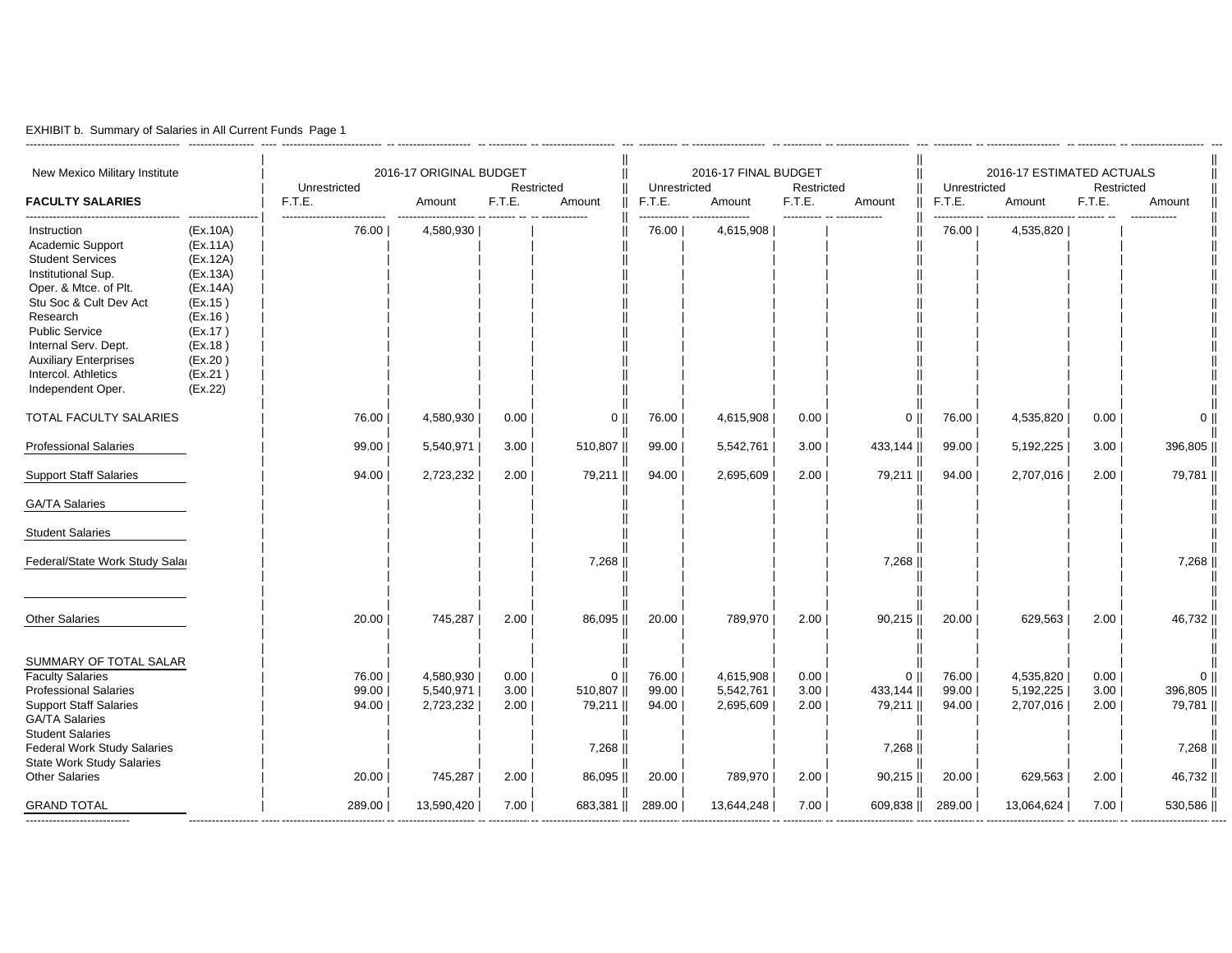# **EXHIBIT c. Actual Salary Increases**

| <b>New Mexico Military Institute</b>       | <b>ACTUAL</b><br>Percentage<br><b>Salary</b><br><b>Increase</b> |
|--------------------------------------------|-----------------------------------------------------------------|
| Returning Faculty (Average to Schedule)    | ----------<br>1.6%                                              |
| <b>Adjunct Faculty</b>                     | $0.0\%$                                                         |
| Returning Professional Staff (FLSA exempt) | $0.0\%$                                                         |
| Returning Support Staff (FLSA non-exempt)  | $0.0\%$                                                         |
| GA/TA                                      | N/A                                                             |
| Students                                   | N/A                                                             |
| Note:                                      |                                                                 |

|| |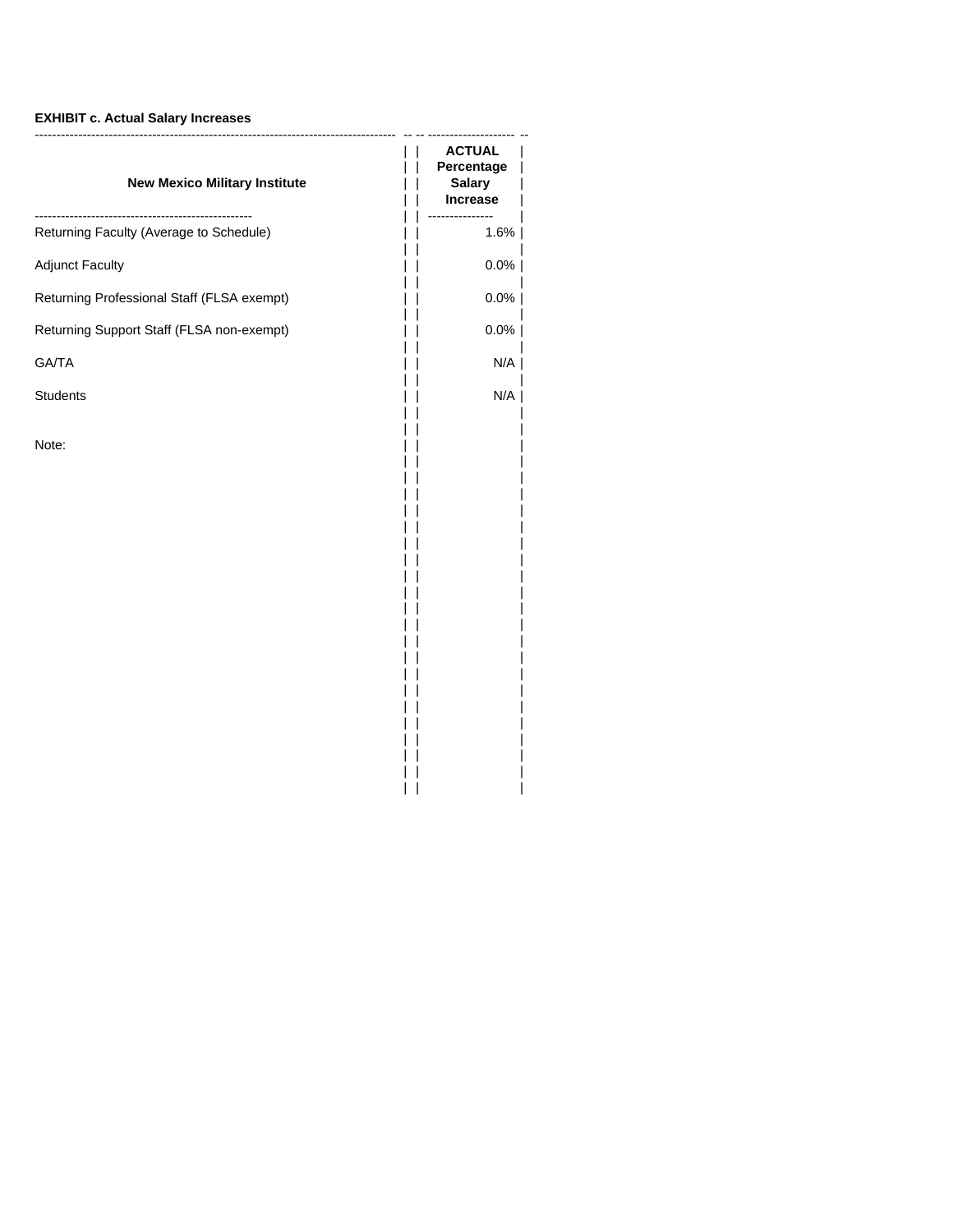------------------------------------------------------------------ -- ------ -- ---------------------------- -- --------------------------------- -- -------------------------------- --

| <b>New Mexico Military Institute</b>                                                               | L<br>T<br>N<br>Ε        | 2016-17<br>ORIGINAL BUDGET | 2016-17<br><b>FINAL BUDGET</b> | 2016-17<br><b>ESTIMATED ACTUALS  </b> |
|----------------------------------------------------------------------------------------------------|-------------------------|----------------------------|--------------------------------|---------------------------------------|
| -----------------------------<br>MAIN CAMPUS - (Annual Cost)                                       | Ξ.<br>1 <sup>1</sup>    |                            |                                |                                       |
| Tuition                                                                                            | $\overline{2}$          |                            |                                |                                       |
| <b>Full-Time Students</b>                                                                          | 3                       |                            |                                |                                       |
| NMMI True (NM Residents Only)<br>Resident                                                          | 3<br>4                  | 0<br>1571                  | $\mathbf{0}$<br>1571           | 0<br>1681                             |
| Non-Resident                                                                                       | 5                       | 6842                       | 6842                           | 7321                                  |
| International                                                                                      | 6                       | 7190                       | 7190                           | 7909                                  |
| Part-Time Students - Hourly Rate<br>Resident                                                       | 7<br>8                  |                            |                                |                                       |
| Non-Resident                                                                                       | 9                       |                            |                                |                                       |
| <b>Required Fees</b>                                                                               | 10                      |                            |                                |                                       |
| <b>Full-Time Students</b><br>Part-Time Students - Hourly Rate                                      | 11<br>12 l              | 3090                       | 3090                           | 3460                                  |
| <b>Total Tuition and Required Fees</b>                                                             | 13                      |                            |                                |                                       |
| <b>Full-Time Students</b>                                                                          | 14 l                    |                            |                                |                                       |
| Resident<br>Non-Resident                                                                           | 15 <sup>1</sup><br>16   | 4661<br>9932               | 4661<br>9932                   | 5141<br>10781                         |
| International                                                                                      | 17 I                    | 10280                      | 10280                          | 11369                                 |
| Part-Time Students - Hourly Rate                                                                   | 18                      |                            |                                |                                       |
| Resident<br>Non-Resident                                                                           | 19                      |                            |                                |                                       |
| Room and Board                                                                                     | 20 <sub>1</sub><br>$21$ |                            |                                |                                       |
| Room-Range                                                                                         | 22 l                    | 1615                       | $1615$                         | 1765                                  |
| Board - Number of Meals per Week                                                                   | $23$                    | 21                         | 21                             | 21                                    |
| Annual Rate                                                                                        | 24 l<br>25              | 3555                       | 3555                           | 3560                                  |
| MAIN CAMPUS - Summer Session-Weeks Duration                                                        | 26                      |                            |                                |                                       |
| Tuition                                                                                            | 27                      |                            |                                |                                       |
| <b>Full-Time Students</b><br>Resident                                                              | 28<br>29                |                            |                                |                                       |
| Non-Resident                                                                                       | 30                      |                            |                                |                                       |
| Part-Time Students - Hourly Rate                                                                   | 31                      |                            |                                |                                       |
| Resident                                                                                           | 32                      |                            |                                |                                       |
| Non-Resident<br><b>Required Fees</b>                                                               | 33<br>34                |                            |                                |                                       |
| <b>Full-Time Students</b>                                                                          | 35                      |                            |                                |                                       |
| Part-Time Students - Hourly Rate                                                                   | 36                      |                            |                                |                                       |
| <b>Total Tuition and Required Fees</b><br><b>Full-Time Students</b>                                | 37<br>38                |                            |                                |                                       |
| Resident                                                                                           | 39                      |                            |                                |                                       |
| Non-Resident                                                                                       | 40                      |                            |                                |                                       |
| Part-Time Students - Hourly Rate<br>Resident                                                       | 41<br>42                |                            |                                |                                       |
| Non-Resident                                                                                       | 43                      |                            |                                |                                       |
| Room and Board                                                                                     | 44                      |                            |                                |                                       |
| Room-Range<br>Board - Number of Meals per Week                                                     | 45                      |                            |                                |                                       |
| Annual Rate                                                                                        | 46<br>47                |                            |                                |                                       |
|                                                                                                    | 48                      |                            |                                |                                       |
| Off Campus - College Credit                                                                        | 49                      |                            |                                |                                       |
| Extension - Entire Year<br>Correspondance - Entire Year                                            | 50<br>51                |                            |                                |                                       |
| Residence Ctr. Attendance                                                                          | 52                      |                            |                                |                                       |
|                                                                                                    | 53                      |                            |                                |                                       |
| DISTRIBUTION OF REQ. FEE RATE-Full-Time Student<br>Student Activities (St Act, Soc Hos, Lyc, Erly) | 54<br>55                | 291                        | 291                            | 318                                   |
| <b>Health Service</b>                                                                              | 56                      | 833                        | 833                            | 933                                   |
| Athletics (Ath/Golf)                                                                               | 57                      | 516                        | 516                            | 591                                   |
| Show<br>Publications                                                                               | 58<br>59                | 5 <br>80                   | 5 <br>80                       | 5 <sup>1</sup><br>93                  |
| Intramurals (GAC)                                                                                  | 60                      | 14                         | 14                             | 14                                    |
| Others                                                                                             | 61                      | 754                        | 754                            | 909                                   |
| <b>Capital Outlay</b><br>Laundry                                                                   | 62<br>63                | 150                        | 150                            | 150<br>395                            |
| <b>Debt Service</b>                                                                                | 64                      | 395  <br>52                | $395$  <br>52                  | 52                                    |
|                                                                                                    | 65                      | 3090                       | 3090                           | 3460                                  |
| REVENUE FROM REQUIRED FEES APPLIED TO:                                                             | 66                      |                            |                                |                                       |
| Student Activities (Exhibit 15)<br>Health Service (Exhibit 20A)                                    | 67<br>68                | 308,554<br>736,946         | 307,378<br>735,656             | 307,386<br>735,346                    |
| Athletics (Exhibit 21)                                                                             | 69                      | 461,282                    | 460,566                        | 460,372                               |
| Auxiliaries (Exhibit 20)                                                                           | 70                      | 4,803,181                  | 4,782,383                      | 4,753,549                             |
| Technology (Exhibit 18)                                                                            | 71  <br>72 I            | 348,029                    | 315,281                        | 315,148                               |
| Capital Outlay (Exhibit I)                                                                         | 73                      | 6,657,992  <br>118,480     | 6,601,264<br>118,400           | 6,571,801<br>118,350                  |
| Debt Service (Exhibit III) (incl. pass-thru laptop lease)                                          | 74                      | 305,503                    | 334,742                        | 334,725                               |
| Total Revenue from Required Fees                                                                   | 75                      | 7,081,975                  | 7,054,406                      | 7,024,876                             |
|                                                                                                    | 76<br>77                |                            |                                |                                       |
|                                                                                                    |                         |                            |                                |                                       |